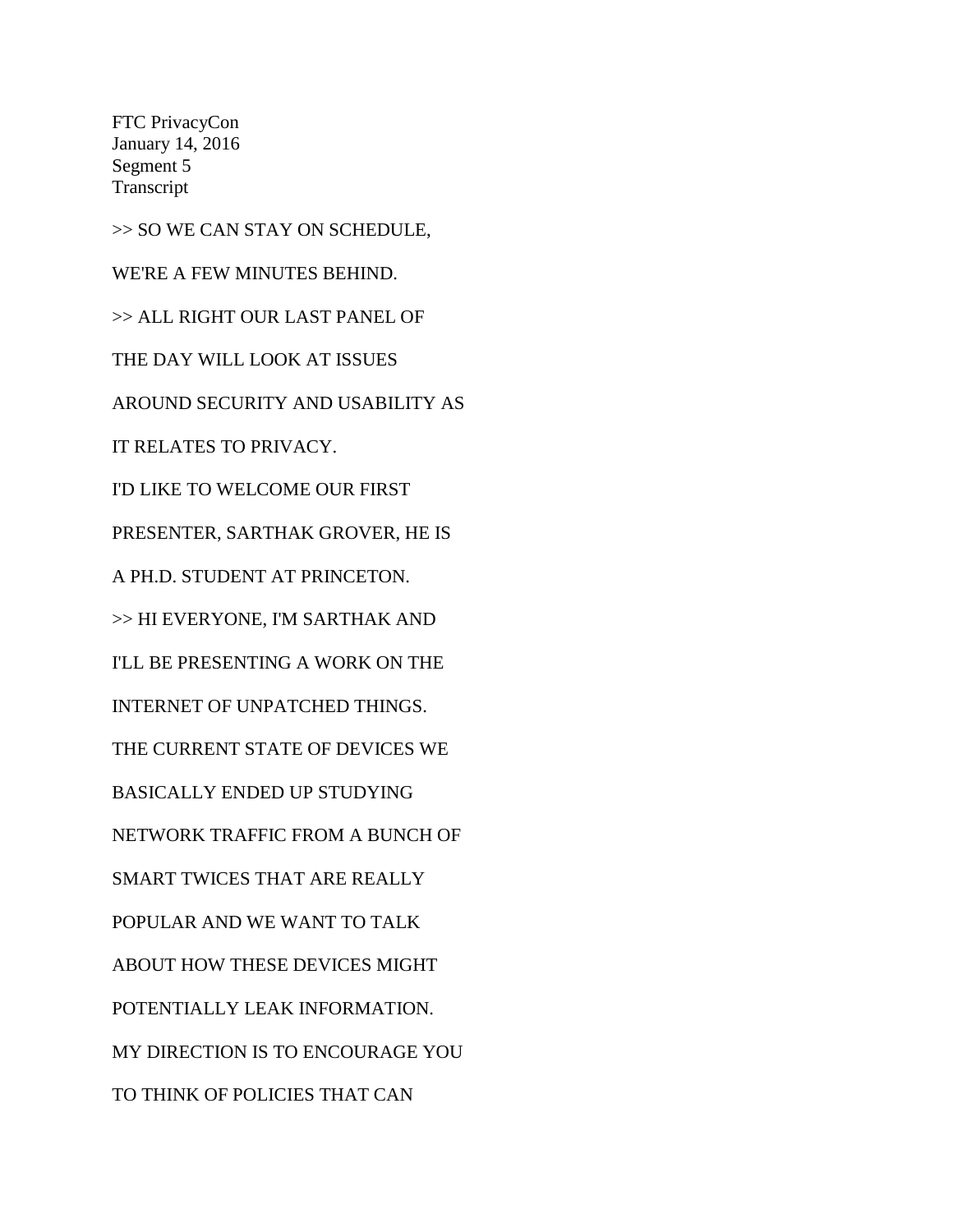STOP THIS LEAK OF INFORMATION. HOW IS THE SMARTPHONE OR THE IOD ENVIRONMENT VERY DIFFERENT FROM THE CONVENTIONAL MOBILE OR COMPUTER ENVIRONMENT? THE PROBLEM WE'RE HERE IS WE HAVE A LOT OF MANUFACTURERS AND WE HAVE SMALL STARTUPS COMING WITH THEIR OWN DEVICES, THEY MAY BE HIDING NOVICE PROGRAMMERS. APART FROM THAT THESE DEVICES HAVE LOW MEMORIES, THEY MAY NOT HAVE CAPABLE HARDWARE TO ENFORCE SECURITY PROTOCOLS WHICH WE USE IN COMPUTERS AND PHONES. THIS MAKES IT PRETTY DIFFICULT TO FIRST OF ALL IMPLEMENT SECURITY PROTOCOLS ON THESE DEVICES BUT APART FROM THAT A BIGGER ISSUE IS THAT THE CURRENT SMARTPHONE MODEL WORKS LIKE THIS. YOUR DEVICES INSIDE THE HOME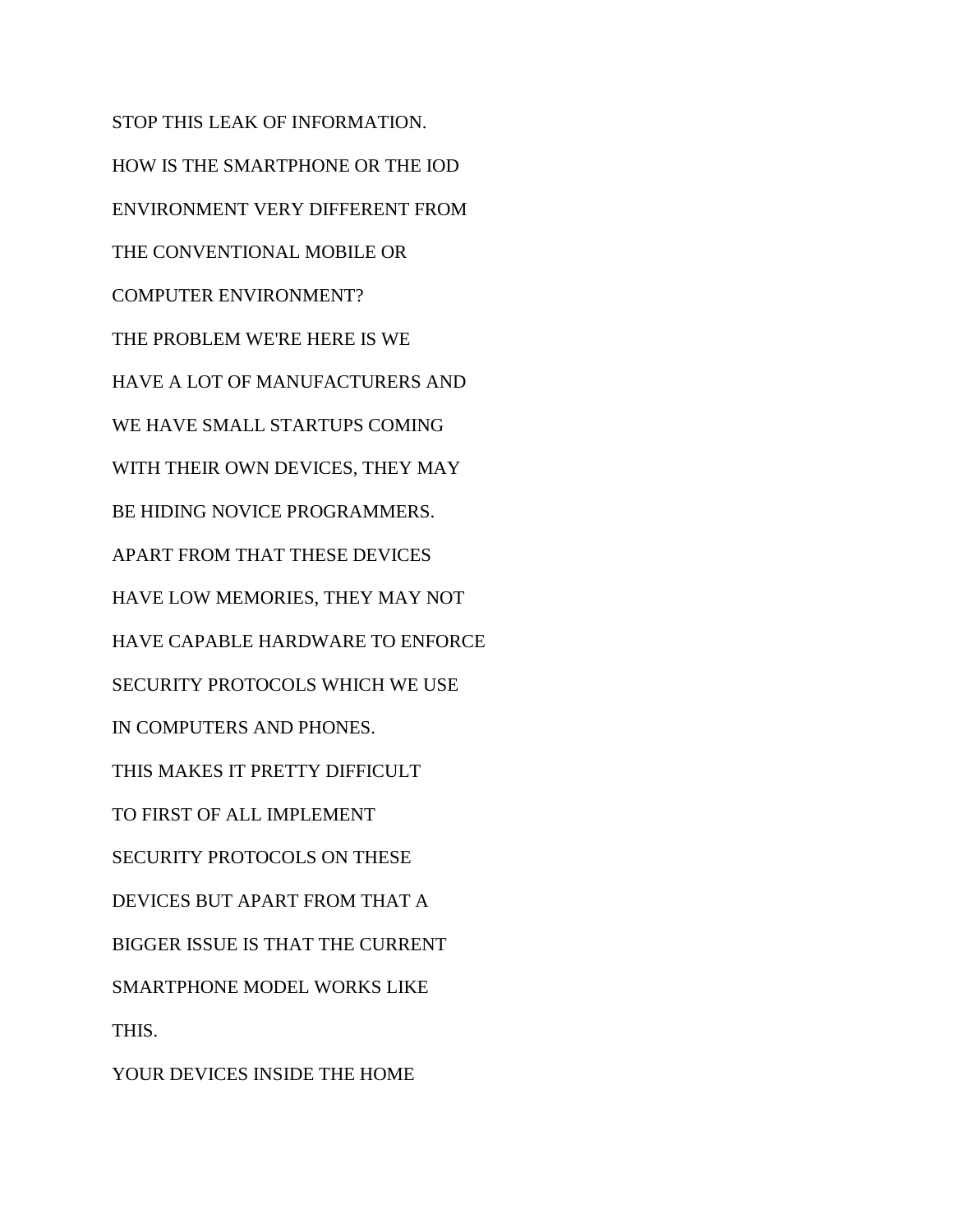SEND ALL THEIR INFORMATION TO THE CLOUD TO A PARTICULAR SERVER. IN FACT IF YOU HAVE TWO DEVICES IN THE HOME AND THEY WANT TO TALK TO EACH OTHER, CURRENTLY THEY WILL TALK TO THE CLOUD AND THE INFORMATION WILL GET BACK TO THE HOME AND YOU KNOW SOMETHING WILL HAPPEN IN THE HOME THEN. SO WHAT WE HAVE OVER HERE IS A PRETTY BAD COMBINATION. YOU HAVE HARDWARE WHICH IS INCAPABLE AND INFORMATION WHICH IS ALWAYS BEING SENT TO THE CLOUD. SO THIS COMBINATION RESULTS IN POTENTIAL PRIVACY PROBLEMS. SO NOW, IOD DEVICES WHICH IS SENDING NETWORK TRAFFIC WITHOUT SECURITY PROTOCOLS MAY END UP LEAKING SOME INFORMATION ABOUT THE USER, THEY MAY END UP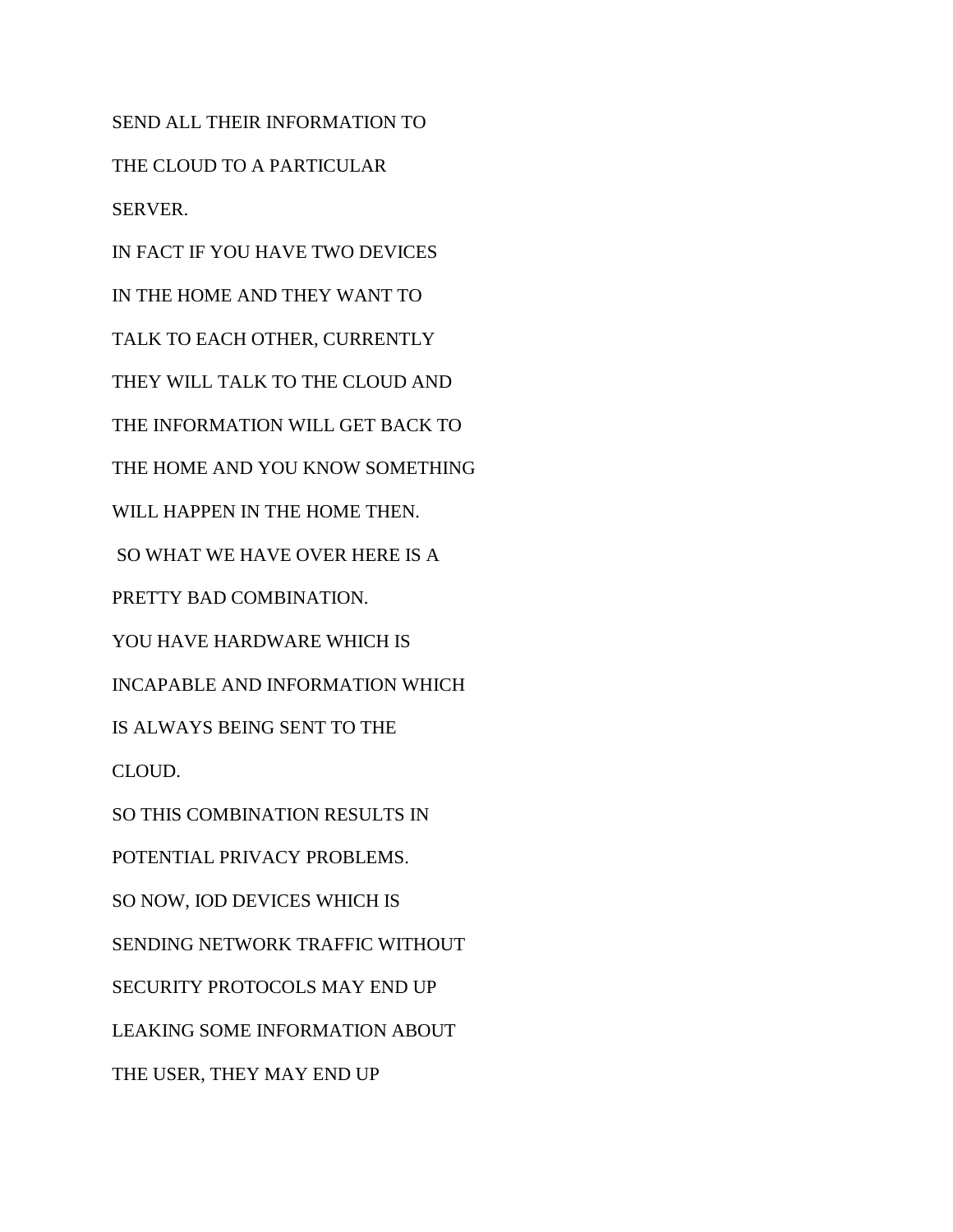LEAKING INFORMATION ABOUT WHAT DEVICE IS BEING USED INSIDE THE HOME AND THEY MAY ALSO END UP LEAKING INFORMATION ABOUT WHETHER THE USER IS HOME OR WHAT HE'S CURRENTLY UP TO. ANYONE SETTING ON YOUR NETWORK PATH MAY FIND OUT WHAT YOU ARE CURRENTLY DOING INSIDE YOUR HOME AND THIS IS A BIG FAULT. SO WHAT OUR AIM IS RIGHT NOW IS TO BASICALLY TAKE UP A FEW DEVICES IN OUR CASE STUDY AND STUDY WHAT KIND OF PERSONAL INFORMATION OR USER ACTIVITY INFORMATION THEY LEAK TO THE CLOUD. SO WHAT WE DID WAS, WE BASICALLY BOUGHT SOME POPULAR DEVICES. WE WENT TO AMAZON.COM, WE SEARCHED FOR POPULAR HOME NETWORK DEVICES AND WE ORDERED THEM.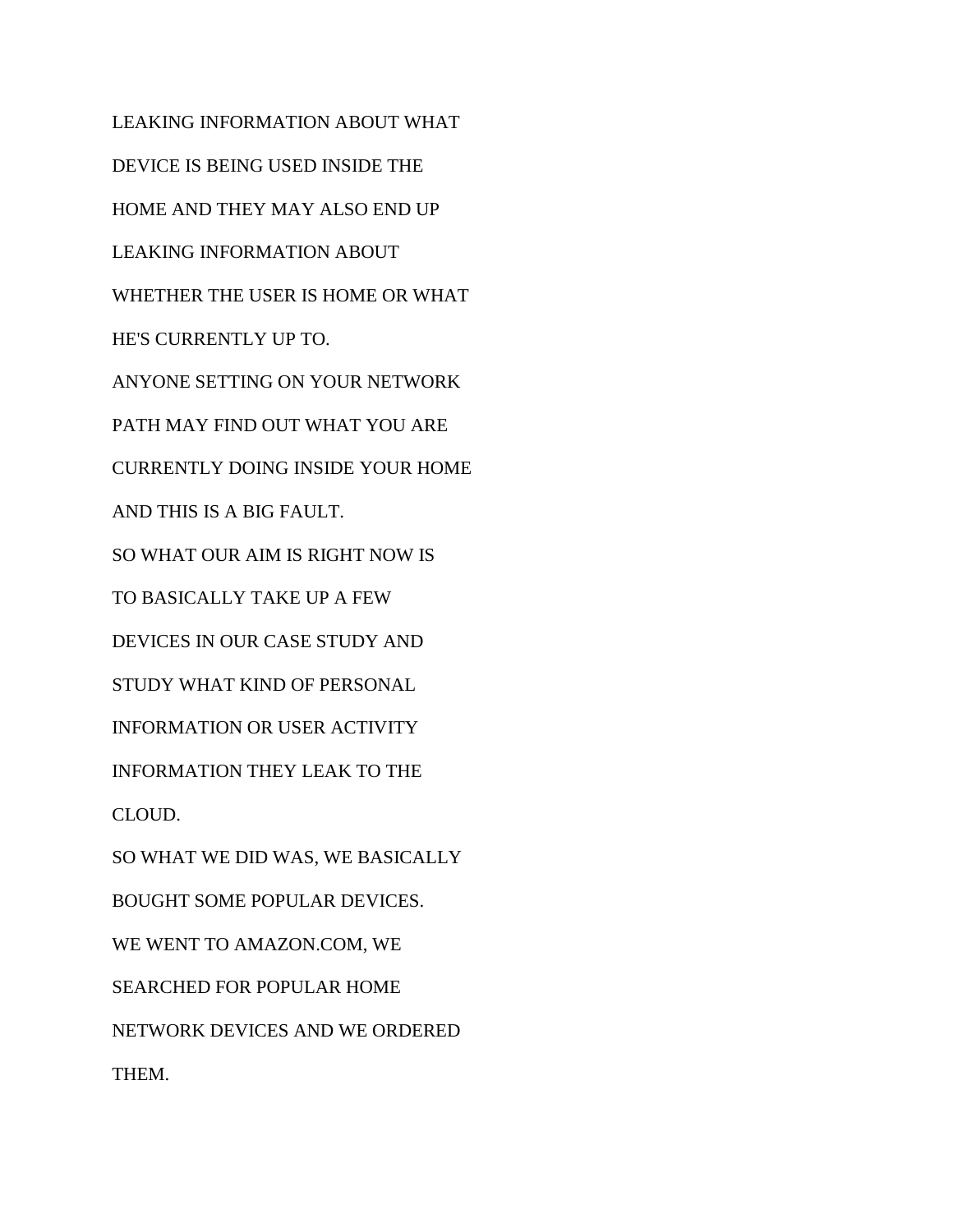WHAT I'M GOING TO SHOW YOU IS RESULTS FOR NETWORK TRAFFIC ANALYSIS FOR FIVE DEVICES A CAMERA A PHOTO FRAME A HUB AN UBI SMART SPEAKER AND A NEST THERMOSTAT. WHAT WE'RE INTERESTIN RIGHT NOW IS WHAT KIND OF INFORMATION THESE COMMON DEVICES LEAK TO THE NETWORK. AND THE FIRST DEVICE I PICK UP IS THE DIGITAL PHOTO FRAME BY PICSTAR. AWAY WE FOUNDING IS ALL TRAFFIC SENT BY THIS DEVICE IS SENT IN UNENCRYPTED FORM. IT'S DOWNLOADING DEVICES IN THE CLEAR AND ALSO WHAT ACTION YOU TAKE ON THIS DEVICE, FOR EXAMPLE YOU PRESS A BUTTON SAY YOU PRESS THE PLAY RADIO BUTTON THAT WILL GO IN A CLEAR SJD PACKET WHICH SOMEBODY ON THE NETWORK CAN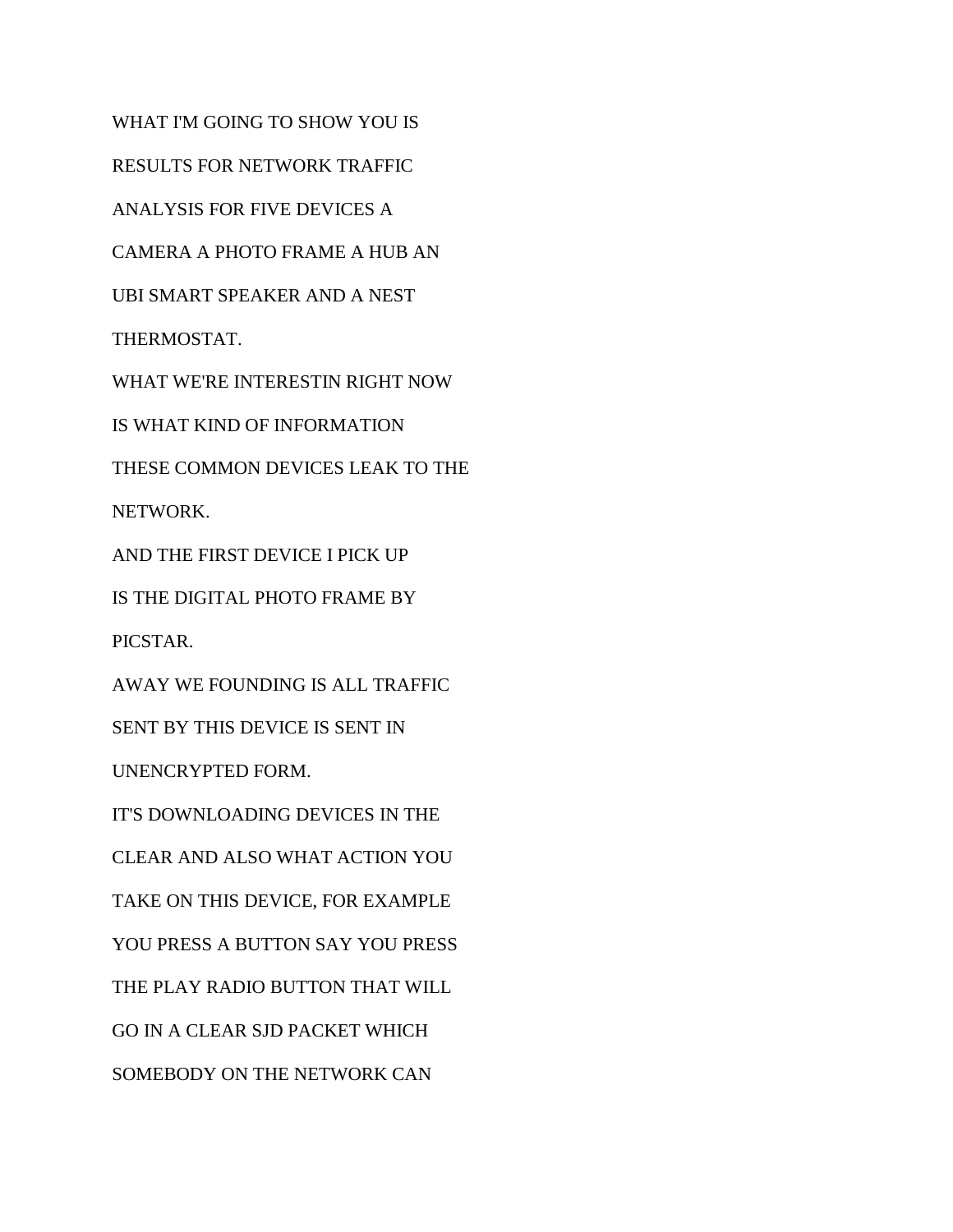READ, IF SOMEBODY IS SITTING OUTSIDE IN THE NETWORK LIKE ISP OR A MALICIOUS PASSIVE LISTENER CAN SEE WHAT YOU'RE DOING THROUGH THE PHOTO FRAME. APART FROM THAT IT IS ALSO CAPABLE OF DOWNLOADING RADIO STREAMS AGAIN IN THE CLEAR. AND EXAMPLE OF WHAT KIND OF INFORMATION WE SEE, THESE ARE SNAPSHOTS FROM WIRESHOCK BASICALLY AND WHAT WE SAW WAS THAT YOUR E-MAIL WHICH YOU CONFIGURED YOUR ACCOUNT WITH, IS POTENTIALLY LEAKING DATA. 9 ON THE NETWORK PART CAN ACTUALLY HAVE A LOOK AT THIS E-MAIL. IF YOU PRESS THE LIST CONTACTS BUTTON OR THE RADIO BUTTON, ANYBODY TON NETWORK CAN HAVE A LOOK AT WHAT YOU JUST PRESSED. SOMEBODY ON THE ISP SAYS, THIS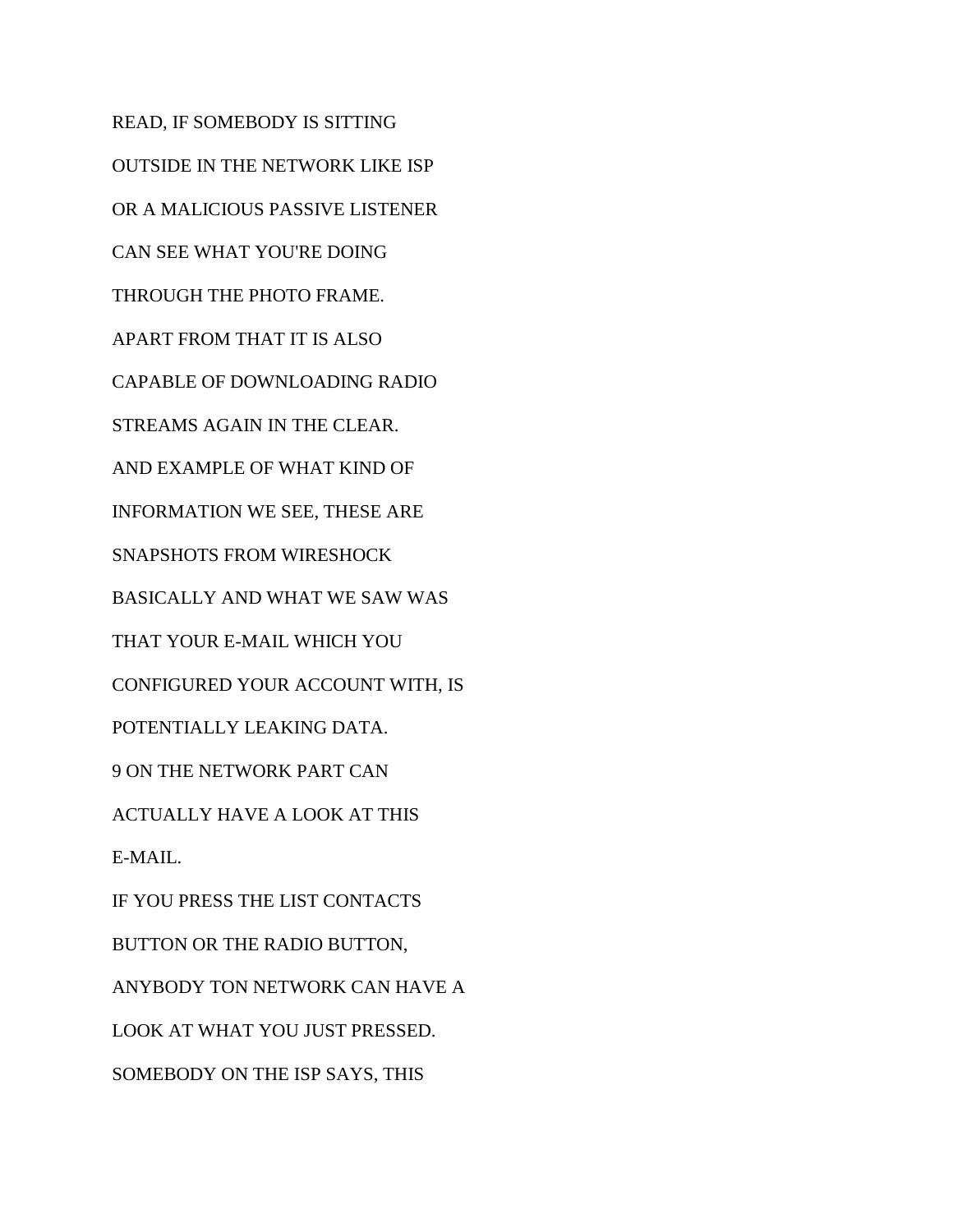PERSON IS LISTENING TO THE RADIO FROM THE PHOTO FRAME. I DON'T KNOW WHY YOU WOULD LISTEN TO THE RADIO FROM THE PHOTO FRAME BUT -- BASICALLY WHAT I SAY IS YOU CAN LISTEN TO THE ACTIVITY, JUST BY ROOK AT THE NETWORK INFORMATION. THE SECOND DEVICE WE PICKED UP WAS A SHOCK SECURITY CAMERA. IT'S A PRETTY COMMON CAMERA WHICH IS USED FOR SECURITY MONITORING IN HOMES. IT HAS LIKE MOTION DETECTION. WHAT WE SAW WAS THAT ALL THE TRAFFIC AGAIN WAS BEING SENT IN CLEAR TEXT. NOW, THIS SECURITY CAMERA ACTUALLY REQUIRES A LOG IN. IF YOU WANT TO REVIEW THE STREAM YOU'RE SUPPOSED TO ENTER A PASSWORD, THAT DOESN'T MEAN THE STREAM IS HE BE CRYPTED.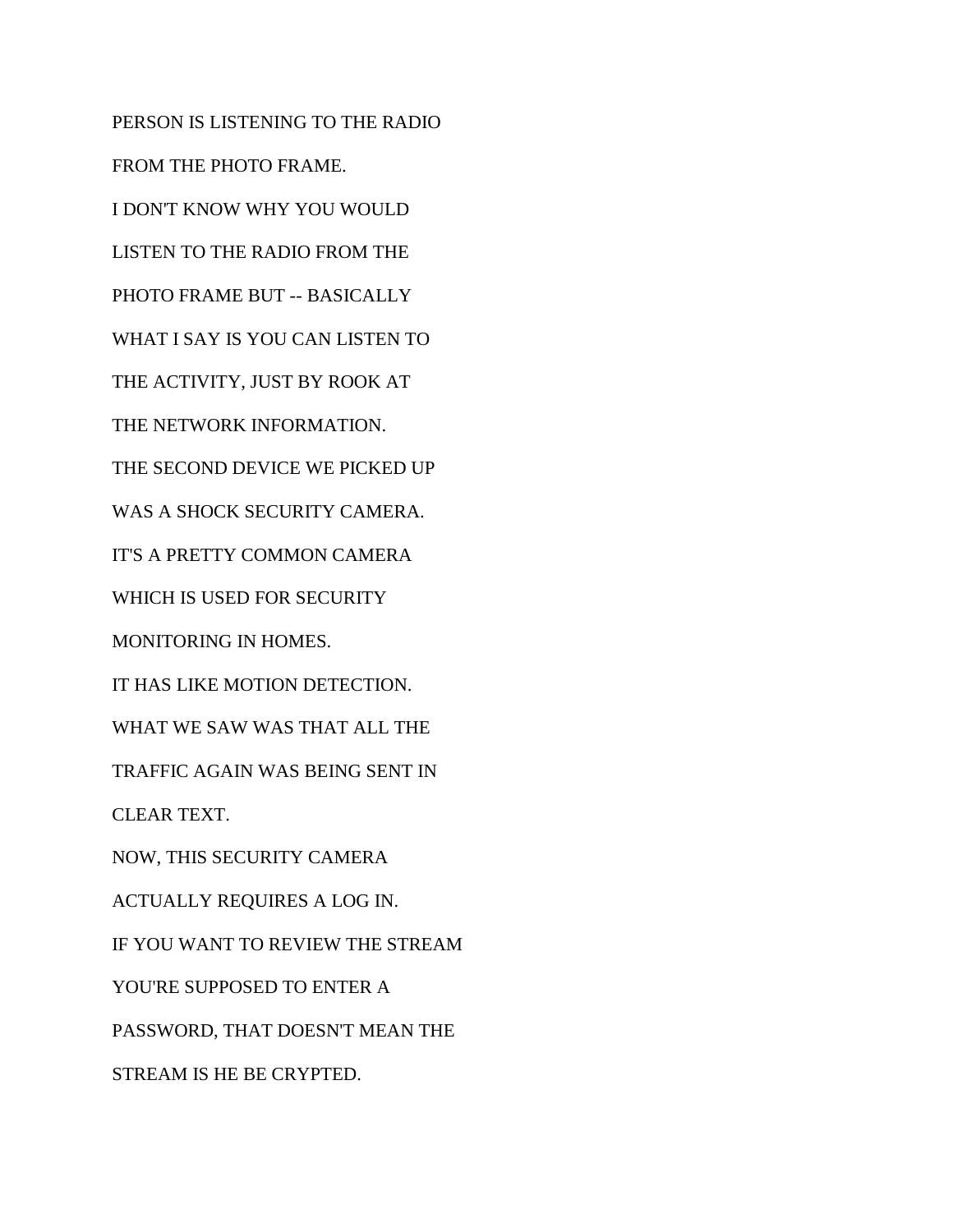ANYBODY CAN LOOK AT WHERE THE STREAM IS AND WHAT IS IN THE STREAM. IF YOU PRESS A BUTTON WHATEVER YOU DID WILL I STILL GO TO AN SGP GET PACT AGAIN UNENCRYPTED. RADIOS ARE BEING SENT AS JPEG FRAMES. IF YOU PRESS THE FTP BUTTON ALL YOUR DATA IS BEING UPLOADED IN THE CLEAR. THIS IS AN EXAMPLE OF WHAT THESE THINGS LOOK LIKE. FTP IS USING RANDOM PORTS YOU CAN'T RELY ON THE NETWORK TO SECURE YOU AGAIN BECAUSE THESE ARE NONSTANDARD PORTS WHICH ARE BEING USED BY THE DEVICE. THIS IS BASICALLY PRIVATE DATA WHICH IS BEING UPLOADED. THE THIRD DEVICE WE ENDED UP LOOKING AT WAS THE UBI. SO THIS IS LIKE I THINK IS A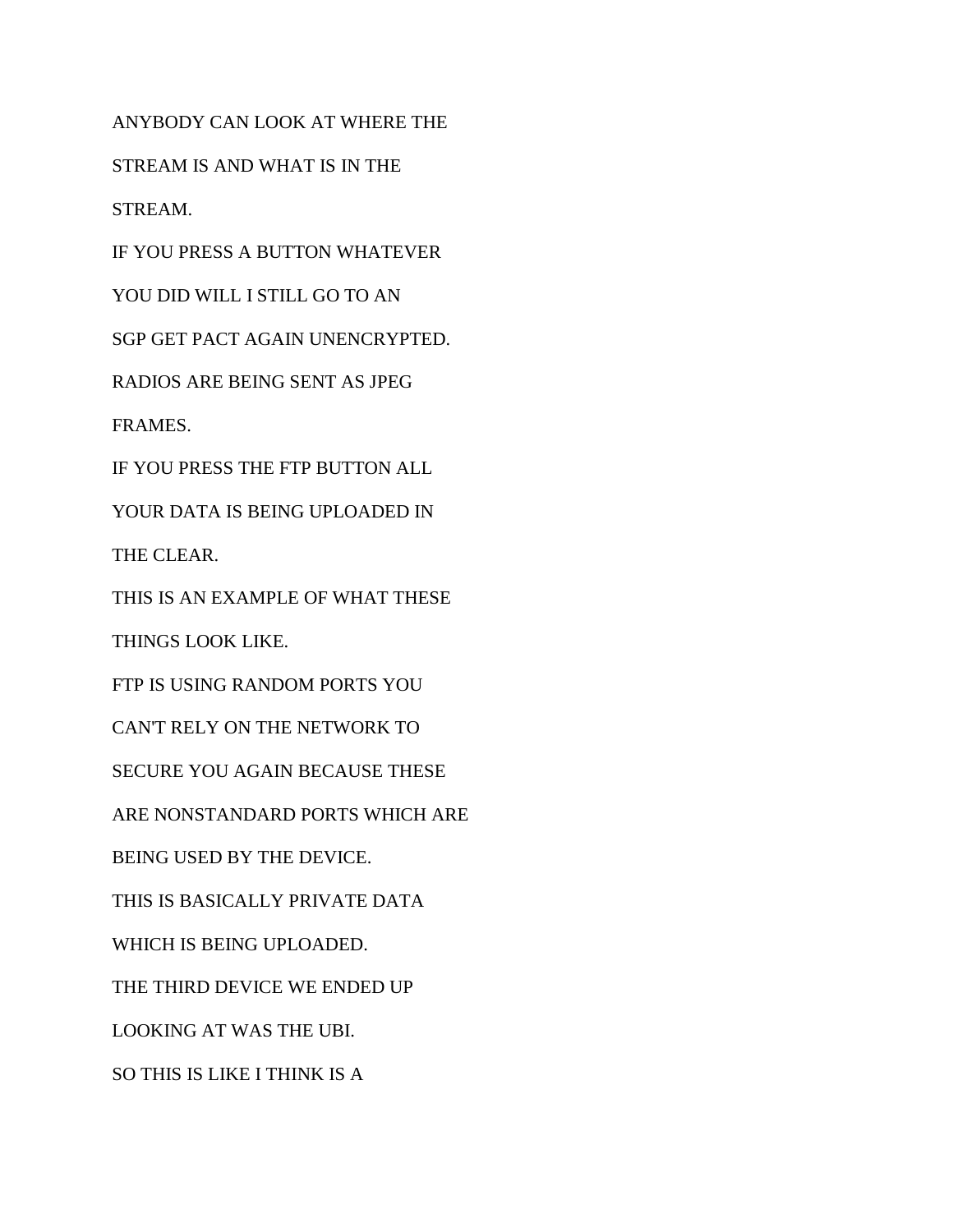PRECURSOR OF THE AMAZON ECHO, THIS IS A SMALL VOICE BOX WHICH YOU CAN TALK TO, INTERFACE WITH OTHER DEVICES. WE HAD THIS WITH THE NEST. ALL VOICE TO TEXT FIRST OF ALL ALL VOICE YOU TALK TO THE UBI WILL GET CONVERTED TO TEXT ON THE DEVICE ITSELF AND THEN TEXT IS SENT IN CLEAR AGAIN TO A SERVER OUTSIDE. THE SERVER HERE WAS THE UBI.COM. APART FROM THAT THE UBI ALSO HAS CERTAIN SENSORS, FOR EXAMPLE LIGHT SENSORS AND TEMPERATURE SENSORS WHICH ARE STILL SENDING THEIR READINGS IN THE CLEAR. AND THE INTERESTING THING OVER HERE IS WHEN WE INTERFACE THIS DEVICE WITH THE NEST IT USED ENCRYPTION AND SPOKE OVER SGTPS BUT WHETHER IT WAS TALKING TO ITS OWN SERVER IT WAS USING SGP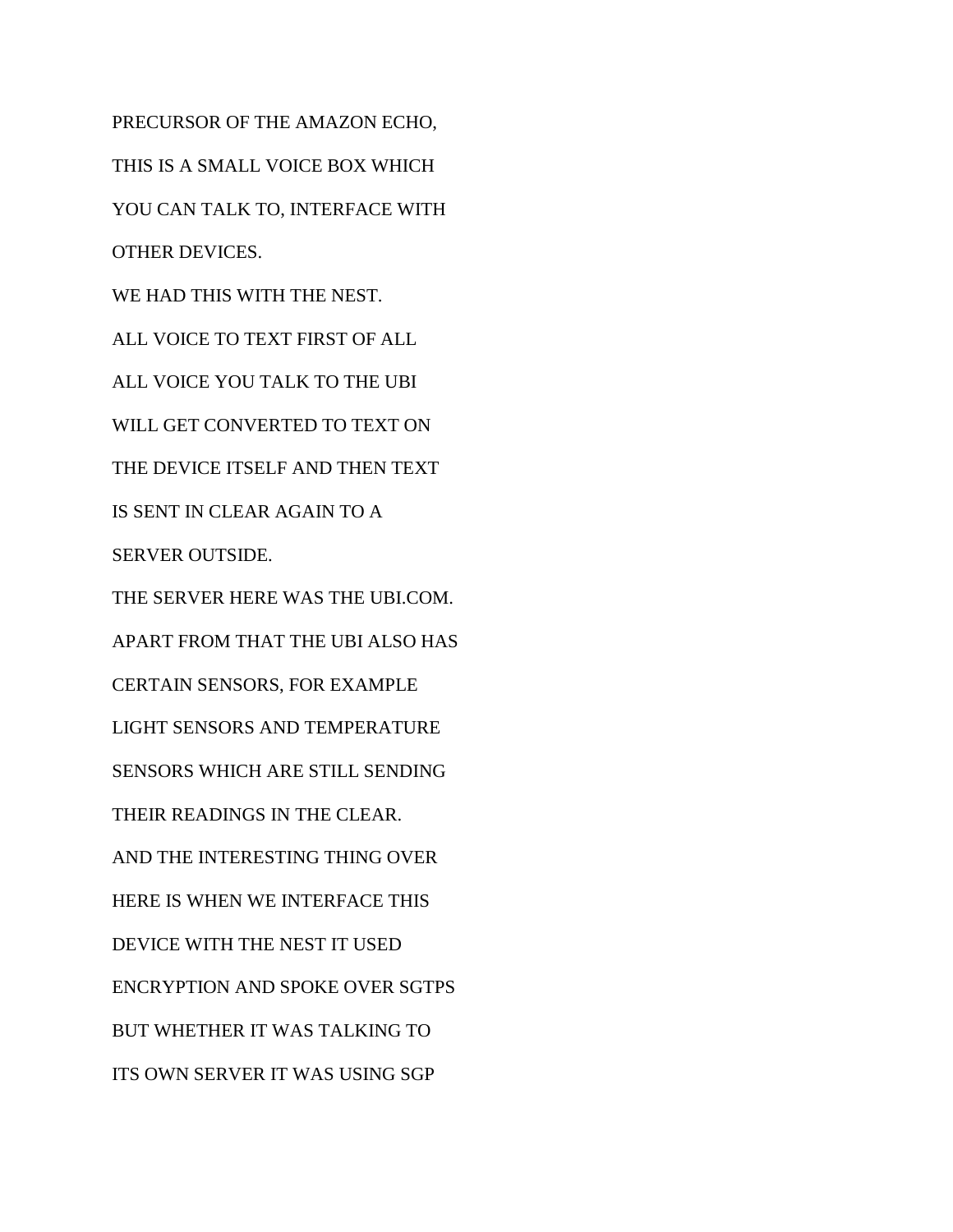AND CLEARLY THIS DEVICE HAS THE CAPABLE OF ENFORCING SECURITY. BUT SOMEHOW THE POLICY WHATEVER POLICY THEY CAME UP WITH THEY DID NOT ENFORCE ENCRYPTION, ONLY WHEN THEY ARE TALKING TO THE GOOGLE API THEY ENFORCE THIS ENCRYPTION. THIS IS AN EXAMPLE THAT SHOWS HOW SENSOR READINGS WHICH ARE AVAILABLE. THESE SENSOR READINGS CAN LEAK INFORMATION ABOUT WHETHER OR NOT SOMEONE IS ON THE PATH OR NOT, TO KNOW WHETHER THERE'S A USER STHIED THE ROOM OR NOT BASED ON THE LUMINOSITY VALUE. FURTHERMORE, LIKE WHEN WE WERE CHATTING WITH THE DEVICE ALL THE TEXT WAS CONVERTED TO CLEAR TEXT AND THEN SENT TO THE NETWORK. HERE YOU CAN SEE AN EXAMPLE WHAT THE CHATS LOOKED LIKE WHEN I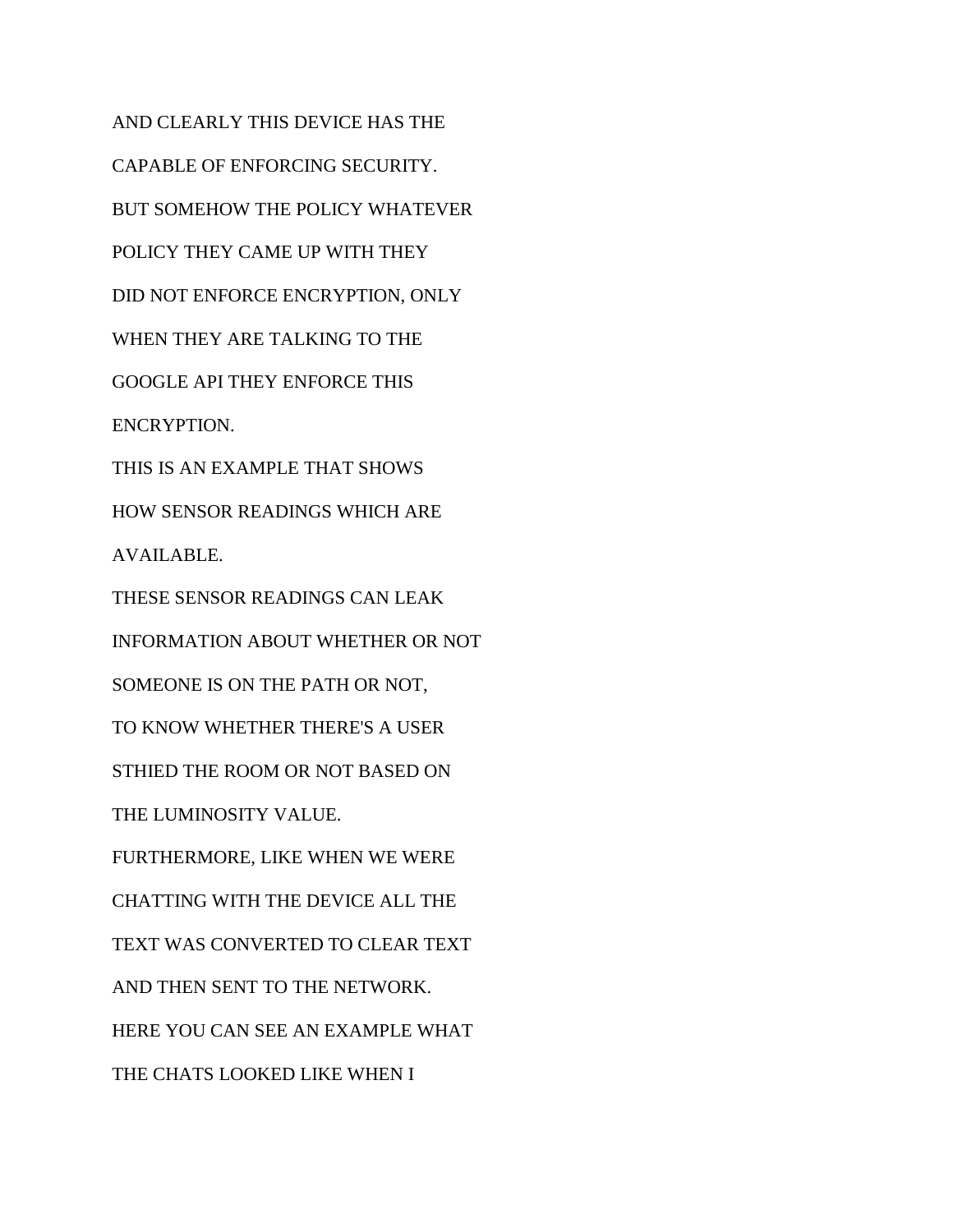MONITORED THEM ON THE LAPTOP GATEWAY. THE NEXT DEVICE WE LOOKED AT WAS THE NEST THERMOSTAT. NOW WE'RE ACTUALLY COMING TO THE MORE SECURE DEVICES AND THE BIG ONES TOO. THE NEST THERM AT THAT TIME FROM GOOGLE ACTUALLY WAS PRETTY SECURE. ALL INFORMATION WAS USING ENCRYPTION AND HGTPS. WHAT WE ALSO FOUND OUT WAS SOME OF THE UPSTAIRS IN COMING WERE IN THE CLEAR AND WE WERE NOT SURE WHY, SO WE CONTACTED NEST ABOUT THIS, TURNED OUT IT WAS A BUG AND THEY FIXED IT. SO HERE IS AN EXAMPLE OF WHAT WE FOUND INITIALLY. OUTGOING TRAFFIC WAS SECURE, BUT CERTAIN INCOMING CONTACTS WERE NOT SECURE.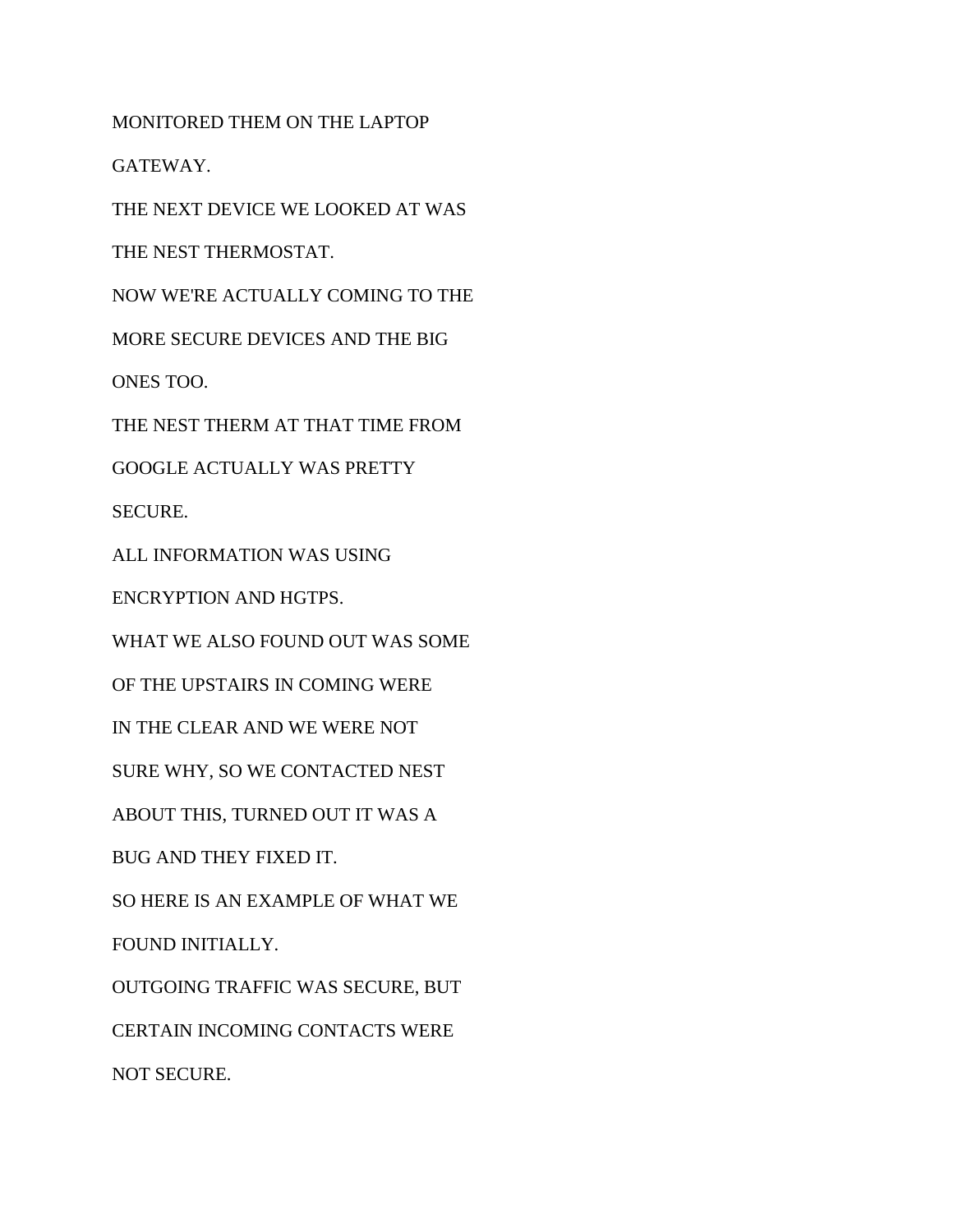WE TO THE NEST ABOUT IT, THEY THANKED US AND THEY FIXED IT. THE LAST DEVICE WHICH I'M GOING TO TALK ABOUT IS THE SMART THINGS HUB, BY SAMSUNG. PRETTY POPULAR HUB FROM A PRETTY BIG COMPANY. THE GOOD THING WAS ALMOST ALL THE TRAFFIC COMING OUT OF THIS DEVICE OR GOING INTO THE DEVICE WAS TOTALLY SECURE OVER DLS, THERE WAS NO FLOW AT ALL THE FLOW WAS TO AN AMAZON NATIVE IN EACH INSTANCE. BUT THE INTERESTING THING EVEN THOUGH THIS DEVICE IS IN ITSELF SECURE IN FACT I SEE THIS AS THE MODEL OF FUTURE IOD DEVICES WHICH ARE COMPLETELY SECURE, THERE IS STILL BACKGROUND INFORMATION LIKE THREE OR FOUR PACKETS, GOING TO SMARTTHINGS.COM WHICH CAN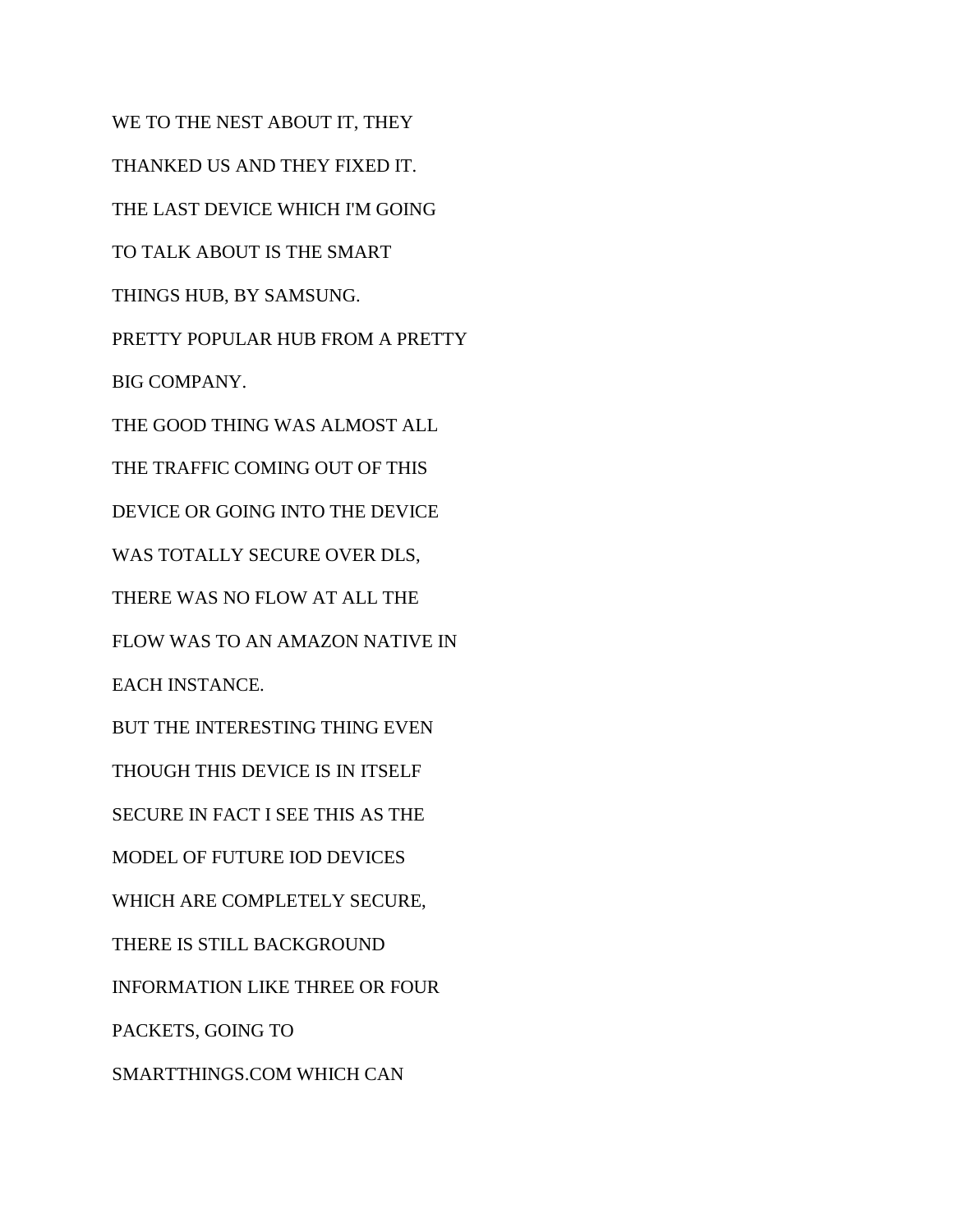SOMEHOW LET YOU FINGER PRINT THE DEVICE.

THE SMART THING IS A HUB, WHICH

MEANS BASICALLY YOU HAVE OTHER

THINGS ATTACHED TO SMART THINGS

OVER OTHER PROTOCOLS AND YOU

DON'T HAVE A DIRECT VIEW OF THE

SENSOR.

SO SMART THINGS ITSELF MAKING

ALL OF THE INFORMATION COMING

OUT OF THE HOUSE SECURE AND THEN

SENDS IT OUT.

BUT A PERSON SITTING AT THE ISP

LEVEL CAN STILL FIND OUT YOU

HAVE A SMART THINGS HUB INSIDE

THE HOME.

SO THIS BRINGS US TO MY

CONCLUSION AND SOME IMPLICATIONS

ON THE POLICY.

BASICALLY, I DON'T WANT TO SOUND

PESSIMISTIC OR DRAMATIC BUT

THAT'S WHAT THE HEADING IS, BE

AFRAID.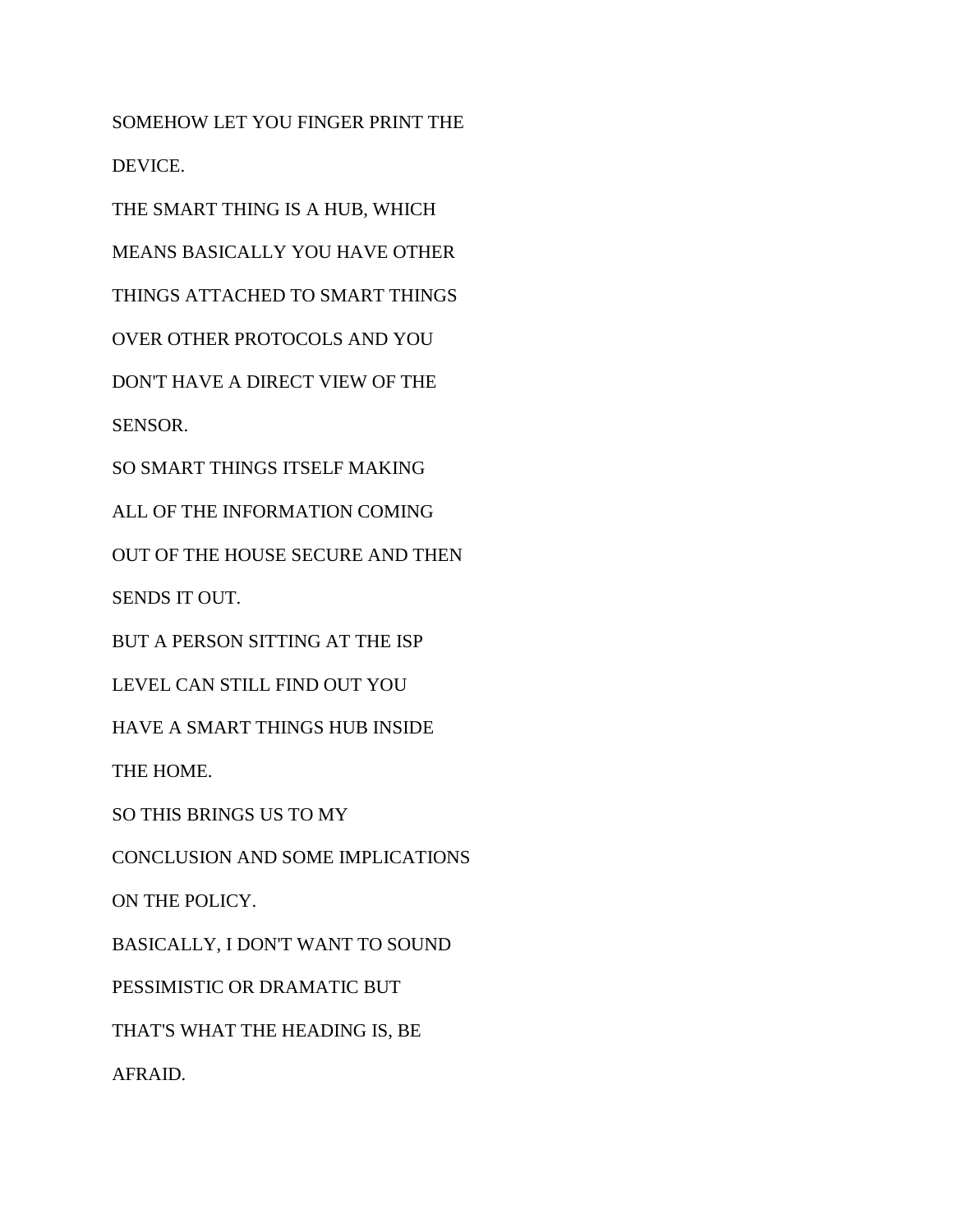WE KNOW HOW TO ENFORCE SECURITY DEVICES ON HAND HELD DEVICES. THERE ARE A LOT OF LONG TALES OF SMALL ONCE, IT'S DIFFICULT TO ENSURE THAT THEY ALL FOLLOW THE SAME STANDARD. THESE DEVICES ARE ALSO SOMETIMES VERY LOW CAPABILITY. THEY DON'T HAVE A WAY TO IMPLEMENT DLS ON THE PACKETS THEY ARE SENDING OUT AND THEY END UP USING NONSTANDARD PORTS AND PROTOCOLS. THE GOOD NEWS IS WE ARE TRYING TO MAKE AN EVIDENT. FOR EXAMPLE I FOUND THIS HANDOUT ON THE OUTSIDE, REGARDING BUILDING THE INTERNET OF THINGS. MAYBE THE NEW DEVICES WHICH COME UP WILL HAVE SECURITY INHERENT IN THEM. THE SECOND THING IS OKAY, SO WE'VE FIXED DEVICES WHICH ARE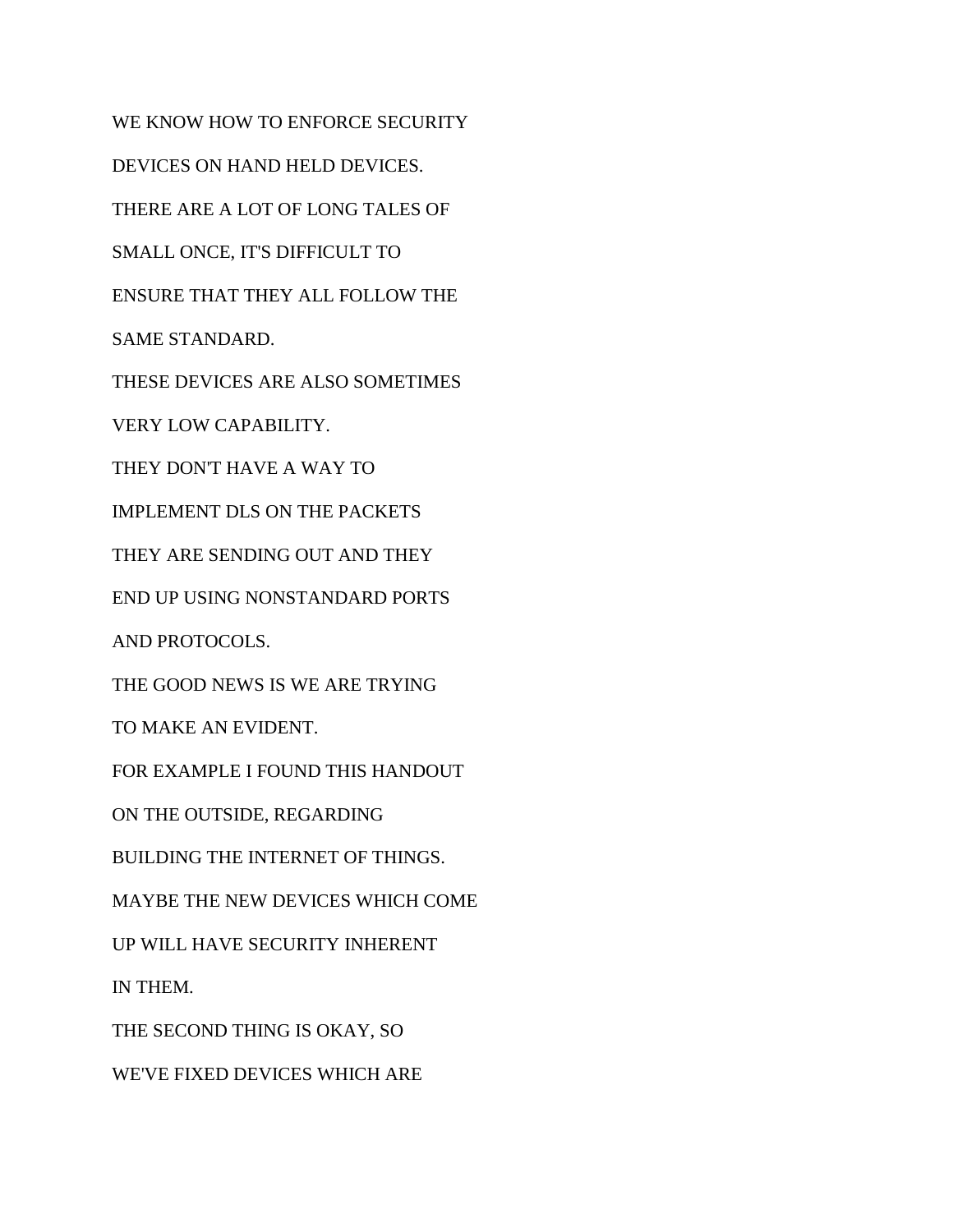COMING UP NOW.

WHAT ABOUT DEVICES WHICH ARE ALREADY PRESENT? HOW DO WE GET PEOPLE TO PATCH THEM UP OR FIX THEM? SO FIRST OF ALL WE WANT TO ENCOURAGE PEOPLE TO LOOK FOR BUG AND ONE WAY WOULD BE BUG BOUNTIES, BUG BOUNTIES MAY WORK FOR THE BIG GUISE BUT THE IODOD DOMAIN HAVE A LOT OF SMALL MANUFACTURERS COMING UP AND WE DON'T KNOW IF BUG BOUNTIES WILL WORK FOR THAT AND WHETHER THE DEVICE WILL BE POPULAR ENOUGH TO HAVE DEVICES TO LOOK FOR VULNERABILITIES IN THEM. HOW DO WE ENFORCE SUCH KIND OF THINGS? WHO IS RESPONSIBLE? WILL THE GOVERNMENT TRY TO ENFORCE BUG BOUNTY PROGRAMS, OR THE MANUFACTURER, IF YOU FIND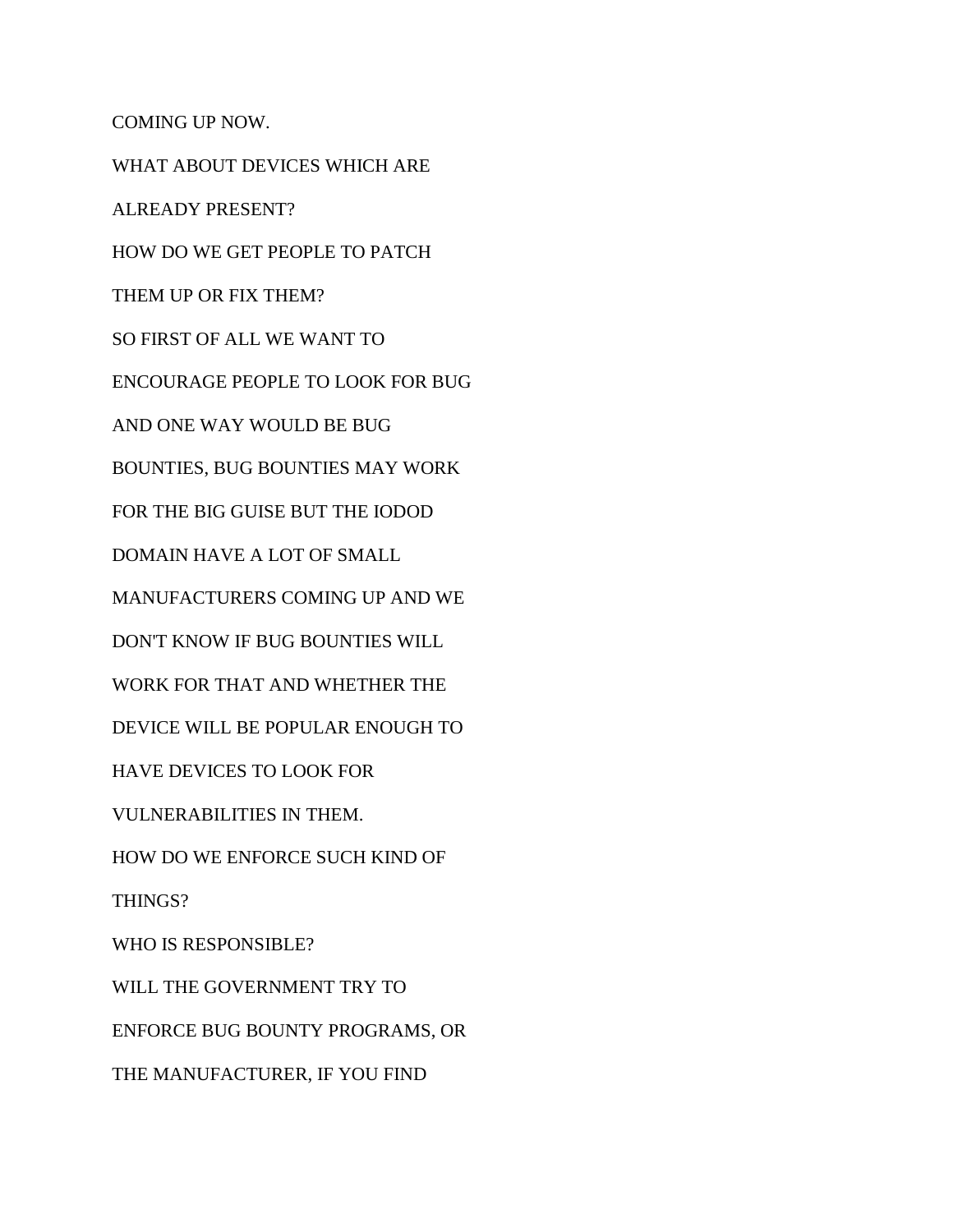BUG WE'LL GIVE YOU MONEY, AND WHO IS RESPONSIBLE FOR THE UPDATING PART? IF THIS IS USING YOUR NETWORK IS THE USER RESPONSIBLE FOR ANYTHING WHICH GOES WRONG OR THE ISP OR IS IT THE MANUFACTURERS? I WANT TO END WITH LIKE SOME OF THE WORK WHICH WE'RE CURRENTLY UP TO RIGHT NOW. WE'VE TALKED ABOUT HOW WE CAN IMPROVE FUTURE DEVICES IN TERMS OF THEIR SECURITY AND PRIVACY POLICIES. WE'VE TALKED ABOUT HOW WE CAN IMPROVE CURRENT DEVICES BY TRYING THE FIND BUGS IN THEM AND VULNERABILITIES IN THEM. THE APPROACH WE ARE TAKING RIGHT NOW IS HOW TO IMPROVE SECURITY AROUND PRIVACY POLICY ON THE NETWORK. BASICALLY, WE'RE TRYING TO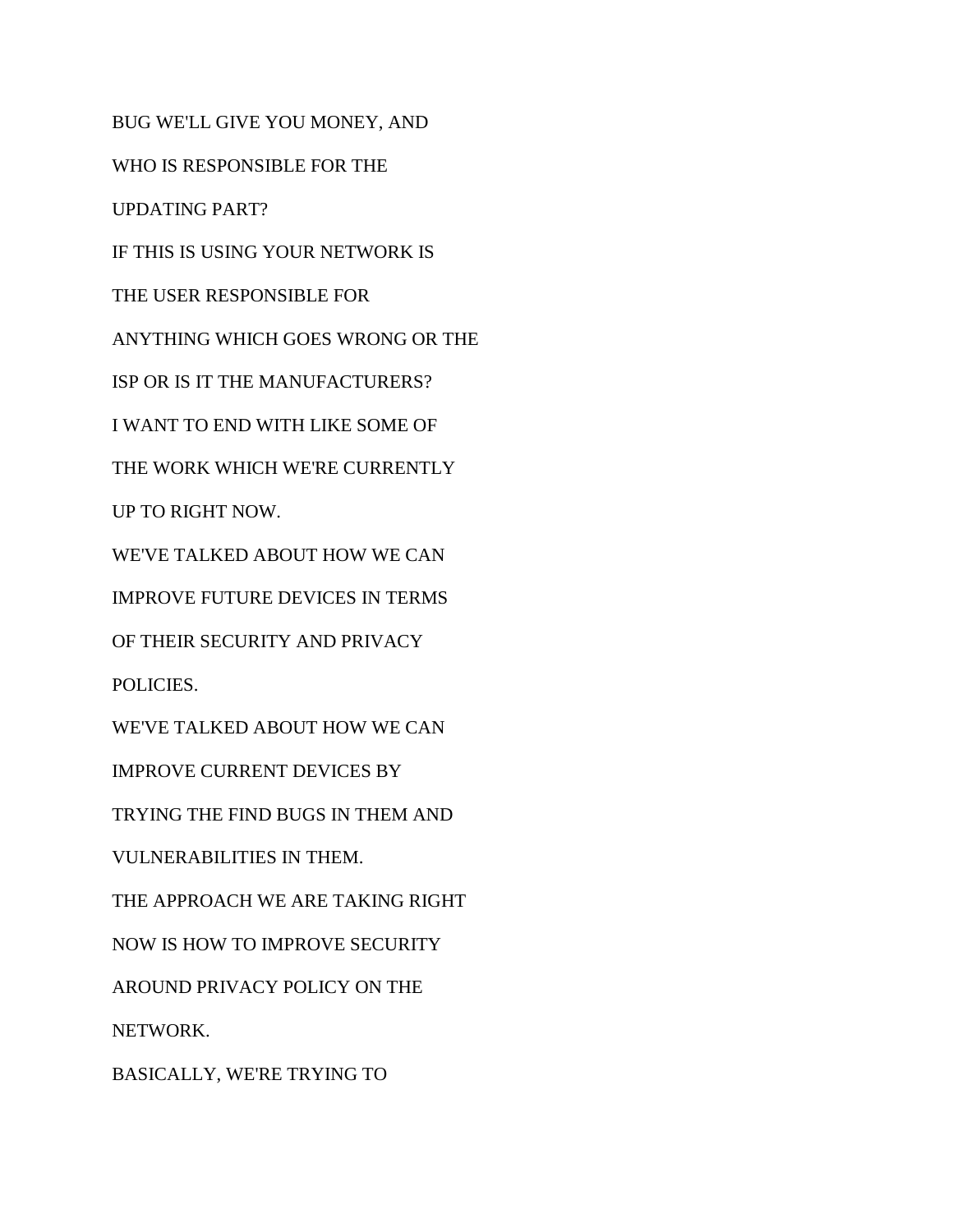OFFLOAD POLICY TO THE NETWORK LAYER. FOR EXAMPLE, IN CASE OF A SMART HOME ALL OF OUR INFORMATION IS GOING TO GO THROUGH A GATEWAY WHICH IS INSIDE THE HOUSE. THIS GATEWAY MAY BE PROVIDED TO US BY THE ISP OR MAYBE ON ITS OWN. MAYBE THERE ARE SECURITY DEVICES WHICH WE CAN IMPLEMENT AT THE GATEWAY ITSELF. MAYBE WE CAN TET THE GATEWAY TO ENFORCE STANDARDS, AT THE VERY LEAST OUR GATEWAY COULD INFORM OUR USER THAT HEY THERE IS SOMETHING WRONG WITH YOUR DEVICES OR THIS DEVICE IS NOT USING THE RIGHT SECURITY STANDARDS. SO WHAT WE'RE LOOKING AT CURRENTLY IS CAN WE OFFLOAD DEVICE SECURITY TO A GATEWAY OR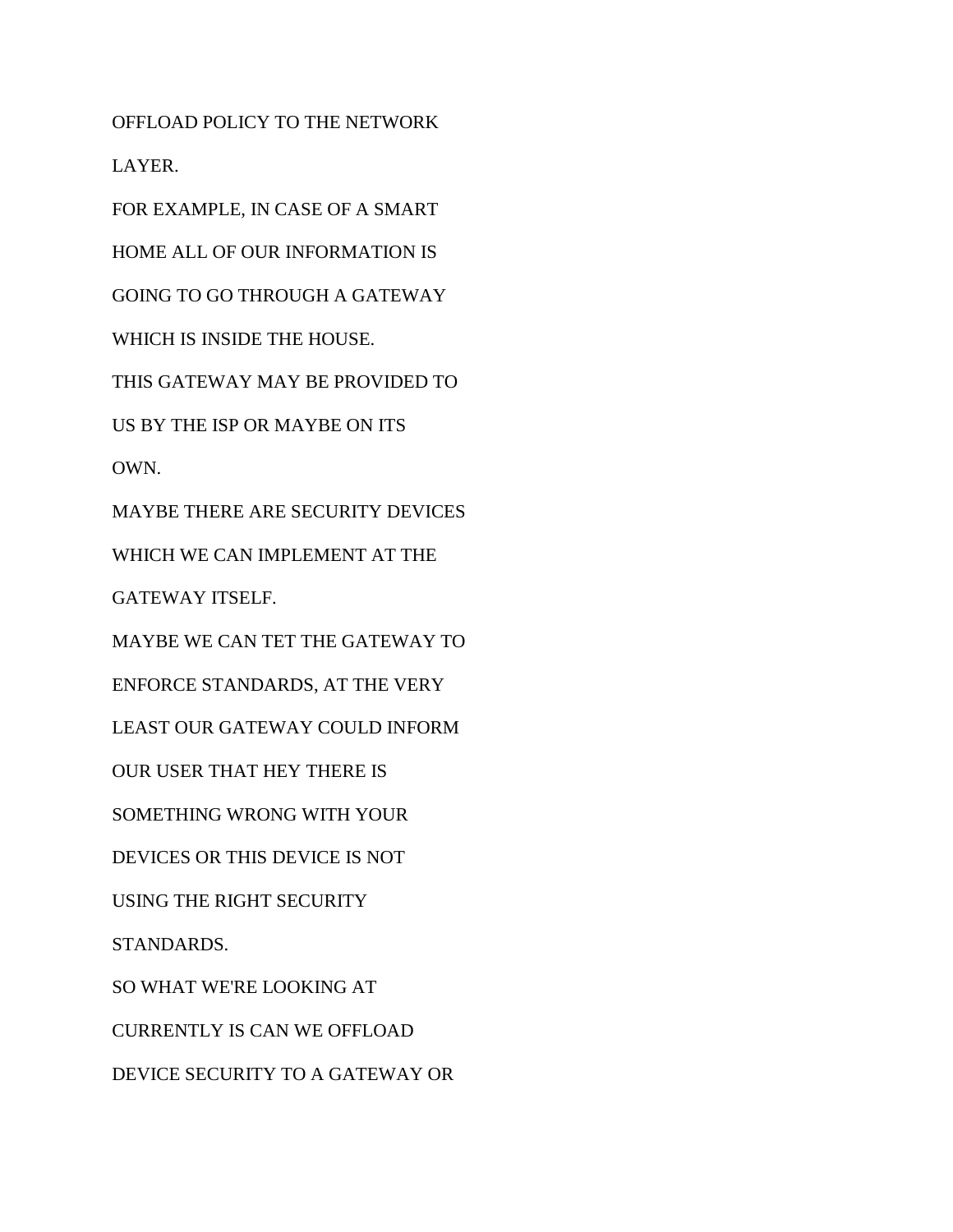THE NETWORK LAYER AND SECONDLY

HOW MUCH INFORMATION ABOUT THE

USER BEHAVIOR IS ACTUALLY LEAKED

TO OUTSIDE THE HOME NETWORK?

ALL RIGHT, THANK YOU.

[APPLAUSE]

>> THANK YOU.

NEXT WE WILL HAVE PROFESSOR

VITALY FROM CORNELL UNIVERSITY

AND CORNELL TECH.

>> THAT'S MY CLICKER, RIGHT?

 $>>$  YES.

 $>> HI$ .

THAT'S MY MIC?

HEY.

SO I'M VITALY.

AND I'LL BE TALKING ABOUT MOBILE

ADVERTISING TODAY.

SO MOBILE ADVERTISING IS PRETTY

BIG THESE DAYS.

IF YOU LOOK AT MODERN APP STORES

YOU FIND THAT A SIGNIFICANT

FRACTION OF APPS ARE FREE TO THE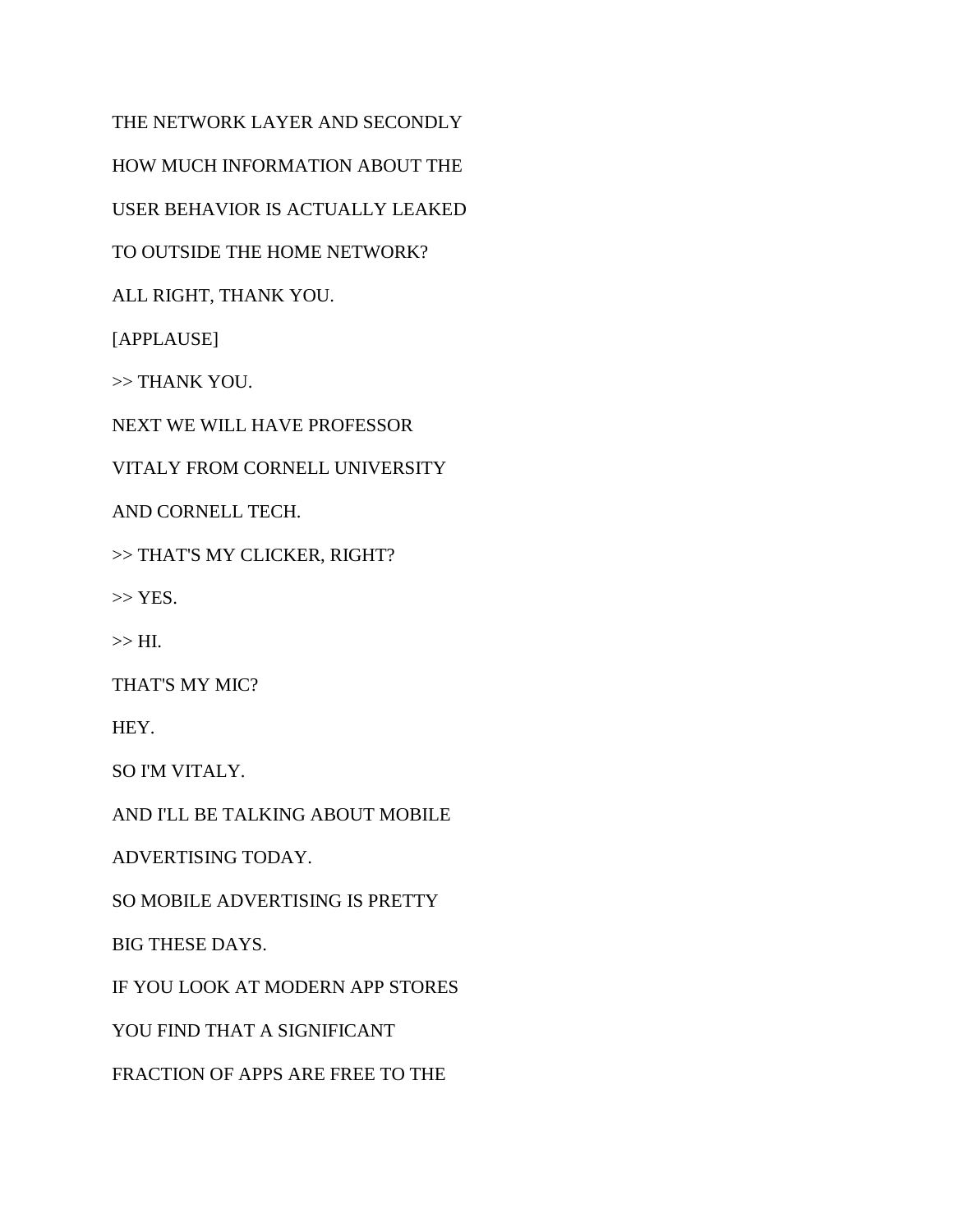USER.

AND THE WAY THEY MAKE THEIR MONEY IS BY INCORPORATING ADVERTISING. SO IT SEEMS LIKE A VERY REASONABLE QUESTION TO ASK, WHAT INFORMATION ABOUT THE USER IS ACTUALLY AVAILABLE TO ADVERTISERS, THAT IS IF AN ADVERTISER SUBMITS AN AD TO MOBILE ADVERTISERS AND AN AD DUETS SHOWN ON A USER'S PHONE WHAT CAN THE ADVERTISER FIND OUT ABOUT THE USER OF THE PHONE IN WHICH THE AD IS BEING SHOWN? THAT IS AN INTERESTING QUESTION, APPARENTLY SO FAR THERE HASN'T BEEN A GOOD ANSWER, VERY FEW PEOPLE INVESTIGATED THIS SO THIS IS WHAT WE DECIDED TO INVESTIGATE IN THIS PROJECT TO LOOK AT THIS. BUT IN ORDER TO UNDERSTAND THIS,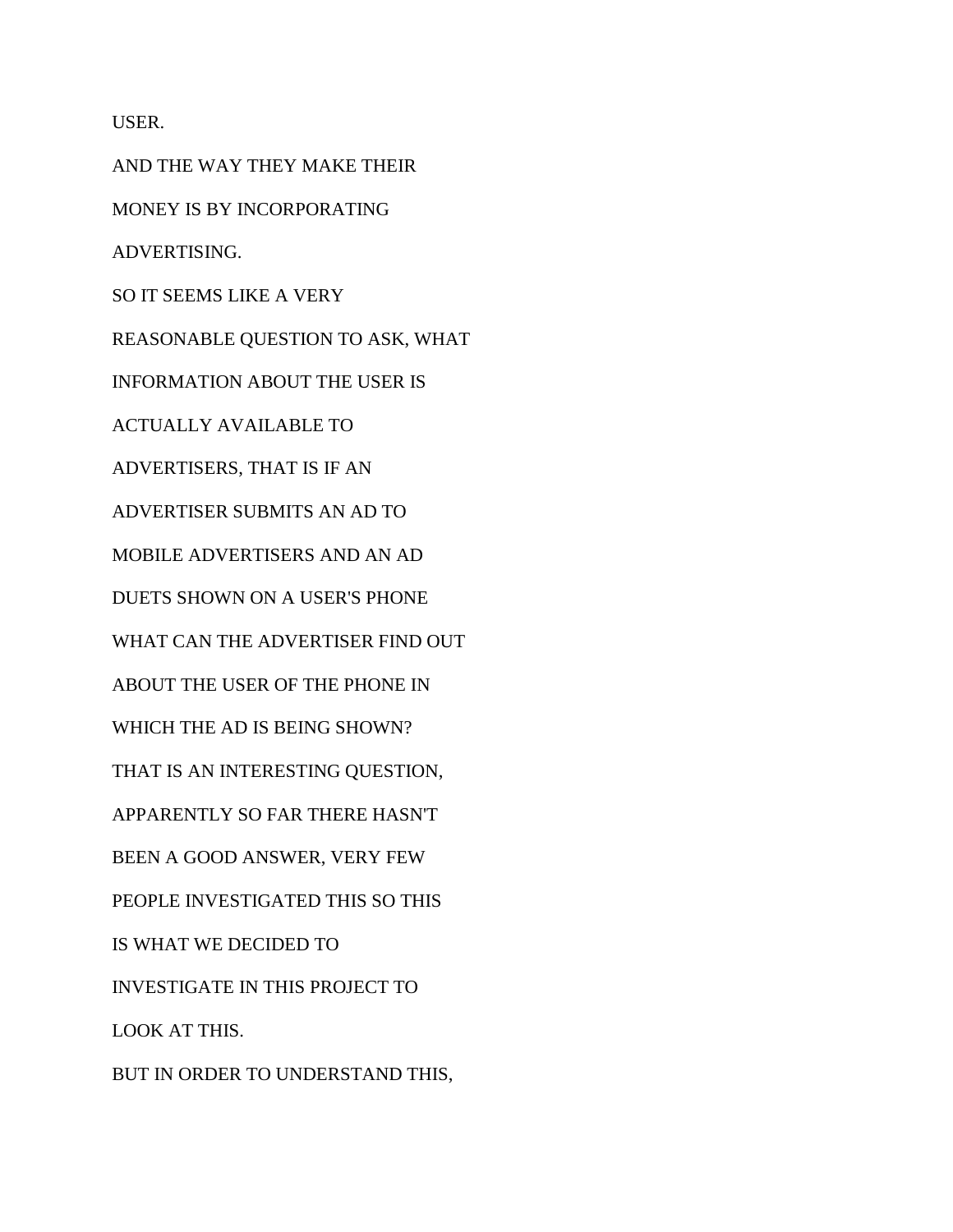WE FIRST NEED TO UNDERSTAND HOW

MOBILE ADVERTISING ACTUALLY

WORKS.

FROM A SOFTER PERSPECTIVE.

SO IT REQUIRES A LITTLE BIT OF

REVERSE ENGINEERING OF HOW

MOBILE SOFTWARE THAT ACTUALLY

SHOWS APPS TO USERS, HOW IT

ACTUALLY WORKS.

IT'S A LITTLE BIT SIMILAR TO

MOBILE -- SORRY TO MOBILE

ADVERTISING IS A LITTLE BIT

SIMILAR TO WEB ADVERTISING WITH

ONE CRUCIAL DIFFERENCE.

IN WEB ADVERTISING YOU TYPICALLY

HAVE A WEB BROWSER AND THE WEB

BROWSER IS JUST SHOWING AN APP.

WE'VE HAD A LOT OF TALKS AND

CONVERSATION ABOUT WEB

ADVERTISING.

IN MOBILE ADVERTISING THINGS ARE

A LITTLE DIFFERENT BECAUSE THERE

IS SOMETHING IN THE MIDDLE.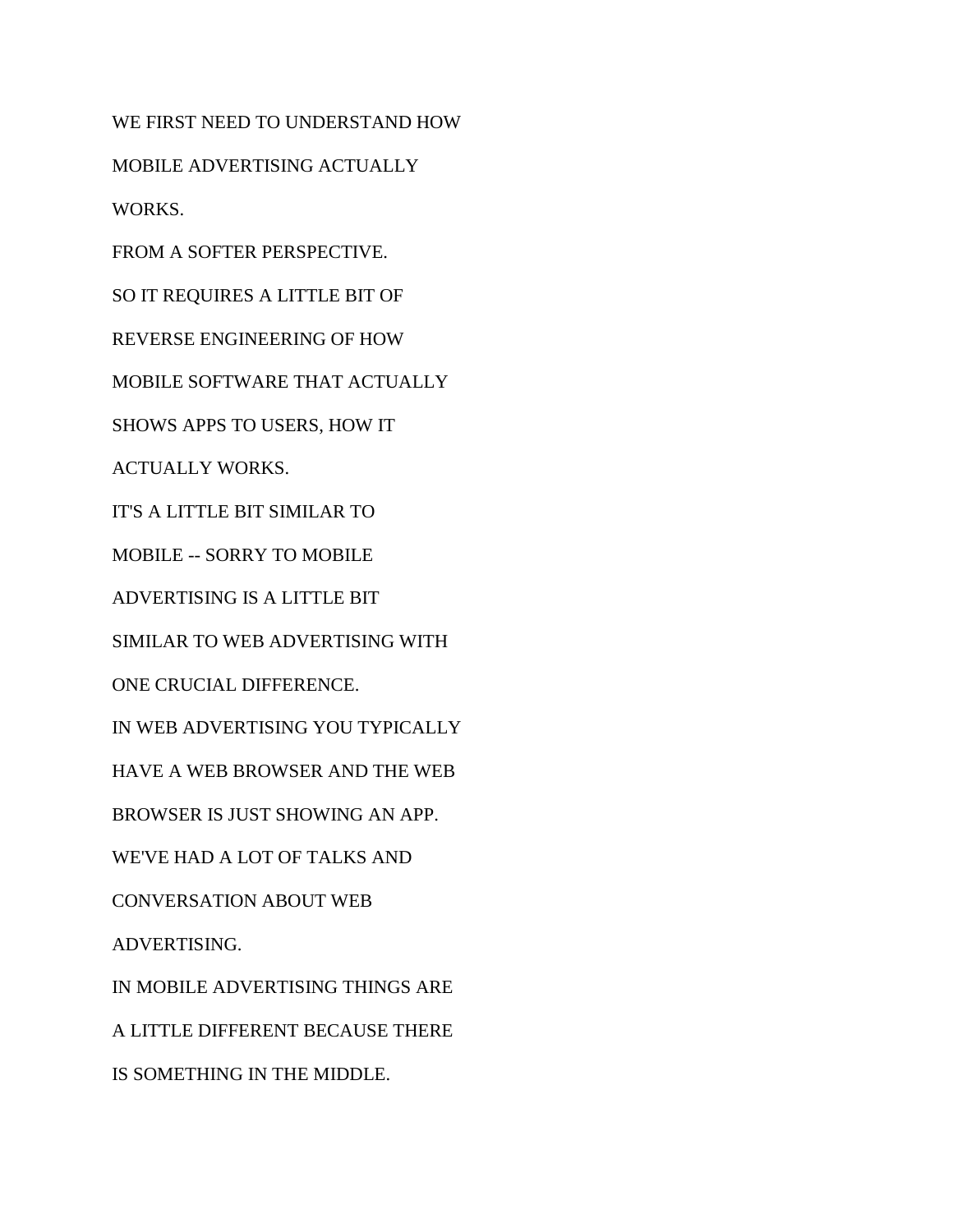NAMELY, THERE IS AN APP LIBRARY. THE WAY MOBILE ADVERTISING WORKS, APPS THAT ARE SUPPORTED BY MOBILE ADVERTISING IS SUPPORTED BY APP LIBRARIES, INCORPORATING MULTIPLE LIBRARIES, BECAUSE THEY MAKE MORE MONEY THAT WAY. BETWEEN A THIRD AND HALF OF ALL APPS THAT ARE AD SUPPORTED, BEING USED TO SHOW APPS TO USERS. SO THE QUESTION I'M ASKING JUST TO REPEAT IT, WHAT DO THESE ADS THAT ARE BEING SHOWN INSIDE THE MOBILE ADVERTISING LIBRARIES WHAT DO THEY ACTUALLY KNOW ABOUT THE USER OR WHAT THEY CAN FIND OUT? IN ORDER TO DO THIS WE NEED TO LOOK AT THE STRUCTURE OF THIS WHOLE ECOSYSTEM AND I PROMISE I'LL TRY TO MAKE IT AS PAINLESS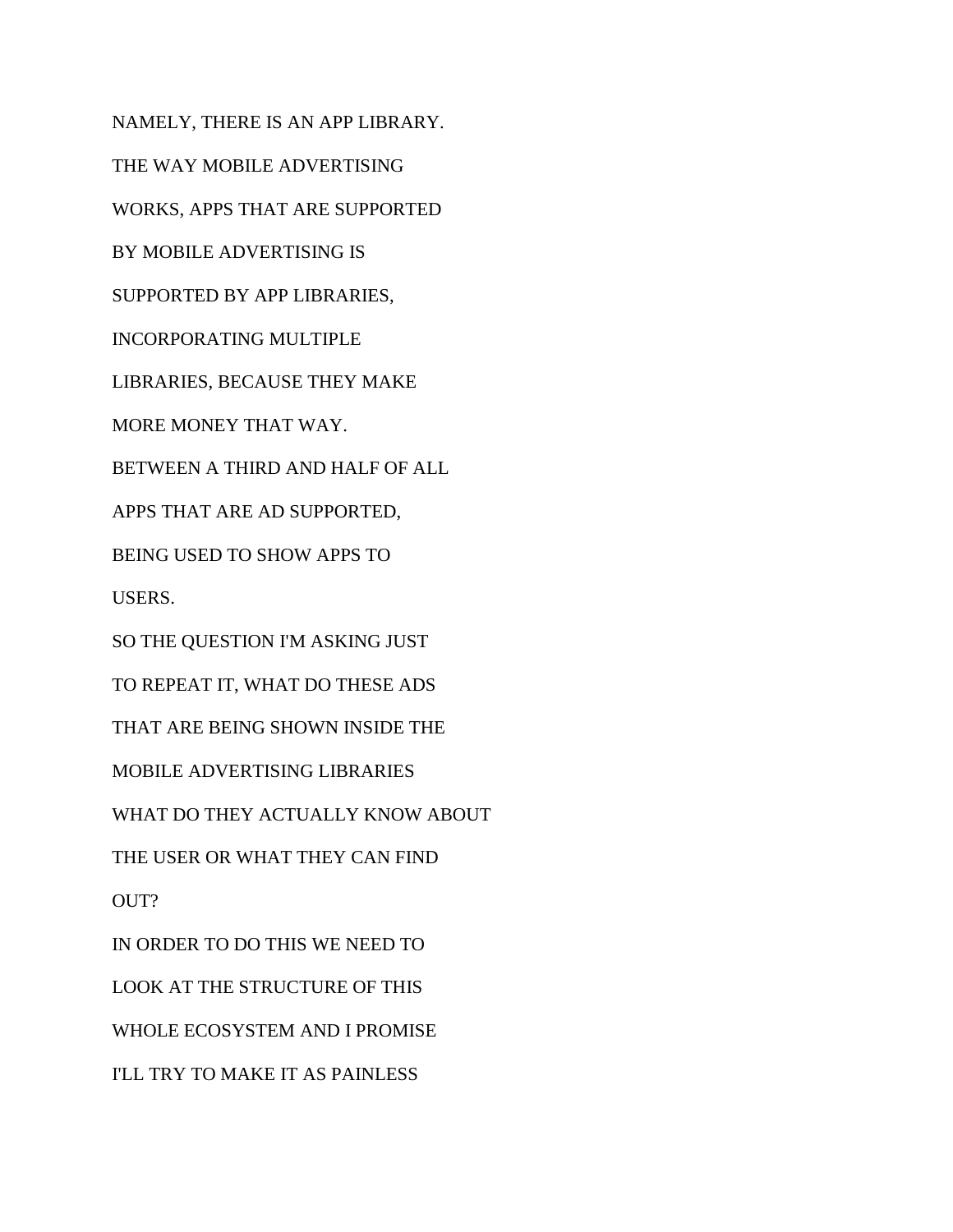AS POSSIBLE.

ALTHOUGH INVESTIGATING IT WAS FAIRLY PAINFUL AND INVOLVED A SIGNIFICANT AMOUNT OF REVERSE ENGINEERING BUT IT ROUGHLY LOOKS SOMETHING LIKE THIS. THERE ARE THREE KIND OF BIG PARTIES IN THE PICTURE, THERE IS THAT APP WHICH IS BEING SHOWN ON THE PHONE. THERE IS THE ADVERTISING SERVICE WHICH IS SUPPLYING ADS TO THE PHONE AND THEN THERE IS THE ADVERTISER WHOSE ADS ARE BEING SHOWN. AND THERE HAS BEEN A LOT OF WORK PREVIOUSLY ON TRYING TO UNDERSTAND WHAT INFORMATION IS AVAILABLE TO THE ADVERTISING SERVICE.BUT INSTEAD WE ARE LOOKING AT WHAT IS ACTUALLY AVAILABLE TO THE ADVERTISER. AND IT IS NOT THE SAME QUESTION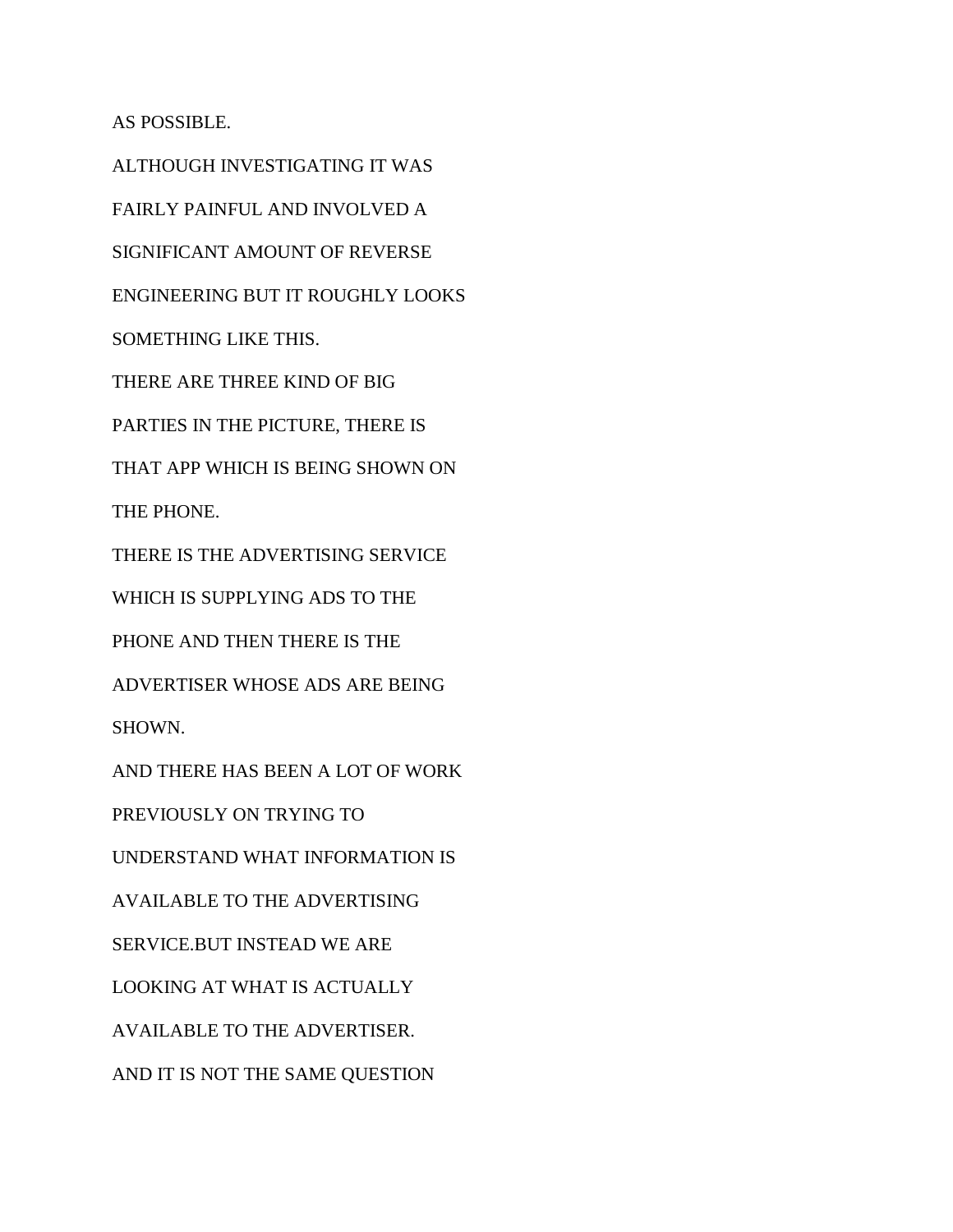BECAUSE THERE IS A BIG

DIFFERENCE BETWEEN THE

ADVERTISING SERVICE AND THE

ADVERTISER.

THE ADVERTISING SERVICE IS

TYPICALLY REASONABLY R RESPECTABLE

COMPANY THAT IS OWNED BY GOOGLE

OR TWITTER, THEY HAVE A

REPUTATION AT STAKE AND THEY

MAKE A LOT OF REVENUE.

WHEREAS ADVERTISERS WHICH IS

PEOPLE THAT SUPPLY THESE ADS

THAT ARE BEING SHOWN WHO KNOWS

WHO THEY ARE?

THIS IS DYNAMICALLY DETERMINED

THEY ARE IN REAL TIME SHOWN BY

AUCTION SYNDICATION ALL

DIFFERENT WAYS, NOT NECESSARILY

TRUSTED, HARD TO DETERMINE WHAT

INFORMATION THEY'RE TRYING TO

EXTRACT AND THAT'S WHY MOBILE

ADVERTISING LIBRARIES THEY GO TO

FAIRLY SIGNIFICANT LENGTHS TO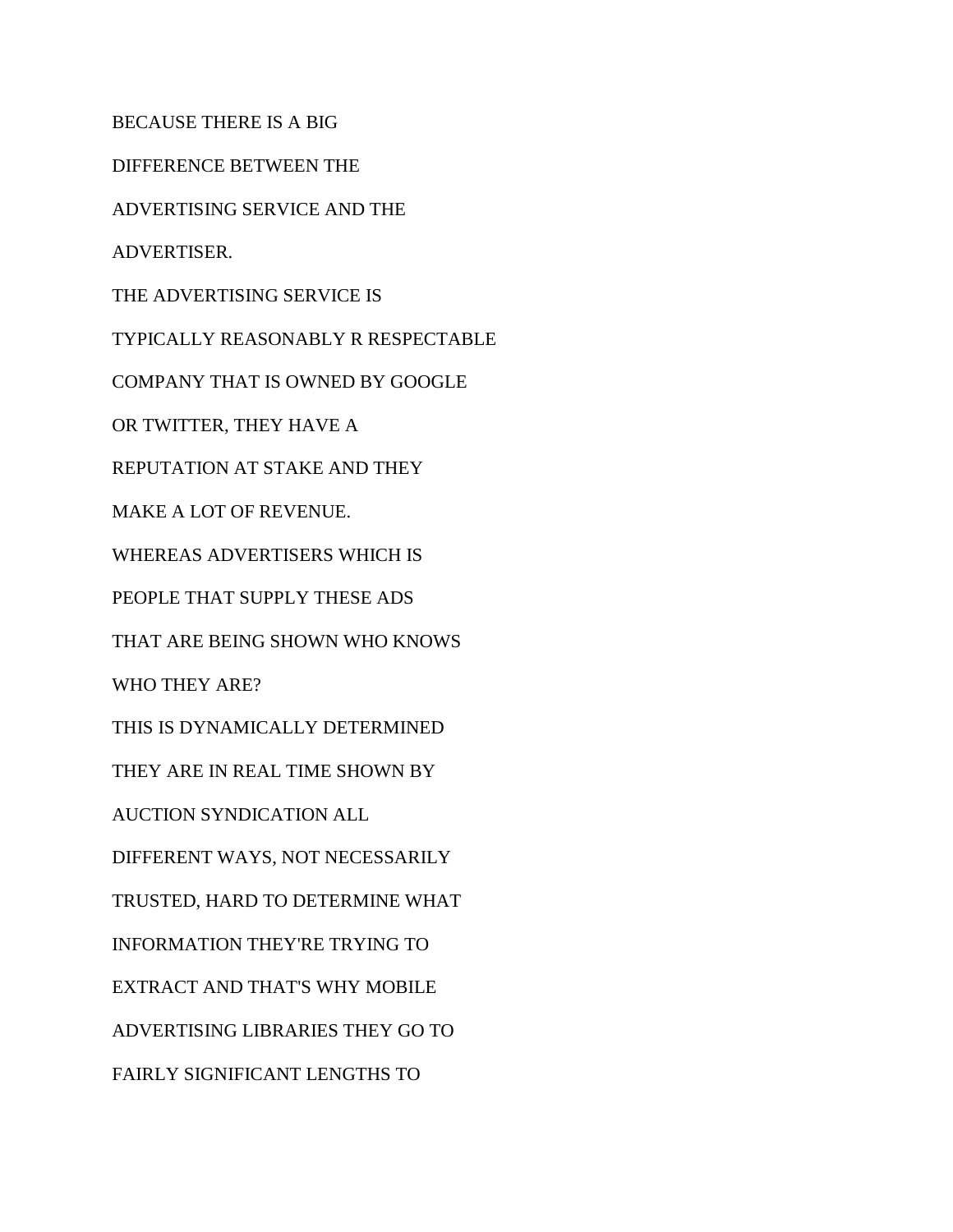PROTECT USERS FROM MALICIOUS ADVERTISING AND FROM SNOOP ADVERTISING AND FROM ADVERTISING THAT TETLY TRIES TO EXTRACT -- THAT STEALTHILY TRIES TO EXTRACT INFORMATION FROM USERS. I'M NOT GOING TO GO INTO THIS, YOU CAN READ OUR PAPER IF YOU WANT TO FIND OUT MORE ABOUT THIS. THE SHORT SUMMARY IS WHAT THEY TRY TO DO IS TO SHOW EVERY AD THAT THEY SHOW TO THE USER INSIDE A LITTLE BROWSER INSTANCE. SO IT IS AS IF THERE'S A LITTLE WEB BROWSER INSIDE EVERY ADVERTISING LIBRARY AND THEY SHOW AN AD INSIDE THAT THING. AND THE GOOD NEWS ABOUT IT IS, THEY CAN EFFECTIVELY RELY ON SECURED AND PRIVACY PROTECTIONS INSIDE WEB BROWSERS TO PROTECT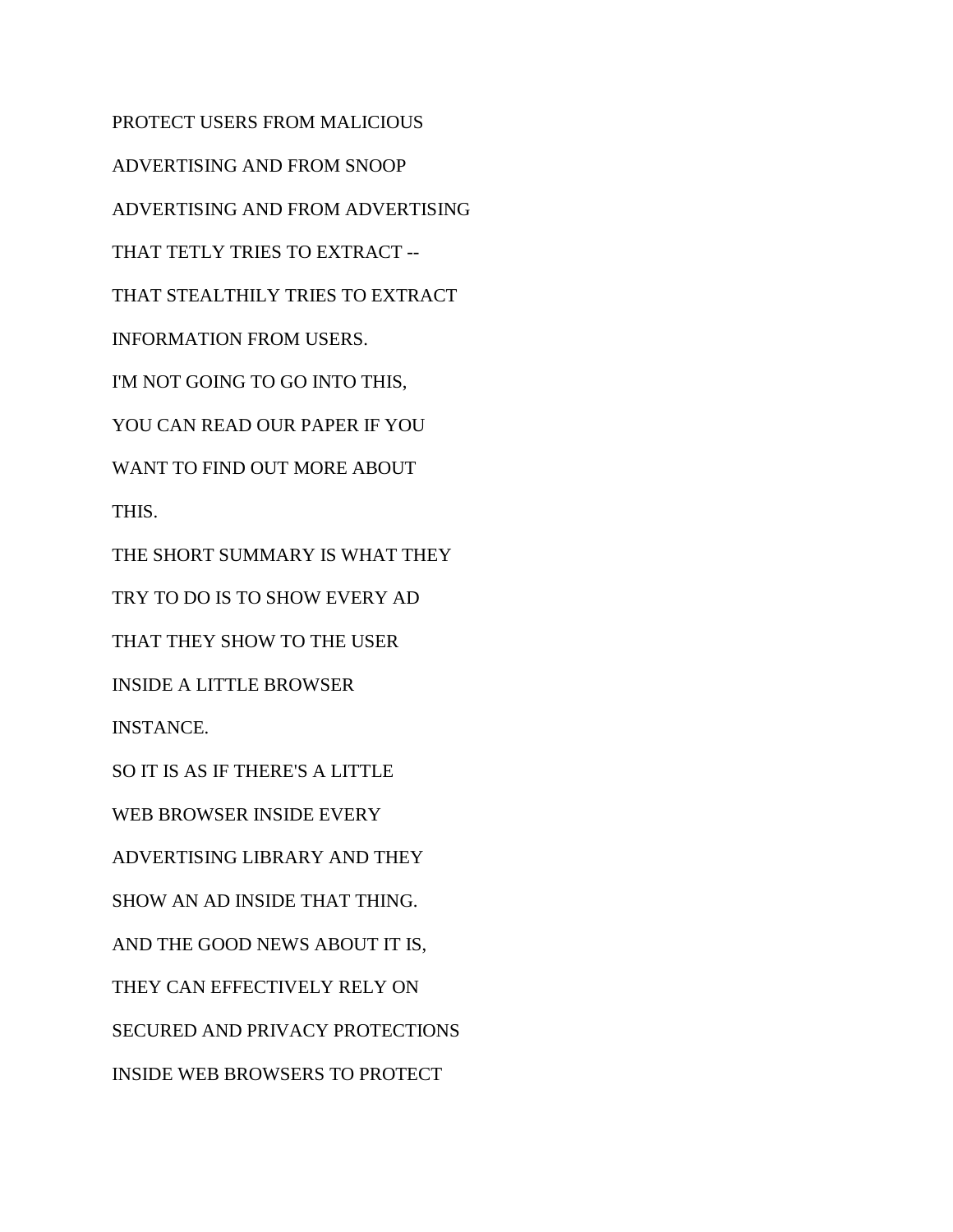PHONE USERS FROM MALICIOUS ADVERTISING. SO TECHNICALLY THIS IS KNOWN AS SAME ORIGIN POLICY BUT YOU CAN THINK OF IT AS A WAY OF SAND BOXING URCH TRUSTED ADVERTISING TO MAKE SURE IT DOESN'T HAVE ANY ACCESS TO THE PHONE AND CAN'T LEARN ANYTHING IT SHOULDN'T LEARN FROM THE PHONE. AND MOSTLY IT WORKS WITH ONE LITTLE EXCEPTION. MOBILE ADS THESE DAYS NEED ACCESS TO WHAT AN ANDROID PHONE IS KNOWN AS EXTERNAL STORAGE. AND THERE ISN'T A NEED TO DO THIS, IT'S TO -- FOR REACH MEDIA BECAUSE PEOPLE WHO VIEW ADVERTISING AND ESPECIALLY PEOPLE WHO SUPPLY THIS ADVERTISING THEY WANT TO REACH EXPERIENCES, THEY WANT VIDEO THEY WANT IMAGES AND BECAUSE OF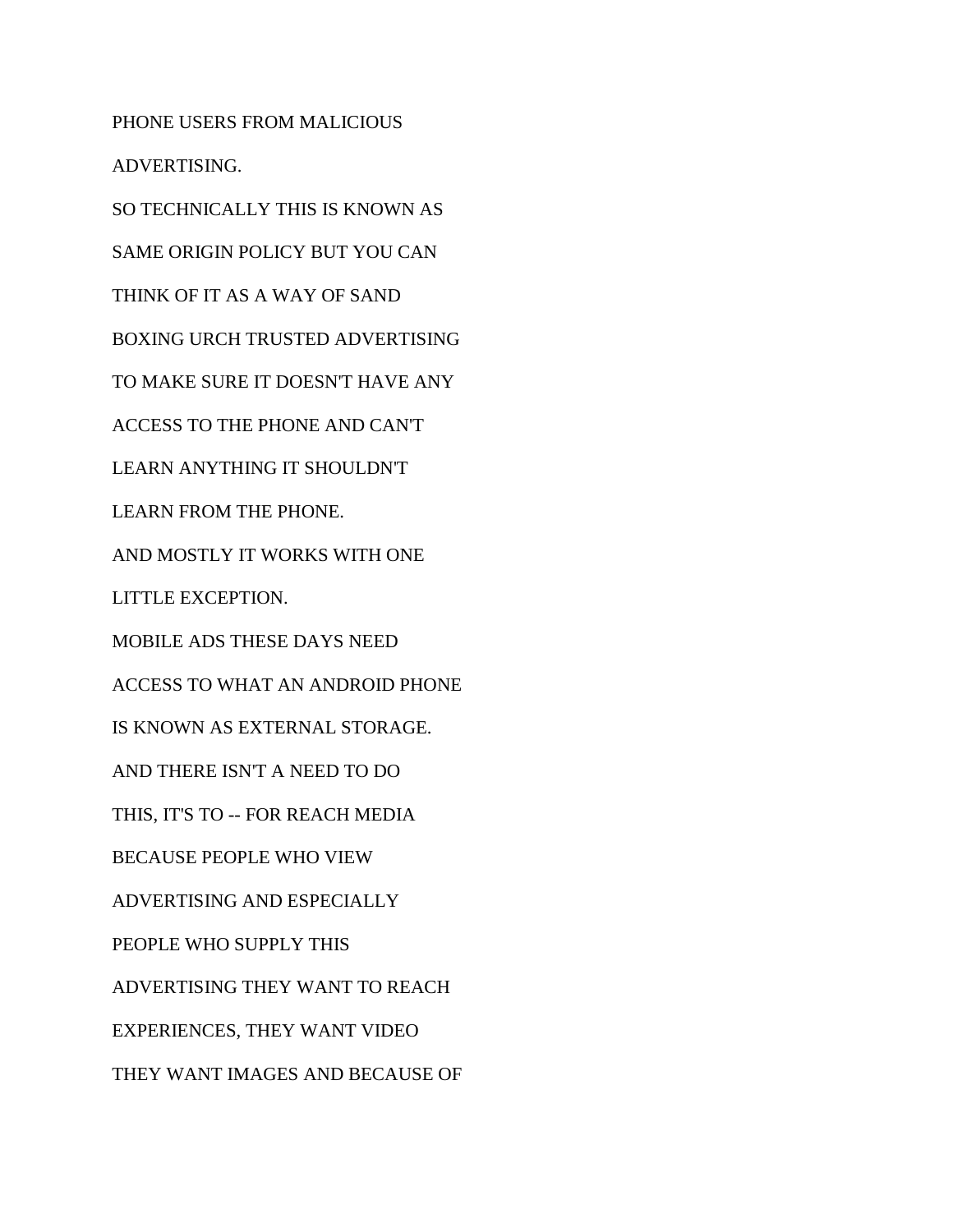THAT THEY NEED TO CACHE A LOT OF INFORMATION ON THE DEVICE SO THEY HAVE ACCESS TO EXTERNAL STORAGE. TO BE SAFE THEY ALLOW ADS TO LOAD INFORMATION -- SORRY IT CANNOT READ IT, IT CAN JUST LOAD IT AND SHOW IT TO THE USER WITHOUT BEING ABLE TO READ IT. SO THAT LOOKS FAIRLY HARMLESS. EXCEPT THAT ANDROID EXTERNAL STORAGE IS KIND OF THIS WEIRD THING. IN ANDROID EXTERNAL STORAGE THERE IS REALLY NOT A WHOLE LOT IN THE WAY OF ACCESS CONTROL PROTECTION IS. THAT IS, IF THERE ARE MULTIPLE APPS RUNNING ON THE DEVICE AND THEY STORE EXTERNAL INFORMATION ON EXTERNAL STORAGE, THIS SHOULD NOT IMPLY A LOT ABOUT SECURED INFORMATION ABOUT MOBILE ADS, AS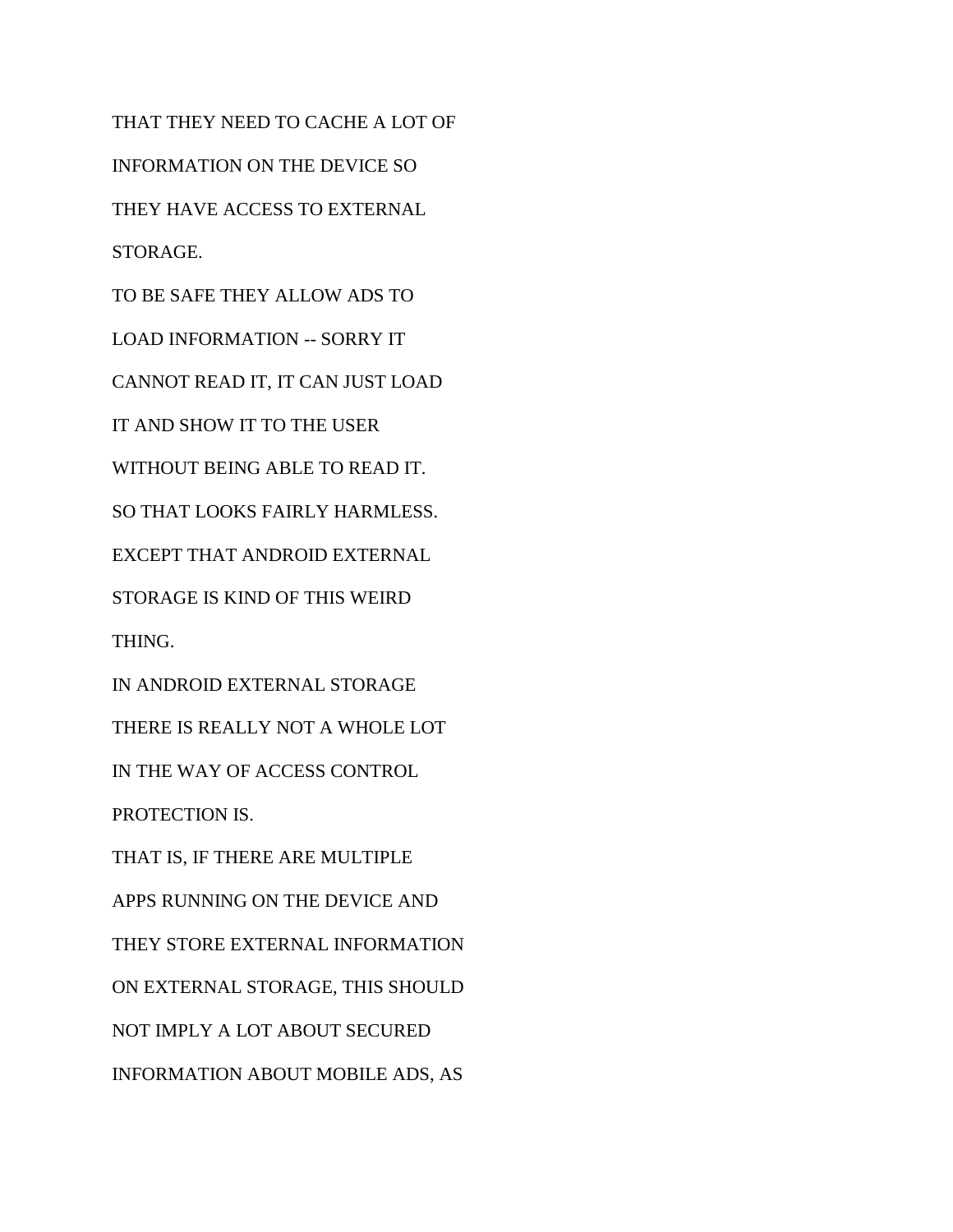I TELL YOU MOBILE ADS CANNOT ACTUALLY READ EXTERNAL STORAGE, THEY CAN TRY TO LOAD THEM AND SLOW THEM TO THE USER BUT THEY CANNOT GET ACCESS TO THEM DIRECTLY, THEY CANNOT LOOK AT THEIR CONTENT. SO FAR SO GOOD. I KEEP TALKING ABOUT THIS ONE LITTLE WEIRD THING. THEY CANNOT READ THEM BUT THEY CAN TRY TO LOAD THEM. WHY IS THIS INTERESTING? IT TURNS OUT, THAT BY TRYING TO LOAD A FILE THAT DOESN'T BELONG TO THEM, MOBILE ADS CAN LEARN A LITTLE BIT, THEY CAN LEARN LITERALLY ONE BIT OF INFORMATION. THEY LEARN IF A PARTICULAR FILE EXISTS ON THE DEVICE OR NOT. THEY CANNOT READ IT. THEY JUST LEARN IF A FILE WITH A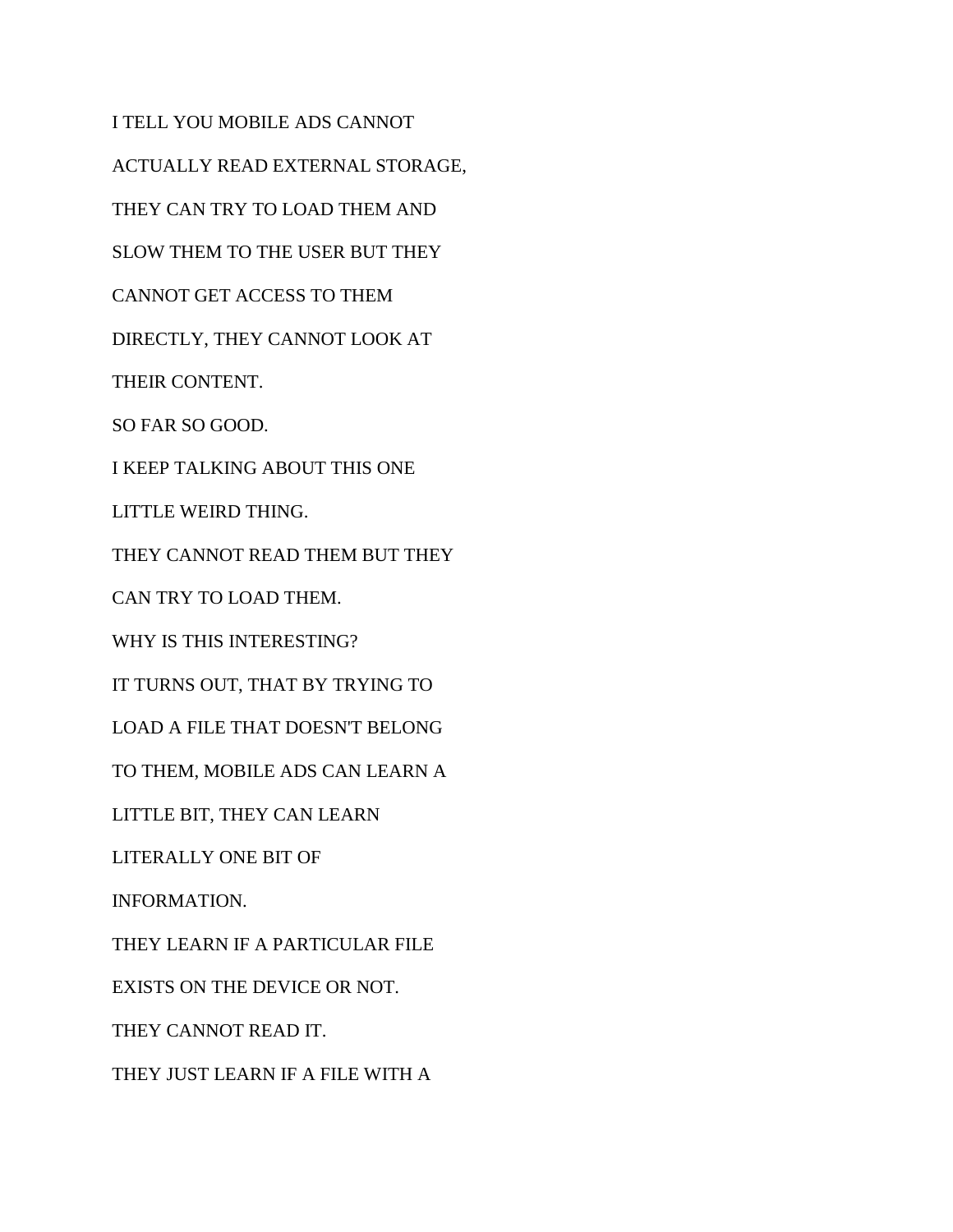PARTICULAR NAME EXISTS.

THAT SEEMS LIKE OKAY, ALL RIGHT, THAT'S FASCINATING WHY AM I TALKING ABOUT THIS? THAT'S REALLY A VERY SMALL AMOUNT OF INFORMATION. SO NOW LET'S LOOK AT HOW THIS INFORMATION PLAY BE USED BY A MOBILE APP. LET'S LOOK AT THIS INFORMATION, NOTHING TO DO WITH MOBILE ADVERTISING, GOOGLE PLAY STORE THAT HAPPENS TO BE A DRUG SHOPPING APPLICATION, HELPS A PERSON TO LOOK AT A PHARMACY, IF SOMEONE IS TAKING A PARTICULAR MEDICATION, THEY CAN LOOK AT A PHARMACY NEARBY WHERE THE DRUG IS LOWER. THE FACULTY THAT A PERSON IS TAKING ONE OF THESE MIGHT BE CONSIDERED SENSITIVE BECAUSE

THIS HAS TO DO WITH ANXIETY AND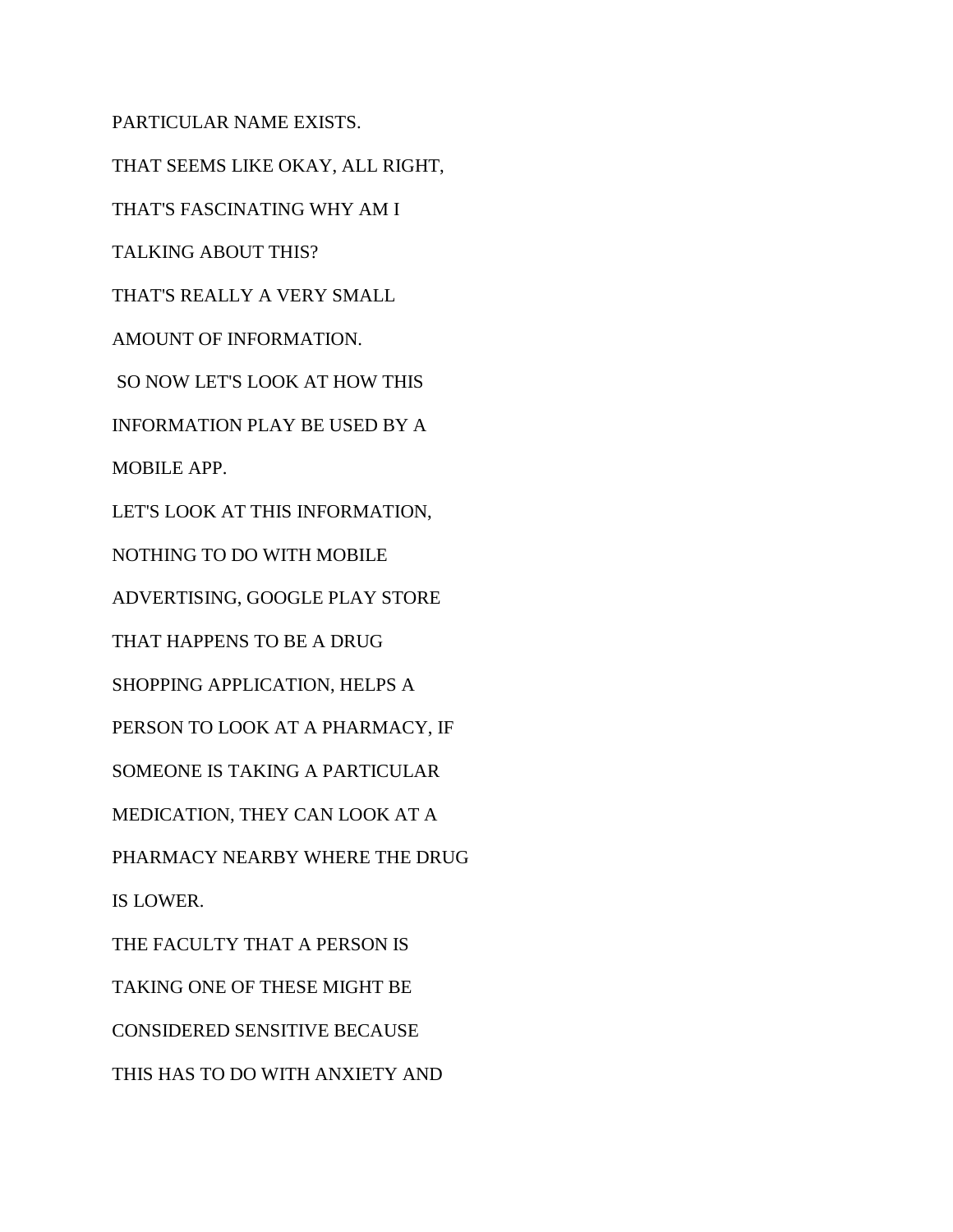VARIOUS PSYCHOLOGICAL DISORDERS. WHAT THIS APP DOES, IF A PERSON IS SHOPPING FOR A PARTICULAR DRUG, IT TAKES A PICTURE OF THE PILL, THE LITERAL PICTURE OF THE PILL I'M SHOWING HERE, IT STORES IT IN EXTERNAL DEVICE SO NEXT TIME IT'S FASTER TO SHOW THIS PICTURE. NOW IMAGINE THERE IS AN AD RUNNING IN A DIFFERENT APP ON THE SAME DEVICE. OKAY? IT HAS BAD SHOWING THAT WOULD BE A TOTALLY RANDOM ACT. IT HAS THOG TO DO WITH THE PHARMACY SHOPPING APP THAT I SHOWED YOU BEFORE. HOWEVER AS I TOLD YOU BEFORE, AN AD BEING SHOWN ON IT HAS THE ABILITY TO ASK A VERY SIMPLE QUESTION. DOES A FILE WITH A PARTICULAR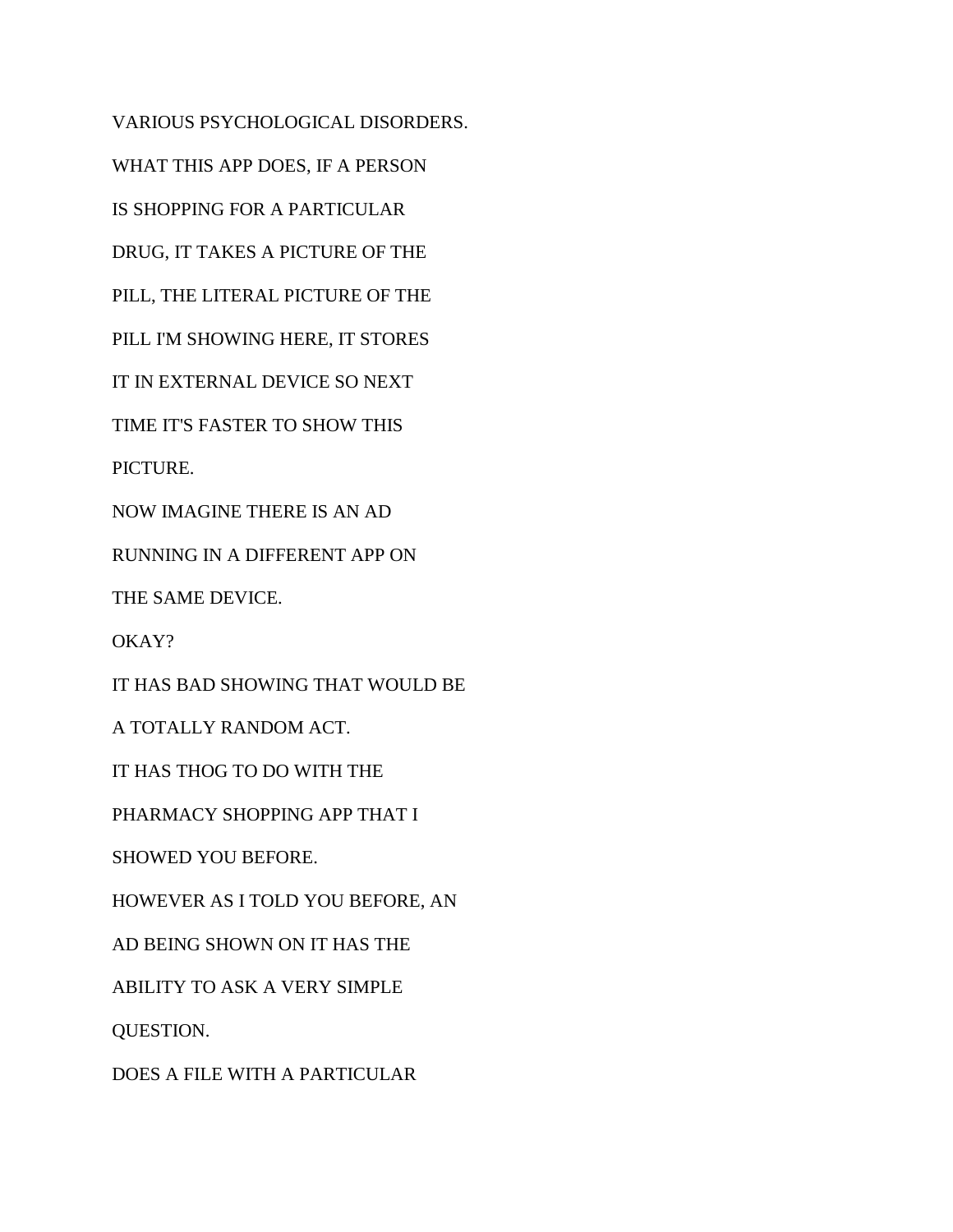NAME EXIST ON THE EXTERNAL

STORAGE?

AND IN THIS CASE, IT'S ASKING

FOR A FILE WHOSE NAME

CORRESPONDS TO THE IMAGE OF ONE

OF THE ANXIETY DRUGS.

SO WHAT CAN A MOBILE AD, AND

THIS IS A QUESTION TO YOU GUYS,

WHAT CAN A MOBILE AD LEARN FROM

THE ANSWER TO THIS QUESTION?

SO ALL IT LEARNS IS ONE BIT.

IF THE FILE WITH A PARTICULAR

NAME EXISTS ON THE DEVICE.

WHAT CAN THE AD LEARN BY KNOWING

THE ANSWER?

>> IF YOU ORDERED OR YOU USE --

>> THE ONLY REASON A -- IF THE

ANSWER TO THAT QUESTION IS YES,

THE ONLY REASON A FILE WITH THIS

NAME WOULD HAVE EXISTED ON THIS

DEVICE IS THE USER USED THAT APP

AND SEARCHED FOR THAT DRUG.

THERE IS NO OTHER REASON.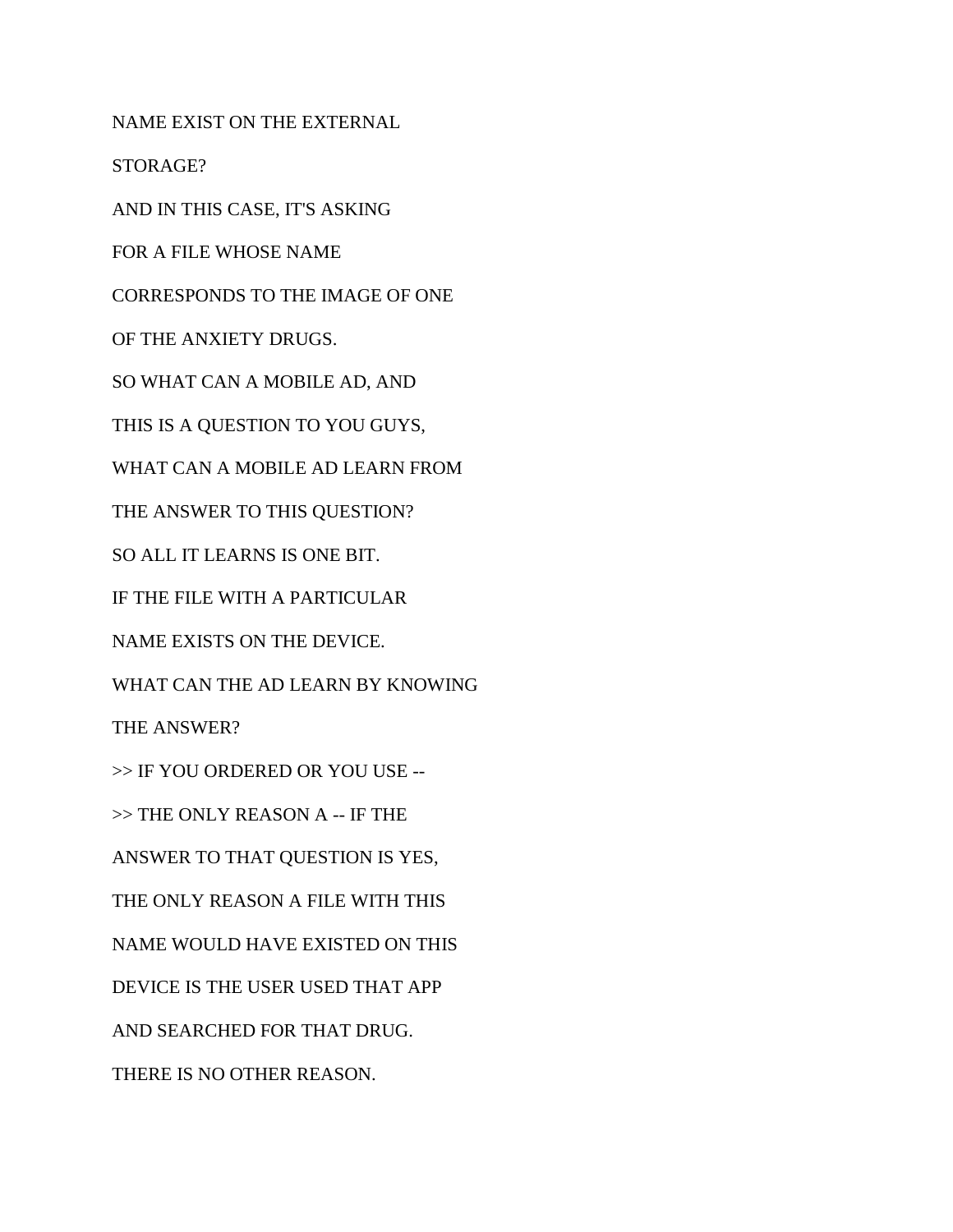SO THAT IF THEY SEE AN AD -- IF

AN AD SEES THAT THE FILE LIKE

THIS EXISTS I IT CANNOT READ

THIS FILE.

IT LEARNS WITH 100% CERTAINTY BECAUSE THIS NAME IS UNIQUE THAT THE PERSON HAS BEEN SHOPPING FOR A PARTICULAR DRUG. AND THIS TURNS OUT TO BE A PERVASIVE PROBLEM. BECAUSE -- AND REMEMBER, THIS AD IS BEING SHOWN IN A TOTALLY DIFFERENT APP. IT IS SHOWN IN AN AD WHICH IS RUNNING ON THE DEVICE, MAYBE EVEN LATER NOT THE TIME OF THE PHARMACY SHOPPING APP. IF THERE IS AN APP THAT NEED NOT EVEN BE ADVERTISING SUPPORTED THAT PUTS FILES INTO EXTERNAL STORAGE LIKE A LOT OF THEM DO THAT DEPEND ON THE USER BEHAVIOR

THAT AN AD CAN DETERMINE THIS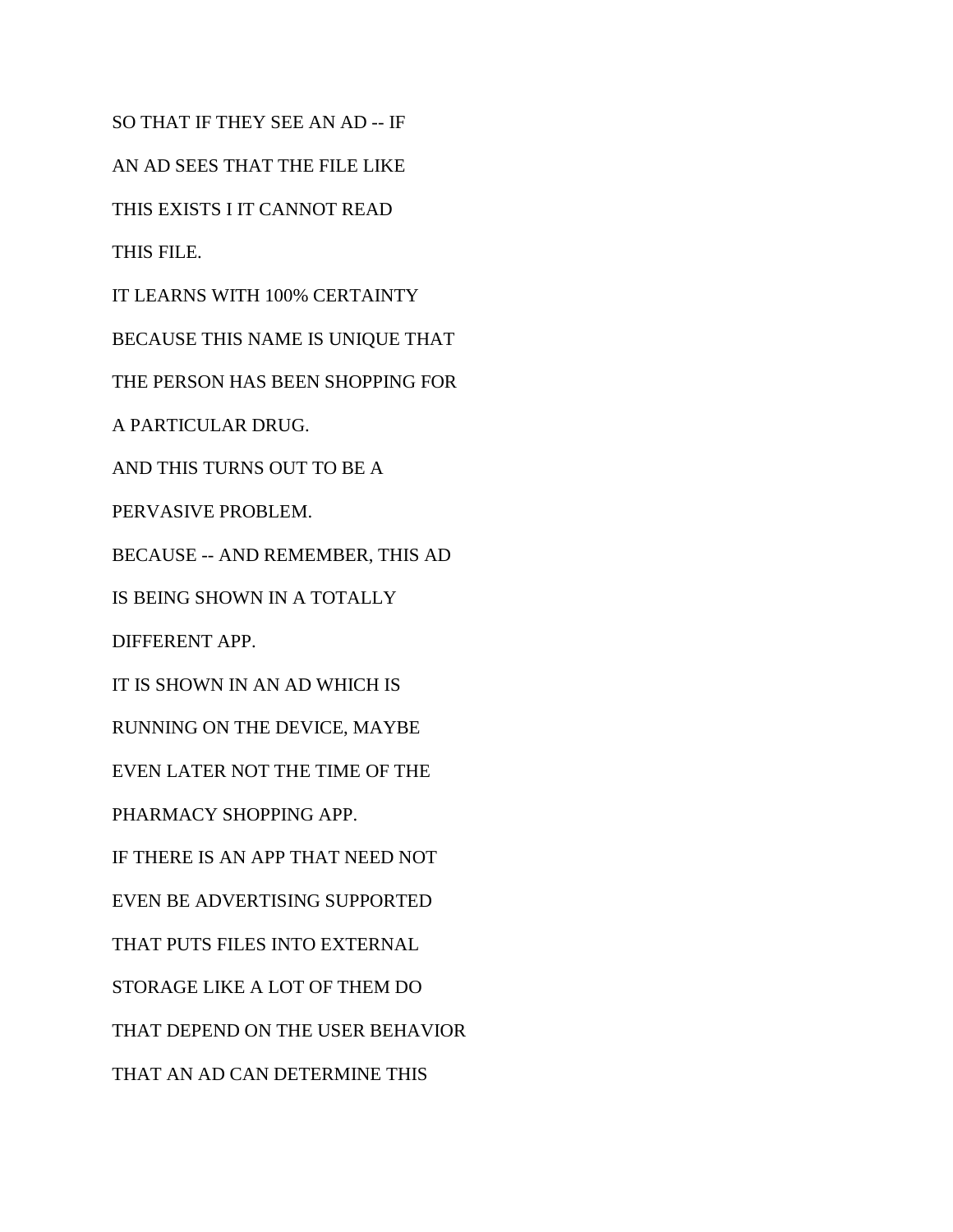FILE EXISTS AND THE FACT THAT

THIS FILE EXISTS IT CAN INFER

WHAT USER BEHAVIOR LED TO THE

PRESENCE OF THESE FILES.

SO I SHOWED THE EXAMPLE WITH

DRUGS.

AND BY THE WAY, THIS VIOLATES

NOTHING IN THE SECURITY POLICY

BECAUSE ALL THE SECURITY POLICY

SAYS IS THAT IT CANNOT READ

THESE FILES.

AND IT CANNOT.

IT DOES NOT READ THE FILE.

IT JUST LEARNS THAT THE FILE

EXISTS.

AND THIS ACTUALLY TURNS OUT THAT

THIS AFFECTS ALL KINDS OF MOBILE

APPS.

HERE IS ANOTHER APP, THIS

HAPPENS TO BE A MOBILE WEB

BROWSER WHICH CACHES IN FILES

WITH PREDICTABLE NAMES, DERIVED

FROM THE URL THAT THE USER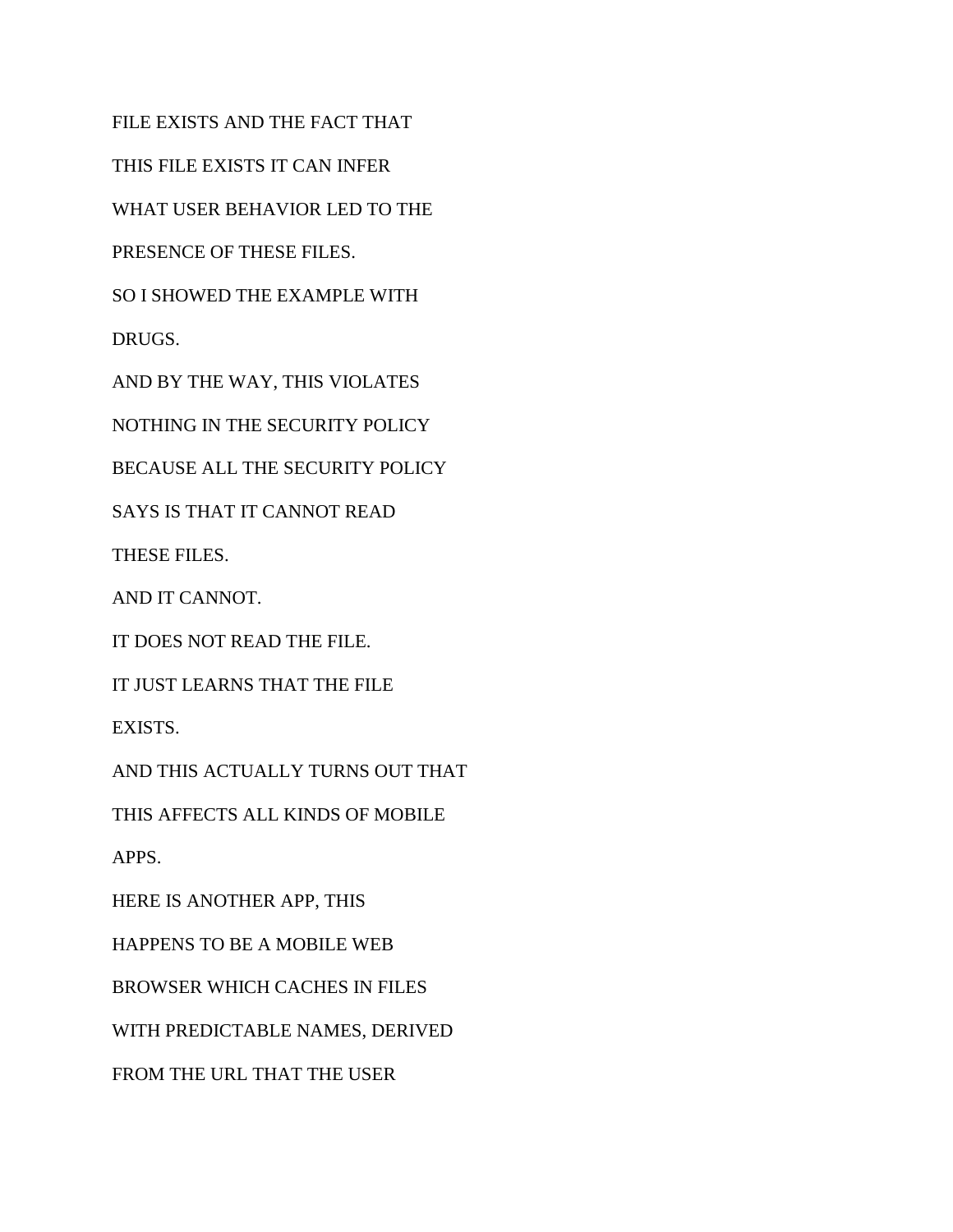VISITED.

A MALICIOUS AD RUNNING IN A DIFFERENT APP CAN FIGURE OUT WHICH SITES THE USER VISITED RECENTLY. BECAUSE THE ONLY REASON A FILE OF THAT NAME WOULD APPEAR ON THE DEVICE IS IF IT WERE CACHED BY THE USER'S MOBILE BROWSER AS A RESULT OF A VISIT TO A PARTICULAR WEBSITE. OUR ARTICLE HAS AN EXAMPLE OF MANY OTHER INSTANCES, AN ANALYSIS OF SEVERAL ADVERTISING LIBRARIES, WHICH HAS A VERY SIGNIFICANT PORTION OF ANDROID APPS, THEY ALL AT LEAST AT THE TIME OF OUR STUDY, I'LL TELL YOU IN A SECOND WHAT HAPPENED LATER, HAD THIS VULNERABILITY, MEANING A MOBILE AD COULD INFER INFORMATION ABOUT THE USER BECAUSE OF PRESENCE OF FILES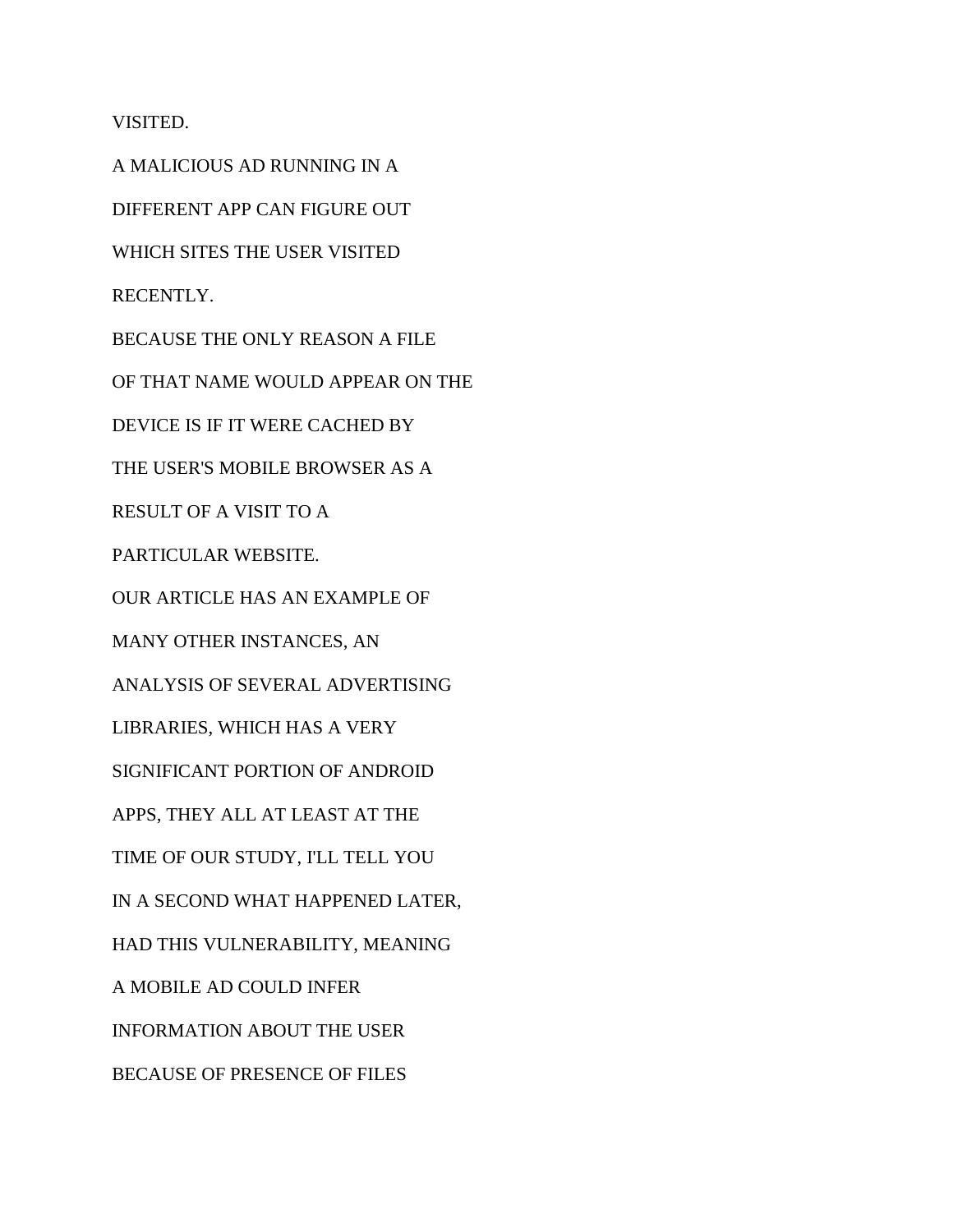USED BY THE USER.

THE LEAKAGE OF LOCATION INFORMATION, I'M NOT GOING TO GO MUCH INTO DETAIL ABOUT THIS, I'LL JUST SHOW YOU THIS PICTURE AND THE ONLY THING I WAND TO ADMIRE ABOUT THIS PICTURE IS HOW COMPLEX IT IS. BECAUSE IT SHOWS LIKE HOW IN FIVE STAGES, LITERALLY, IN MOPUB, INFORMATION ABOUT THE USER'S LOCATION CAN BE FOUND, AND A MOBILE APP RUNNING IN MOPUB, IMMEDIATELY REVEALS A TOL TON OF INFORMATION ABOUT THE USER, LIKE INFORMATION ABOUT A SINGLE FAMILY RESIDENCE WHERE THE USER LIVES. THIS INFORMATION CAN LEAK OUT THROUGH THIS INTERACT CHANNELS. OKAY, WHAT ARE THE LESSONS OF THIS STUDY? AS FAR AS I KNOW, THIS IS THE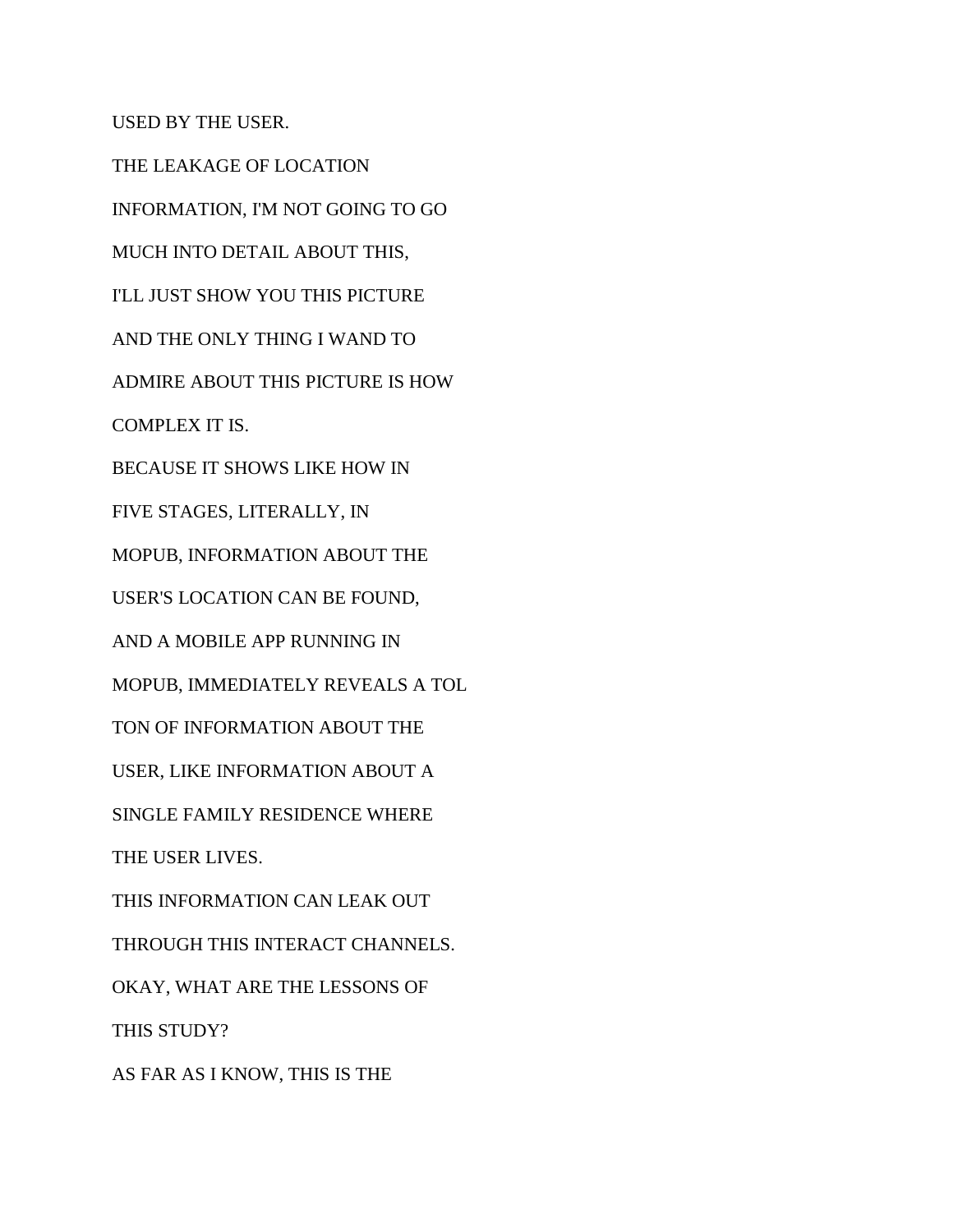FIRST REASONABLY COMPREHENSIVE STUDY OF FIRST, HOW ADVERTISING LIBRARIES ON ANDROID TRY TO PROTECT USERS FROM MALICIOUS MOBILE ADS AND SNOOPING MOBILE ADS WITH INTERMITTENT SUCCESS AS YOU CAN SEE. IT SHOWS AND THIS IS A SLIGHTLY MORE TECHNICAL RESULTBUT NEVERTHELESS AS IMPORTANT, THAT STANDARD WEB ISOLATION POLICIES THAT ARE USED IN WEB BROWSERS HERE EXACTLY THE SAME THINGS USED IN THE MOBILE CONTEXT, THEY NO LONGER PREVENT LEAKAGE OF SENSITIVE INFORMATION, SOMETHING MORE SUBTLE IS NEEDED HERE. WE ACTUALLY WHEN WE FIRST DID THIS STUDY LAST SUMMER WE DIDN'T MAKE IT PUBLIC RIGHT AWAY BECAUSE WE WANTED TO WORK WITH DEVELOPERS OF THIS ADVERTISING LIBRARIES AND COMPANIES THAT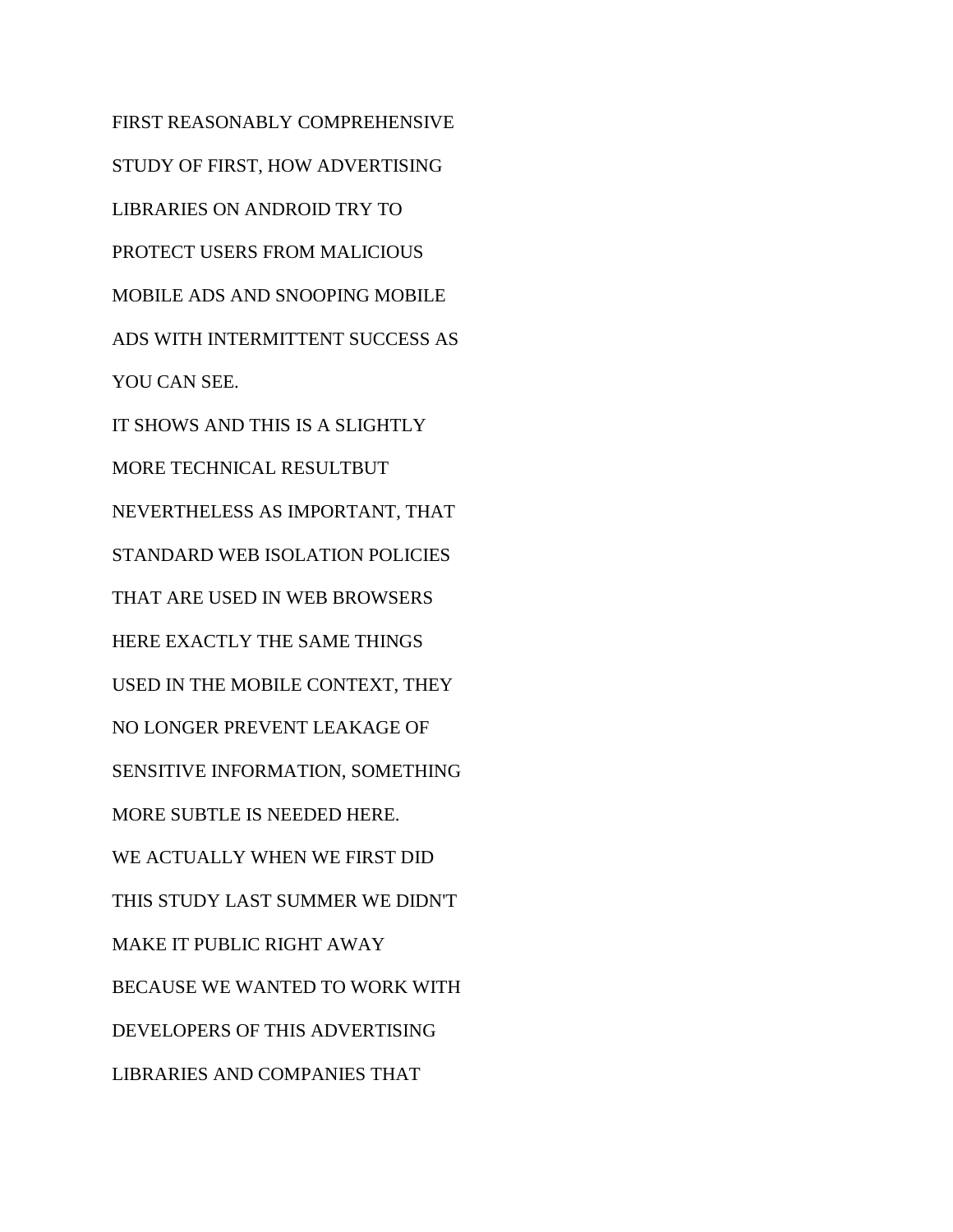DEPLOY THEM.

SO THAT THEY CAN FIX AT LEAST

THE MOST SEVERE VULNERABILITIES

THAT WERE IDENTIFIED AND IN

FACT, SOME OF THEM DID, IN

PARTICULAR ADMOB, ACTUALLY OWNED

BY GOOGLE, THEY FIXED IT IN THE

LATEST RELEASE OF THEIR ADDDIS

DECAY.

SOME ADVERTISERS TOLD US TO GO

AWAY AND NOT BOTHER THEM

ANYMORE.

I HOPE THEY WILL DO THIS AFTER

THIS TALK.

THIS PAPER IS WRITTEN FOR A

TECHNICAL COMPUTER SCIENCE

AUDIENCE BUT I HOPE THE BIG

THEMES WILL COME ACROSS FROM

THAT.

THANKS.

[APPLAUSE]

>> SO NEXT WE'LL HAVE FLORIAN

SCHAUB, HE IS A POSTDOC FELLOW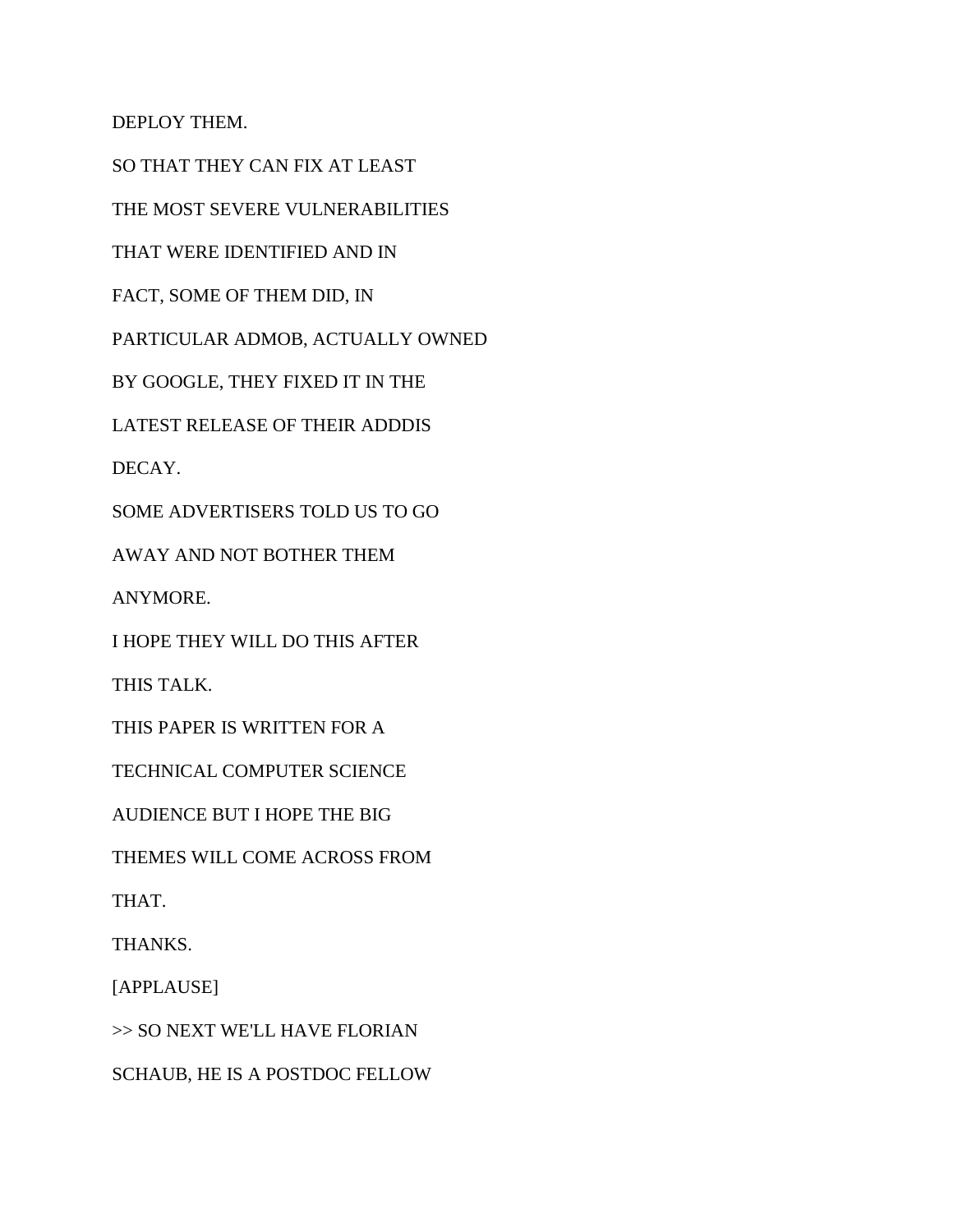CURRENTLY AT CARNEGIE MELLON. >> THAT IS CORRECT. HELLO EVERYONE. I'M GOING TO BE TALKING ABOUT A PROJECT CALLED THE USABLE PRICE OF POLICY PROJECT, LARGE SCALE PROJECTS FUNDED BY THE NSF, AND I'M A POSTDOC IN THIS PROJECT NORMAN IS ACTUALLY THE LEAD PI IN THIS PROJECT AND A COLLABORATION BY MANY PEOPLE AT CMU, FORDHAM, THE SOCIETY FOR INTERNAL STANDARDS AT STANFORD. I'M GOING TO GIVE YOU A SHORT MOTIVATION AND GIVE YOU AN OVERVIEW OF WHAT WE DO IN THIS PROJECT IN DIFFERENT PARTS. WE LOOK AT PRIVACY POLICIES AND PRIVACY POLICIES ORIGINALLY HAD THIS PROMISE OF SERVICE PROVIDERS WOULD DISCLOSE THE DATA SERVICES, USERS COULD MAKE INFORMED CHOICES ABOUT WHICH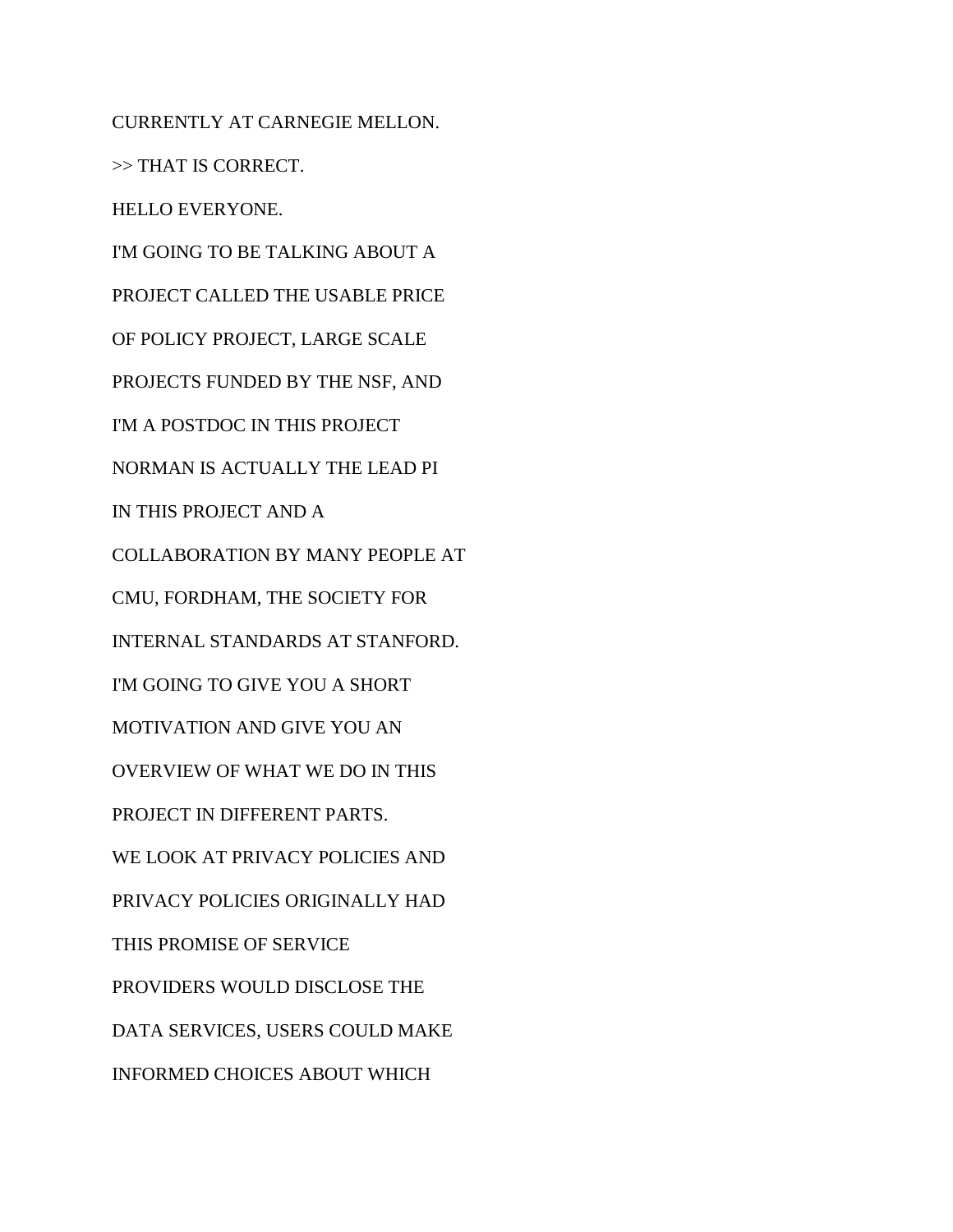PROVIDERS OR WEBSITES THEY TRUST WITH THE DATA BUT THE REALITY LOOKS A LITTLE BIT DIFFERENT. BECAUSE PRIVACY POLICIES PLAY DIFFERENT ROALTS. IT'S NOT ABOUT -- ROLES. FOR USERS WHEN THEY DRAFT A PRIVACY POLICY THE GOAL IS TO DEMONSTRATE LEGAL AND REGULATORY COMPLIANCE AND THERE WAY, LIMIT THEIR LIABILITY. AND REGULATORS ARE HAPPY ABOUT THIS. THEY USE THESE PRIVACY POLICY TO ASSESS AN ENFORCE COMPLIANCE. A STRONG INTERACTION BETWEEN THOSE TWO PLAYERS MEANS THE USER KIND OF DUETS LEFT OUT. AS A RESULT THESE PRIVACY POLICIES ARE LONG COMPLEX DIFFICULT TO UNDERSTAND FULL OF JARGON THEY DON'T REALLY OFFER MANY CHOICES TO USERS.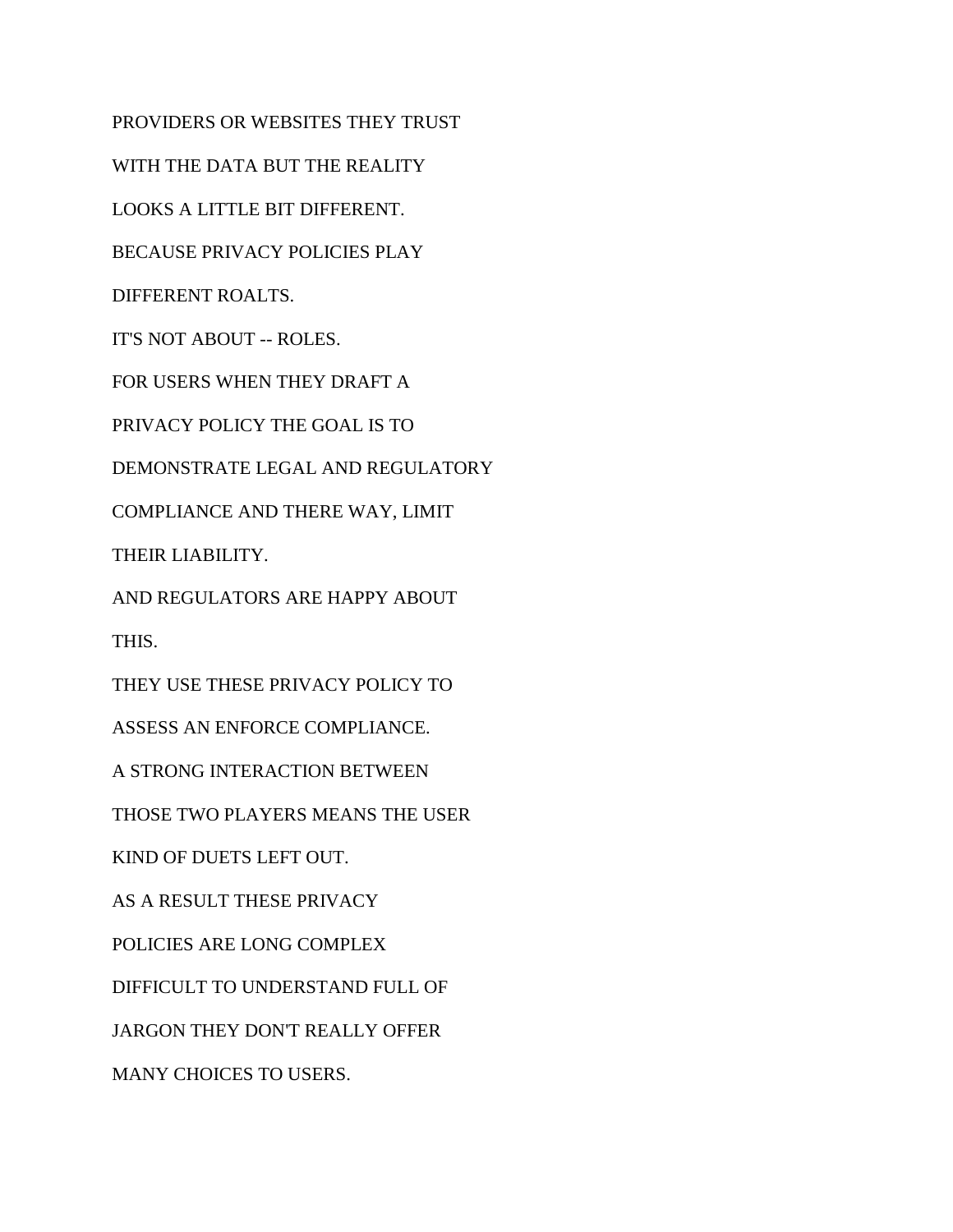AND I THINK WE ALL KNOW BY NOW THAT USERS MAINLY IGNORE THEM. AND THIS PUTS US IN THIS REALLY WEIRD SITUATION WHERE THESE POLICIES OUTLINE WHAT COMPANIES DO WITH OUR DATA AND WHAT WE ALLOW THEM TO DO WITH OUR DATA. BUT THIS INFORMATION IS NOT USED BY THE USERS OR MADE -- OR IT'S YEAH APPARENT TO THEM. AND THERE HAS BEEN MUCH WORK ON OVERCOMING THE STATUS QUO HERE. PROPOSALS LIKE PRIVACY POLICIES SHOWING SHORT SUMMARIES OF POLICIES GRAPHICAL APPROACHES AS WELL AS MACHINE READABLE PRIVACY POLICIES. BUT MANY OF THESE APPROACHES DON'T GO ANYWHERE REALLY BECAUSE THEY LACK INDUSTRY SUPPORT AND THERE'S NOT SUFFICIENT ADOPTION INCENTIVES FOR COMPANIES TO ACTUALLY IMPLEMENT THOSE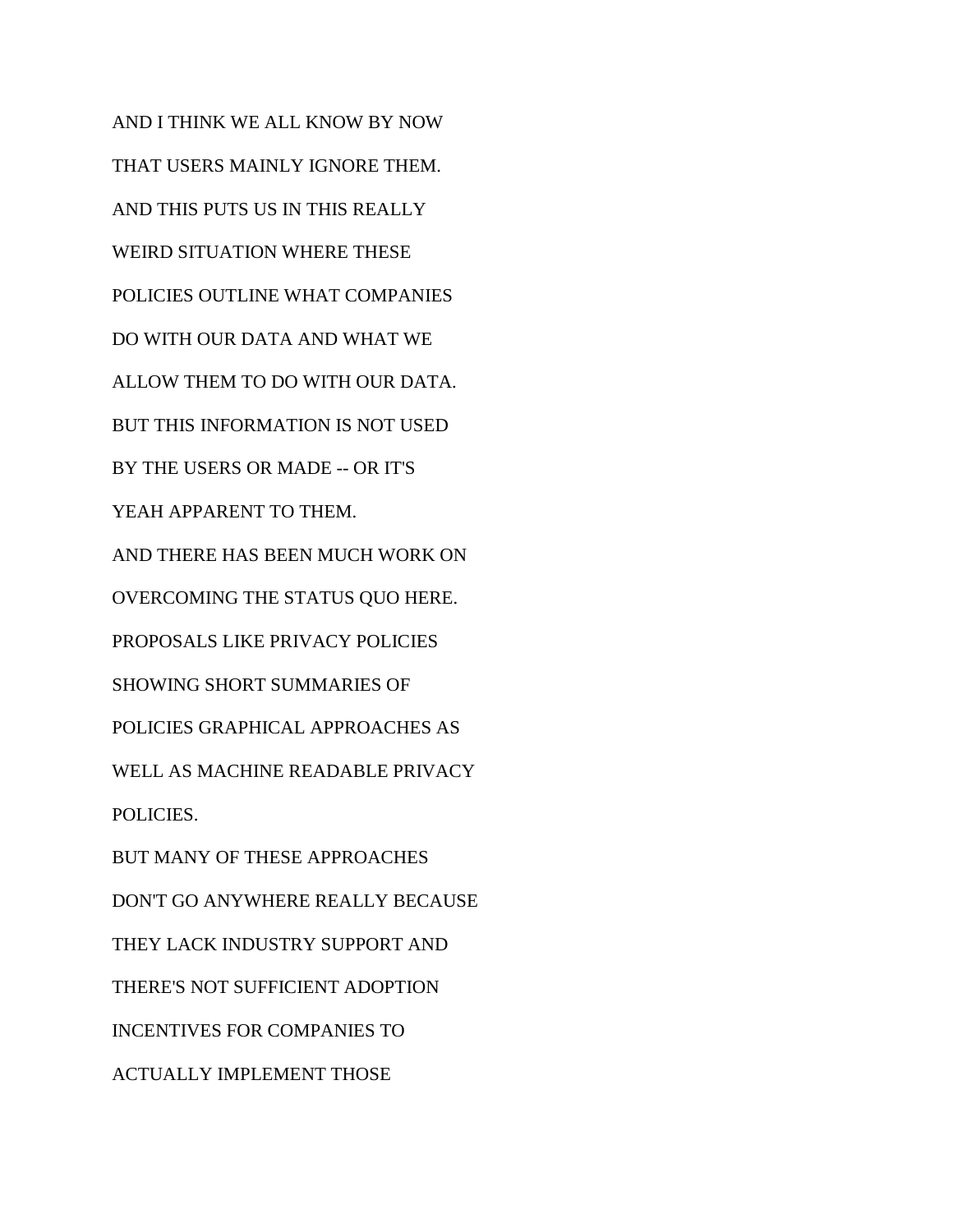PROPOSED. THIS IS REALLY WHERE OUR PROJECT COMES IN. BECAUSE WE ARE LOOKING AT SEMI AUTOMATICALLY ANALYZING THE ESSENTIAL LANGUAGE PRIVACY POLICIES THAT MOST WEBSITES, MOST MOBILE APPS ALREADY HAVE AND WE ANALYZE THEM TO THEN EXTRACT KEY DATA PRACTICES OUT OF THESE POLICIES, AND WE DO THIS BY EXTRACTING CROWD RESOURCES AND IN THIS WAY ENABLE LARGE SCALE IMIZ, MODELING USERS PRIVACY PREFERENCES AND CONCERNS SO WE CAN PROVIDE THEM MORE EFFECTIVE NOTICES THAT FOCUS ON THOSE INFORMATION ASPECTS AND DATA PRACTICES USERS REALLY CARE ABOUT AND GIVE THEM INFORMATION THAT IS ACTIONABLE. OUR PROJECT HAS MANY TIGHTLY

SOLUTIONS THAT HAVE BEEN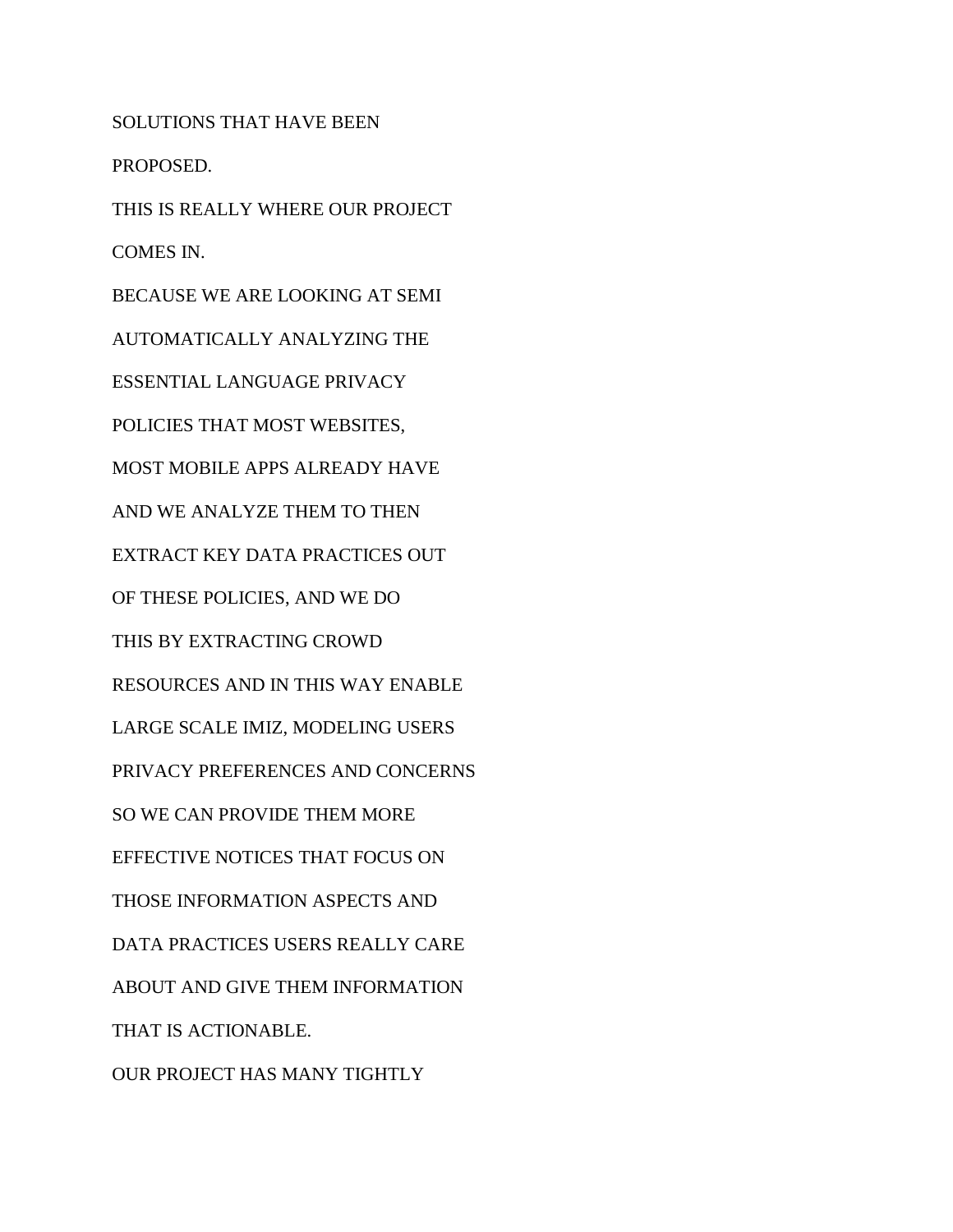INTERCONNECTED THREADS AND I'M NOT GOING TO TRY TO UNTANGLE THIS FOR YOU RIGHT NOW, YOU CAN LOOK AT THE REPORT TO GET A DEEPER UNDERSTANDING. OUR GOAL IS TO BETTER INFORM USERS, WE WANT TO GIVE THEM NOTICES THAT ACTUALLY INFORM THEM AND PROVIDE THEM WITH CHOICES AND WE WANT TO INFORM PUBLIC POLICY BY SHARING ISSUES WITH PRIVACY POLICIES AS WELL AS SHOWING WAYS OF REMEDYING THOSE ISSUES AND ALSO PROVIDING HOPE BETTER FLOWS COULD BE PROVIDED. AND TO IDENTIFY DATA PRACTICES OF INTEREST, WE APPROACH THIS REALLY FROM DIFFERENT PERSPECTIVES. PART OF OUR RESEARCH TEAM LOOKS AT LEGAL ANALYSIS. JOEL R EVERYBODYIDENBERG AND HIS TEAM, SEE WHAT ISSUES COME UP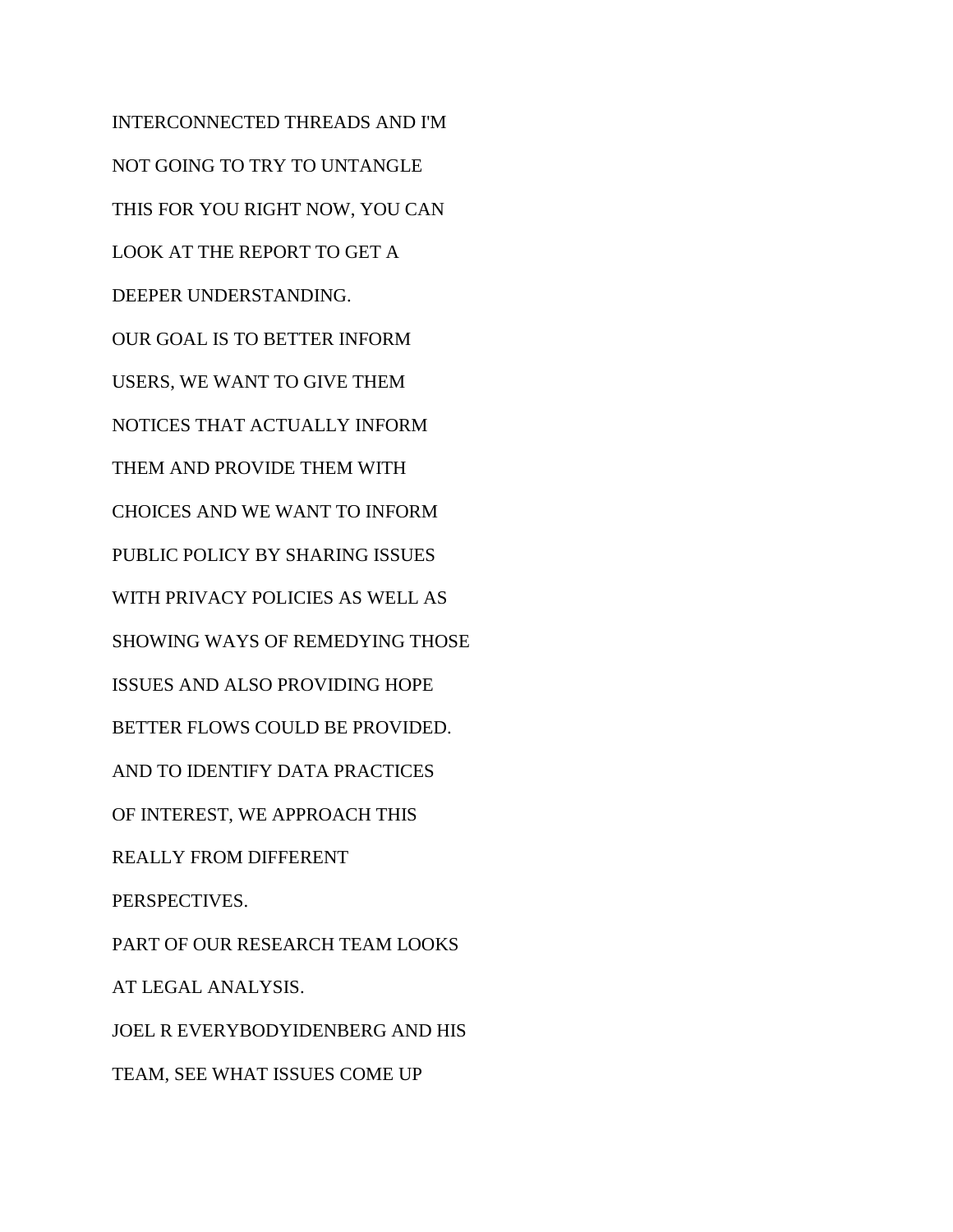THE MOST.

WE CONDUCT USER STUDIES WHERE WE DETERMINE WHAT OUR PRIVACY PRACTICES CONCERNS AND EXPECTATIONS OF USERS AND ASHWINI THIS MORNING TALKED ABOUT SOME EXPECTATION IN THAT CONTEXT. AND WE ALSO LOOK AT THE POLICIES THEMSELVES. HOW ARE THEY WRITTEN? HOW DATA PRACTICES ACTUALLY EXPRESS IN THOSE POLICIES AND WE HAVE SOME WORK GOING ON RIGHT NOW THAT LOOKS AT QUANTIFYING THE AMBIGUITY AND PRIVACY POLICIES. TO ANALYZE THESE POLICIES, WE STARTED BY BUILDING AN ANNOTATION TOOL THAT BASICALLY ALLOWS US TO GIVE POLICIES TO CROWD WORKERS OR OTHER ANNOTATORS, AND THIS TOOL SHOWS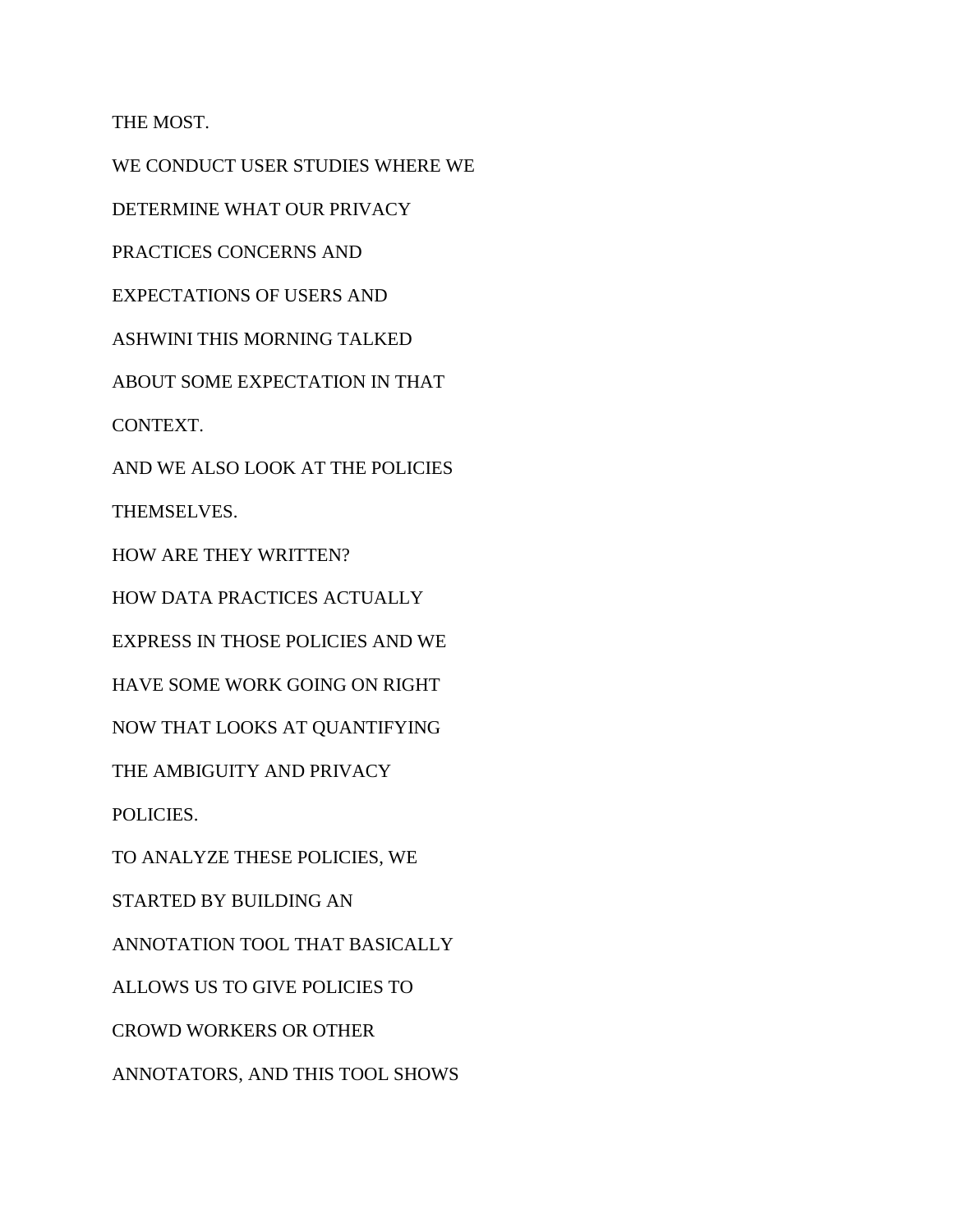THEM THE POLICY TON LEFT HAND AND A QUESTION ON THE RIGHT. WE ASK THEM TO ANSWER THE QUESTION BUT ALSO MARK TEXT THAT BASICALLY PROVIDES THE EVIDENCE FOR THE ANSWER. AND THIS IS REALLY IMPORTANT BECAUSE THIS TEXT SELECTION IN COMBINATION WITH THE ANSWER THEN HELPS US. MACHINE MOLDS. SHOWING THESE TASKS TO MULTIPLE ANNOTATORS WE CAN ACTUALLY GET QUITE ROBUST RESULTS. HOWEVER JUST GIVING THIS TO SOME SWERG CROWD WORKERS AND SAY WELL TEN PEOPLE SAY THAT'S OKAY IS NOT REALLY A GOOD IDEA. SO WE CONDUCTED STUDIES TO COMPARE THE PERFORMANCE ANNOTATION PERFORMANCE OF EXPERTS WHO EITHER WRITE POLICIES OR HAVE LONG EXPERIENCE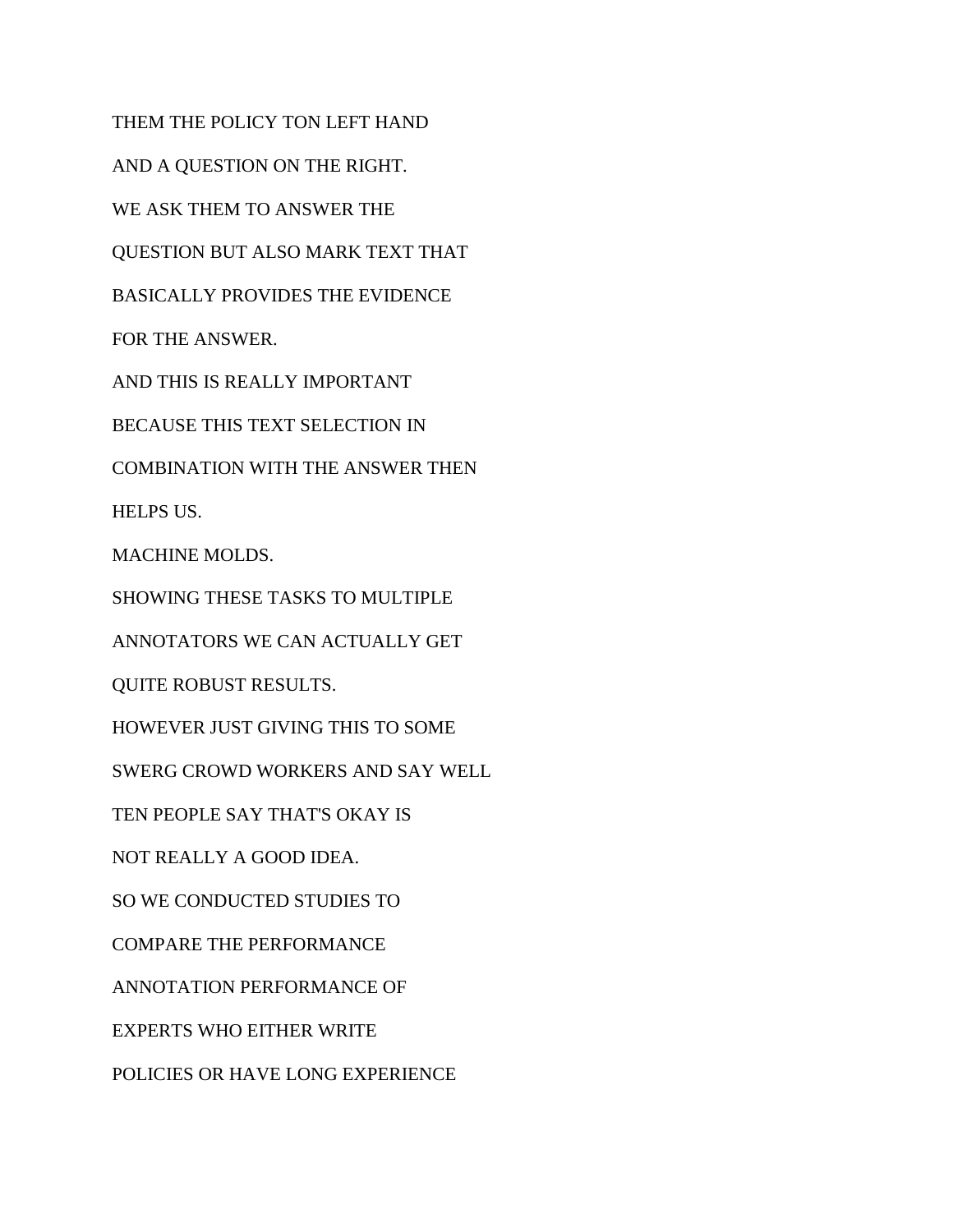IN ANALYZING POLICIES.

GRADUATE STUDENTS IN LAW AND PUBLIC POLICY AND ENTERING CROWD WORKERS, RECRUITED FROM AMAZON, AND THE CROWD WORKERS AND -- ARE SKILLED ANNOTATORS, ANNOTATE26 POLICIES. I'M NOT GOING TO GO TOO MUCH INTO THE DETAILS FOR THE SAKE OF TIME BUT ONE OF THE INTERESTING RESULTS IS EVEN THE EXPERTS DON'T ALWAYS AGREE ON THE INTERPRETATION OF A PRIVACY POLICY. AND ONE REASON FOR THAT IS THAT THE POLICIES ARE VAGUE BUT SOMETIMES CONTRADICTORY. TOO MANY CONTEXTS HANDLED IN THE POLICY. GOOD NEWS FOR DATA COLLECTION PROCESSES THOSE ARE RELATIVELY EASY TO IDENTIFY AND EXTRACT BUT

DATA SHARING PROCESSES ARE MORE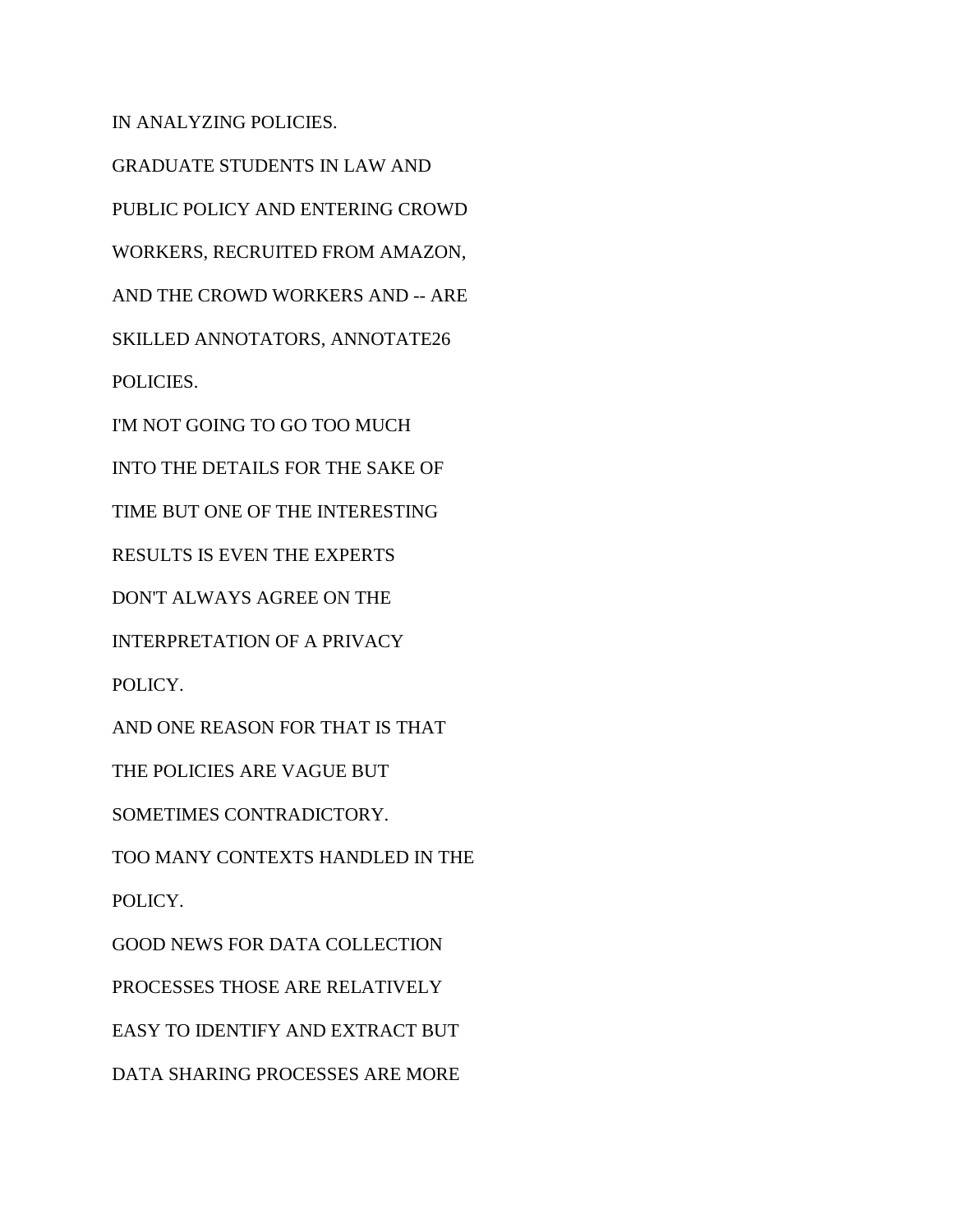COMPLEX.

THEY ARE SPREAD OUT THROUGHOUT THE POLICY, SHARING IS IDENTIFIED IN MANY DIFFERENT PARTS OF THE POLICIES. IT IS DIFFICULT TO EXTRACT FINER NUANCES. SKILLED ANNOTATORS WE FIND QUITE ENCOURAGING RESULTS. WHEN WE HOLD THE CROWD WORKERS TO A CERTAIN STANDARD, 80% AGREEMENT, WHICH MEANS EIGHT OUT OF TEN HAVE TO COME UP WITH THE SAME INTERPRETATION, THESE CROWD WORKERS AGREE WITH THE INTERNTION THAT OUR CRED STUDENTS DO AS WELL. THEY COME UP WITH AN ACCURATE INTERPRETATION, IN ALMOST ALL OF THE OTHER CASES THEY DON'T REACH AGREEMENT WHICH MEANS THEY DON'T GIVE US WRONG ANSWERS. WE HAVE THE STARK BAR SHOWS US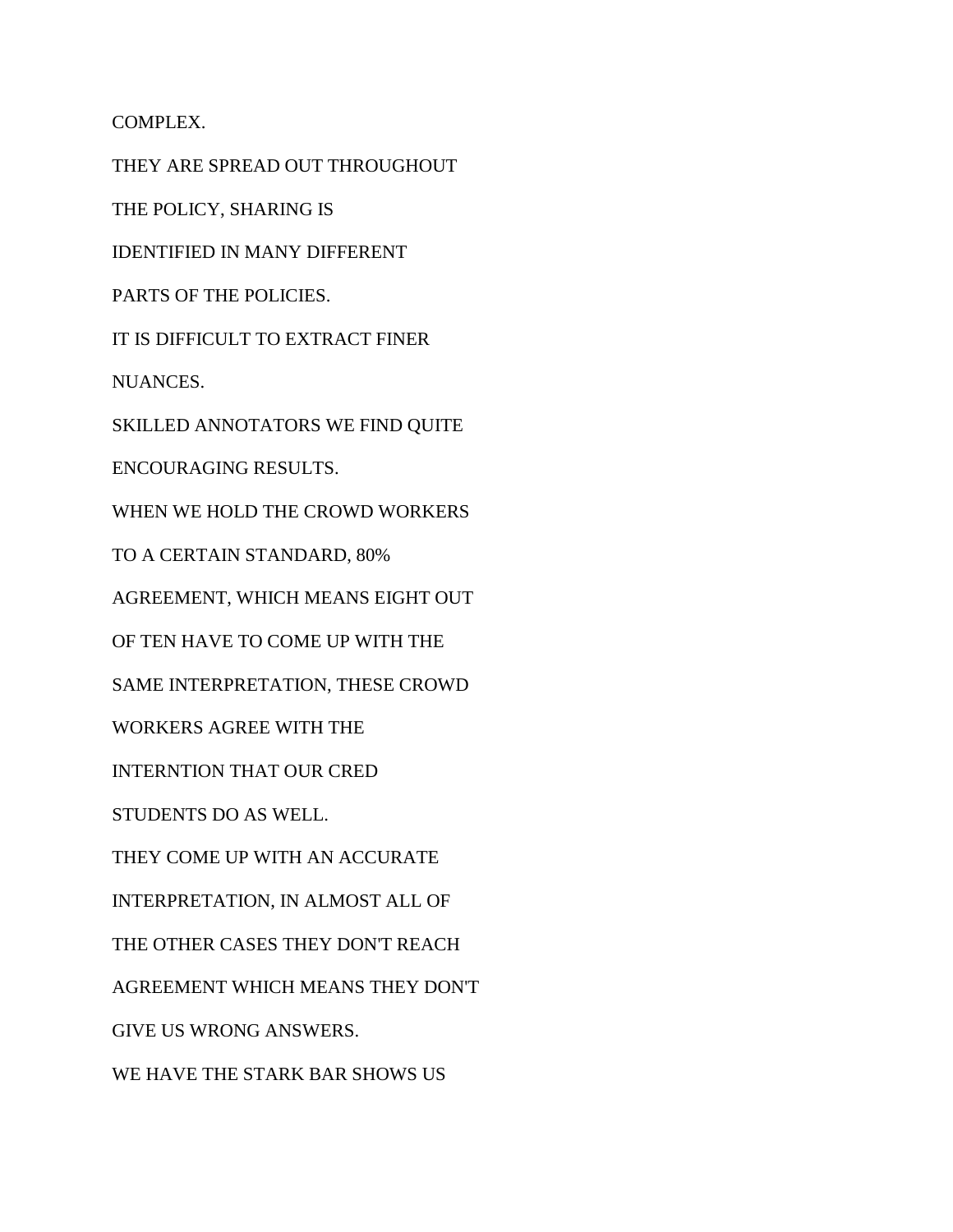AS A PERCENTAGE WHERE THEY COME TO A DIFFERENT CONCLUSION THAN THE SKILLED ANNOTATORS. WHICH IS GREAT. WE EITHER GET AN ANSWER FROM OUR CROWD WORKERS WITH A HIGH LIKELIHOOD IT IS ACTUALLY CORRECT OR WE MAY NOT GET AN ANSWER, WHICH TELLS US THE POLICY MAY BE VAGUE ON THE PARTICULAR ISSUE WE ARE TRYING TO ANALYZE. SO THIS SHOWS THAT ACCURATE CROWD SOURCING OF PRIVACY POLICIES IS FEASIBLE BUT PRIVACY POLICIES ARE STILL LONG AND COMPLEX. SO WE LOOK AT LEVERAGING MACHINE LEARNING NATURAL LANGUAGE PROCESSING TO FURTHER ENHANCE THOSE EXTRACTION TASKS AND MAKE IT EASIER FOR CROWD WORKERS TO COMPLETE THESE TASKS FASTER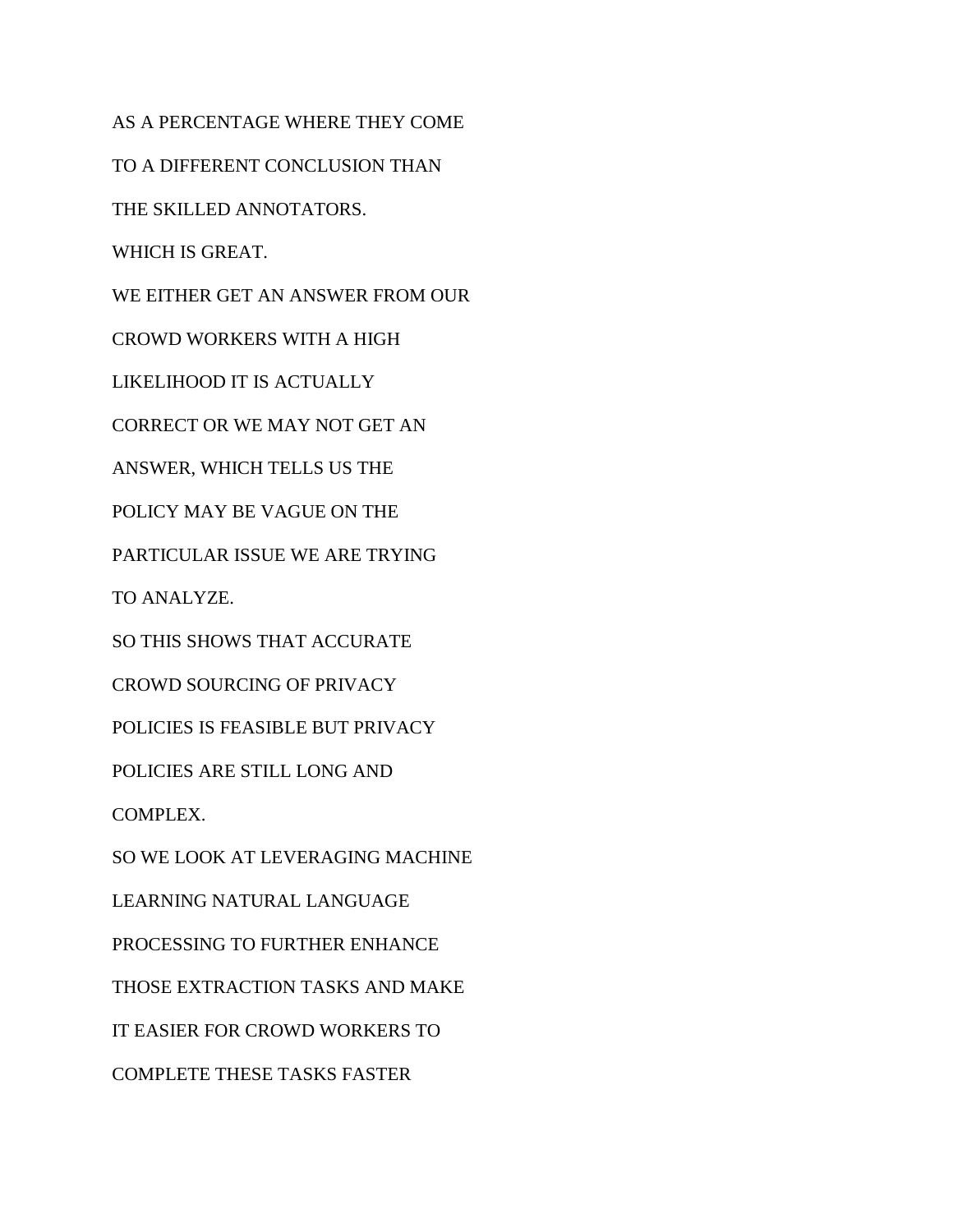WITHOUT LOSS OF ACCURACY. AND ONE THING WE HAVE BEEN DEVELOPING HERE, WE TAKE THE ANSWER WE TAKE FROM OUR SKILLED ANNOTATORS, AND USE THEM FOR REIVELS MODELS FOR DIFFERENT DATA PREFERENCES WE WANT TO EXTRACT AND WE HIGHLIGHT THE TOP FIVE TOP TEN PARAGRAPHS THAT MOST LIKELY CONTAIN ANSWERS OR INFORMATION ABOUT THE DATA PRACTICES WE WANT TO EXTRACT. WHAT WE FIND THAT REALLY HELPS THE ANNOTATOR TO COME TO SECLUSIONS FASTER WITHOUT LOSING -- WITHOUT AFFECTING THE ACCURACY. AND THIS, WE DID ADDITIONAL EXPERIMENTS WHERE OR ANALYSIS WHERE WE LOOKED AT DO THEY ACTUALLY JUST FOCUS ON THOSE FIVE PARAGRAPHS OR DO THEY ALSO READ OTHER PARTS?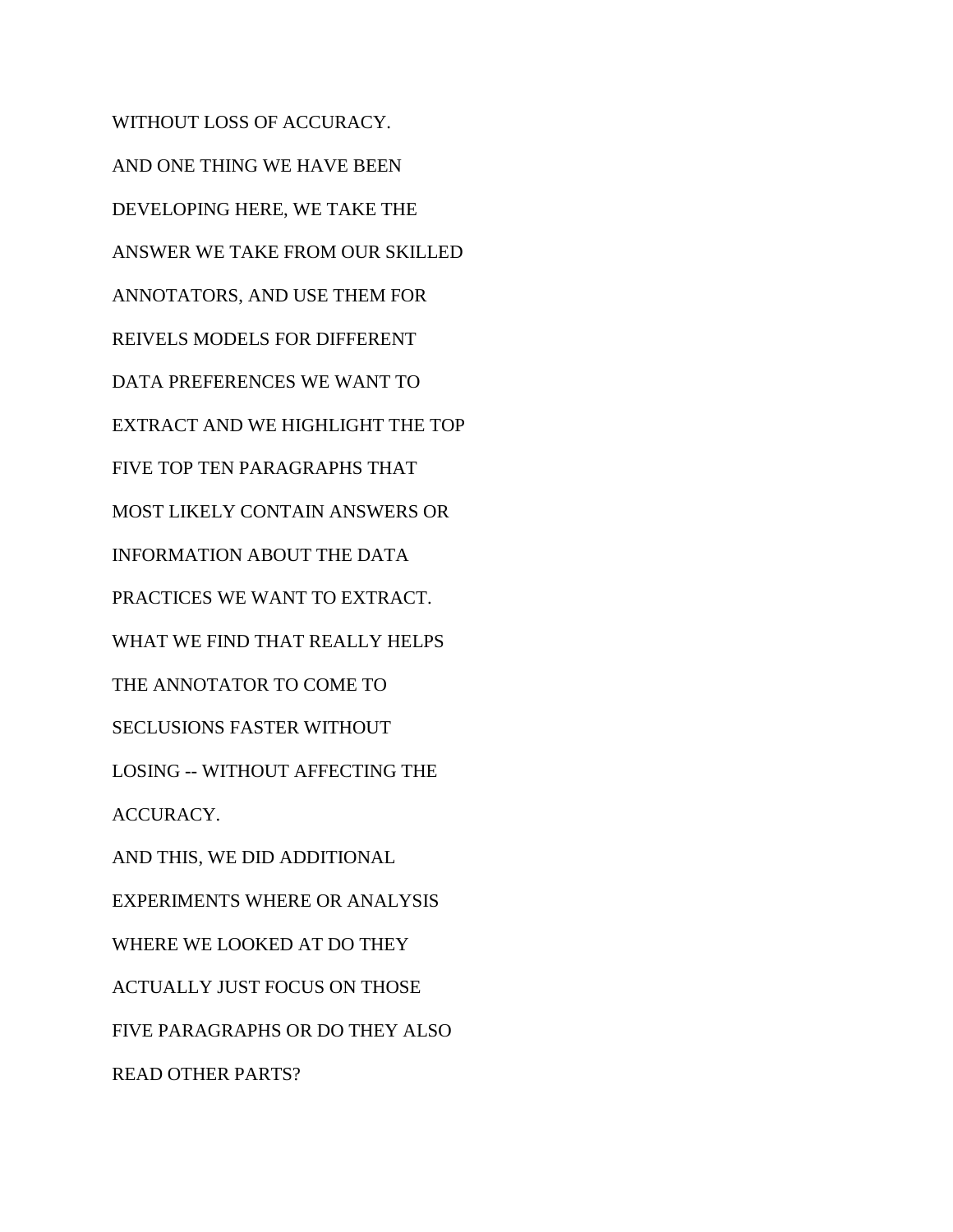AND THEY DO READ OTHER PARTS OF THE POLICY BUT IT HELPS THEM TO FOCUS THEIR SEARCH AND FIND PARTS OF THE POLICY AGAIN. ANOTHER THING WE DO IS WE SPLIT UP THIS RELATIVE COMPLEX TASK OF READING A PRIVACY POLICY, GIVING A CROWD WORKER ONLY A SINGLE PARAGRAPH. WE CAN FURTHER SPLIT THOSE TASKS AS WELL SO RATHER THAN ASKING THEM MULTIPLE QUESTIONS AS ONCE, WE FIRST ASK ONE SET OF CROWD WORKERS TO KIND OF LABEL IN WHAT CATEGORY OF DATA PRACTICE IS DESCRIBED, SHARING PRACTICE, COLLECTION PRACTICE, MAYBE ABOUT USER ACCESS AND THEN IN FOLLOW-UP QUESTIONS WE CAN ASK MORE DETAILS THAT ARE -- THAT IS THE PARTICULAR ASPECTS FOR THAT KIND OF CATEGORY. AND THAT MEANS THAT THE TASK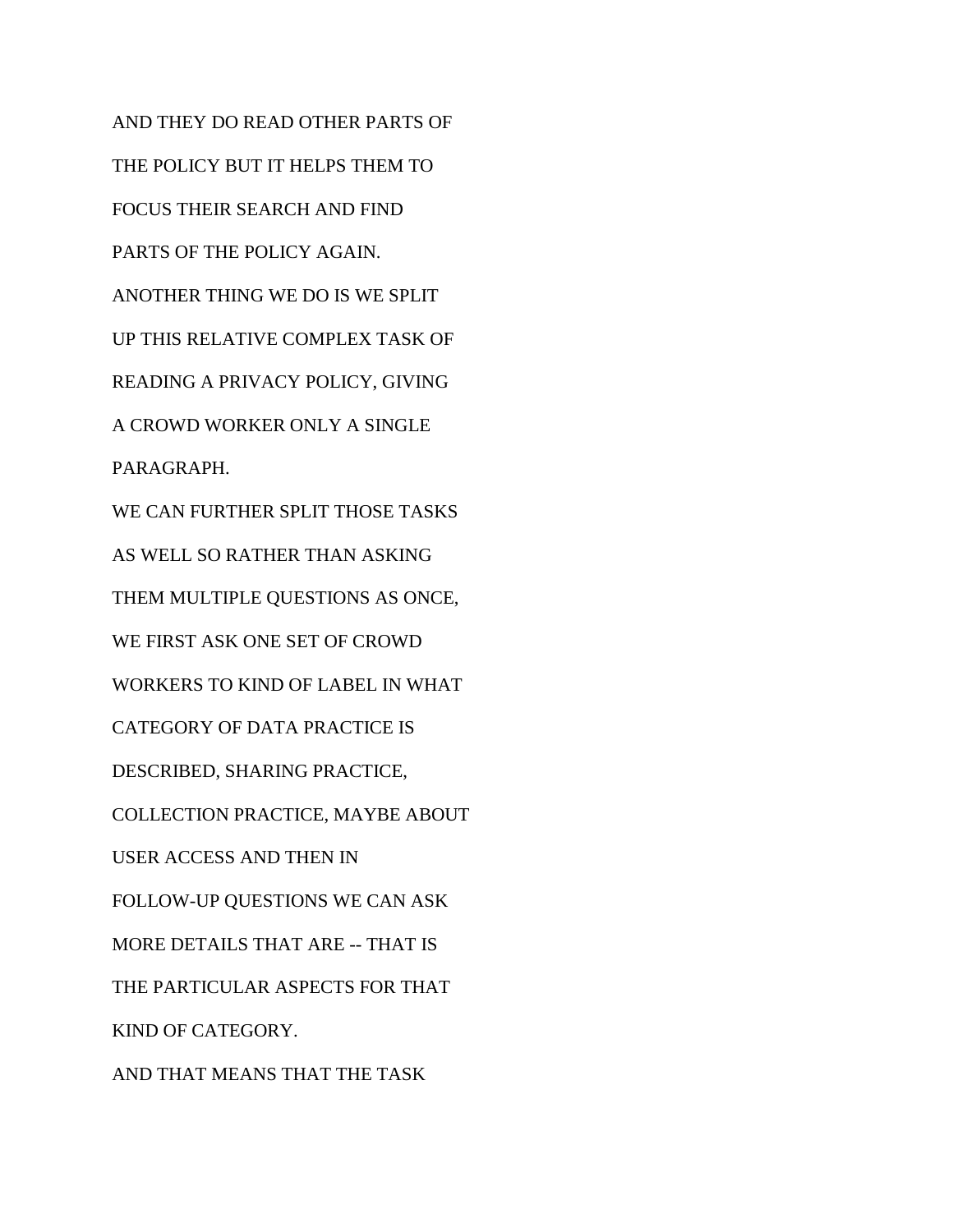INTERFACES WE CAN SHOW TO CROWD WORKERS A LOT MORE COMPACT AND THEY CAN COMPLETE THOSE TASKS FASTER AND WITH LOWER ERRORS. AND BASED ON THAT WE HAVE DEVELOP AND ANNOTATION SCHEME THAT REALLY MAKES USE OF THIS APPROACH. THIS IS AN INTERFACE NOT FOR CROWD WORKERS, USING THIS WITH LAW STUDENTS BUT THE NEXT STEP IS TO BREAK THIS UP AGAIN WITH THE APPROACH I JUST OUTLINED BUT THIS IS A VERY FINE GRAINED ANNOTATION APPROACH AND CURRENTLY COLLECTING DATA FROM LAW STUDENTS WHERE WE ALREADY HAVE OVER 100 POLICIES ANNOTATED AND SUPPLIES A REALLY RICH PICTURE ON HOW INFORMATION IS REPRESENTED HOW DATA PRACTICES ARE REPRESENTED IN THE POLICIES. WE'RE GOING TO RELEASE A DATA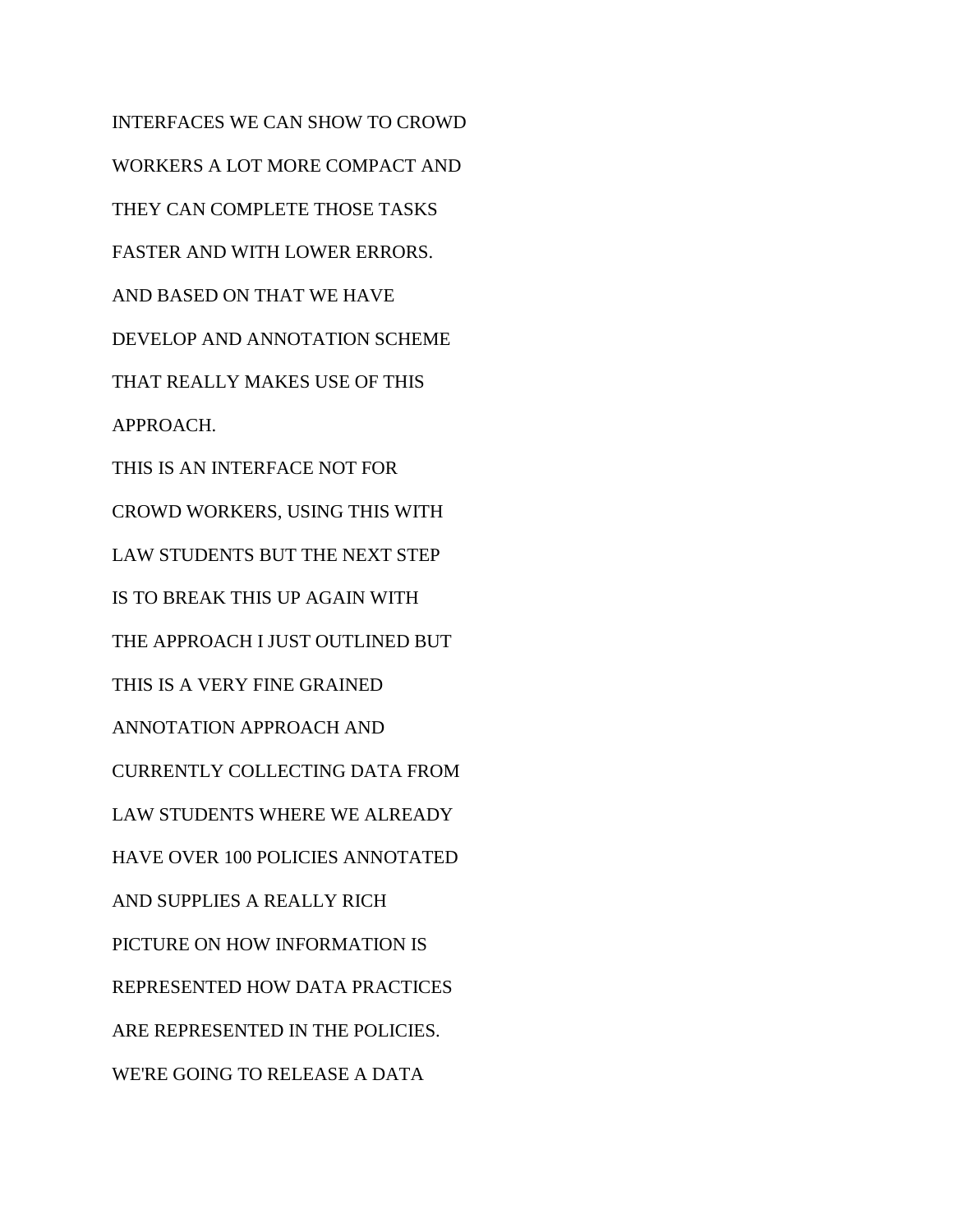PORTAL TO ALLOW EXPORTATION OF THIS DATA ON JANUARY 28th, SO VISIT OUR WEBSITE TOWARDS THE END OF THE MONTH. AND THE NICE THING ABOUT THIS DATA IS IT'S REALLY HELPFUL TO TRAIN MACHINE LEARNING AND NATURAL LANGUAGE PROCESSING MODELS AND TRY FREE SESSION IN THIS AREA. ULTIMATELY WHAT WE WOULD BE HOPING FOR IS THAT WE CAN ACTUALLY AUTOMATE THE EX EXTRACTION. PARAGRAPH SEQUENCE ALIGNMENT, IF I HAVE A PARAGRAPH IN AMAZON POLICY I KNOW THIS ONE IS ABOUT COLLECTION OF CONTACT INFORMATION AND THAT IF I COMPARE THAT ONE TO, THAT PARAGRAPH TO OTHER PARAGRAPHS AND OTHER POLICIES, THERE IS A HIGH LIKELIHOOD THAT I CAN FIND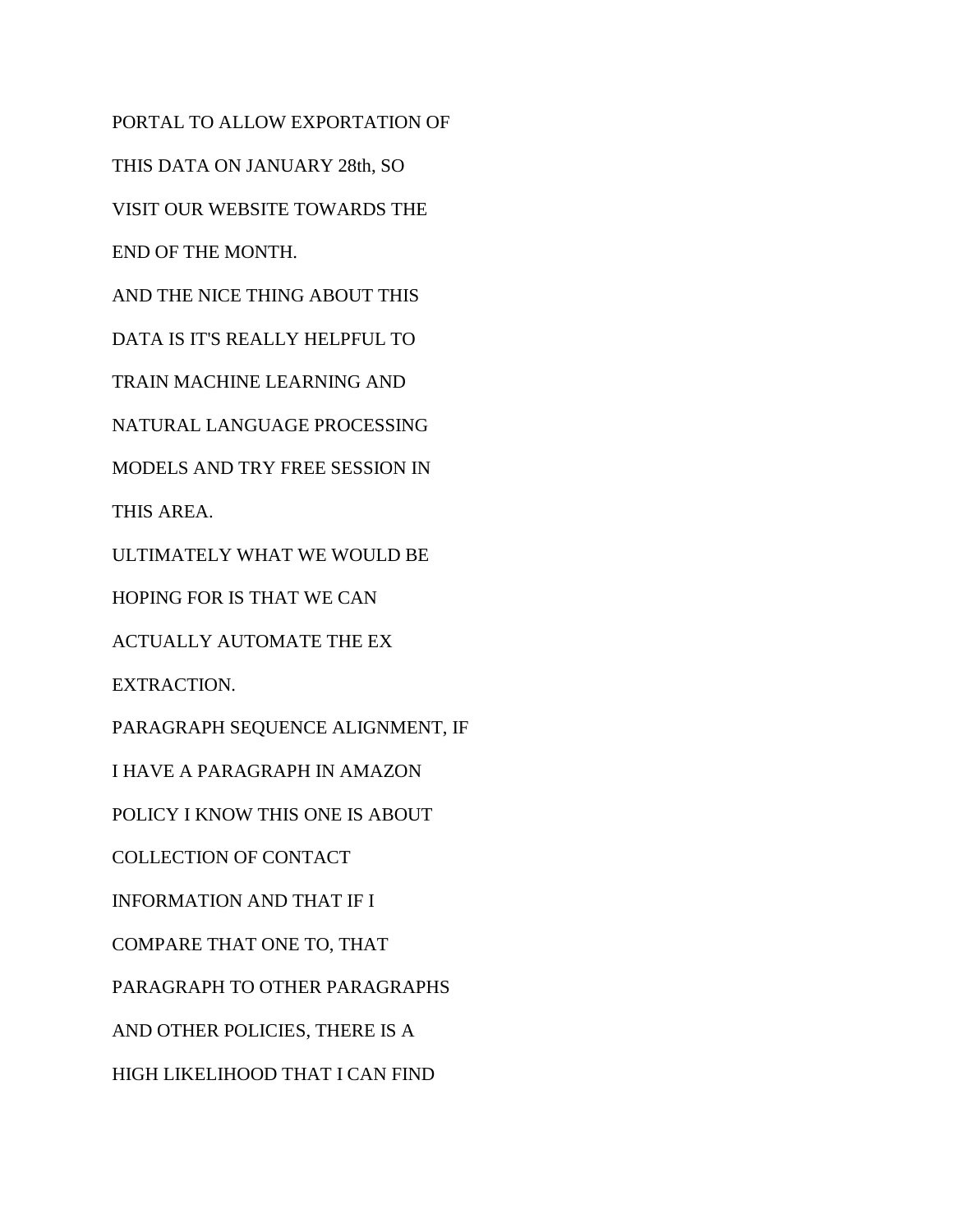SIMILAR PARAGRAPHS THAT ALSO DESCRIBE THE COLLECTION OF CONTACT INFORMATION, AND THIS WAY, WE CAN BASICALLY REDUCE WHICH PARAGRAPHS MIGHT EVEN HAVE TO SHOW TO CROWD WORKERS AND THIS WAY AUTOMATE SOME OF THE ANNOTATIONS AND ANALYSIS. NOW, WHEN ONCE WE HAVE ALL THIS DATA WE WANT TO PROVIDE NOTICE TO USERS AND HERE REALLY FOCUS ON MAKING SURE THE INFORMATION WE GIVE YOU IS ACTUALLY RELEVANT, SO WE HIGHLIGHT UNEXPECTED PRACTICES, PRACTICES USERS CARE ABOUT AND INFORMATION SHOULD BE ACTIONABLE. IF USERS CAN'T MAKE A CHOICE THEN THERE'S NO POINT IN SHOWING THEM INFORMATION. BECAUSE YOU ARE JUST GOING TO BE HELPLESS. YOU HEARD ABOUT THIS THIS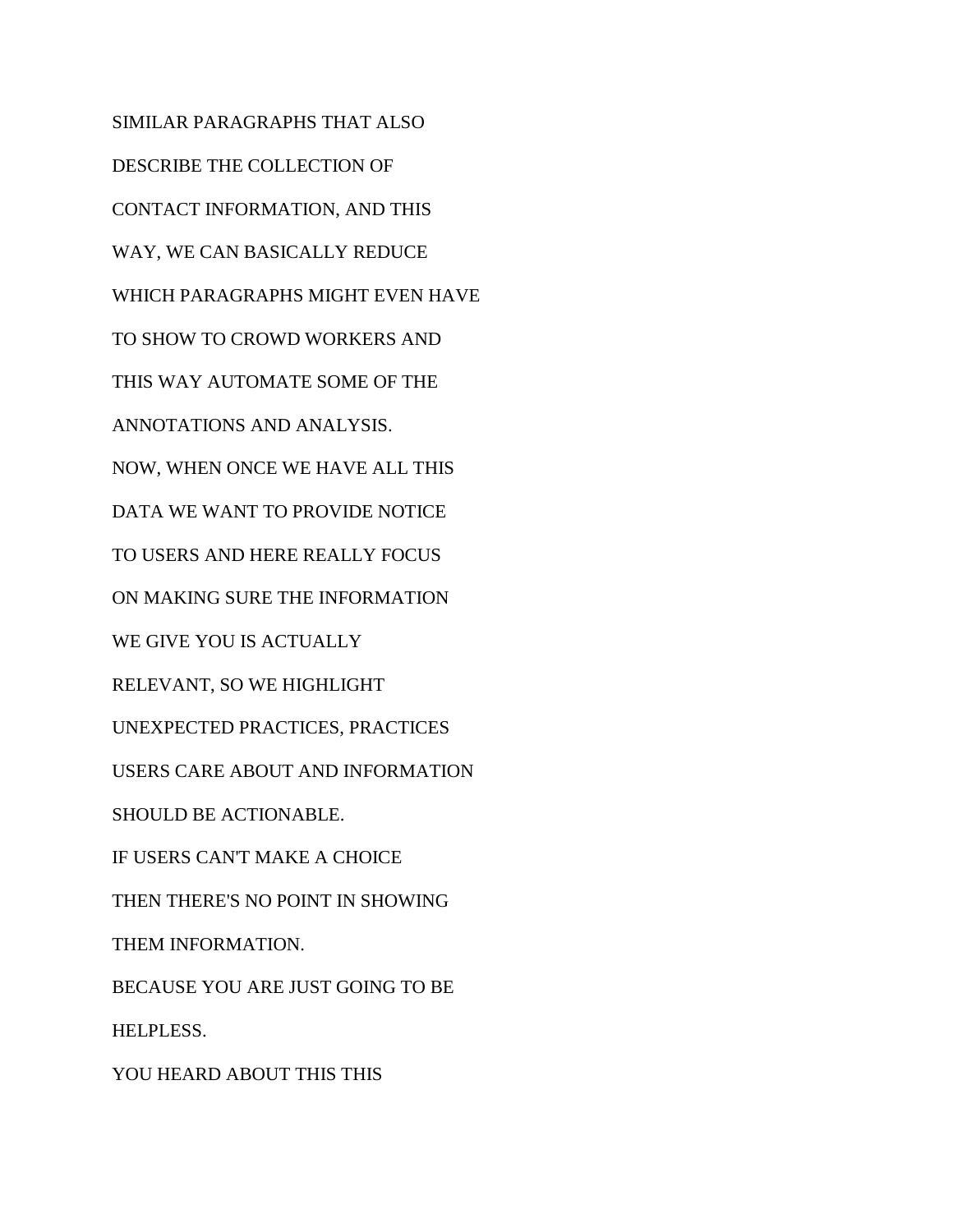MORNING, ABOUT USERS BEING RESIGNED BECAUSE THEY CAN'T ACCESS ANY CHOICES. SHOW THE LABEL CHOICES THAT ARE MADE AVAILABLE, THERE AREN'T THAT MANY BUT BECAUSE WE CAN SCALE UP THIS ANALYSIS TO MANY WEBSITES WE CAN SHOW MORE POLICIES TO WEBSITES AS ALTERNATIVES TO USERS. AND THIS WAY OFFER THEM CHOICES THAT GO BEYOND WHAT THE POLICY OF A SINGLE WEBSITE MIGHT OFFER. AND WE'RE CURRENTLY A PROCESS OF A BROWSER PLUG IN TO BASICALLY MAKE THIS TECHNOLOGY AVAILABLE TO USERS. AND IT IS A LIMITED SET OF RELEVANT PRACTICES AND WE ARE GOING THROUGH AN IT RATIVE -- ITERATIVE PROCESS, THAT WE HOPE TO BE ABLE TO SHOW TO THE PUBLIC THIS SUMMER.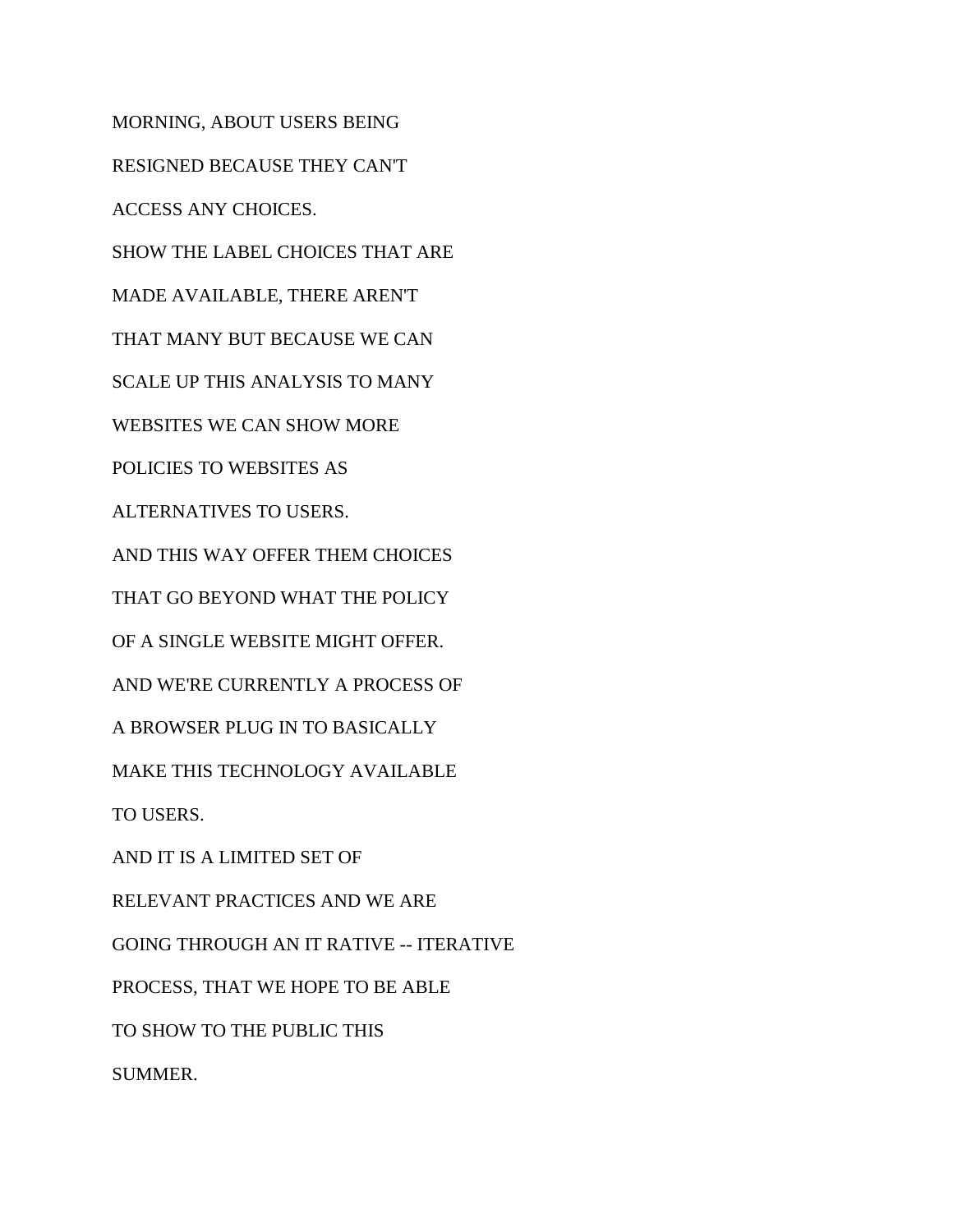IN SUMMARY, WE DO THIS WITH CROWD SOURCING, NATURAL LANGUAGE PROCESSING AN MACHINE LEARNING. THE GOAL OF OUR PROJECT IS REALLY TO ENABLE LARGE SCALE ANALYSIS OF THESE PRIVACY POLICIES, AT THE SAME TIME, WE ARE ANNOTATING 100, BY THE END OF THE YEAR WE HOPE TO BE ANNOTATING A THOUSAND POLICIES, FOCUS AND ASSIST BUT ALSO HELP REGULATORS THEIR FACILITIES, USERS CARE ABOUT OR ARE CONCERNED WITH. AT THE SAME TIME WE WANT TO SHOW WAYS TO EFFECTIVELY INFORM USERS ABOUT THE DATA PRACTICES THAT ARE CURRENTLY LOSS IN THOSE POLICIES. NO ONE'S GOING TO READ THE POLICIES SO IF WE WANT TO MAKE THOSE POLICIES USABLE WE NEED TO EXTRACT THE INFORMATION THAT IS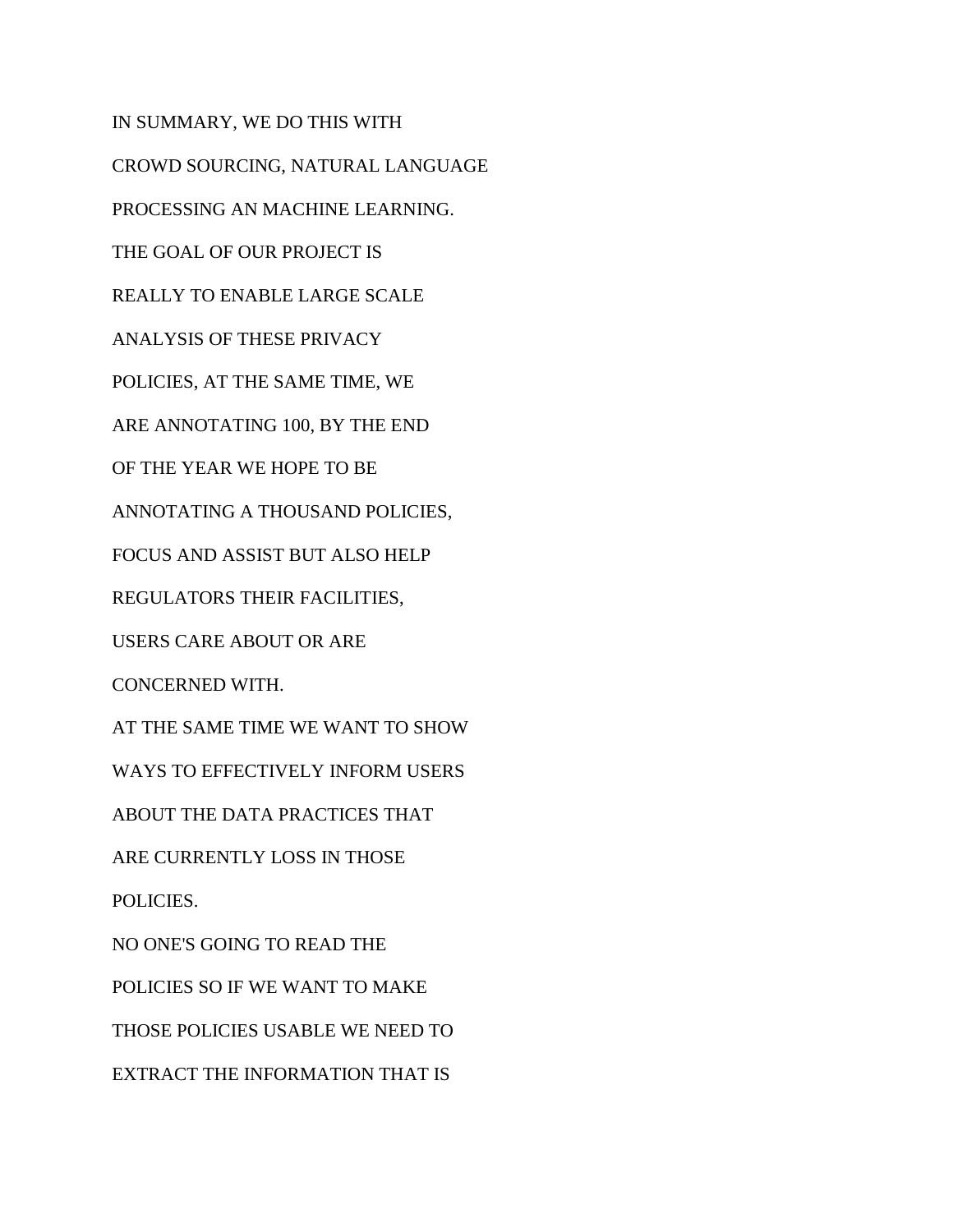REALLY RELEVANT TO USERS AND

SHOW THEM IN A FORM THAT

ACTUALLY MAKES SENSE TO THEM AND

ACTUALLY ALLOWS THEM TO ACT ON

IT.

[APPLAUSE]

>> AND OUR LAST PRESENTER OF THE

DAY WILL BE NORMAN SADEH, NORMAN

IS A PROFESSOR IN THE COMPUTER

SCIENCE DEPARTMENT AND CARNEGIE

MELLON.

>> GOOD AFTERNOON.

I THINK VERY FEW PEOPLE IN THIS AUDIENCE PROBABLY APPRECIATE HOW MUCH PROGRESS WE HAVE BEEN ABLE TO MAKE OVER THE PAST FEW YEARS IN BOTH MODELING AND PREDICTING PEOPLE'S PRIVACY PREFERENCES. DEVELOPING PERSONALIZED PRIVACY ASSISTANCE, THE SUCCESS WE HAVE IT. THIS IS JOINT WORK WITH A LARGE TEAM THAT WILL BE ACKNOWLEDGED ON THE VERY LAST SLIGHT.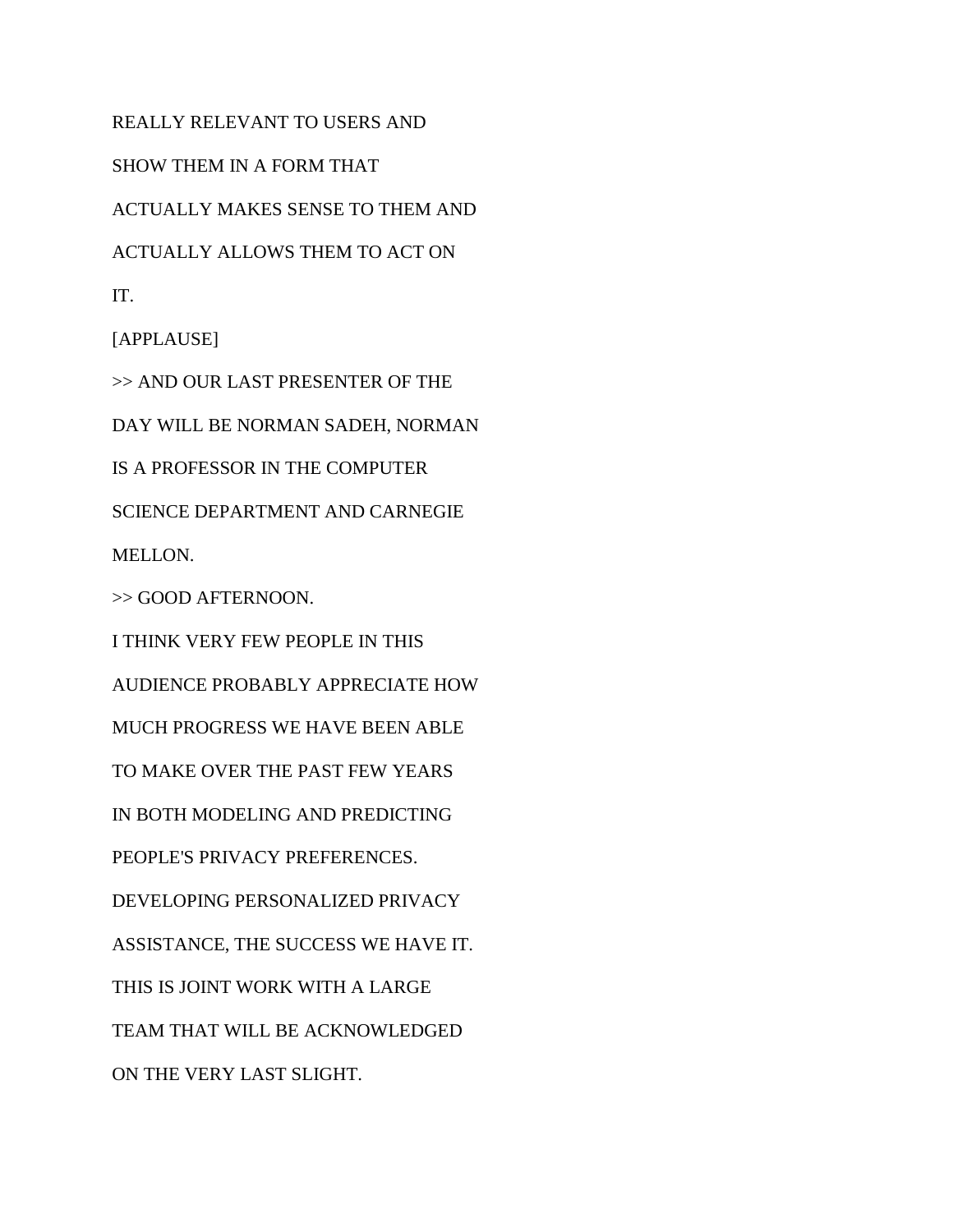I DON'T THINK I'M 0 GOING TO HAVE TO WORK VERY HARD TO CONVINCE THIS AUDIENCE THAT PEOPLE CARE ABOUT PRIVACY. AND YET, AS WE KNOW ALSO PEOPLE ARE VERY PRIZED WHEN YOU TELL THEM WHAT SORTS OF APPS THEY HAVE DOWNLOADED ON THE MOBILE PHONES AND WHAT INFORMATION IS SHARED BY THESE APPS. THIS IS JUST AN EXAMPLE OF AN EARLY STUDY THAT WE CONDUCTED IN THE SURFACE. THE BIGGEST OFFENDER WAS AN APP THAT SOME IN THE FTC ARE FAMILIAR WITH, AND BRIGHTEST FLASHLIGHT WAS ONE THAT WE'RE FAMILIAR WITH. AND AS WE ALL KNOW AND WE JUST EMPHASIZE, VERY FEW PEOPLE READ PRIVACY POLICIES AND THAT'S PART OF THE REASON WHY WE HAVE THIS LEVEL OF SURPRISE.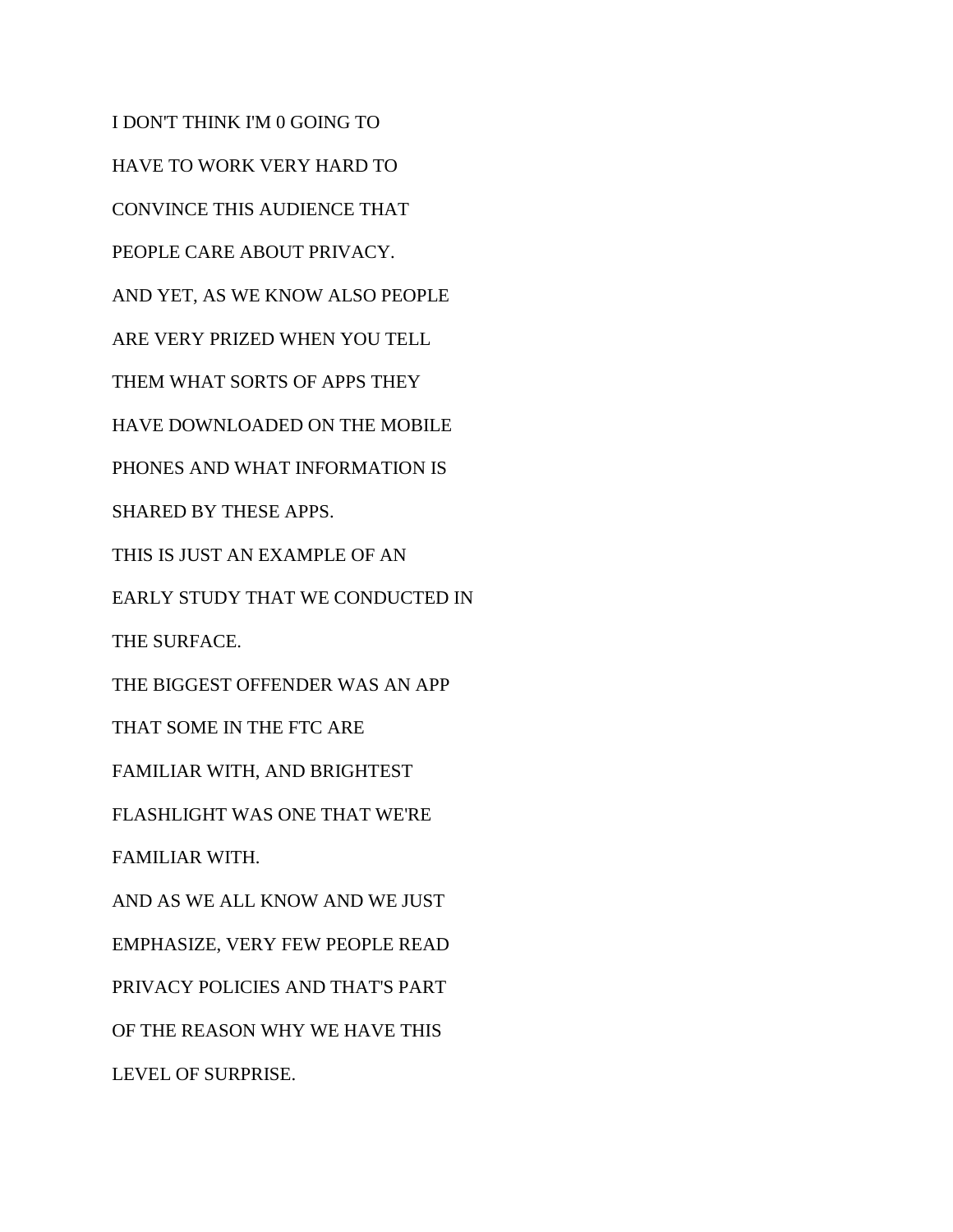ALSO AS I COULDN'T THINK WE ALSO REALIZING, MANY OF US HAVE TONS AND TONS OF SETTINGS AND JUST DON'T HAVE THE TIME TO CONFIGURE ALL OF THESE SETTINGS. FOR INSTANCE IF YOU ARE A SMARTPHONE USE AND AS MOST SMARTPHONE USERS YOU HAVE BETWEEN 50 AND 100 APPS ON YOUR PHONE AND THESE REQUIRE THREE AND FOUR PERMISSIONS SO ACCESS YOUR MORE SENSITIVE INFORMATION. IF YOU DO THE MATH YOU REALIZE THIS WOULD REQUIRE PEOPLE TO CONFIGURE AROUND 1350 DIFFERENT SETTINGS. HOW MANY PEOPLE ARE WILLING TO CONFIGURE 150 SETTINGS ON THEIR CELL PHONE? NOT THAT MANY. SO WITH THIS IN MIND, AND OBVIOUSLY WITH RECOGNITION OF THESE CHALLENGES BOTH ALREADY ON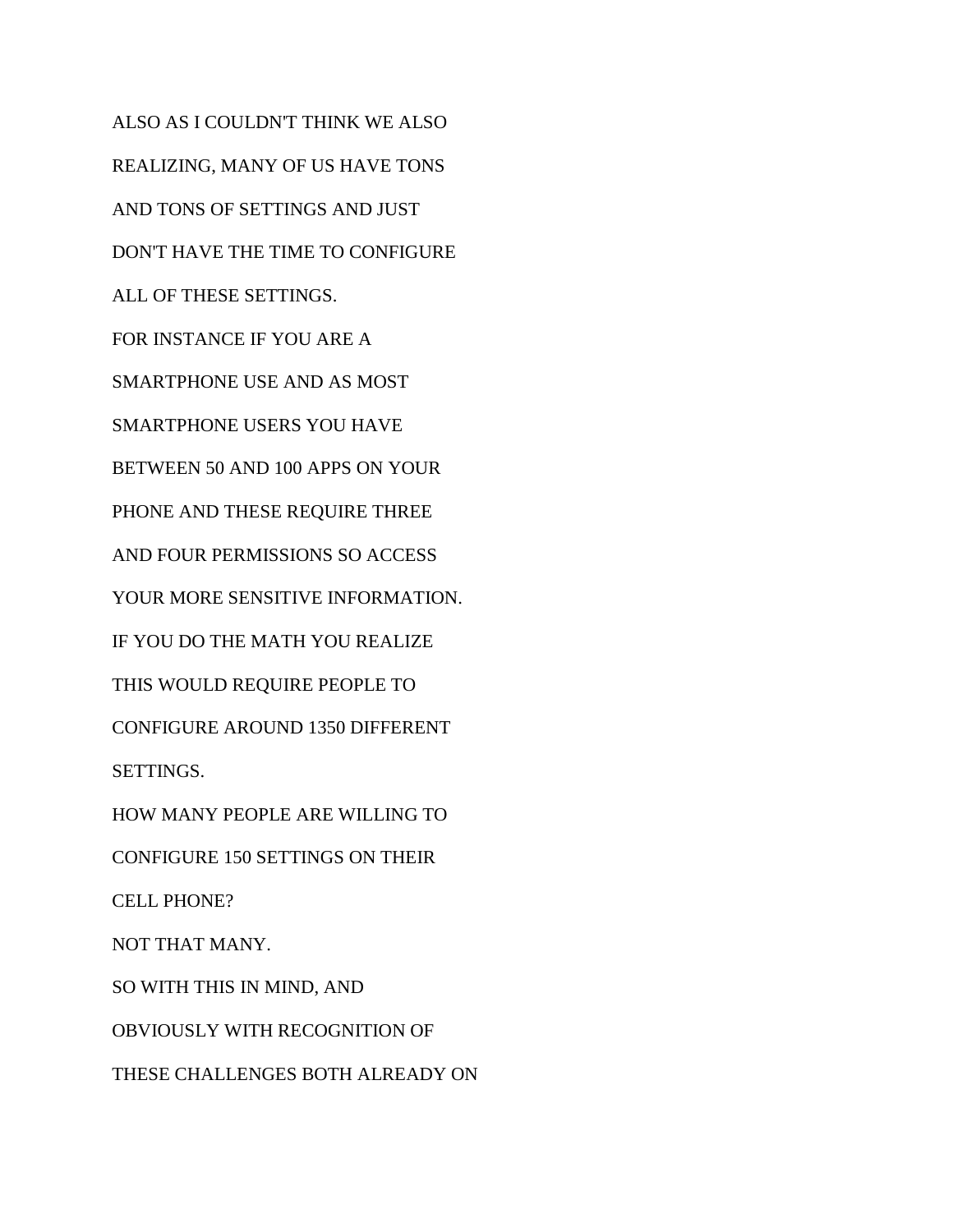THE FIXED INTERNET AND IN THE MOBILE SPACE, THE NATURAL QUESTION IS WELL, IF THIS ALREADY DOESN'T WORK ON THE FIXED WEB, IF THIS ALREADY DOESN'T WORK ON THE MOBILE WEBB WHAT ARE THE CHANCES THAT IT'S GOING TO WORK IN IOT, WITH "THE INTERNET OF THINGS." SO OUR SPACE LEAVES THIS IDEA THAT PERHAPS PERSONALIZED PRIVACY ASSISTANTS COULD BE DEVELOPED TO REDUCE THE EXPWURD IMPLORE YOU TO MANAGE YOUR PRIVACY BETTER ACROSS THESE DIFFERENT ENVIRONMENTS. SO THE IDEA IS THAT THESE PERSONALIZED PRIVACY ASSISTANTS, IN PARTICULAR WE LEARN OVER TIME YOUR PRIVACY PREFERENCES AND WE WILL BE ABLE TO CONFIGURE MANY OF THOSE SETTINGS BASED ON VARIOUS CORRELATIONS BETWEEN HOW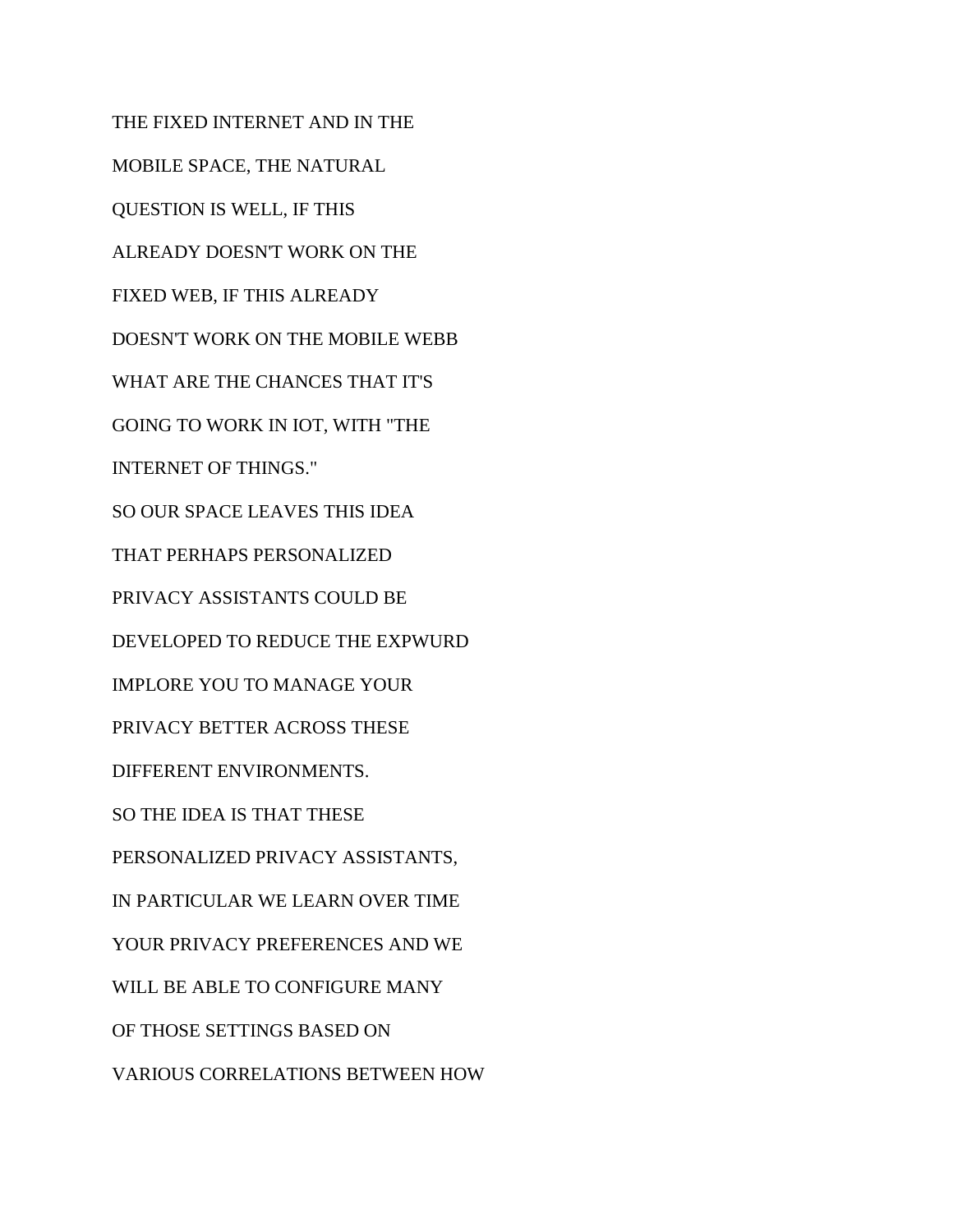YOU FEEL ABOUT SHARING YOUR INFORMATION WITH ONE APP VERSUS ANOTHER AND ALSO UNDERSTANDING WHAT YOUR EXPECTATIONS ARE GOING BACK TO THE PRESENTATION THAT WAS GIVEN THIS MORNING BY A SHWINI, WHO HAS BEEN LOOKING AT THESE ISSUES, AND AS FLEURION MENTIONED, WHEN YOU READ THE PRIVACY POLICIES THEY ARE LONG AND VERBOSE BUT THERE'S ONLY A SMALL AMOUNT THAT MATTERS TO YOU AND A TINIER FRACTION OF THE TEXT THAT PERTAINS TO THINGS THAT YOU DIDN'T ALREADY EXPECT SO PERHAPS THE PERSONALIZED PRIVACY ASSISTANTS COULD HELP US BY HIGHLIGHTING THOSE ELEMENTS OF POLICIES THAT WOULD REALLY BE A SURPRISE TO US AND LEAD TO US MODIFY OUR BEHAVIOR AS WE ENTER A SMART ROOM FOR INSTANCE IN AN IOT CONTEXT.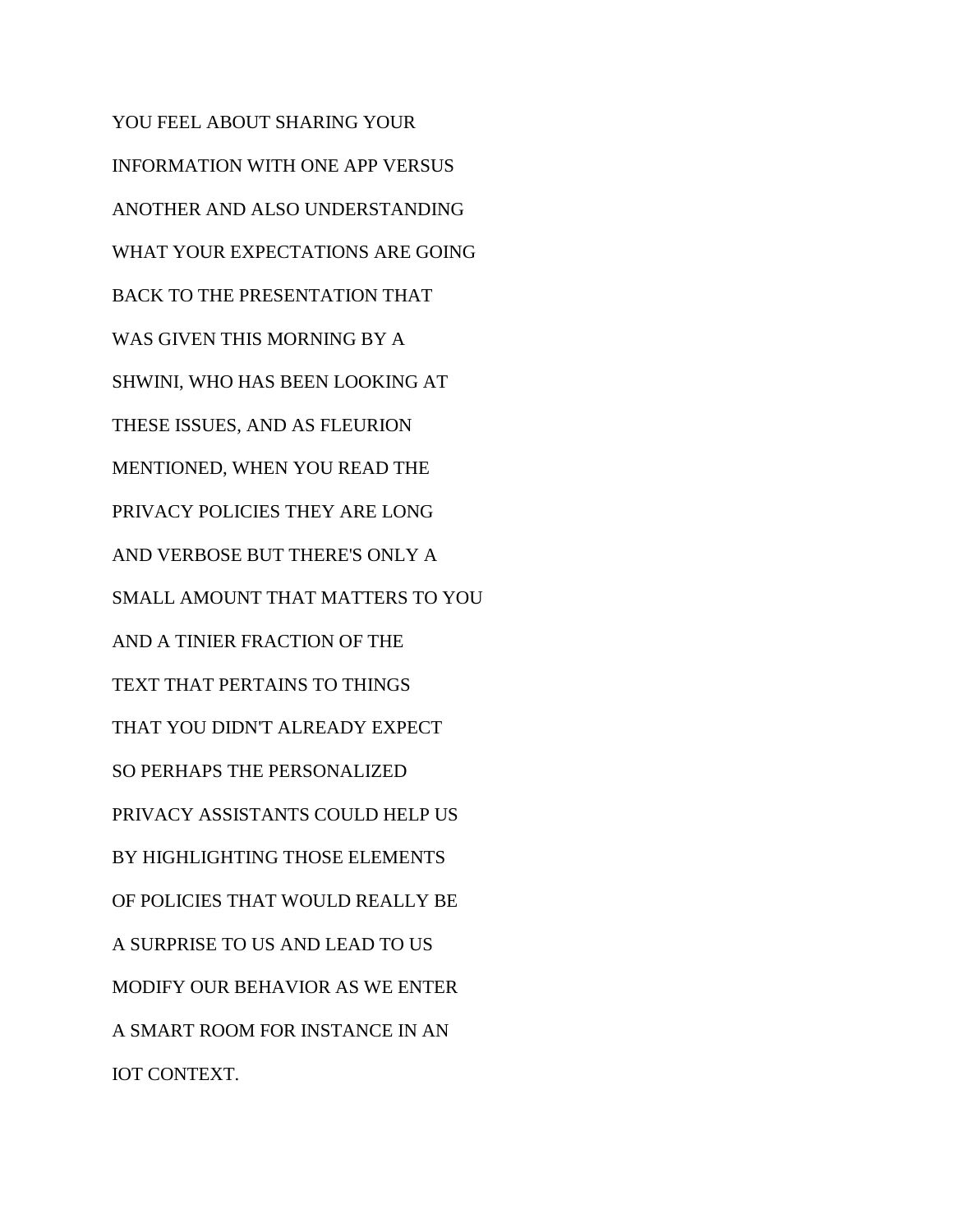ALSO HELP MOTIVATE USERS TO REVISIT THEIR SETTINGS AND VERIFY THEY STILL FEEL THE SAME WAY. PRIVACY SETTLE REHABILITATION NOT FIXED BASED ON EXPERIENCE AND WHAT YOU LEARN. SO AGAIN WHAT I WOULD LIKE TO DO IS SHARE SUCCESS SUPPORTING THE EARLY ELEMENTS OF THIS FUNCTIONALITY. WHAT YEAR'S SEEING HERE IS AN EARLY MODEL THAT WE BUILD ABOUT HOW PEOPLE FELT SHARING THEIR INFORMATION WITH VARIOUS MOBILE APPS FOR VARIOUS STEPS OF PURPOSES WHETHER THE APP REQUIRED THIS INFORMATION FOR INTERNAL PURPOSES, FOR SHARING WITH ADVERTISING NETWORKS, FOR PROFILING PURPOSES OR SHARING WITH SOCIAL NETWORKS.

PERHAPS THESE ASSISTANTS COULD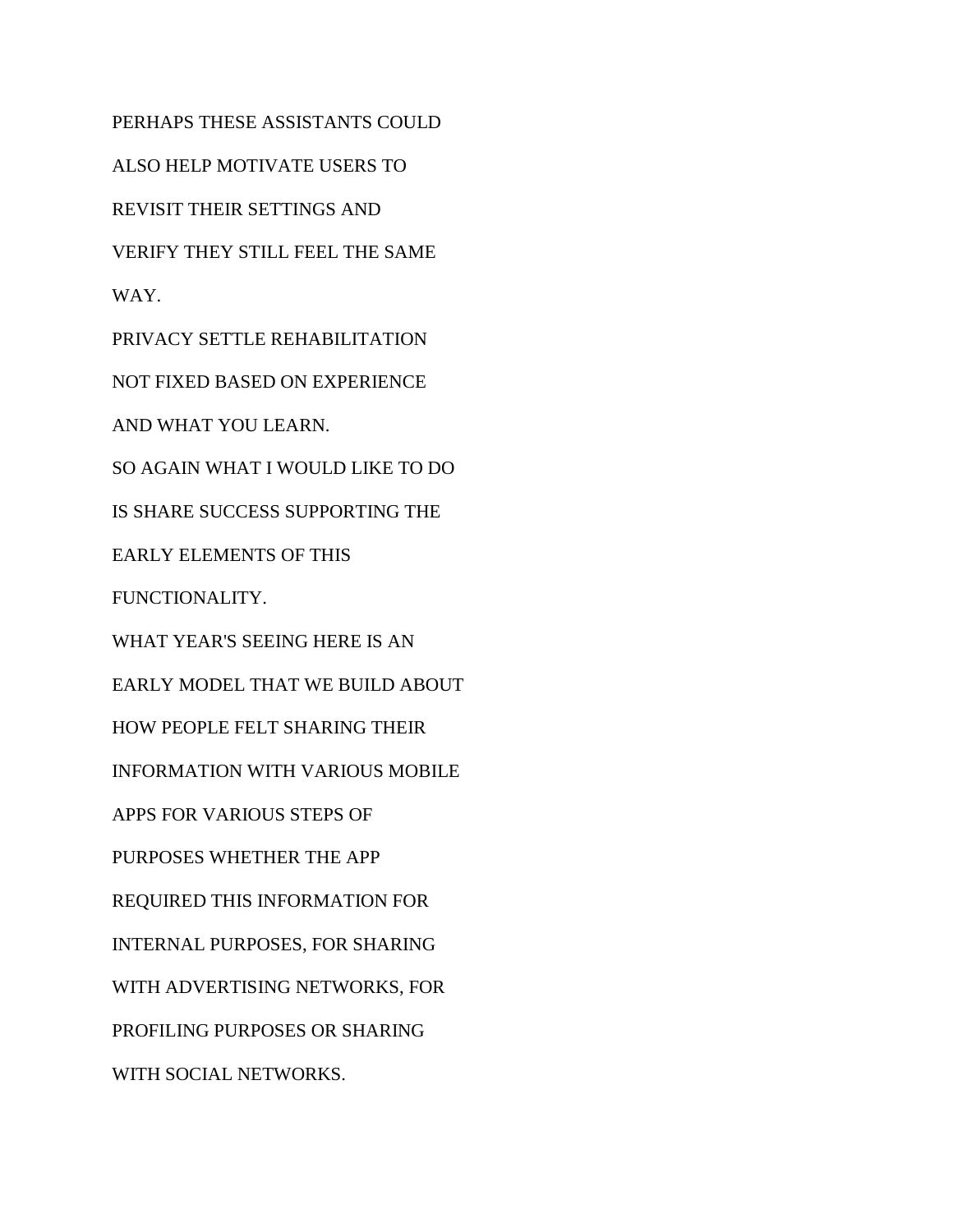I'M NOT GOING TO DESCRIBE THIS CHART IN GREAT DETAIL BUT WHAT WE'RE SUPPOSED TO SEE SHEER IS THAT PEOPLE DON'T ALWAYS FEEL THE SAME WAY ON ANNAL WHEN IT COMES TO SHARING THEIR INFORMATION. THERE ARE CLEARLY DIFFERENCES BETWEEN SHARING YOUR LOCATION INFORMATION AT A FINE LEVEL VERSUS A COARSE LEVEL AND DIFFERENCES IN SHARING ACCESS TO SMS FUNCTIONALITY AND WHAT WHETHER YOU ARE DOING THAT FOR ADVERTISING PURPOSES VERSUS USING IT PURELY FOR THE PURPOSE OF THE APP THAT YOU'RE TRYING TO DOWNLOAD. PEOPLE WILL THINK DIFFERENTLY. WHAT THE FIGURE DOESN'T SHOW IS THE DIFFICULTY IN CONFIGURING THE SETTINGS. THE REASON IS THAT THIS CHART IS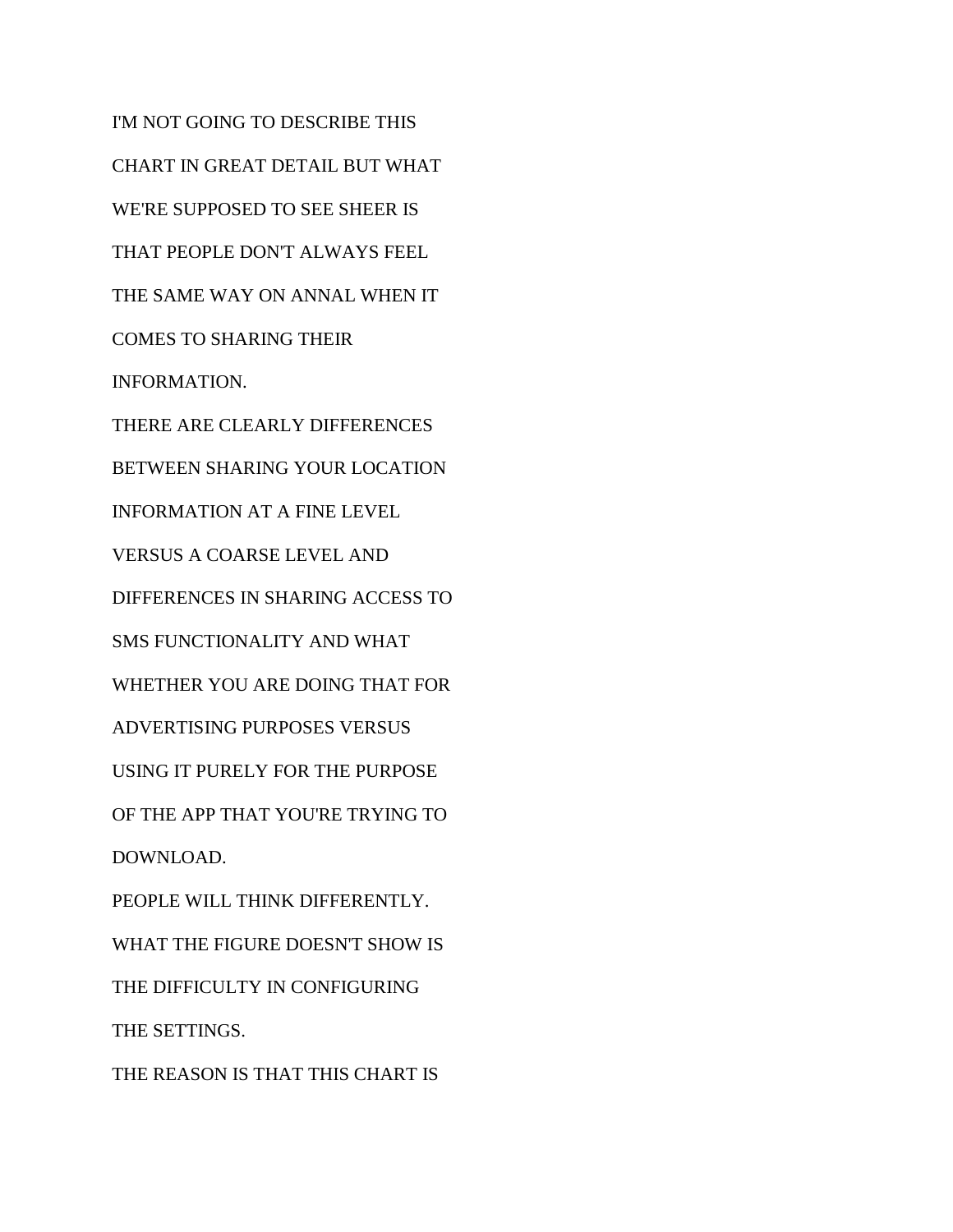NOT THE WHOLE STORY.

THE WHOLE STORY COMES OUT WHEN YOU LOOK AT THE OTHER CHART WHICH SHOWS YOU THE STANDARD DEVIATION WHEN IT COMES TO THESE PREACHERSEST PREACHERSES AND THE STORY HERE AND THE REASON THAT PRIVACY IS TO COMPLEX IS THAT WE DON'T ALL FEEL THE SAME WAY ABOUT THESE ISSUES F WE DID IT WOULD BE EASY TO COME UP WITH DEFAULTS AND IT WOULD BE DONE AND THE FIREFIGHT COULD SAY WE DON'T FEEL COMFORTABLE ABOUT THIS. BUT CLEARLY THAT'S NOT THE WAY WE OPERATE. THE REASON THIS IS COMPLICATED IS BECAUSE THE DIVERSITY IN PREFERENCES. SOME ARE FINE WITH THEIR

INFORMATION SHARED WITH

ADVERTISERS AND THE OTHERS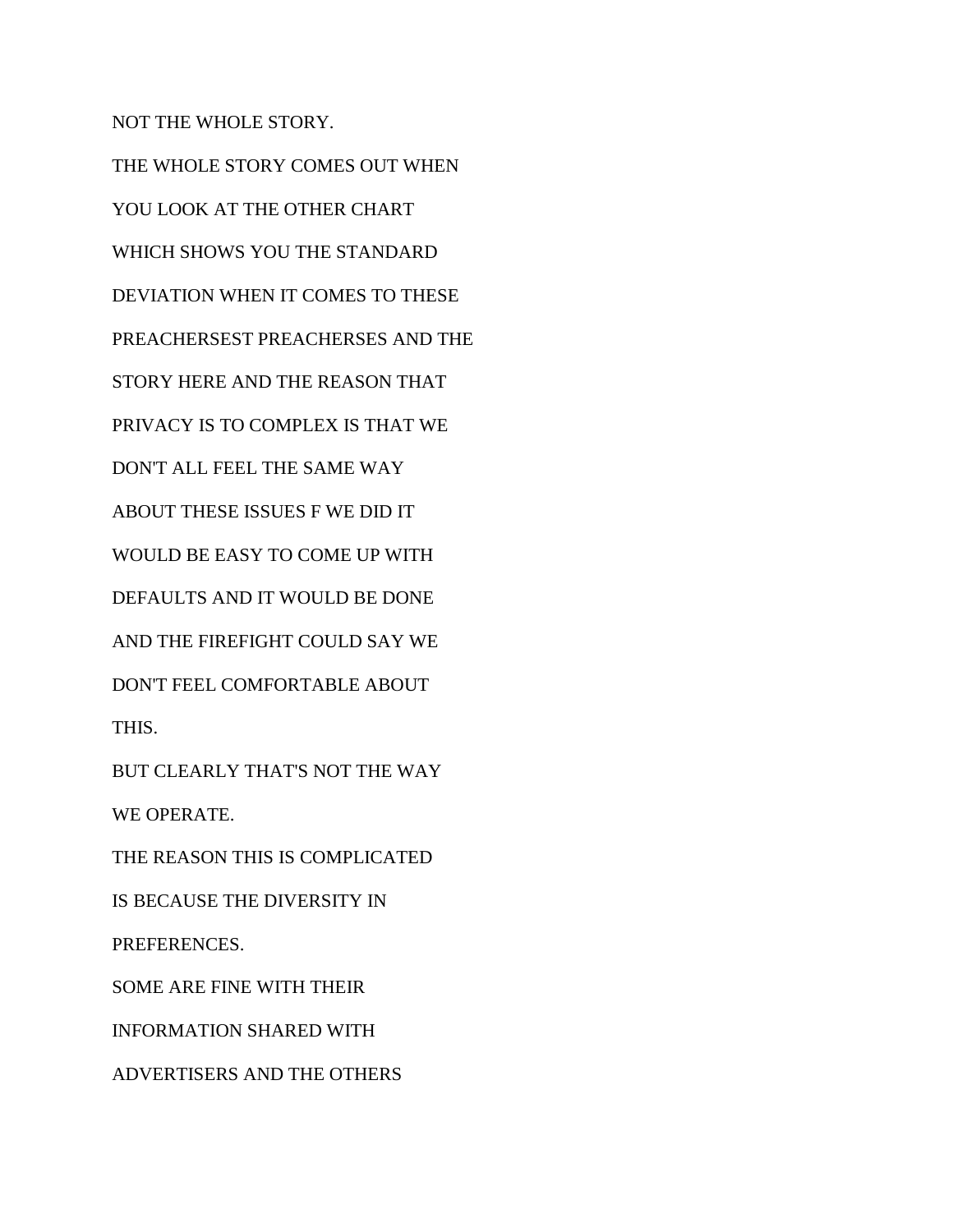OBJECT.

THE GOOD NEWS AND THIS IS A RESULT THAT HAS RESULTED IN RESEARCH IN THE PAST FEW YEARS IS THAT VERY OFTEN IT IS POSSIBLE TO ORGANIZE THE POPULATION AND THEIR PREFERENCES IN TO A FAIRLY SMALL GROUPS OF PEOPLE, GROUPS OF PEOPLE THAT FEEL VERY MUCH THE SAME WAY ABOUT THESE ISSUES. SO WHAT I WANT TO SHARE WITH YOU HERE IS AGAIN AN EARLY EXAMPLE OF OUR WORK, WHERE AGAIN WE'RE LOOKING AT THE MOBILE APP PERMISSION PREMPSES AND WE'RE ABLE TO ORGANIZE A USENERS FOUR GROUPS AND BASED UPON THESE FOUR GROUPS AND WHAT WE'RE ABLE TO PREDICT BASED ON THE PRERCHTSES IN THE FOUR GROUPS WE'RE ABLE TO SHOW THAT IT MIGHT BE POSSIBLE TO PREDICT BETWEEN 75 AND 85% OF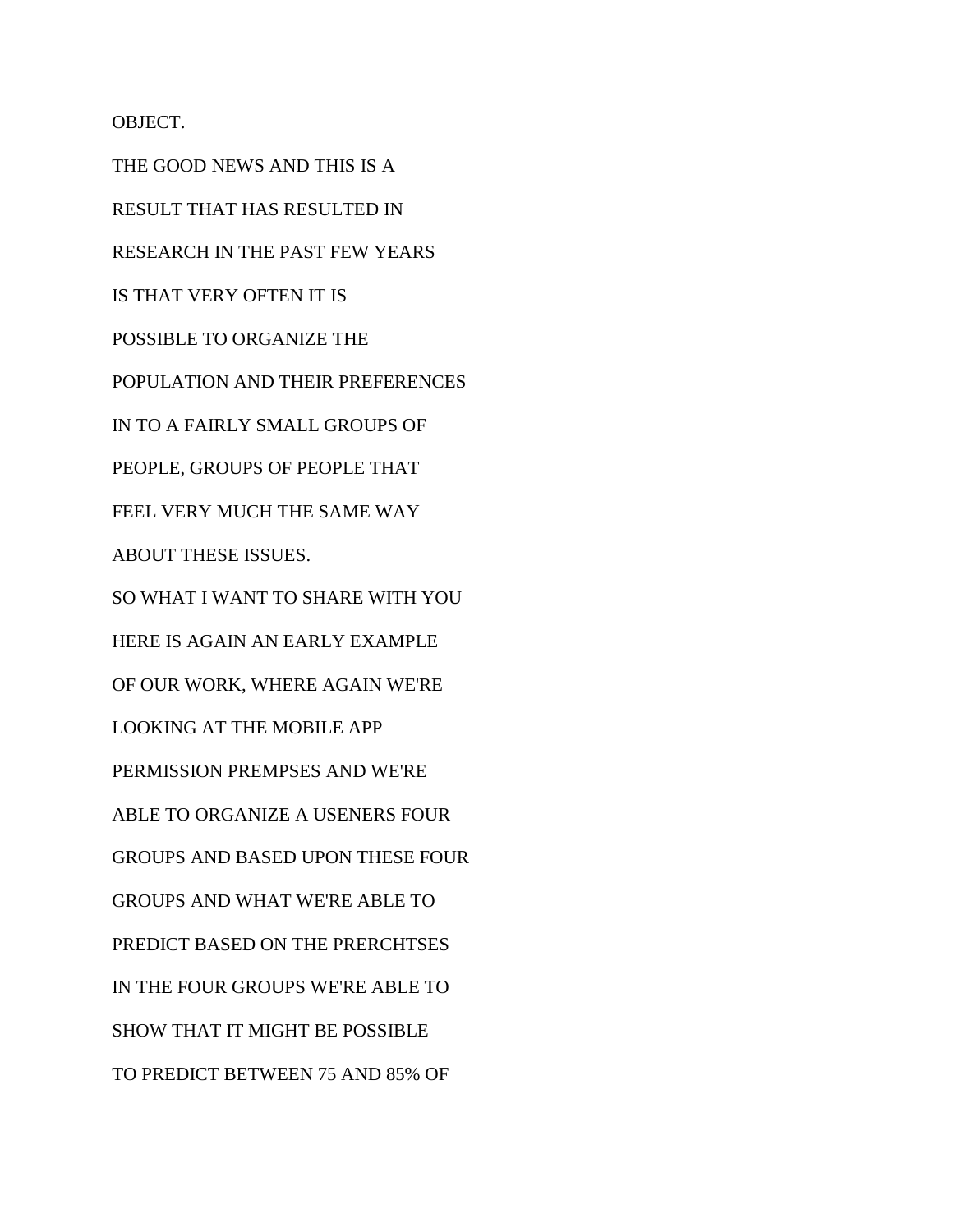THEIR PRIVACY PRACTICES WHEN IT CAME TO CONFIGURING THEIR PERMISSION SETTINGS. THIS IS VERY, VERY SIMPLE TECHNOLOGY. I'M GOING TO SHOW YOU THAT WE WE HAVE BEEN ABLE TO GO FURTHER THAT HAPPEN THAT. THAT GIVES YOU SENSE FOR HOW EASY IT IS TO PREDICT MANY DIFFERENT SETTINGS THAT PERHAPS PEOPLE WOULD WANT TO HAVE. SO THIS NEXT CHART HERE SHOWS YOU THE NEXT STEP IN OUR RESEARCH WHERE WE LOOKED AT ACTUALLY A POPULATION OF 240,000 USERS, A I SHOULD SAY 3 MILLION USERS BUT WE HAD TO CLEAN UP THE DATA QUITE A BIT AND EVENTUALLY ZOOMED IN NOT THAT I KNOW THE FRACTION. THE POPULATION MOST ENGAGED WITH THE PERMISSION SETTLINGS AND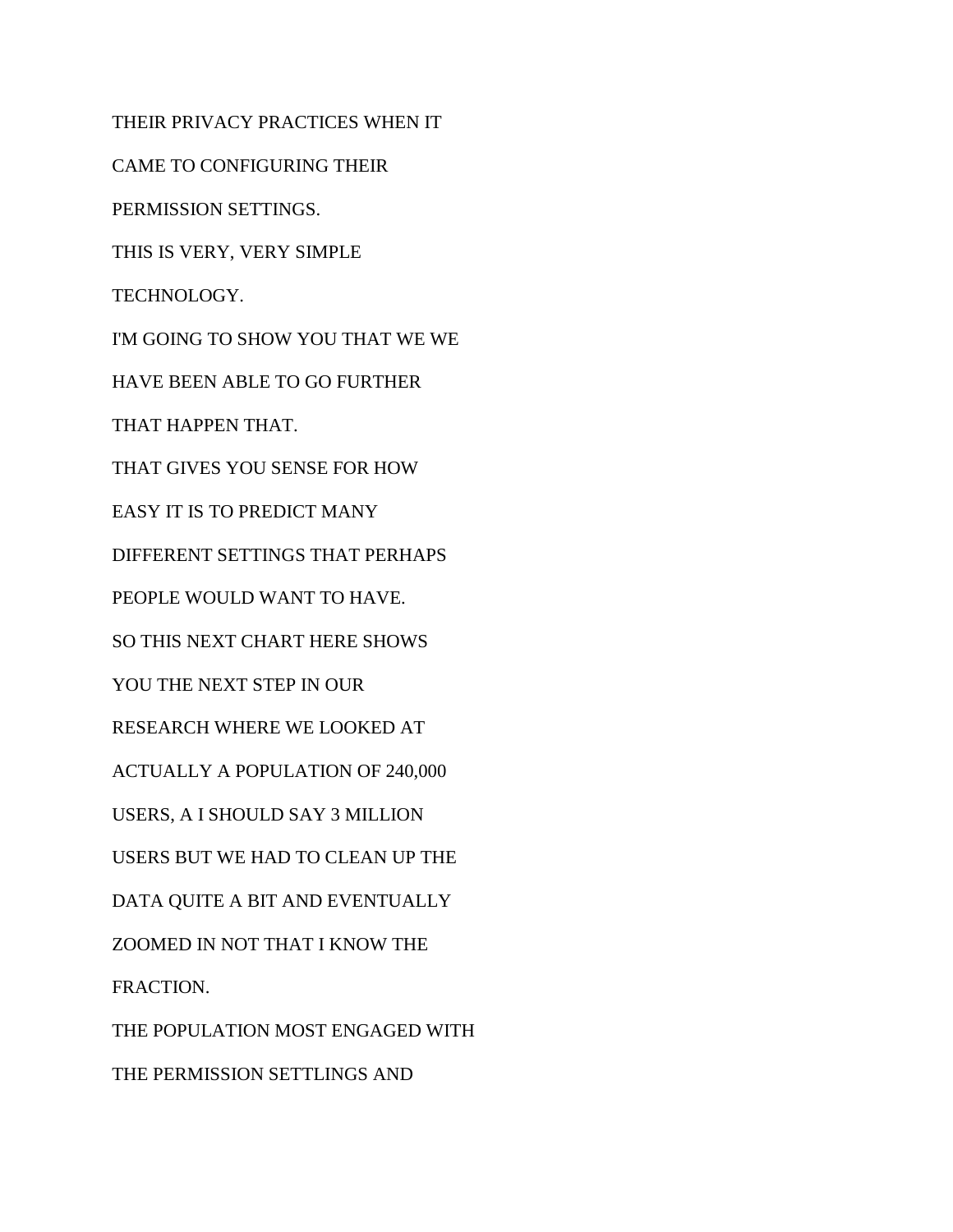THESE ARE THE LBE USERS. IT WAS AN EARLY VERSION OF ANDROID WHERE USERS COULD CONFIGURE MANY DIFFERENT SETTLINGS AND WE'RE ABLE TO SHOW THROUGH PROFILE AND PERSONALIZED LEARNING WE COULD JUST BY ASKING PEOPLE A SMALL NUMBER OF QUESTIONS EFFECTIVELY PREDICT MOST OF THE SETTINGS THAT THEY WOULD NEED TO CONFIGURE ON THEIR SMARTPHONES FOR THE APPS THEY WERE GOING TO DOWNLOAD. IF YOU WERE TO SIX THEM SIX QUESTIONS YOU COULD EFFECTIVELY REACH A LEVEL OF ACCURACY OF ABOUT 92%, IF YOU'RE WILLING TO DOUBLE THE NUMBER OF QUESTIONS ASKED YOU'RE GETTING CLOSE TO 95%. NOW WE ARE NOT SUGGESTING IN ANY WAY THAT YOU SHOULD FULLY

AUTOMATE THE SETTING OF PRIVACY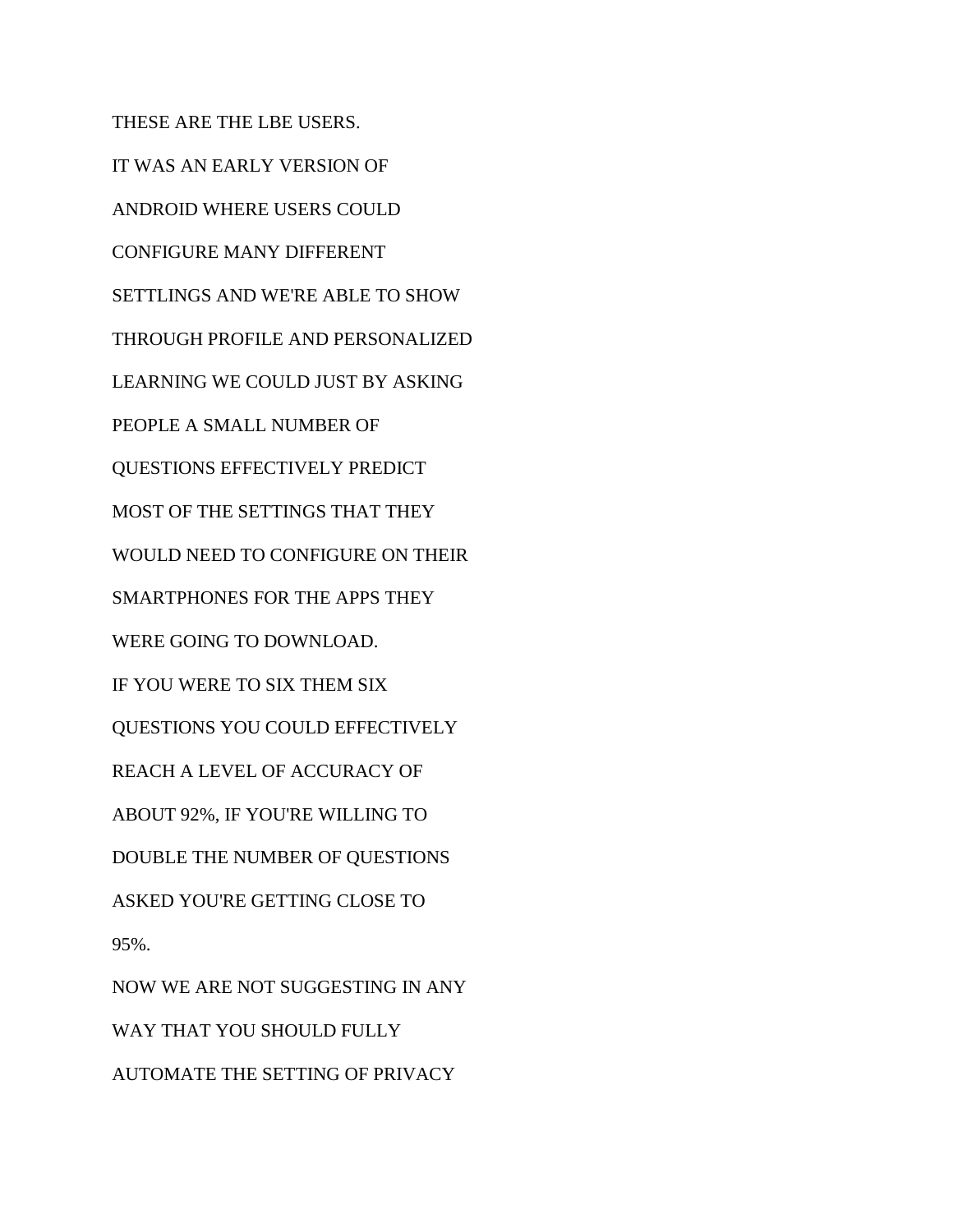PERMISSIONS.

WE STRONGLY BELIEVE THAT IT'S TO THE USERS AND THERE ARE CLEAR SITUATIONS WHERE THE USERS FEESTLES A CERTAIN WAY ABOUT A SETTING AND YOUR MODEL IS NOT ALWAYS GOOD ENOUGH TO PREDICT SO THAT'S WHERE YOU SHOULD ASK THE USER AND WHAT WE'RE ADVOCATING SO WE HAVE GONE ONE STEP FURTHER AND WE WORKED WITH REAL USERS ON THEIR ACTUALLY CELL PHONES AND WE DEVELOP PROFESSIONALS. WE CAME UP WITH SEVEN DIFFERENT PROFILES AND ASKED PEOPLE TO DOWNLOAD THIS EARLY VERSION OF A PERSONALIZED PRIVACY ASSISTANCE AND IT WOULD AND THEM THREE TO FIVE QUESTIONS BASED ON THE APPS AND BASED ON THE ANSWERS IT WOULD RECOMMEND SETTLINGS AS YOU CAN SEE ON THE RIGHT-HAND SIDE OF THE SLIDE IN FRONT OF YOU.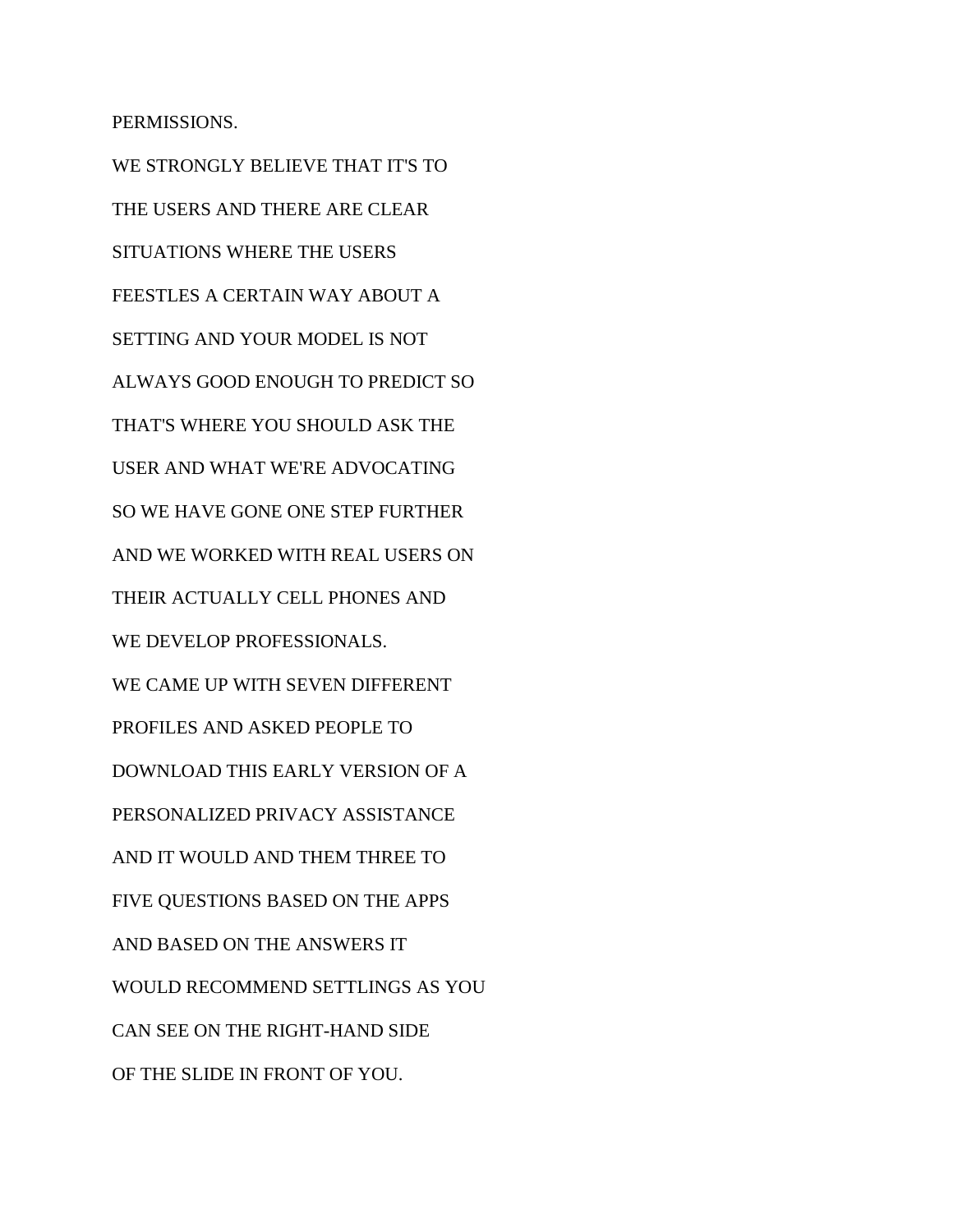SO WE RAN THIS AND TO MAKE A LONG STORY SHORT WE RAN THESE FOR A PERIOD OF 10 DAYS. THE LAST SIX DAYS OF THE STUDY WE TRIED TO SEE IF WE COULD NUDGE USERS USERS TO MODIFY THE SETTLINGS THEY HAD ADOPTED BASED ON RECOMMENDATION MADE BY THE ASSISTANTS. WE TRIED HARD WITH NUDGES LIKE THE ONE YOU SEE HERE. THE NUDGES ARE VERY EFFECTIVE. WHEN IT COMES TO GETTING TEAM CHANGE THEIR SETTINGSs, WE HAVE DATA THAT SHOWS THOSE TYPES OF NUDGES WORK VERY WELL. HERE IS WHAT WE 2000. WE FOUND AMONG AMONG THE RECOMMENDATION MADE FOR THE MOBILE APPS ABOUT 3/4 OF THE RECOMMENDATIONS WERE ADOPTED BY USERS AND WE ALSO FOUND THAT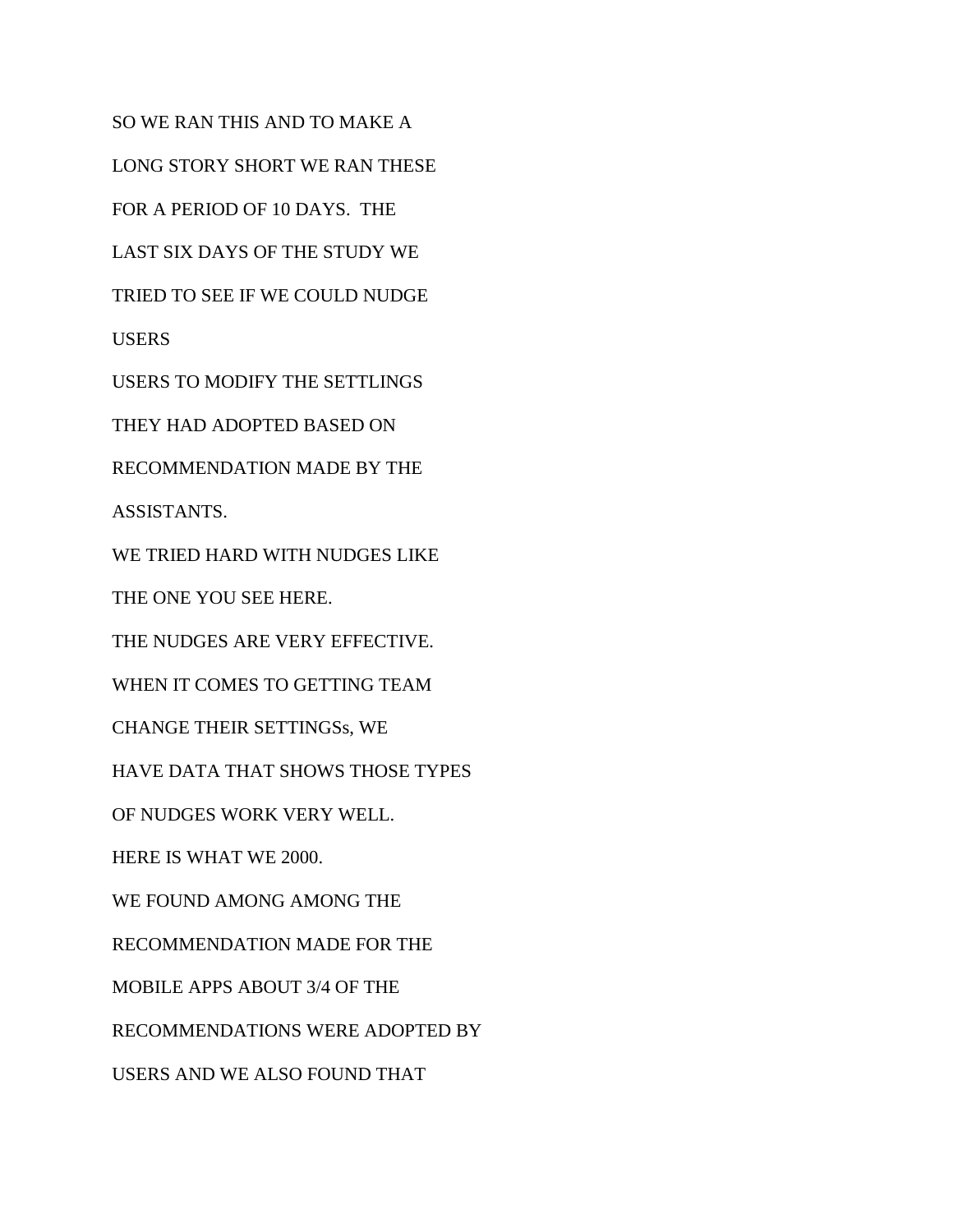EVEN AFTER THEY ADOPTED THESE RECOMMENDATIONS AND MODIFIED THEIR SETTINGS BASED ON THE RECOMMENDATION, EVEN THOUGH WE WERE TRYING VERY HARD TO GET THEM TO RESIST THE SETTINGS THEY WOULD NOT CHANGE THEM. THAT MEANS IN THIS CASE, ABOUT 5.6% OF THOSE RECOMMENDATIONS WERE LATER MODIFIED DESPITE NUDGES THAT WE'RE SENDING THEM TO REVISIT AND RETHINK THEIR SETTINGS. HOW DO YOU KNOW THEY MIGHT SAY PERHAPS THEY WERE JUST LAZY AND I GO IN ORDER YOUR SETTINGS. WE HAD INTENTIONALLY COME UP WITH RECOMMENDATIONS WHERE WE WERE IGNORING A NUMBER OF OTHER SETTINGS SO THEY COVERED SETTINGS THAT WE HAD NOT COVERED IN RECOMMENDATIONS AND THOSE SETTINGS USERS WERE MODIFYING SO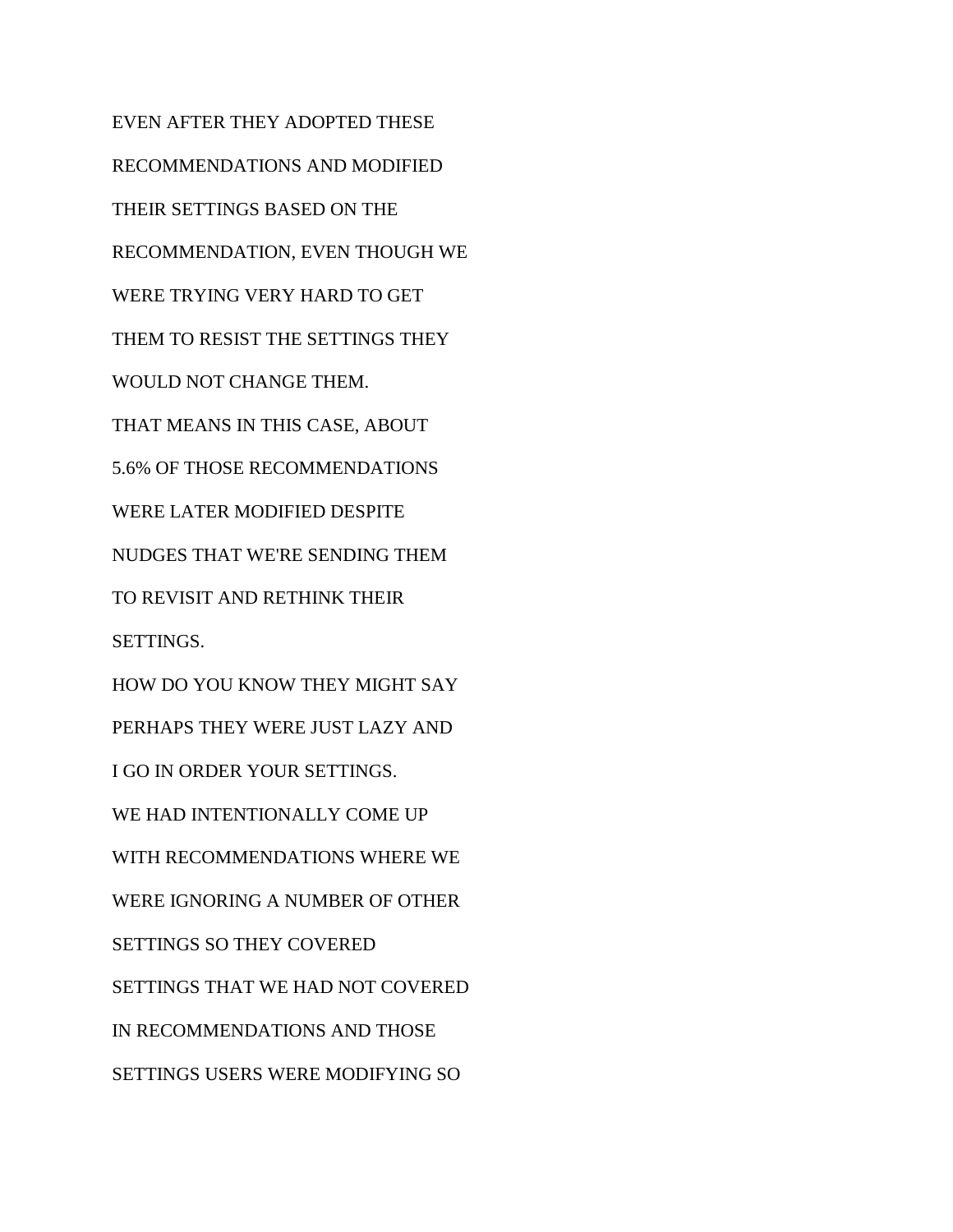WE KNOW THAT THEY WERE TRULY ENGAGED SO THIS SUGGESTS TO US THAT THESE RECOMMENDATIONS ARE PRETTY CHOSE TO HOW PEOPLE MEME FEEL ABOUT THESE ISSUES AND WE FEEL THIS IS THE WAY TO GO FOR MOBILE APPS. THE QUESTION IS CAN WE GO ONE STEP FURTHER AND CAN YOU GENERALIZE THIS TO IOT SO WE STARTED TO WORK IN THIS AREA. THE VISION IS HERE IS THAT YOU WOULD EXTEND THIS TO DEAL WITH SMART SPACES. SO WHAT WE'RE DOING IS BUILDING AN INFRASTRUCTURE WHERE OWNERS OF DIFFERENT RESOURCES THAT WILL BE USING DIFFERENT ASPECTS OF BEHAVIOR, CAMERAS, PRESENCE SENSORS AND LOCATORS AND THE LIKE, THE RESOURCES HAVE TO BE DEFINED IN THE REGISTER BIT OWNERS, THE PEOPLE THAT OWN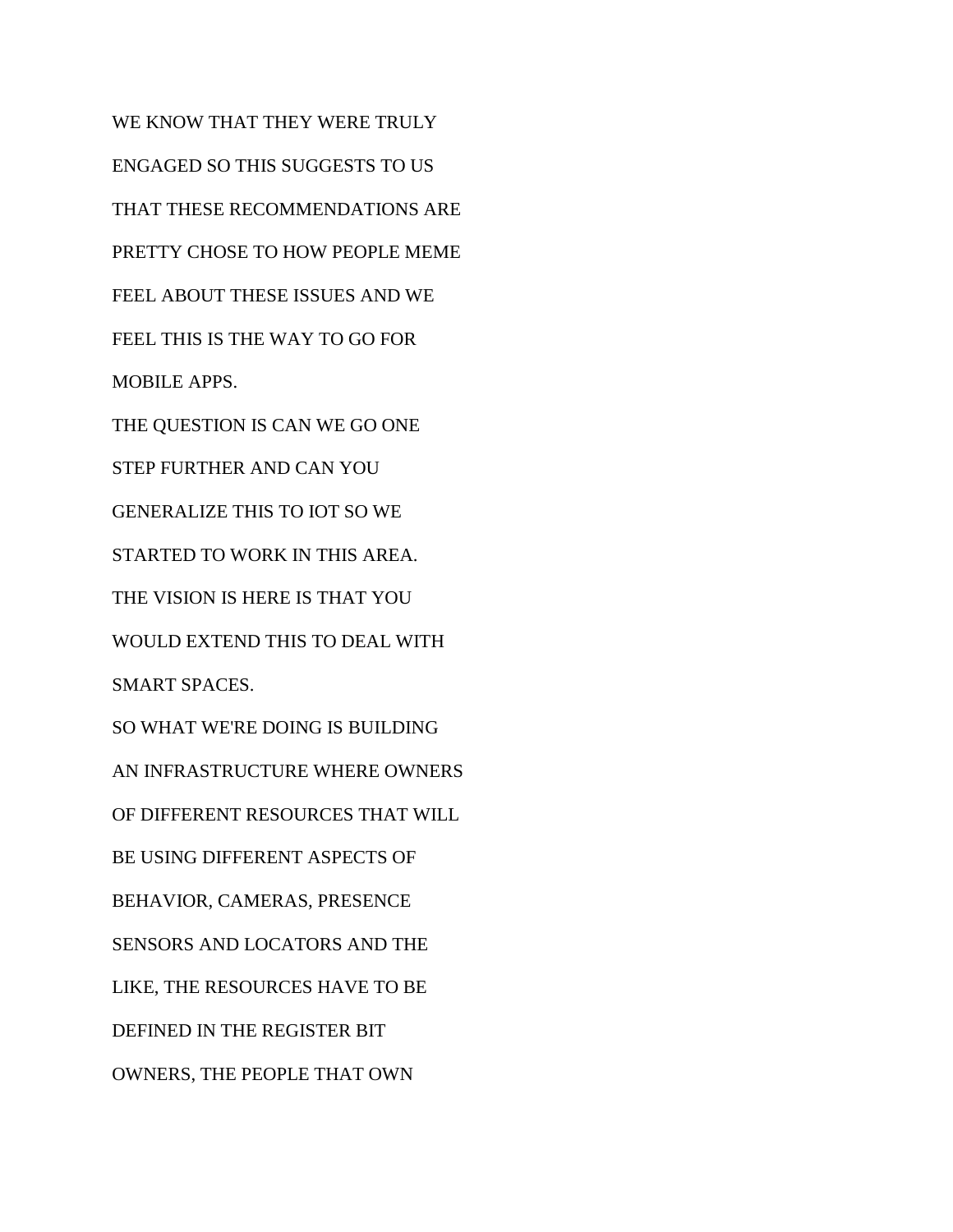THESE VARIOUS RESOURCE EVERS. WE KNOW NOW ENTER A ROOM LIKE THIS THERE ARE A NUMBER OF DIFFERENT PEOPLE THAT COULD DEPLOY DIFFERENT RESOURCES ALREADY TODAY THAT COLLECT SOME OF YOUR INFORMATION. FOR INSTANCE IT COULD BE THE CASE, I HOPE IT'S NOT THE CASE BY THE COULD BE THE CASE THAT THE WiFi ROUTERS IN THIS ROOM PERHAPS COLLECT YOUR INFORMATION. THESE WiFi ROUTERS ARE NOT OWNED BY THE PEOPLE THAT OPERATE A BUILDING. PERHAPS THEY'RE OWNED BY FTC OR A THIRD PARTY, AND ON THE OTHER HAND THE HVAC SYSTEM IN THIS BUILDING MAY BE OWNED BY A DIFFERENT ENTITY AND THEY MAY BE COLLECTING INFORMATION TOO. SO THE OWNERS OF THESE RESOURCES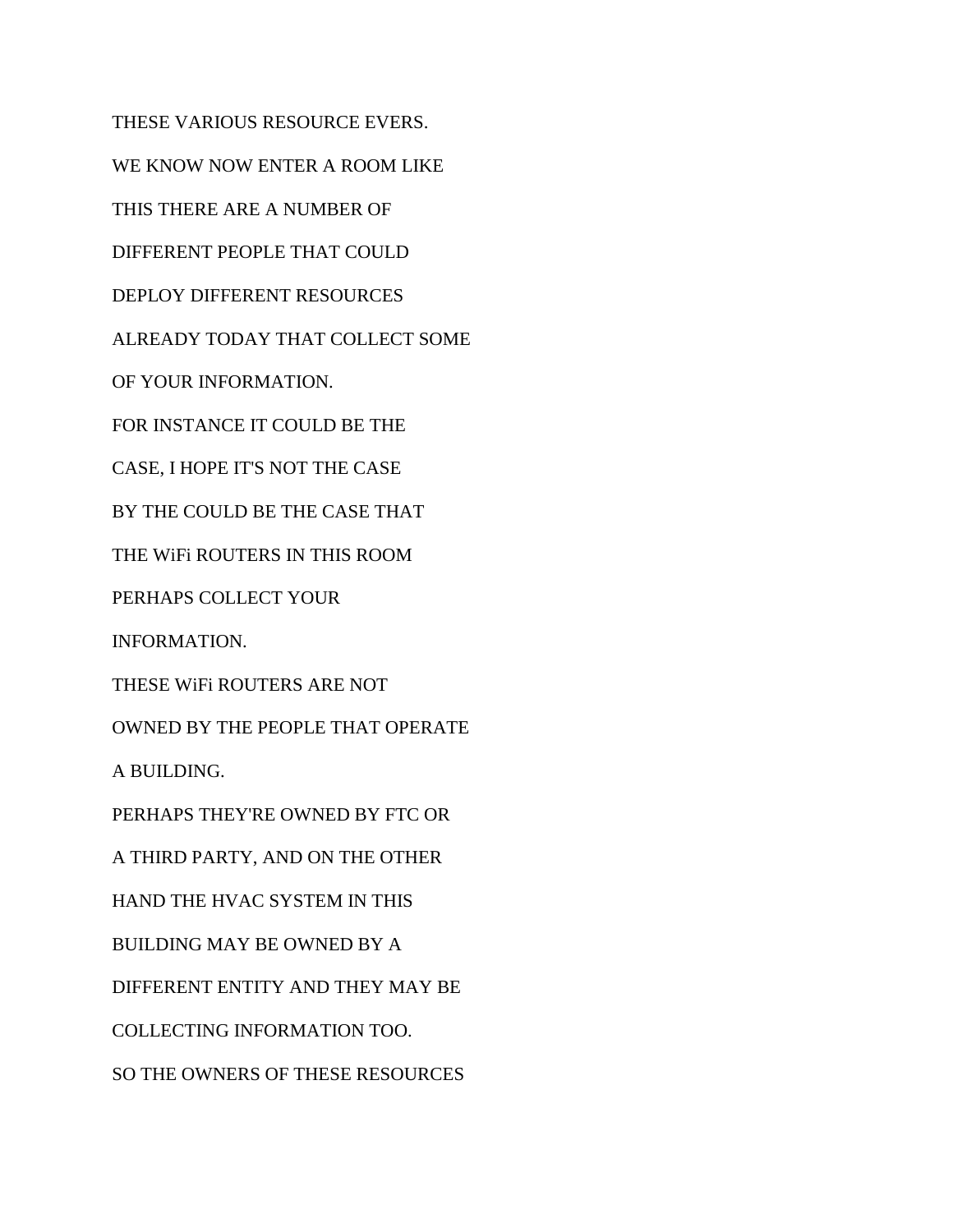SHOULD BE ABLE TO SIMPLY DECLARE WHERE THESE RESOURCES ARE DEPLOYED AND WHAT INFORMATION THESE RESOURCES COLLECT, AND ALL OF THE OTHER SOURCES AND ATTRIBUTES THAT YOU WANT TO SEE IN A POLICY. SO WE'RE DEVELOPING AN INFRASTRUCTURE WHERE, THROUGH A SERIES OF MEN USE PEOPLE CAN SPECIFY DIFFERENT ELEMENTS OF THEIR RESOURCES WITHOUT REQUIRING THEM TO DO ANY PROGRAMMING AND LOOKING AT WHAT IT TAKES TO TURN THESE -- THIS INFORMATION INTO MACHINERY TO PRIVACY POLICIES. THE IDEA IS THAT USERS THEN, WHERE THEIR PERSONALIZED PRIVACY ASSISTANTS WOULD BE ABLE TO BETTER SPACE, DISCOVER SOURCES. AND THEIR ASSISTANTS WOULD DETERMINE BASED ON THEIR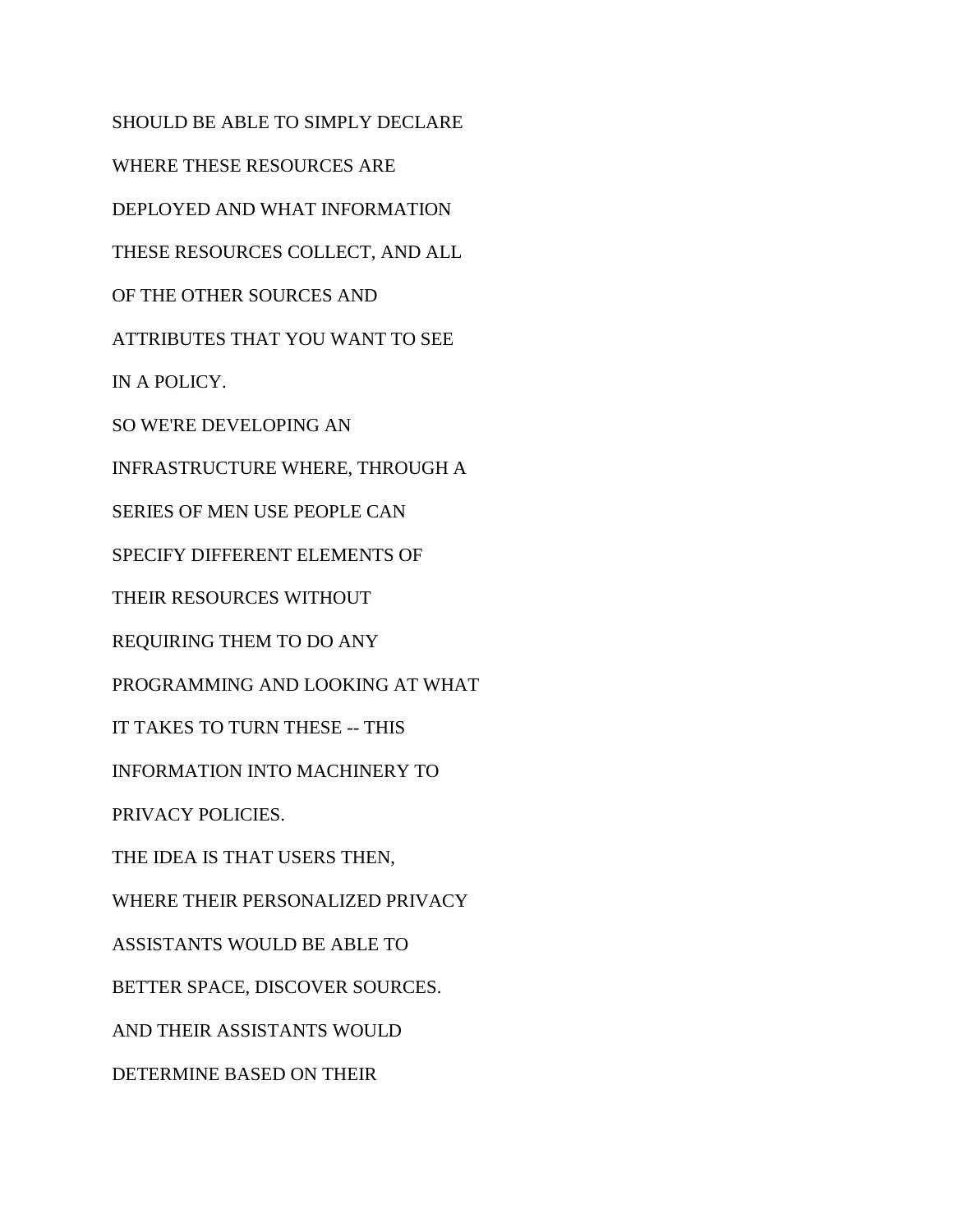EXPECTATION AND PREACHERSES WHAT, IF ANYTHING, THEY NEED TO BE WARNED ABOUT OR INFORMED ABOUT AND IF THERE HAPPENS TO BE SETTLINGS, IN AN IDEAL WORLD THEY WOULD LIKE THE ASSISTANTS TO CONFIGURE THESE SETTINGS AND WE'RE NOT HERE YET AND THAT IS WHAT WE'RE AIMING FOR AND THIS IS HOW THIS IS HOPEFULLY GOING TO WORK ONE TAKE AND LET ME QUICKLY TRY TO RECAP AND MAKE CONNECTIONS WITH PUBLIC POLICY IN THIS SPACE. SO WE TRULY BELIEVE THIS APPROACH TO EFFECTIVELY LEVERAGING MACHINE, BUILDING PERSONALIZED MODELS OF PEOPLE'S PRIVACY EXPECTATION IS ONE WAY OF MAKING NOTICE AND CHOICE PRACTICAL. RIGHT? TODAY THE NUMBER OF SYSTEMS THAT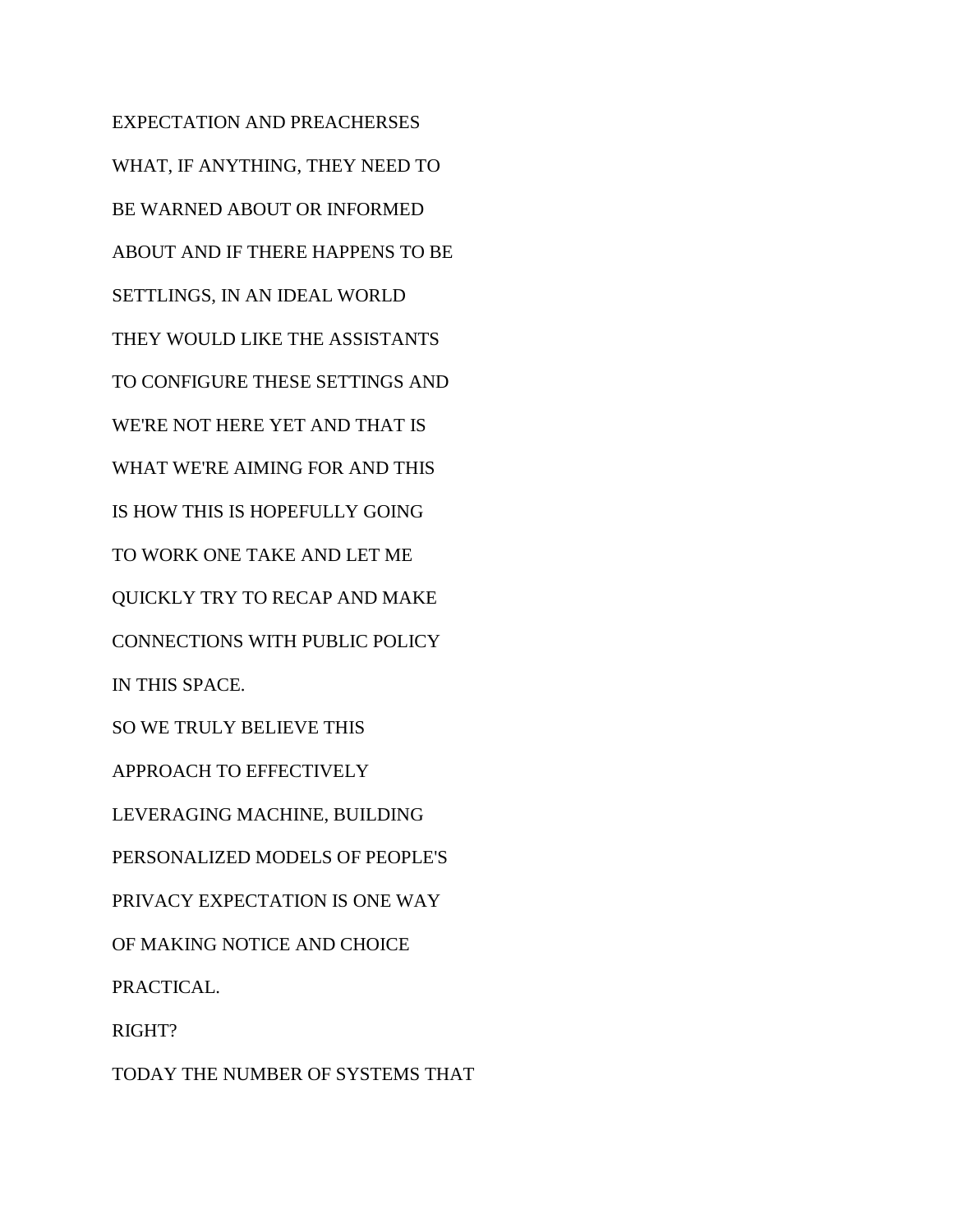YOU'RE ENCOUNTERING IN IOT CONTEXT IS JUST WAY TOO GREAT FOR ANYONE TO IMAGINE THAT USERS ARE GOING TO BE ABLE TO READ POLICIES OR CONFIGURE SETTINGS. THERE'S REALTY A NEED TO HELP USERS AND TO DO SO BY NUMBER ONE BUILDING MODELS OF WHAT THEY CARE ABOUT, HOW THEY FEEL ABOUT DIFFERENT ISSUES AND TRY TO ALLEVIATE A BURDEN IN THAT CONTEXT AND ALSO MAKE IT MATCH EASIER FOR THE OWNERS SO PARTICIPATE WITH THE INFRASTRUCTURE. SO AS IT WAS POINTED OUT IN THE FIRST PRESENTATION ON THIS PANEL. ONE OF THE CHALLENGES OF IOT IS A DIVERSITY OF PLAYERS. IF YOU THINK ABOUT THE WAY YOU INTERFACE WITH INTERNAL, MOST OF YOUR DECISIONS ARE MADE BY THE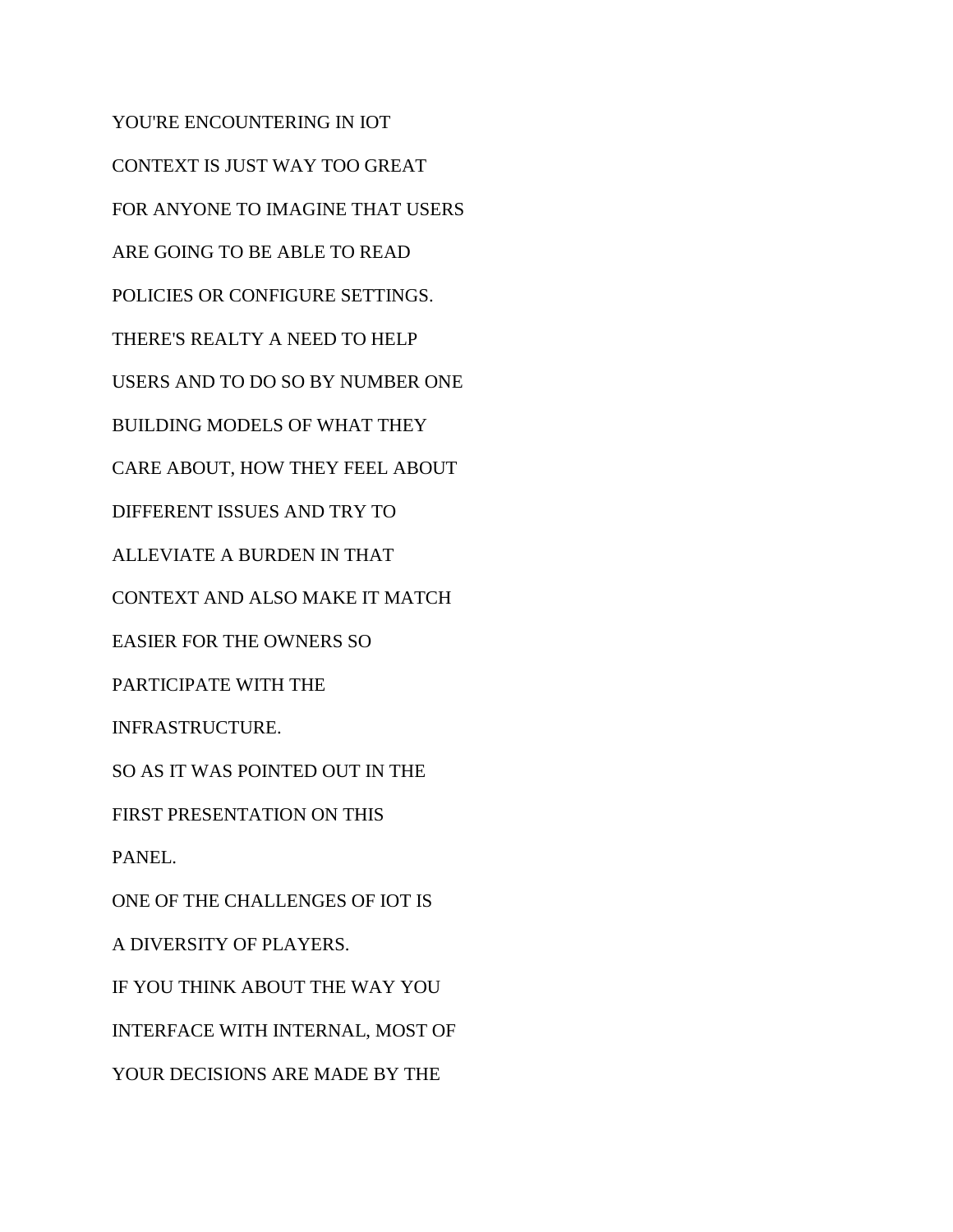BROWSER AND IT'S SUFFICIENT TO USE YOUR BROWSER. ON THE MOBILE WEB, THE CELL PHONE MEDIA OR ANDROID AND SO IT'S SUFFICIENT TO KEFERG SETTINGS AT THAT LEVEL NIOT IT'S A DIFFERENT STORY WHERE YOU YOU HAVE A NUMBER OF PLAYERS THAT CONTRIBUTE DIFFERENT ELEMENTS AND MANY ENTITIES DON'T HAVE THE SOPHISTICATION THAT GOOGLE OR FACEBOOK MAY HAVE AND WE NEED TO MOVE FORWARDS AN OPEN ENVIRONMENT WITH OPEN API AND WHERE EFFECTIVELY PEOPLE WILL EXPOSE SETTINGS THAT WILL ENABLE ONE THROUGH PERSONALIZED PRIVACY ASSISTANTS OR EQUIVALENT TECHNOLOGY TO EFFECTIVELY CONFIGURE MANY SETTINGS ON BEHALF OF THE USER AND SO THAT'S WHERE YOUR VISION PLAYS. >> YOU CAN THINK OF TWO WAYS OF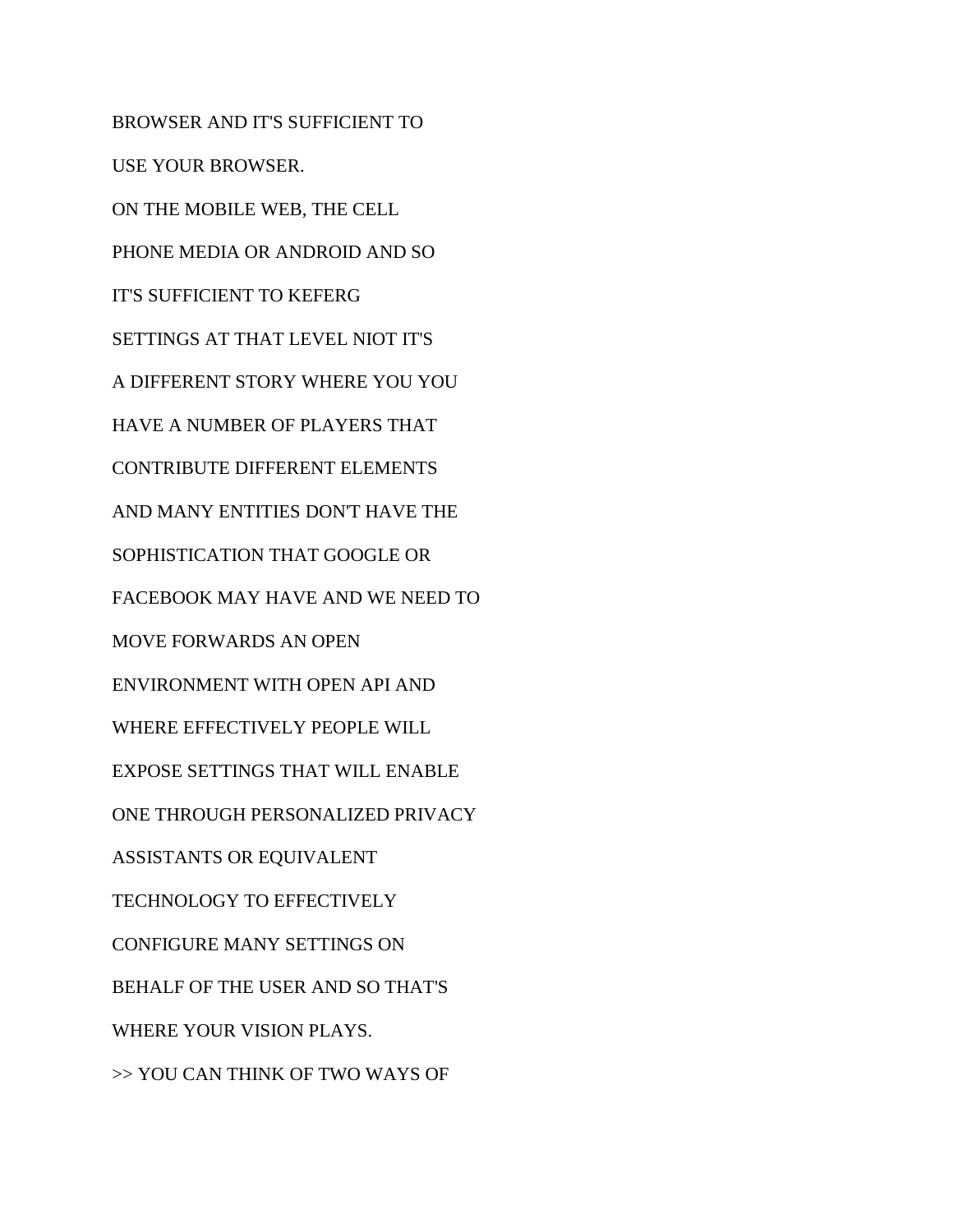DEPLOYING THE ASSISTANT TECHNOLOGY. ONE IS TO EFFECTIVELY ALLOW COMPANIES LIKE GOOGLE OR FACEBOOK, EACH ONE OF THEM POTENTIALLY DEVELOP ITS OWN PRIVACY ASSISTANT, BUILDING MODELS OF USERS, AND YOU CAN IMAGINE POTENTIAL CONFLICTS OF INTEREST WHEN IT COMES TO THIS AND THIS WOULD HAVE TO COME UP WITH STRONG GUARANTEES OR YOU CAN IMAGINE A MORE A BENEFITS EFFORT WHERE YOU SAY AFTER ALL THERE ARE INTERESTING CORRELATIONS BETWEEN THE WAY THAT YOU FEEL ABOUT YOUR SETTLINGS WITH MOBILE APPS WHEN IT COMES TO SHARING INFORMATION AND YOUR SETTINGS ON FACEBOOK ON YOUR BROIRS SO SNOWED OF ASKING YOU THE QUESTIONS, YOU NEED ONE OF THESE ENVIRONMENTS TO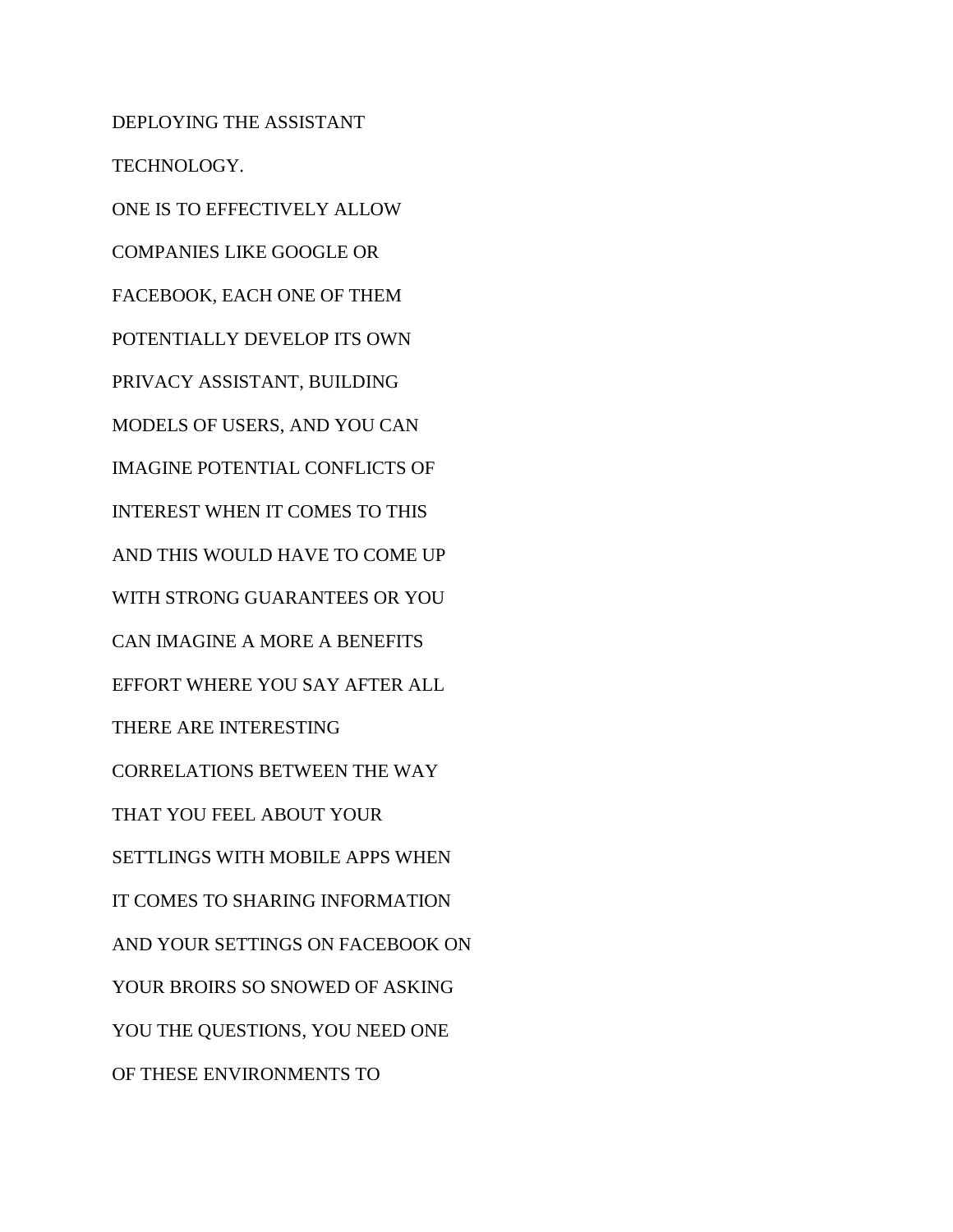DETERMINE WHAT YOUR POLICIES ARE, HOW ABOUT ASKING THESE QUESTIONS JUST ONCE AND THEN USING A PERSONALIZED PRIVACY ASSISTANT THAT CUTS ACROSS THE DIFFERENT ENVIRONMENTS TO CONFIGURE MANY OF SYMPATHIES SETTINGS ON YOUR BEHALF. IT'S NOT IMAIRN TEED THAT THE API WILL BE MADE OPEN. THEY ARE NOT. >> THEY ARE VERY MUCH A PART OF THE STRATEGY SOME OF THE THESE LARGER ENTITIES HAVE WHEN IT COMES TO BUILDING THEIR SYSTEMS BUT WOULD LIKE TO EFFECTIVELY BUILD ANEST TO CONVINCING THESE LARGER PLAYERS THAT THEY WOULD BENEFIT FROM OPENING THE API AND PERHAPS PEOPLE WOULD ASK ME QUESTIONS LATER ON SO I CAN SAY MORE ABOUT THIS BUT I'M AFRAID I HAVE RUN OUT OF TIME SO THANK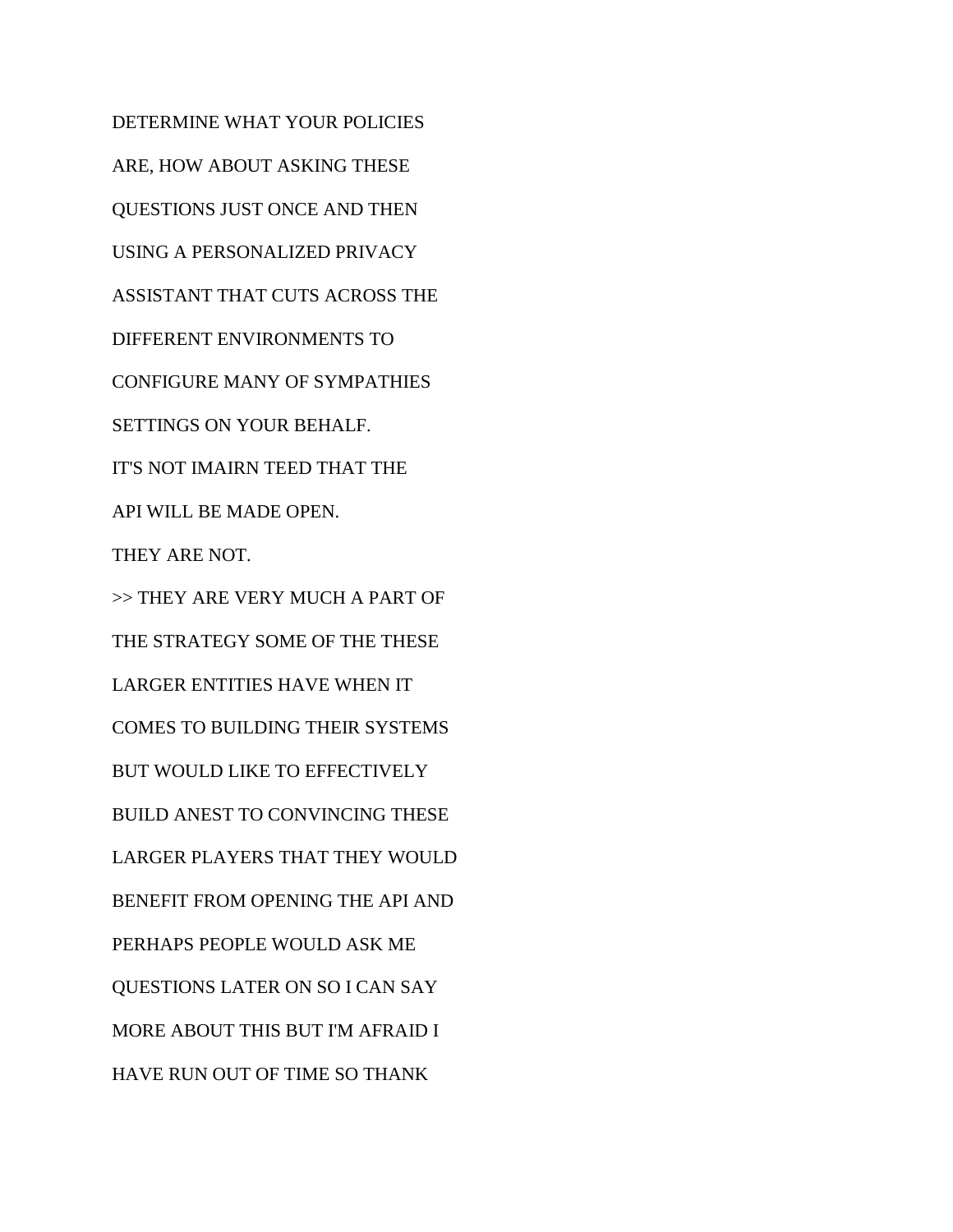YOU VERY MUCH.

```
>>
```
[ APPLAUSE ]

>> WE WILL CONCLUDE TODAY WITH OUR FINAL DISCUSSION OF THE DAY. SO UNLIKE PREVIOUS SESSIONS THAT HAVE FOCUSED MOSTLY ON PRIVACY, THIS SESSION FOCUSED ON SECURITY AND USABILITY AS IT RELATES TO PRIVACY. SO SARTHAK GROVER DISCUSSED SECURITY ISSUES RELATED TO THE IOT DEVICES AND HOW THEY AFFECT PRIVACY IN THE HOME. VITALY SHMATIKOV PRESENTED ON AD LIBRARIES AND HOW THE LACK OF TAILORED SECURITY CONTROLS IN SOME CONTEXT COULD RESULT IN DISCLOSURE OF USERS' INFORMATION THROUGH SHARED EXTERNAL STORAGE. FOR USABILITY FLORIAN SCHAUB SHARED ABOUT A LINE OF RESEARCH GOING ON AROUND USING MACHINE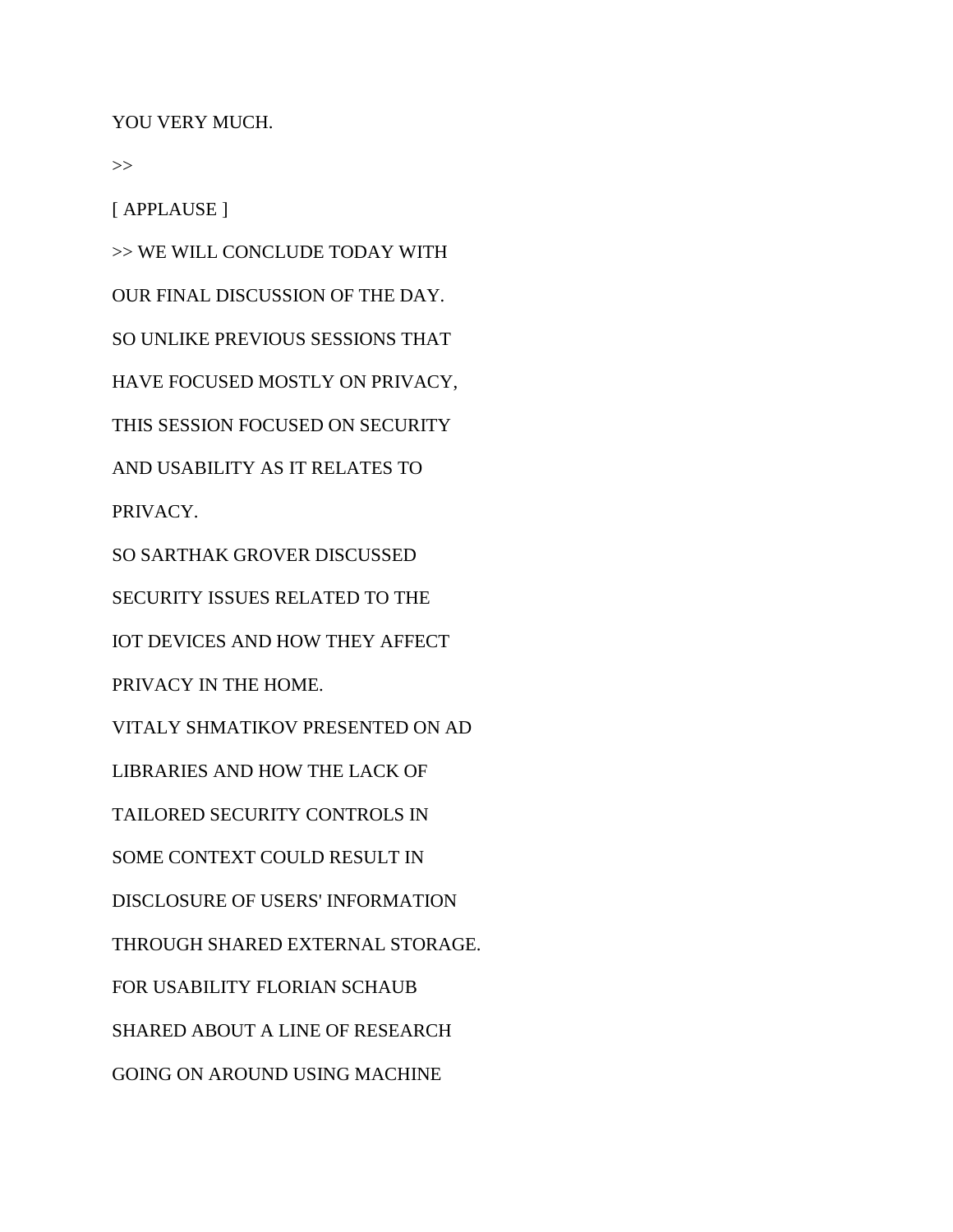LEARNING, AND CROWD SOURCING AND OTHER METHODS TO MAKE PRIVACY POLICIES MORE USABLE AND FOR CONSUMERS FOR BUSINESSES AS WELL AS MAYBE FOR REGULATORS, FINALLY NORMAN SADEH PRESENTED NEW WAYS TO UNDERSTAND AND MANAGE USERS' PRIVACY EXPECTATIONS THROUGH PERSONAL PRIVACY ASSISTANTS. SO OVERALL THIS SESSION HAS PROVIDED SOME NEW VIEWS INTO DIFFERENT STRANDS OF PRIVACY RESEARCH TO CONSIDER. AND WITH THAT, ALL OF THOSE WILL ADD TO THE POLICY CONVERSATION HERE. I WANT TO WELCOME GEOFFREY MANNE, THE EXECUTIVE DIRECTOR OF THE INTERNATIONAL CENTER FOR LAW AND ECONOMICS AS WELL AS ITS FOUNDER AND DAVI OTTENHEIMER WHO HOLDS MANY HATS IN THE BUSINESS COMMUNITY INCLUDING ONE ON BIG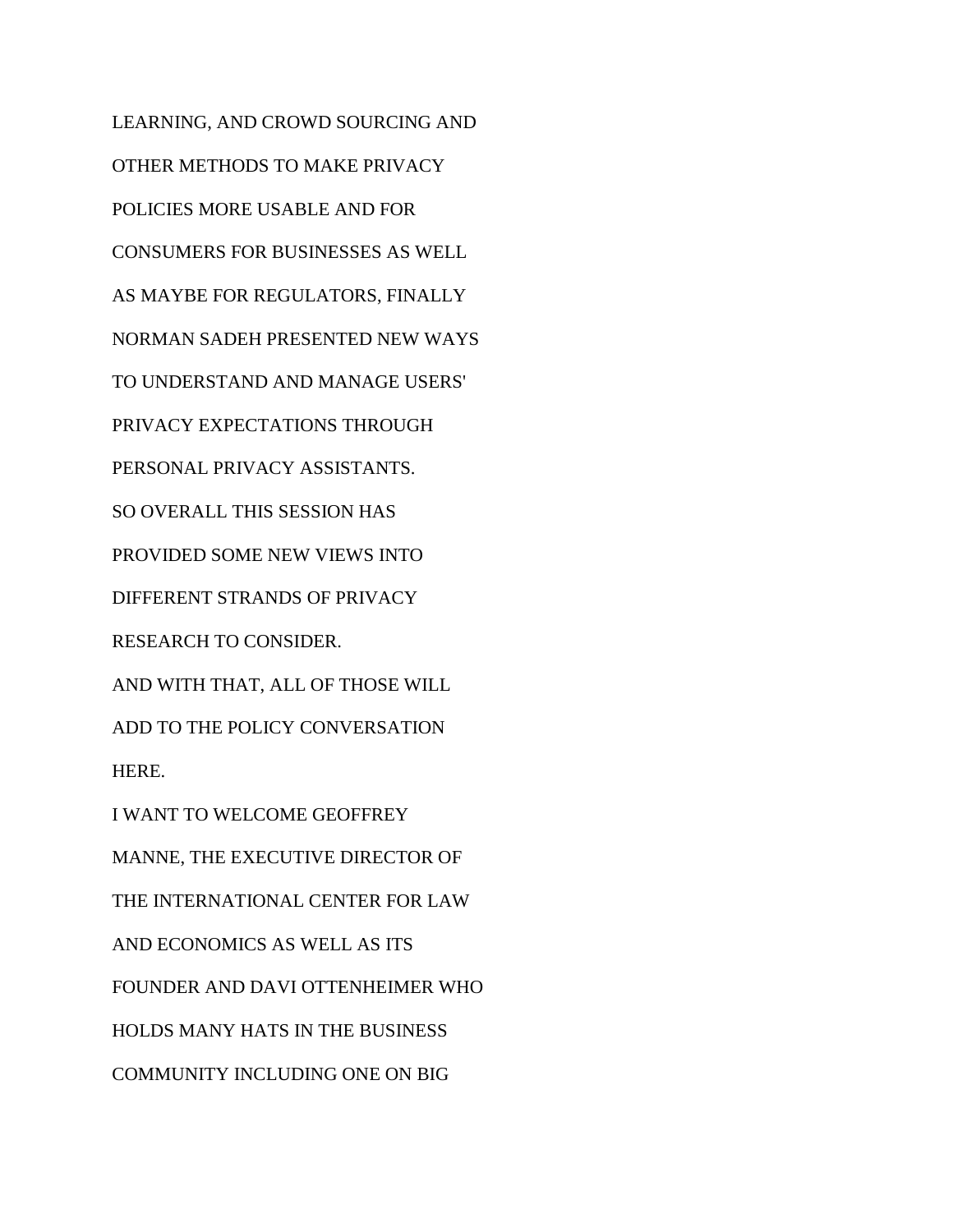DATA SECURITY.

GEOFFREY AND DAVI WILL PROVIDE THOUGHTS ON THIS SESSION AS IT RELATES TO PRIVACY FOR A FEW MINUTES EACH AND WE WILL START THERE. SO GIVE? GEOFF? >> I THOUGHT THE PAPERS PRESENTED INTERESTING THINGS AND AS DID THE PAPERS THROUGHOUT THE DAY AND SINCE THIS IS THE LAST SEX AND I HAVE YOU HEAR I'M GOING TO TALK A LITTLE MORE BROADLY AT FIRST THAN JUST ABOUT THE PAPERS TODAY BUT IN A WAY THAT IS CONSISTENT WITH WHAT AARYN WAS SAYING WHICH IS TO SAY THAT THE PAPERS ARE INTERESTING, THERE'S REALLY IMPORTANT STUFF HERE, BUT AS IS SO OFTEN THE CASE, THE PROBLEM IS DERIVING THE APPROPRIATE POLICY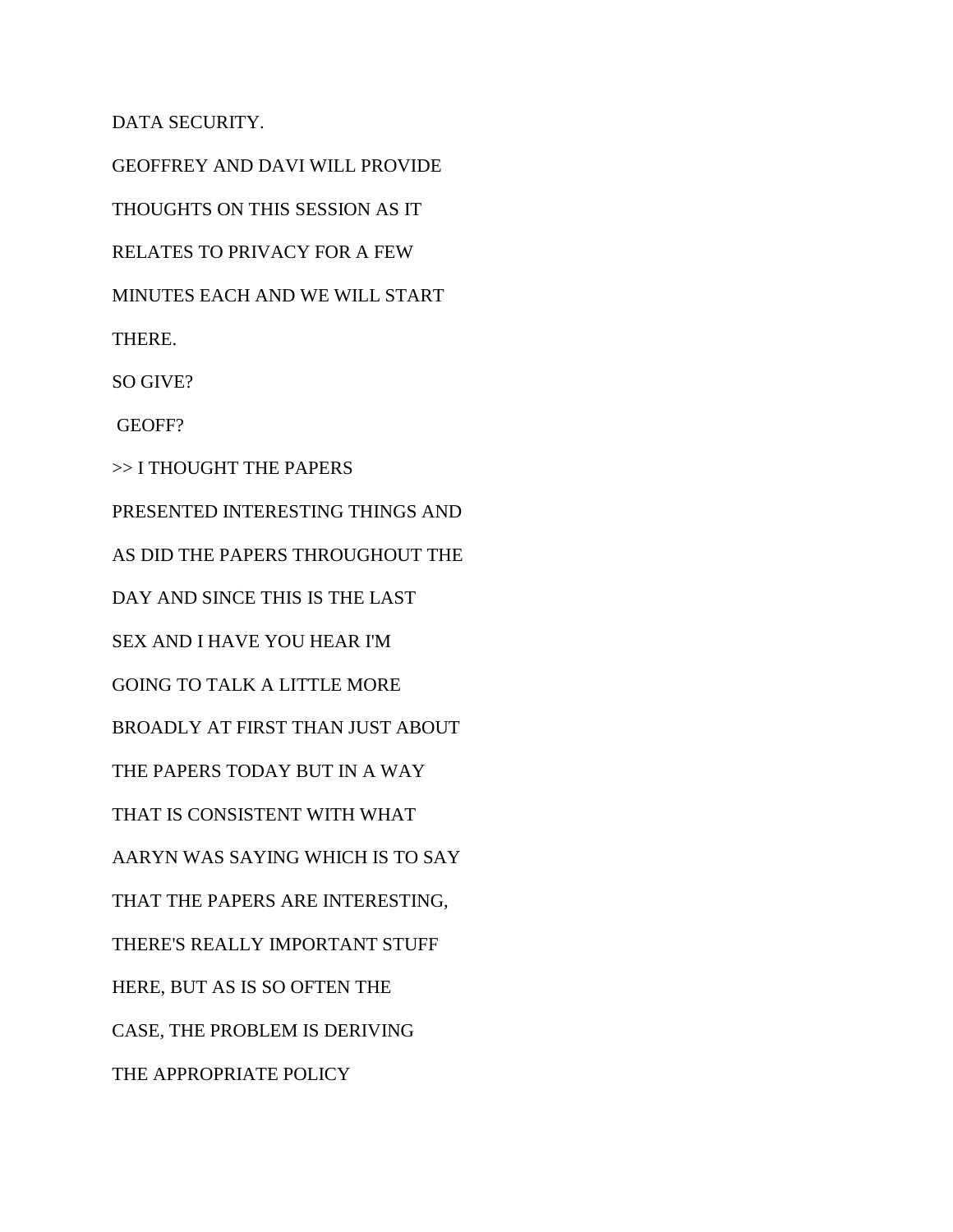IMPLICATIONS FROM IT. ONE OF THE THINGS I WOULD SAY IS THAT IT'S A LITTLE BIT UNFORTUNATE, WE DON'T HAVE MORE ECONOMISTS AND ENGINEERS TALKING TO EACH OTHER. AS YOU MIGHT HAVE GATHERED FROM THE LAST PANEL, AN ECONOMIST WILL TELL YOU THAT MERELY IDENTIFYING A PROBLEM ISN'T A SUFFICIENT BASIS FOR REGULATING TO SOLVE IT, NOR DOES THE EXISTENCE OF A POSSIBLE SOLUTION MEAN THAT THAT SOLUTION SHOULD BE MANDATED. AND YOU REALLY NEED TO IDENTIFY REAL HARMS RATHER THAN JUST INFORMING THEM AS JAMES COOPER POINTED OUT EARLIER AND WE NEED TO GIVE THOUGHT TO SELF HELP AND REPUTATION AND COMPETITION AS SOLUTIONS BEFORE WE START TO INTERVENE.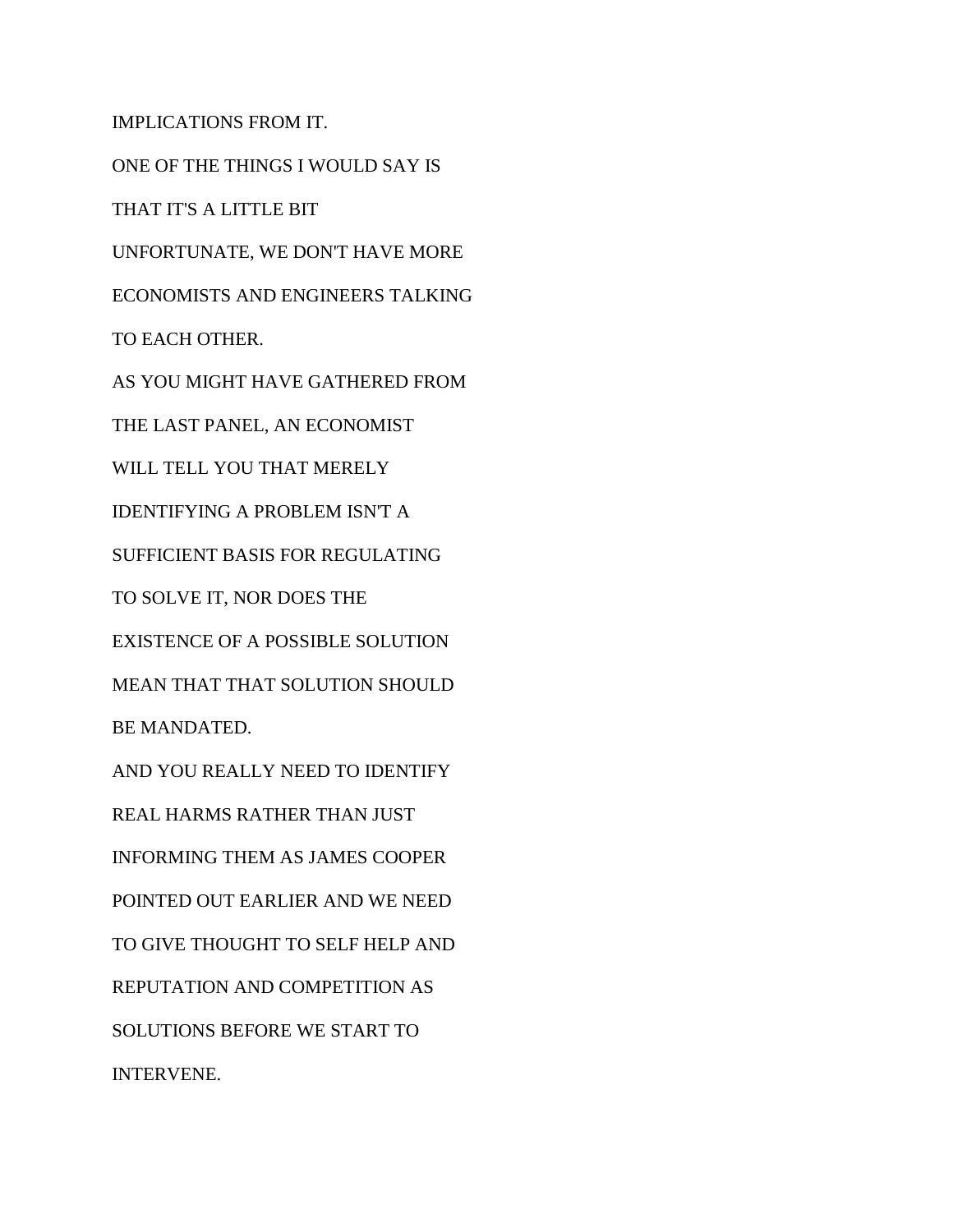IT IS CERTAINLY SOMETHING IN THE NATURE OF A CONFERENCE LIKE THIS AND FOR THAT MATTER OF THE KINDS OF PAPERS THAT PEOPLE ARE WRITING BECAUSE JOURNALs DON'T PUBLISH PAPERS SAYING NOTHING IS WRONG. >> THEY PUBLISH PAPERS SAYING THERE'S A PROBLEM AND PERHAPS SUGGESTING SOLUTIONS TO THEM. SO WE TALKED ALL DAY ABOUT PRIVACY RISK, BIAS CEASE AND DATA, BAD OUTCOMES AND PROBLEMS BUT WE HAVEN'T TALKED ABOUT BENEFICIAL USES THAT THESE THINGS MAY ENABLE. SO DERIVING POLICY PRESCRIPTIONS FROM THESE SORT OF LOPSIDED DISCUSSIONS IS REALLY PERILOUS. NOW THERE'S ANOTHER ADDITIONAL PROBLEM THAT WE HAVE IN THIS FORUM AS WELL WHICH IS THAT THE FTC HAS A TENDENCY TO FIND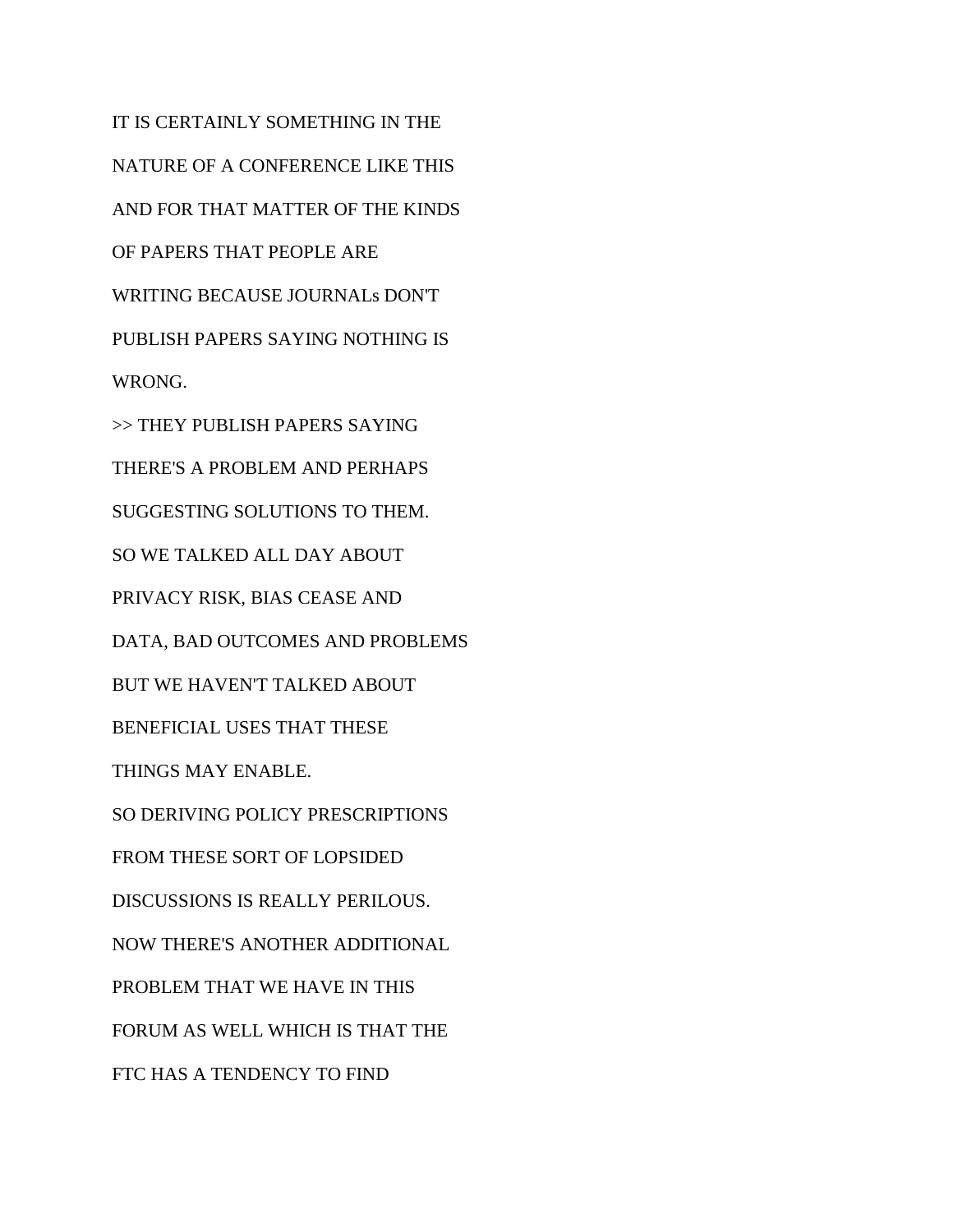JUSTIFICATION FOR ENFORCEMENT DECISIONS IN THINGS MENTIONED AT WORKSHOPS JUST LIKE THESE SO THAT MAKES IT DOUBLY RISKING TO BE TALKING EVEN ABOUT THESE THINGS WITHOUT POINTING OUT THAT THERE ARE IMPORTANT BENEFITS HERE AND THAT THE COSTS MAY NOT BE AS DRAMATIC AS IT SEEMS BECAUSE WE'RE PRESENTING THE PAPERS DESCRIBING THEM. THINK ABOUT THE POTENTIAL VULNERABILITIES THAT WE TALKED ABOUT ON THIS PANEL: THE QUESTION TO ME BECOMES: SHOULD THEY LEAVE THE FTC TO ANY FIND OF ENFORCEMENT IF COMPANIES DON'T ENGAGE IN THE TYPE OF SECURITY RECOMMENDED IN SOME PLACES OR ANY SECURITY AT ALL AND AGAIN THIS IS AN FTC WORKSHOP SO COULD YOU BELIEVERS ARE GOING TO HAVE TO WONDER IF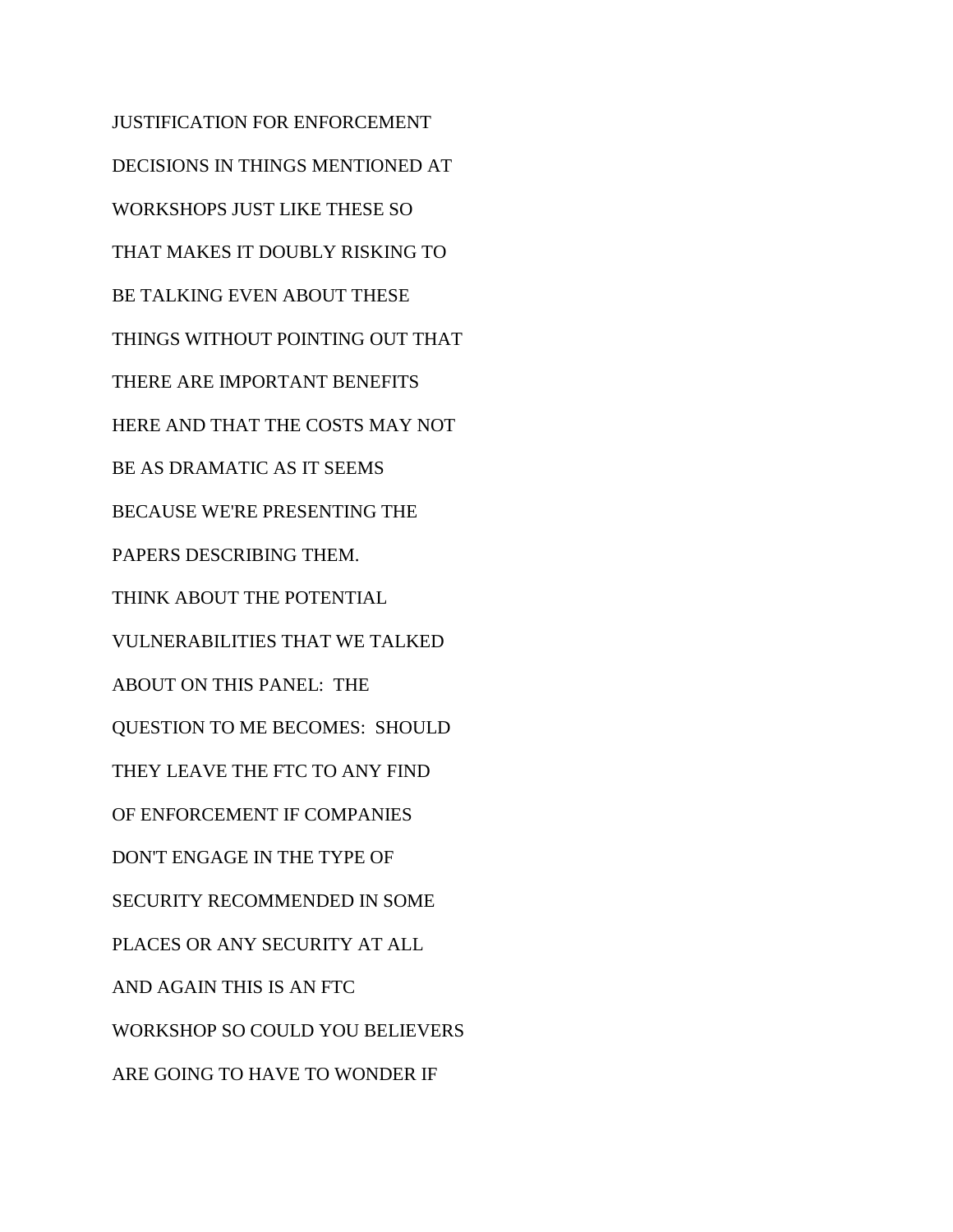THEIR COMPANIES ARE NOW ON NOTICE, AND IF THE VERY SELECTION OF PAPERS HERE INDICATES ANYTHING ABILITY THE FTC'S ENFORCEMENT AGENDA. HAVING HAD A POSSIBLE VULNERABILITY AND ACTING UNFAIRLY UNDER SECTION 5 ARE NOT THE SAME THING AND BY THE WAY THAT'S ESSENTIALLY THE HOLDING IN THE AOJ'S DECISION AGAINST THE FTC IN THE LAB MD CASE. ALSO IN TERMS OF THE GIEBILITY DESIRABILITY OF ENFORCEMENT I THINK IT'S IMPORTANT TO NOTE THAT A COUPLE OF PAPERS IN THIS SESSION AND ELSEWHERE THROUGHOUT THE DAY HAVE SUGGESTED THAT EITHER SELF-HELP IS OR CAN BE WORKING. NORM MON'S PAPER MOST OBVIOUSLY AND IMMEDIATELY SUGGESTED A VERSION OF THAT.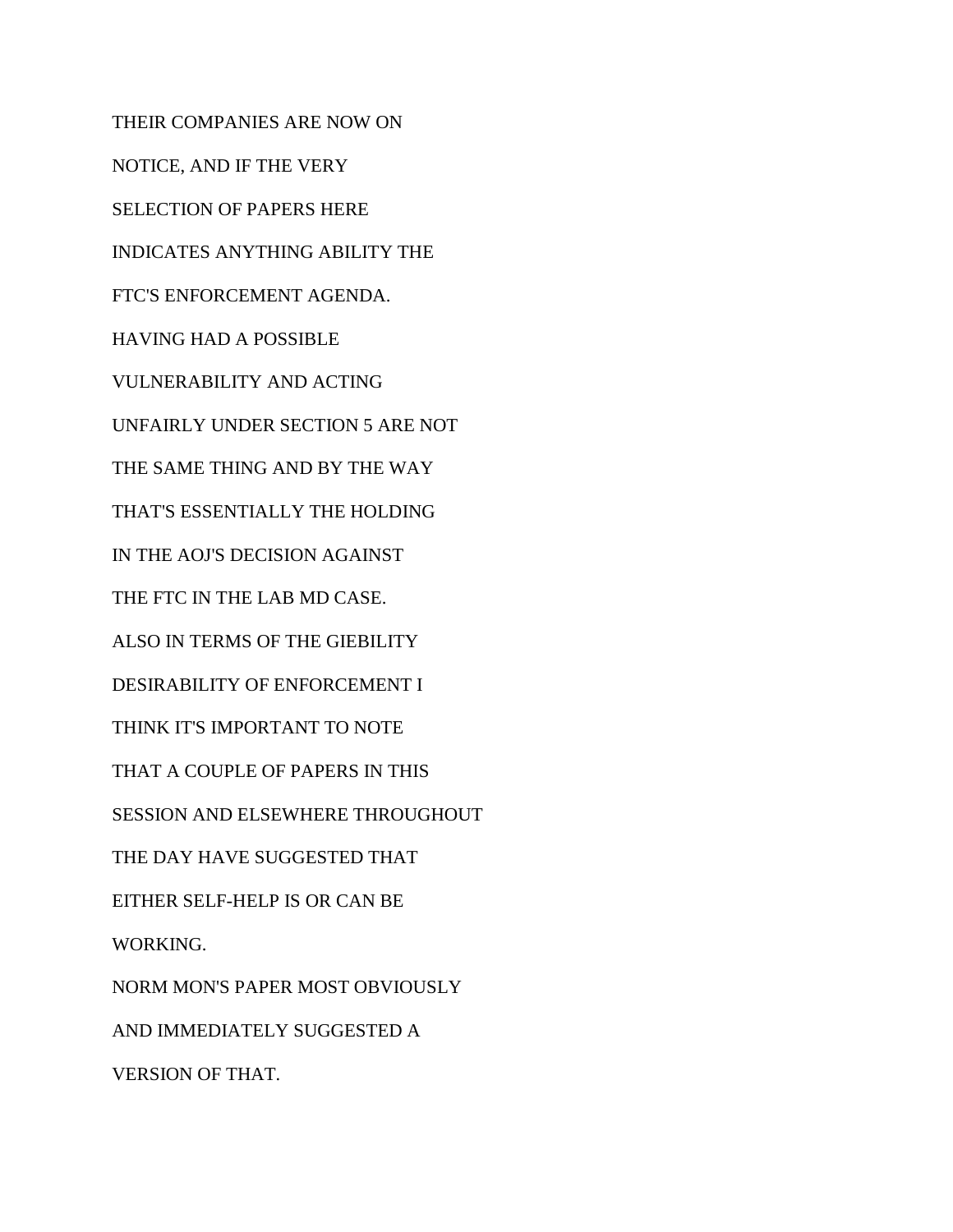## OR THAT, DESPITE THE

POTENTIALIALITY OF ALL OF THESE PROBLEMS, SOMETHING IS ACTUALLY PREVENTING THESE VULNERABILITIES FROM BEING EXPLOITED. SELF HELP HAS DIRECT LEGAL IMPLICATIONS SAY FOR A DECEPTION CLAIM WHERE IT MATTERS TO IT'S AVAILABLE BUT BOTH SELF HELP AND THE LIMITED EXPLOITATION OF RISK ARE IMPORTANT IN THE ECONOMIC CALCULUS OF THE DESIRABILITY OF ENFORCEMENT. SO I WANT TO END QUICKLY BY SAYING -- I HAVE MORE SPECIFIC QUESTIONS AND COMMENTS WE DISCUSSED BUT OVERALL I WOULD LIKE TO SAY THAT LAST POINT IS AN AREA WHERE WE'RE LACKING IN RESEARCH AND I WOULD LIKE TO TO SEE MORE RESEARCH ON THE IMPLICATIONS OF THE AVAILABILITY OF SELF HELP AND WHAT ARE THE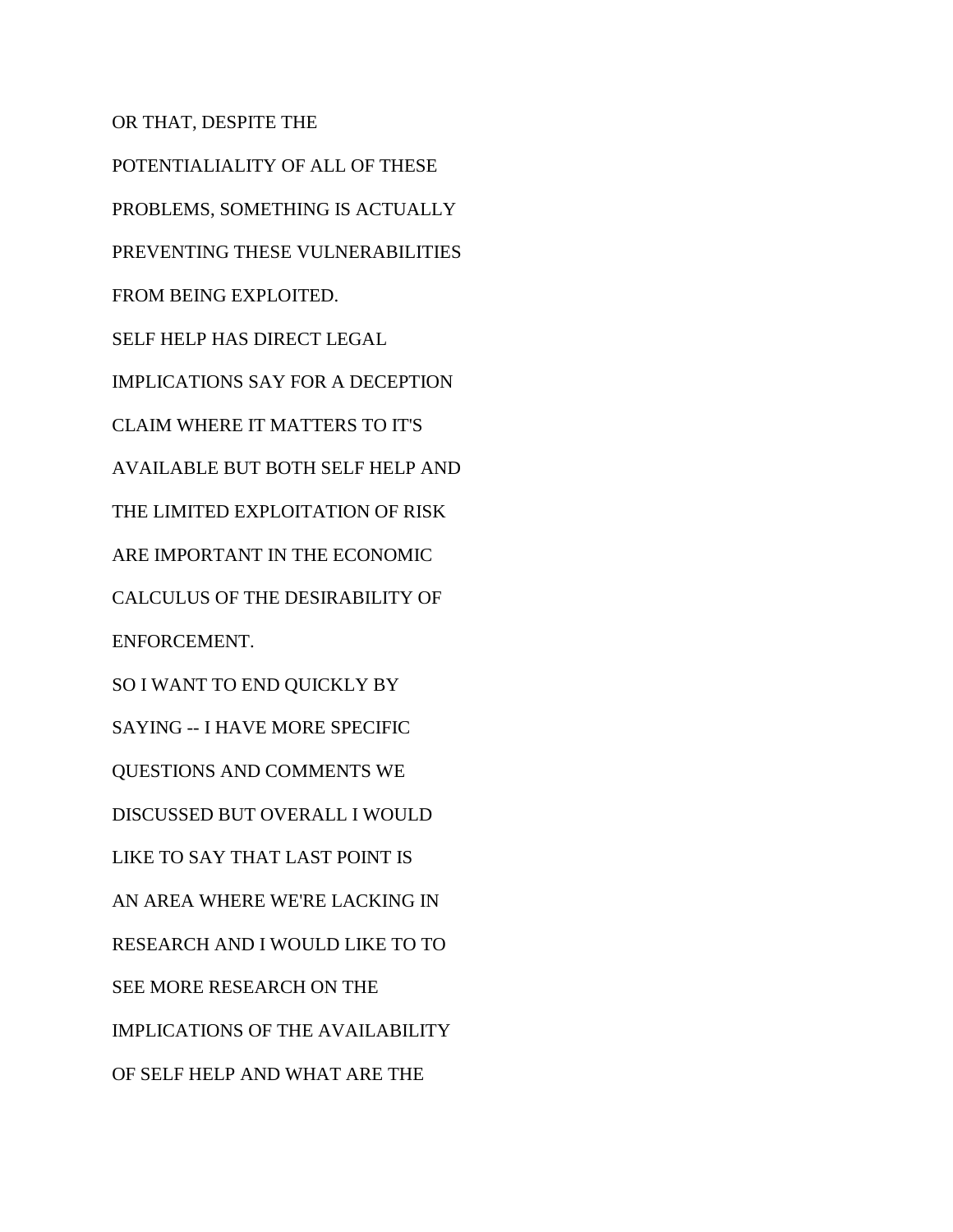INCENTIVES FOR CONSUMERS THEMSELVES? WE SPEND ALL OF OUR TIME TALKING ABOUT THE INCENTIVES OF FIRMS AND THE IMPLICATIONS OF LEGAL LIABILITY ON FIRMS BUT WHAT ABOUT THE CONSUMERS THEMSELVES? WHAT ABOUT SELF HELP AND HOW DOES AND SHOULD THE FTC TAKE ACCOUNT OF THOSE?  $>>$  DAVI? >> WELL I FEEL LIKE SOMEBODY HAS GIVEN ME A BIG BASKET OF BALLS TO JUGGLE HERE AT THE END OF THE DAY AND I WILL TRY TO MAKE SENSE OF IT ALL. TEEING OFF WHAT GEOFF JUST SAID THERE ARE IDEAS THAT THERE ARE EXPERIENCES WE CAN HAVE AND THINGS WE CAN DISCOVER THROUGH HARD SCIENCE IS A FAIR SPLIT AND I WILL ATTRIBUTE IT TO THE FOUR

TALKS.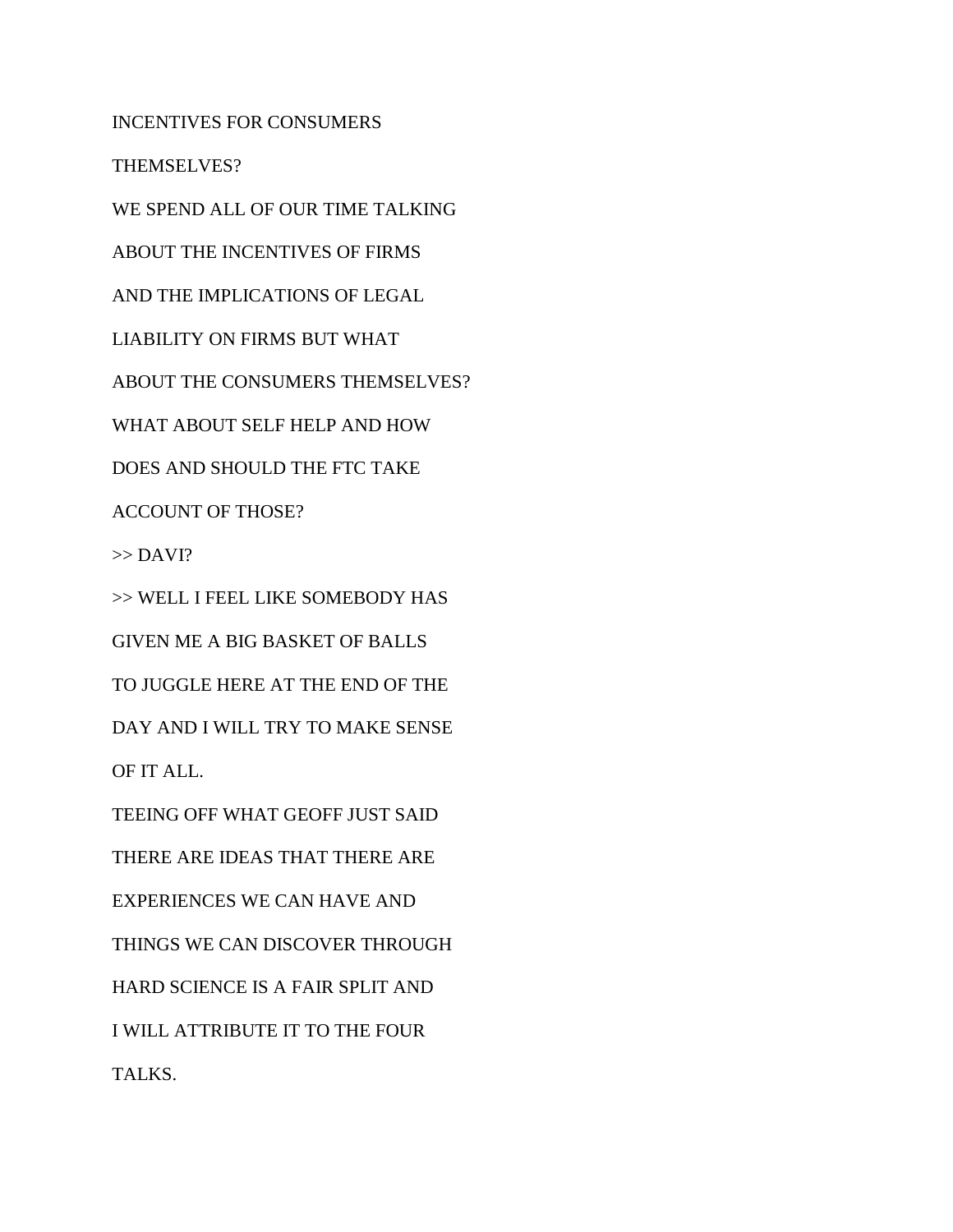I THINK THAT GOES BACK TO THE QUESTION SHOULD YOU STUDY COMPUTER SCIENCE OR SOCIAL SCIENCE? SHOULD YOU HAVEN APPLIED APPROACH TO RISK OR SHOULD YOU HAVE AN ACADEMIC APPROACH AND A LOT OF TIMES PEOPLE PEOPLE FORGET THERE'S SOMETHING IN THE MIDDLE SO IT WAS INTERESTING TO HERE THE FIRST SPEAKER TALK ABOUT ONE END OF THE SPECTRUM WHICH IS UNIT TESTS OF THESE IOT DEVICES AND THEN THE SECOND SPEAKER TOOK US THROUGH AN INTEGRATION TEST SCENARIO WHERE WHAT ARE THE DEVICE LIKE IN THE WILD AND LET'S LOOK HOW THEY'RE USED BY PEOPLE AND THE ECONOMIC AND THE SOCIAL SCIENCE OF AND THOSE ARE PARTS OF THE SPECTRUM AND THE THIRD AND FOURTH SPEAKERS BROUGHT IN THE MIDDLE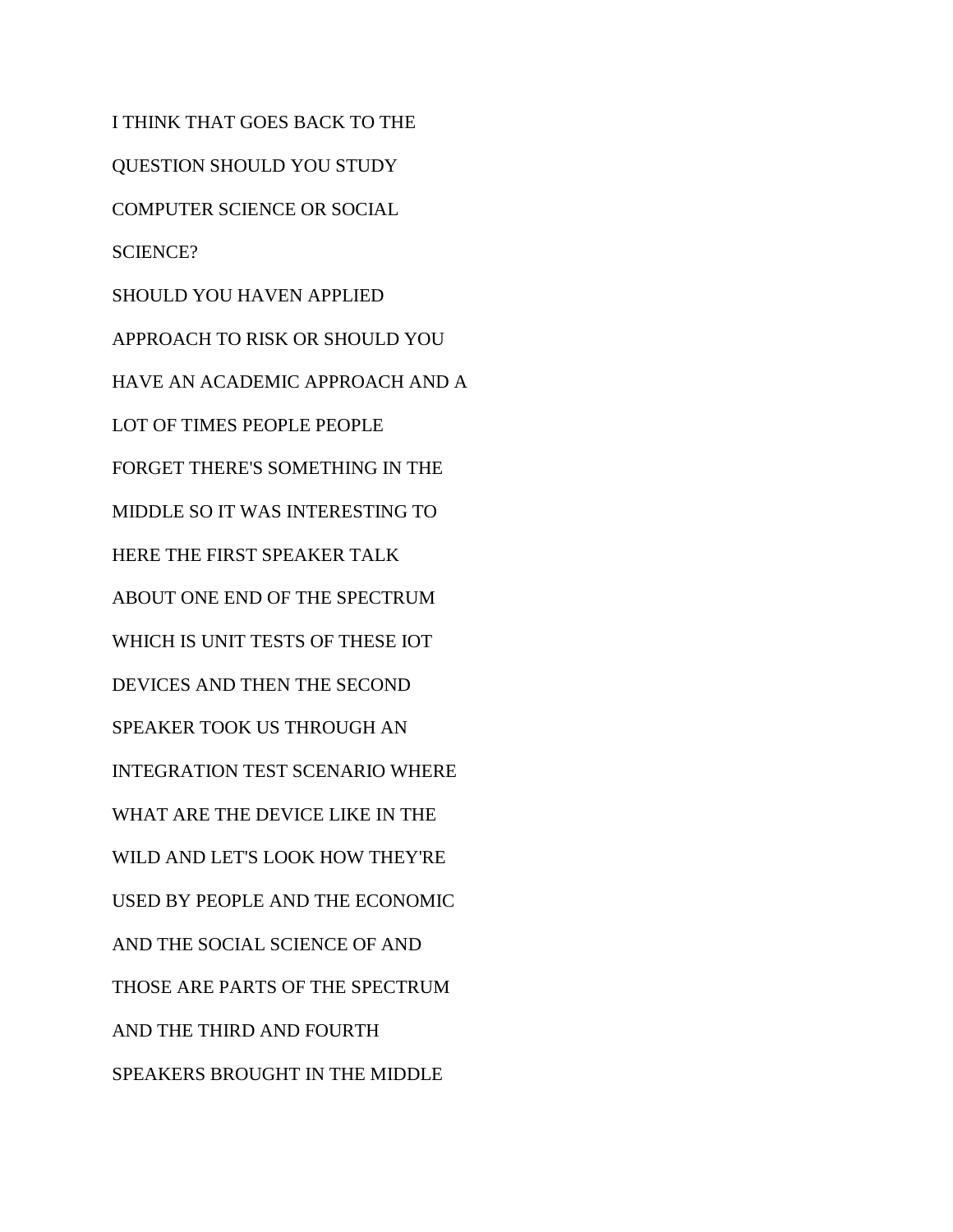GROUND WHERE YOU HAVE SOMEBODY SAYING WE CAN USE THIS EXERCISE TO HELP PEOPLE MAKE SMALL RATIONAL DECISIONS SO YOU REDUCE THE DECISIONS AND CRITERIA SO PEOPLE CAN CHOOSE FROM SOMETHING RELATION STICK SO YOU'RE NOT FORCING PEOPLE TO MAKE BIG ANALYTIC ANALYSIS AND IT'S SMALL AND THAT'S THE TWO ENDS THAT I SEE AND THEN EVEN MORE INTERESTINGLY HAS A SHARED MODEL WHERE NOT ONLY ARE YOU MAKING THINGS EASIER TO DECIDE ACCURACY AND CHOICE BUT YOU'RE ENCOURAGING ENCOURAGING AND NUDGING PEOPLE AND BRINGING AN ECONOMIC MODEL TOWARDS THE MIDDLE TO DECISIONS WITH NUDGES AND THAT'S HOW I SEE THE FOUR PUT TOGETHER AND I HAVE A TON OF QUESTIONS FOR ALL OF THE SPEAKERS BUT WE DON'T HAVE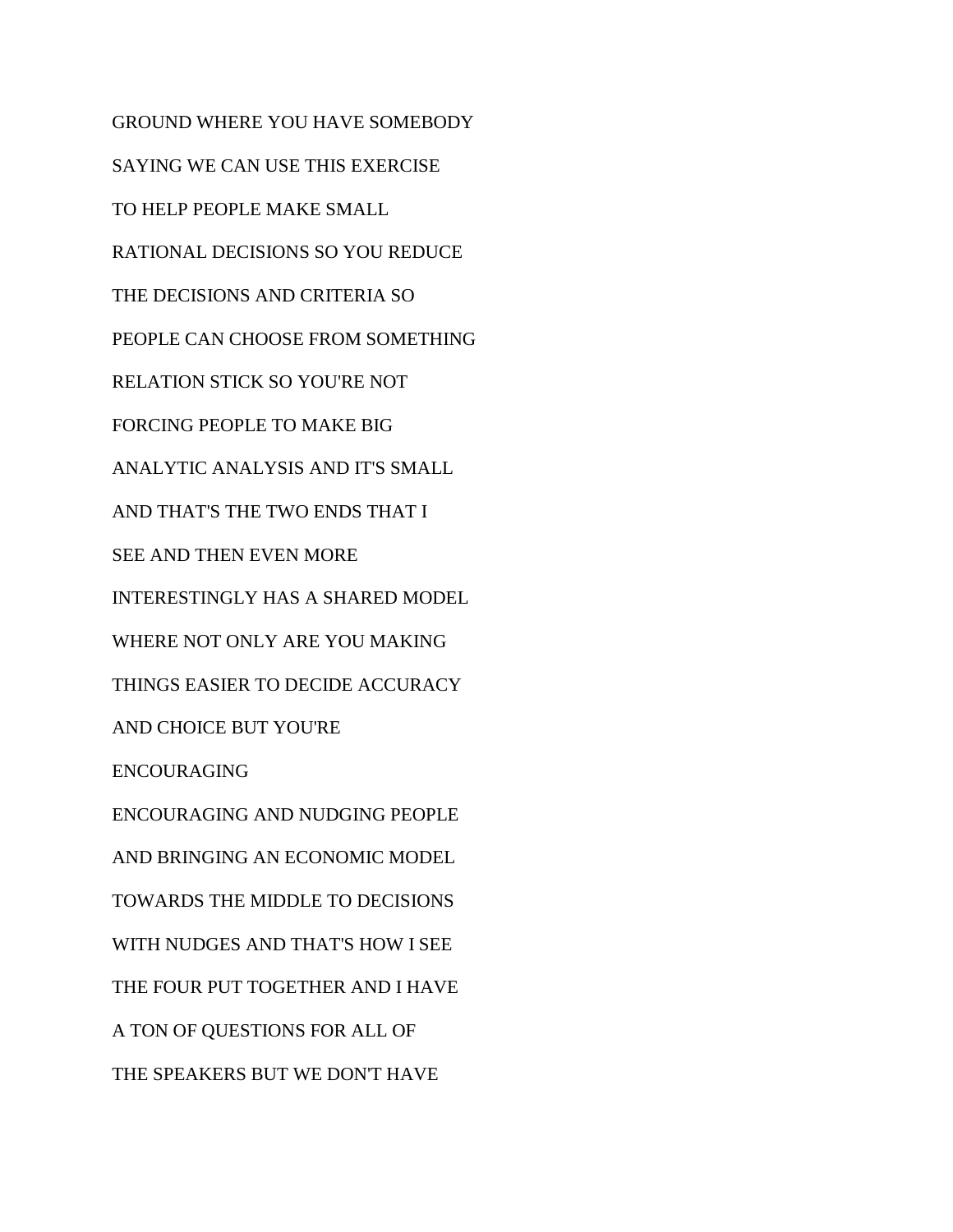THANK MUCH TIME.

>> SO I WANTED TO ASK, SINCE

WE'RE RUNNING OUT OF TIME I WANTED TO ASK A GENERAL QUESTION ACROSS ALL PRESENTERS, IF THERE'S ONE POLICY MESSAGE THAT YOU THINK YOUR RESEARCH IS NEONATALLING IN AS YOU DISCUSSED IN YOUR PRESENTATIONS BUT IS LACKING IN TECHNICAL MEASURES THAT WOULD ACTUALLY HELP YOU IMPLEMENT THE POLICY GOAL THAT YOU WOULD LIKE TO SEE WHAT ARE THOSE SHORTCOMINGS AND HOW WOULD YOU LIKE THOSE SHORTCOMINGS ADDRESSED? AND IT'S OPEN TO ANY OF THE PRESENTERS. >> IT'S A TOUGH ONE. CLEARLY ONE HAS TO BE REALISTIC ABOUT WHAT CAN BE DONE AND HOW MUCH ROOM FOR MANEUVER I GUESS THE FTC HAS IN THIS SPACE BUT I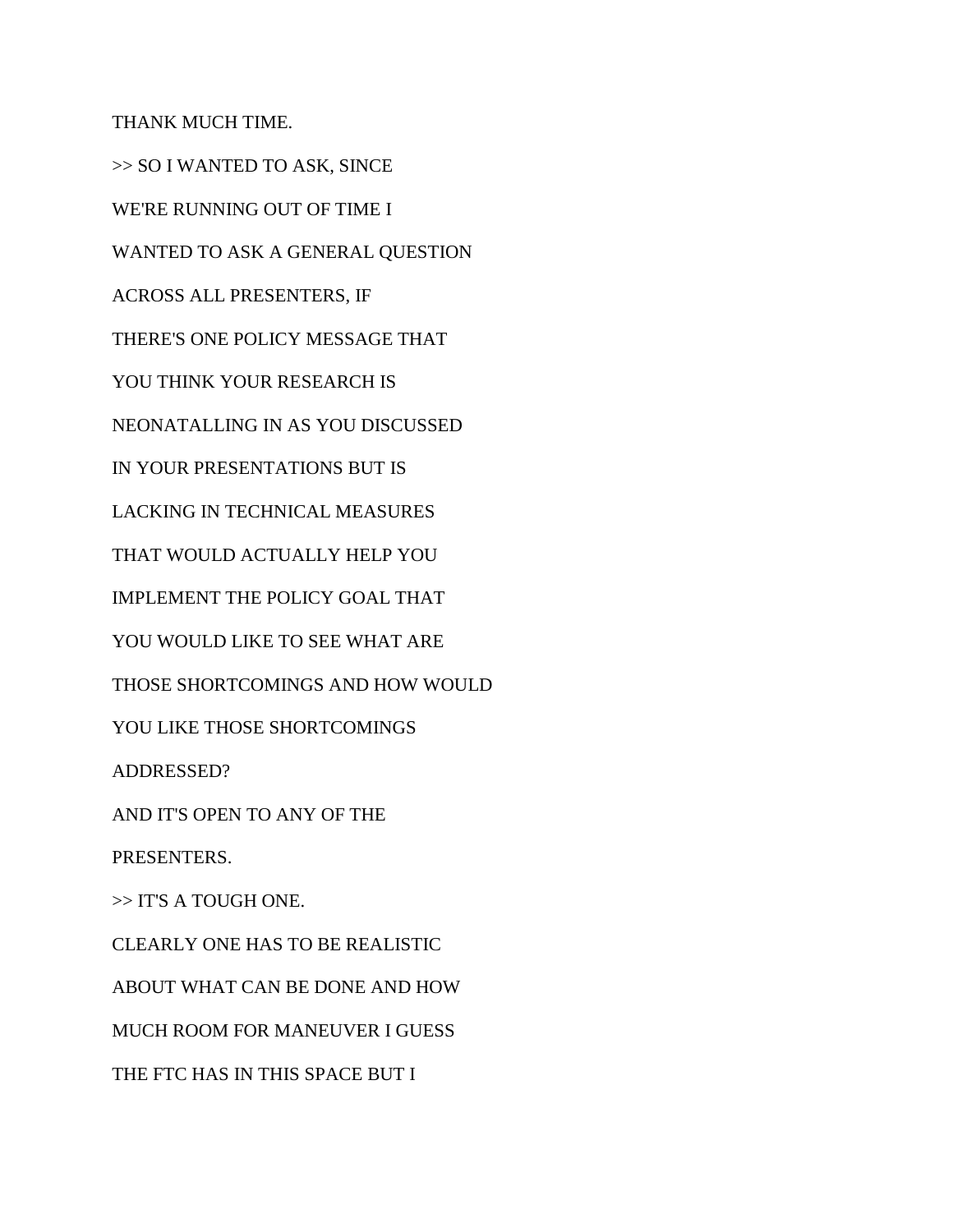SUSPECT THAT THE FTC CAN PLAY A ROLE IN BRINGING TOGETHER KEY STAKEHOLDERS AND ENCOURAGING DIALOGUES AND SO FOR INSTANCE THE ISSUE THAT I WAS ALLUDING TO AT THE END OF THE MY TALK IN TERMS OF OPENING API'S CLEARLY THIS WOULD NEVER BE SOMETHING ONE WOULD BE ABLE TO MANDATE BUT PERHAPS EFFORTS CAN BE ENCOURAGED BY BRINGING TOGETHER KEY STAKEHOLDERS. AT THE END OF THE DAY WHEN PRIVACY IS PRESENTED THE RIGHT WAY AND WHEN PEOPLE ARE LOOKING AT THIS RATIONALLY EVERYONE CAN BENEFIT FROM BETTER PRIVACY INCLUDING VENDORS THAT, YOU KNOW, ARE SOMETIMES PRESENTED AS IF THEY DIDN'T CARE ABOUT PRIVACY. I THINK THAT IF YOU LOOK FOR INSTANCE AT WHAT IS HAPPENING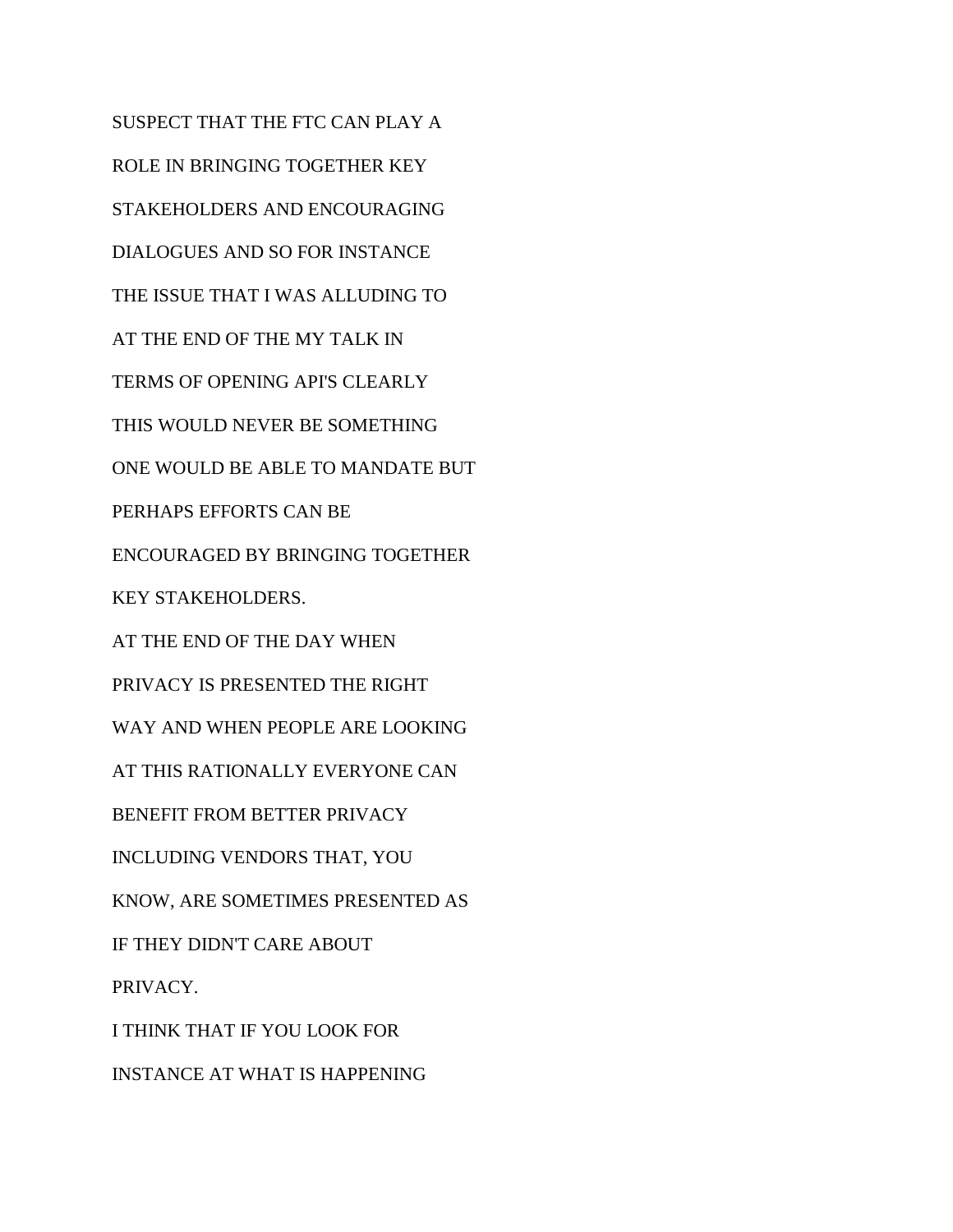TODAY IN MOBILE SPACE, IT'S VERY CLEAR THAT EVERYONE HAS COME TO REALIZE THAT IS THEY DON'T WANT TO BE SEEN AS THEY DON'T CARE ABOUT PRIVACY AND THAT CREATES STRONG INCENTIVES TO THINK OF WAYS THEY HAVE BEEN APPROACHING DECISIONS IN THAT SPACE SO I THINK PERHAPS THE FTC CAN ON THE ONE HAND CONTINUE TO DO WHAT IT HAS BEEN DOING WHICH IS TO ENCOURAGE BEST PRACTICES AS IT HAS DONE FOR INSTANCE FOR MOBILE APPS AND DONE RECENTLY WHEN IT COMES TO IOT SECURITY, AND PERHAPS ALSO CONVENING MEETINGSES AND ENCOURAGING EFFORTS WHERE PEOPLE LOOK AT OPPORTUNITIES FOR PERHAPS DEVELOPING COMMON STANDARDS, NOT TRYING TO IMPOSE ANY STANDARDS AND YOU KNOW STANDARDS ARE VERY CHALLENGING AND VERY TRICKY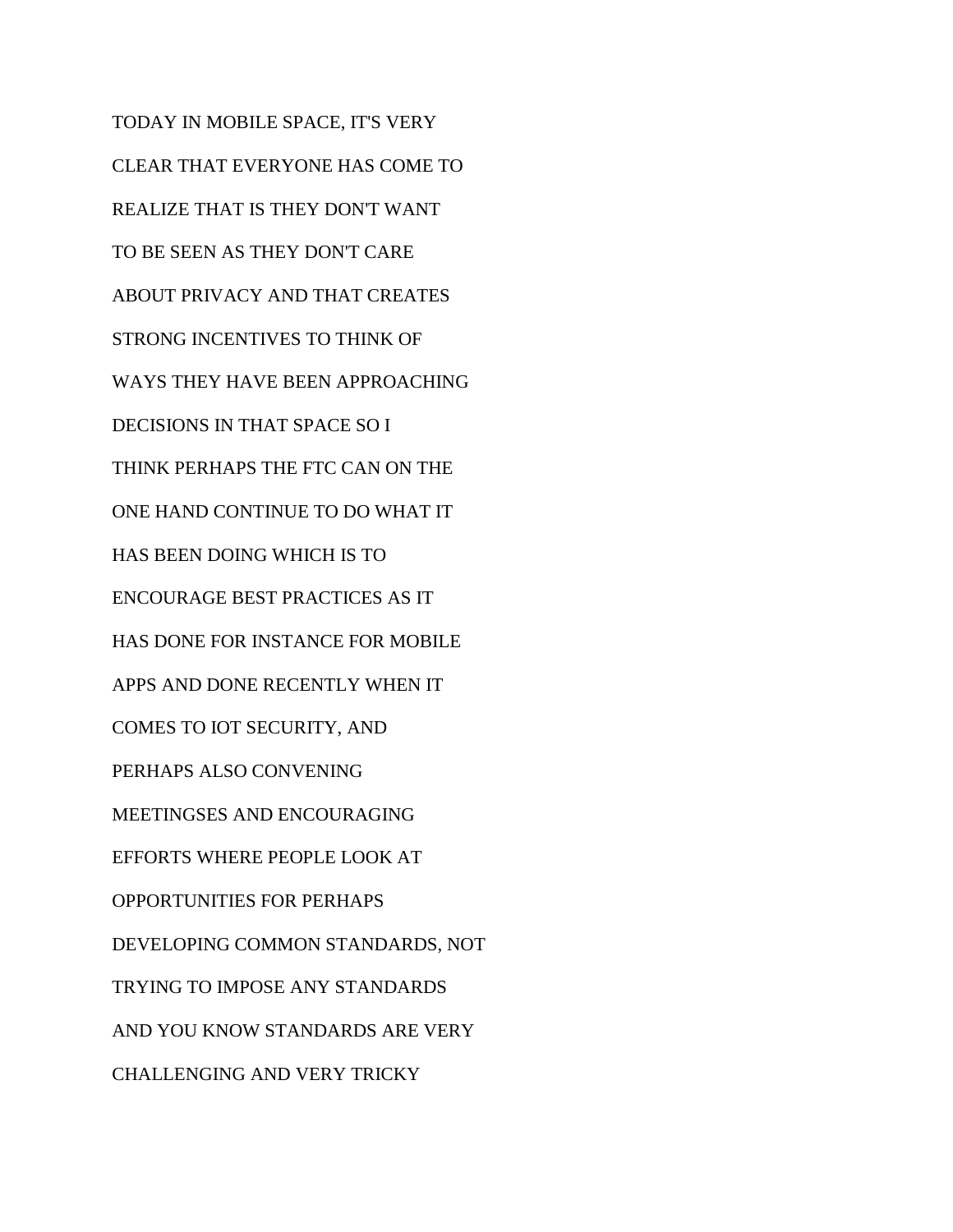EFFORTS BUT TRYING TO BRING TOGETHER KEY STOCKHOLDERS AND GETTING -- STAKE HOLDERS AND WHERE THEY HAVE COMMON INTEREST AND DEVELOPING OPEN API'S. >> I THINK TRANSPARENCY IS VERY IMPORTANT. BETTER UNDERSTANDING AND BETTER DISCLOSURE OF HOW INFORMATION IS COLLECTED AND SHARED BETWEEN VARIOUS PLAYERS IN THE PICTURE IS CRUCIALLY IMPORTANT. BECAUSE WHAT WE HAVE IN MOBILE SPACE TODAY IS OLD PERMISSION MODELS. THEY CAPTURE SOMETHING ABOUT THE SECURE DEVICES AND CAPTURE NOTHING ABOUT PRIVACY. THERE IS A LOT OF INFORMATION COLLECT AND SHARING AND INFORMATION USED BETWEEN ALL KINDS OF ARTISTS, PLATFORM OPERATORS, AD LIBRARIES, APP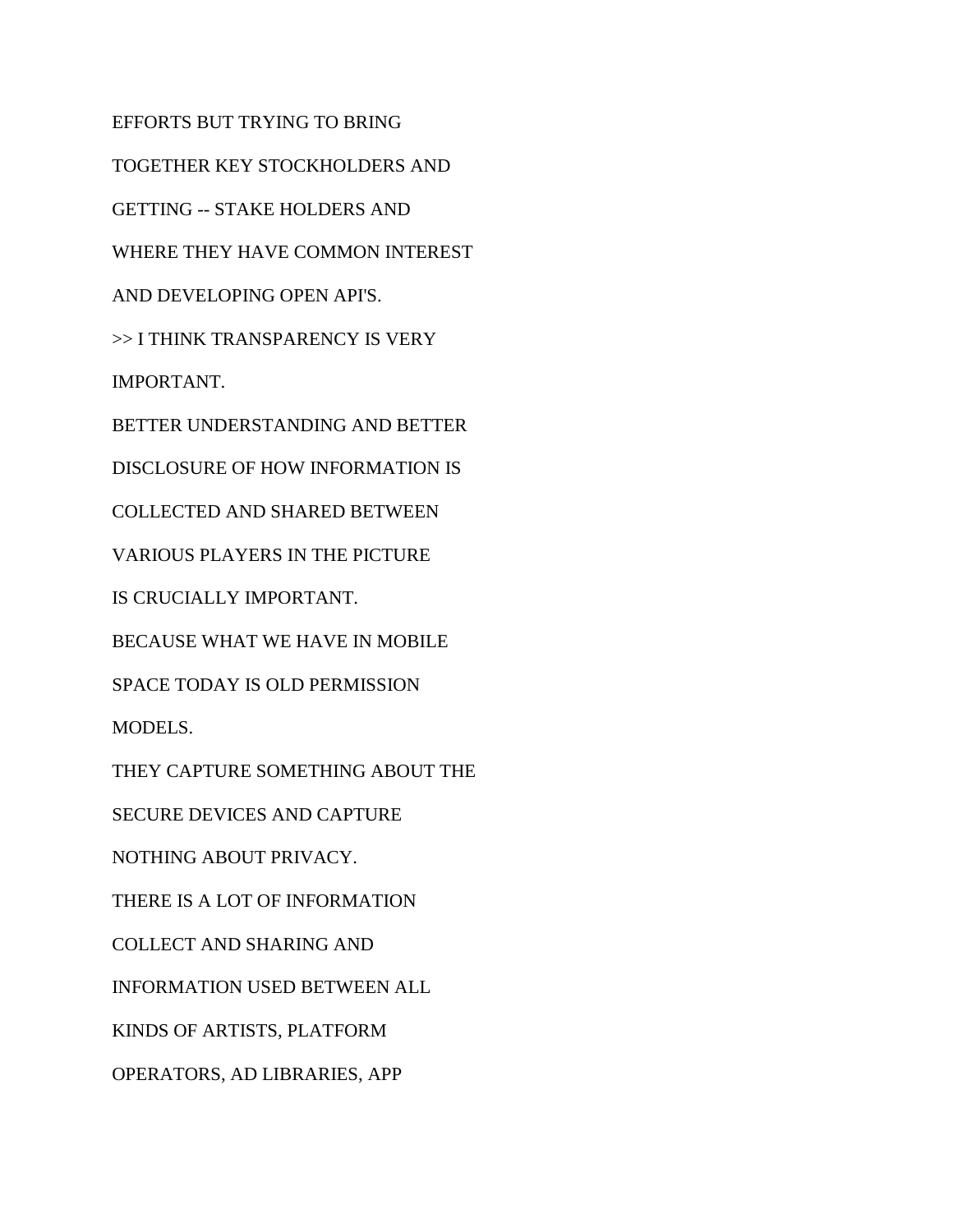BUILDERS, ADVERTISERS, THAT SIMPLY EXISTS OUTSIDE OF THE EXISTING PERMISSION MODELS THAT A LOT OF PRIVACY WORK FOCUSES ON SO TO THE EXTENT FTC CAN HELP SHED LIGHT ON THIS AND ASK FOR MORE DISCLOSURE INFORMATION PRACTICES AND INFORMATION FLOWS IN THIS MASSIVE MOBILE ECOSYSTEM THAT COULD BE AN EXTREMELY USEFUL SERVICE AND IS THAT NOT HAPPENING TODAY. >> SO I TO TOTALLY AGREE WITH THAT. LIKE MAYBE THE FTC CAN -- IN TERMS OF DEVICES AND APPS, THAT IN NEVERTHELESS POLICIES WE WON'T ALLOW YOU TO SELL THESE TO OTHERS BUT IN TERMS OF IDENTIFYING DEVICES THAT NOT REALLY OPEN API'S AND WHO REALLY SITS THERE AND LOOKS AT ALL OF THIS, LIKE WHO DOES THE ANALYSIS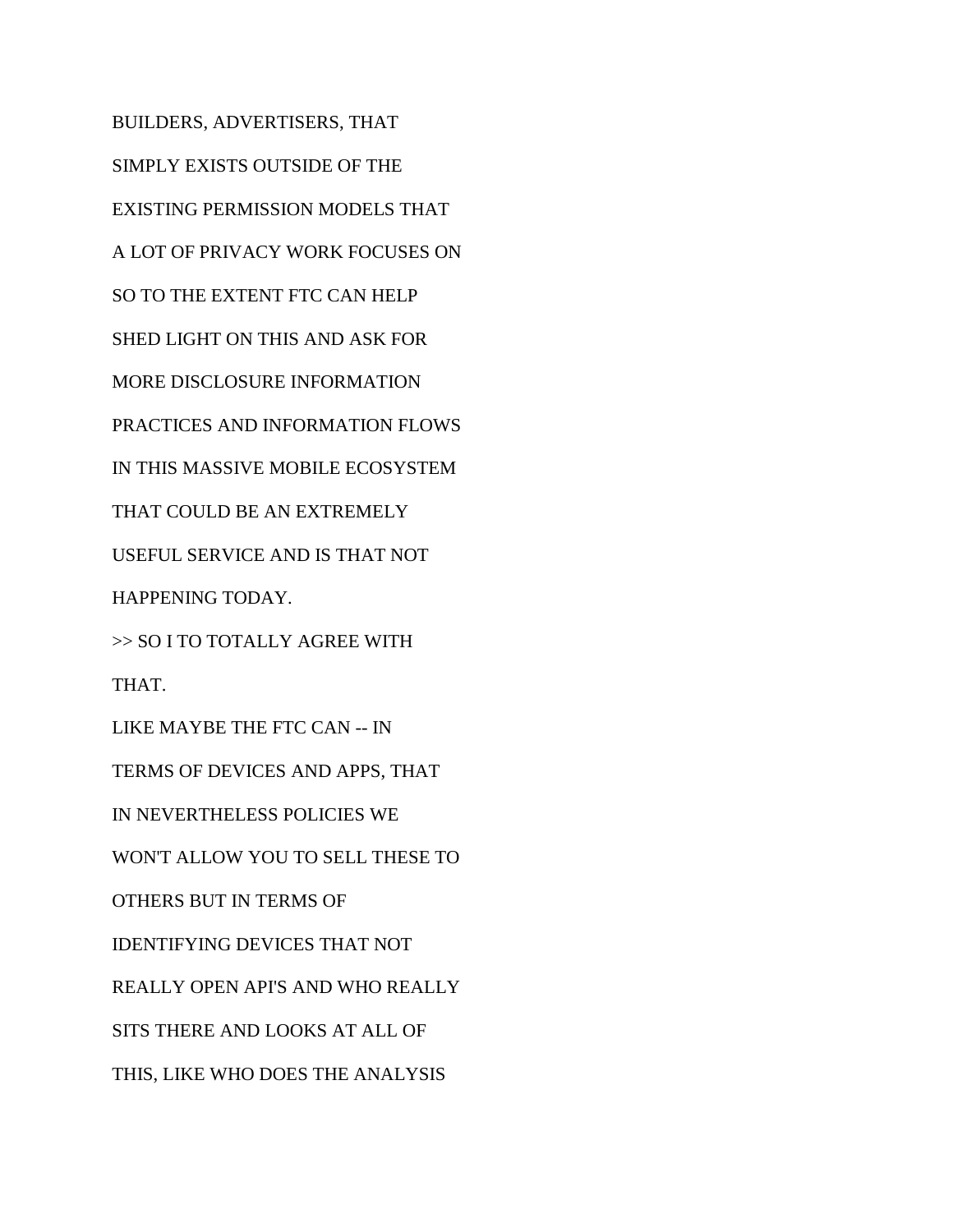WHEN YOU DON'T HAVE ACCESS TO THE CODE AND THE SOFTWARE AND THE HARDWARE ARE BASICALLY INTEGRATED. I CAN'T YOU DON'T HAVE CHOICES IN CASE YOU FEEL LIKE SOMETHING SO WRONG. YOU WANT TO LEAVE A PLACE IF IT'S IS SOMEWHERE ELSE. SO TRANSPARENCY IS THE MAIN ISSUE AND IT SHOULD BE ENCOURAGED BUT QUITE FRANKLY I DON'T KNOW HOW TO GO ABOUT IT. >> BUT BUST THINGS -- THERE'S ALWAYS TRADEOFFS AND IT MAY NOT SURPRISE YOU TO LEARN I WROTE A PAPER CALLED THE COMPOSITE OF DISCLOSURE SO I AGREE TRANSPARENCY TENDS TO BE A GOOD WAY OF ACHIEVING THESE THINGS BUT IT'S NOT COSTLESS,. AS LAUREN HAD ON THE LAST SLIDE IF WE HAVE OPEN API WE WILL BE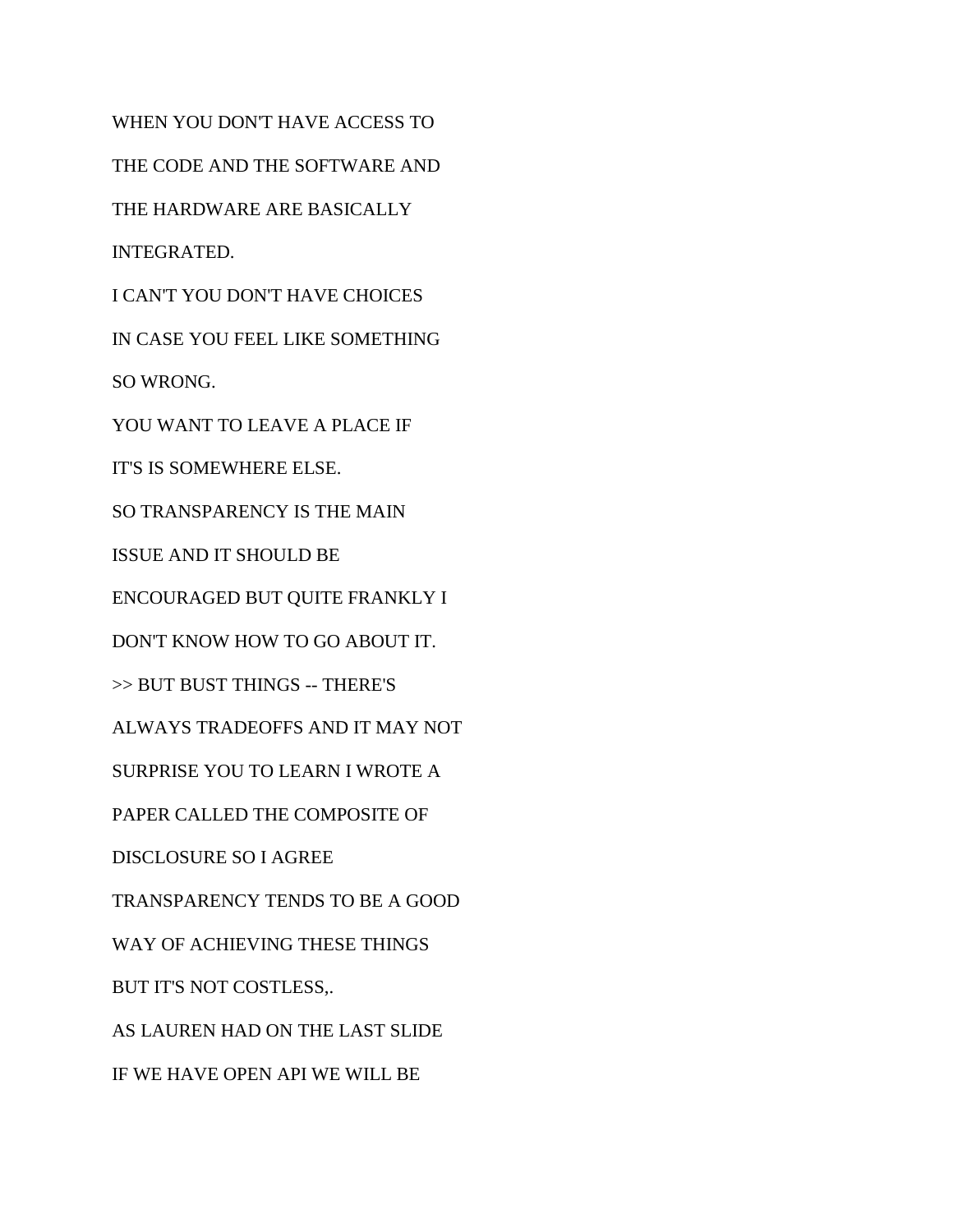EMPOWERING THE GROUPS THAT COLLECT THIS MASSIVE AMOUNT. NAVIGATION THROUGH OPEN API WITH AN ENORMOUS AMOUNT OF INFORMATION THAT CREATES PERHAPS EVEN GREATER VULNERABILITIES THAN THE ONES THAT WE'RE PROTECTING AND THAT -- THERE MAY BE OTHER EXAMPLES LIKE THAT, TOO, SO MY QUESTION REALLY IS, BEFORE WE SETTLE ON TRANSPARENCY EVEN AS THE RIGHT SORORITY OF OPTIMAL SOLUTION HERE WE SHOULD BE AWARE THAT THERE ARE COSTS TO THAT AS WELL, AND THAT AGAIN THAT POTENTIALLY WE'RE CREATING MORE RISKS THAN WE'RE SOLVING. >> I PUT IT AS TRANSPARENCY TO WHOM? YOU'RE BUILDING A TRUST RELATIONSHIP SO IT'S TRANSPARENCY TO SOMEBODY THAT YOU ESSENTIALLY TRUST GLORIFY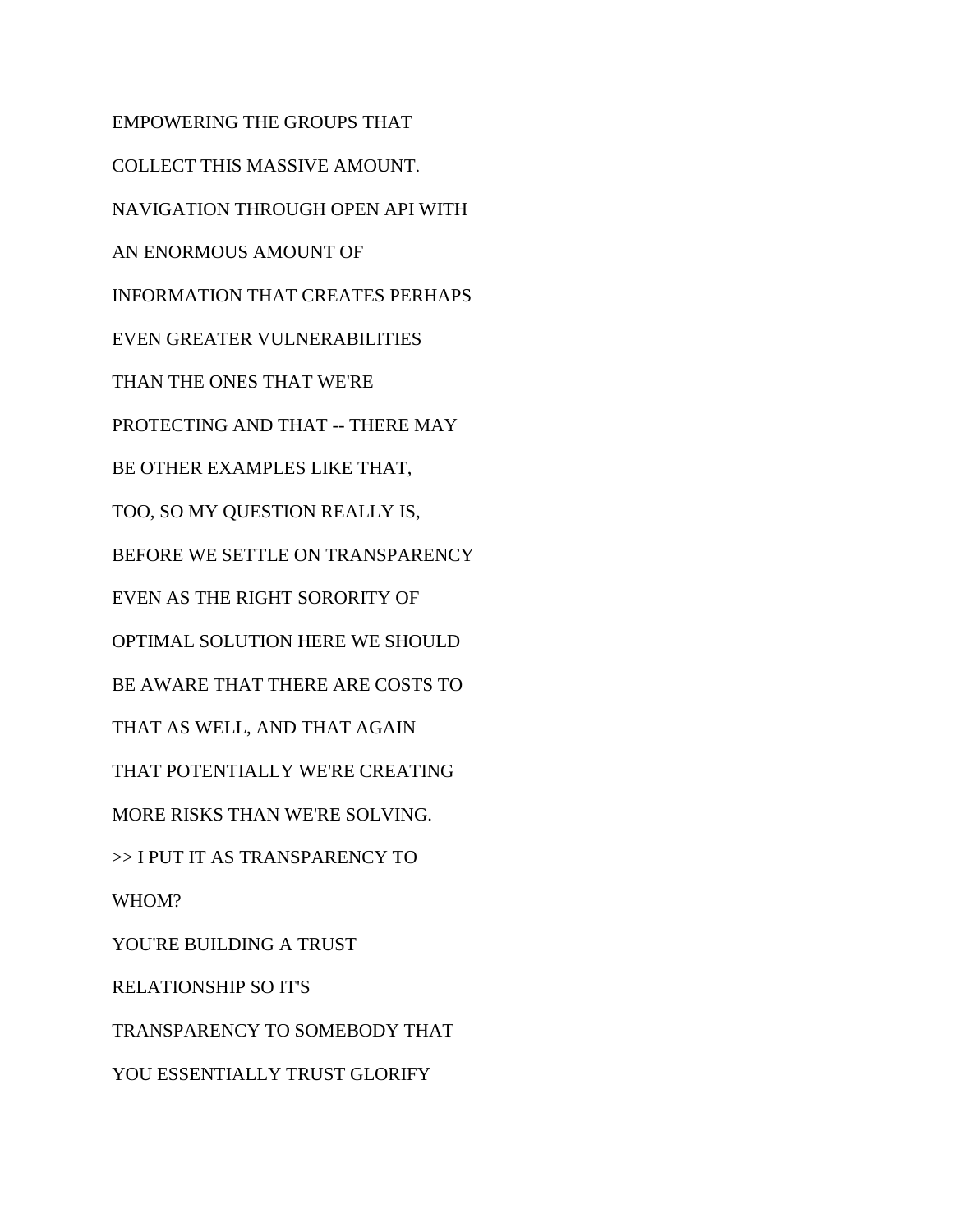YOU THE RIGHT ANSWER GIVEN THAT THEY HAVE THE INFORMATION SO I HAVE GONE AUDITS OVER 20 YEARS AND I CAN TELL YOU JUST BEING ABLE TO SEE INTO SOMETHING DOESN'T MEAN YOU'RE IN A POSITION TO MAKE A DECISION ON IT. WHICH IS SORT OF WHAT THE PRESENTATIONS WERE ABOUT TO SOME DEGREE WE GIVE PEOPLE IT HAD INFORMATION, THE PEOPLE AREN'T IN A POSITION TO DIGEST IT BECAUSE THEY DON'T HAVE THE ANALYTIC CAPABILITY TOTE THEY'RE GIVEN THE INFORMATION SO IF YOU TAKE SORT OF THE UNIT TEST YOU CAN SAY THAT IS INADEQUATE BECAUSE YOU HAVE COMPLIANCE CHECKLIST AND IF YOU TAKE THE ENVIRONMENTAL OR INTEGRATION TEST YOU CAN SAY THAT IS NOT FAIR BECAUSE THAT'S NOT A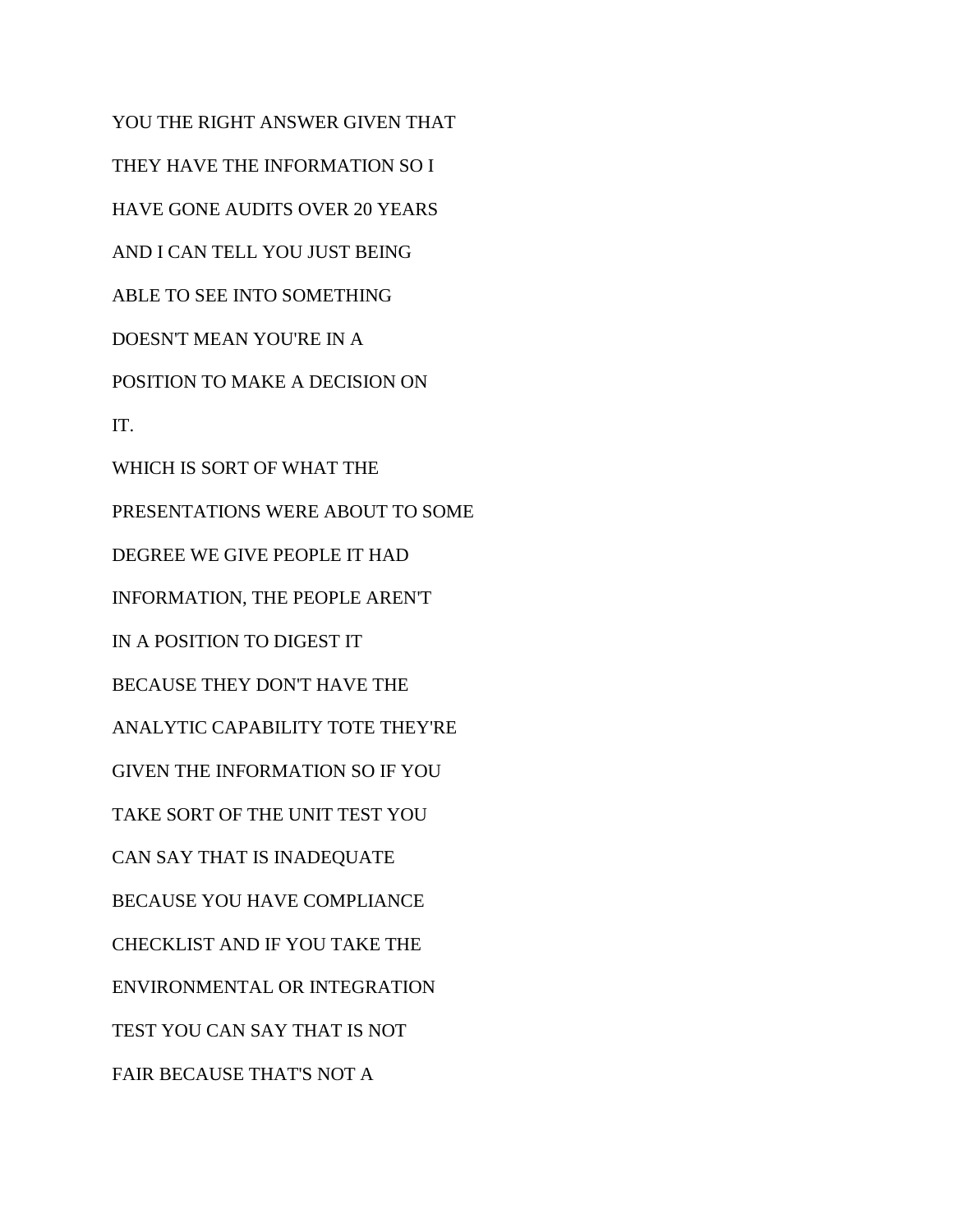TYPICAL USE CASE SO SOMEWHERE IN THE MIDDLE IS PROPER USE OF DEVICE PREPARED FOR USE CASE AND THAT'S I THINK A GOOD FIT. >> SO I THINK CONCERNING TRANSPARENCY AN INTERESTING POINT TO THINK ABOUT IS THAT THE PRIVACY POLICIES THAT WE HAVE RIGHT NOW, THEY'RE NOT WRITTEN FOR USERS AND THEY'RE NOT MEANT 230 PROVIDE TRANSPARENCY FOR USERS AND WE NEED TO REALIZE THIS AND I THINK THIS NEEDS TORE CLEARER IN REGULATION AS WELL THAT IF WE WANT TO INFORM USERS AND CREATE TRANSPARENCY THEN WE NEED TO COME UP WITH USER NOTICES THAT ARE MADE FOR USERS AND THAT COULD INCLUDE REQUIRING USER EVALUATION OF THOSE NOTICES, ARE THEY ACTUALLY EFFECTIVE AT COMMUNICATING WHAT THEY'RE SUPPOSED TO COMMUNICATE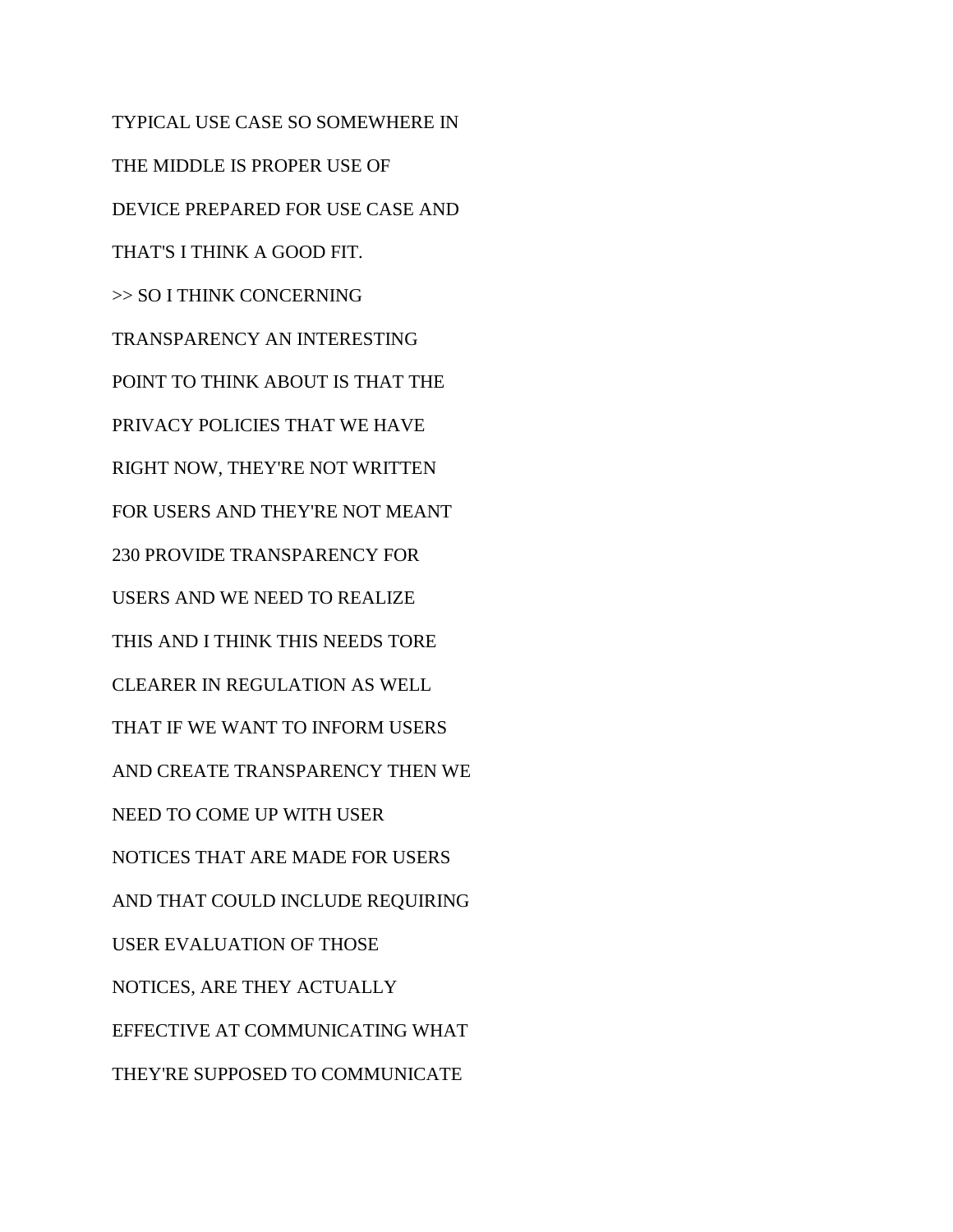AND WE HAVE BEEN DOING A LOT OF THESE STUDIES AND WE FIND MOST NOTICES ARE NOT EFFECTIVE. AND IT'S REALLY HARD TO DESIGN EFFECTIVE NOTICE. >> HERE IS AN INTERESTING COUNTERPOINT, THE MORE INFORMATION THAT BECOMES AVAILABLE, THE MORE BEHAVIOR CHANGES SO IF YOU ACTUALLY -- I COULD SHOW YOU EXPLOITS FOR EXAMPLE TWO YEAR MODEL THAT SHOWS AS YOU GET THIS IN POSITION WHERE YOUR MACHINE ALGORITHMS ARE WORKING AND YOU GET THE ANSWERS THAT YOU WOULD THE POLICY LESS CHANGE SO YOU CAN'T SEE THEM ANYMORE SO THE TRANSPARENCY HAS TO BE IN CONCERT WITH THE RIGHT MODEL WHERE PEOPLE WANT IT TO BE SHOWN IN THE WAY THAT IS COMFORTABLE FOR THEM OTHERWISE THEY ADAPT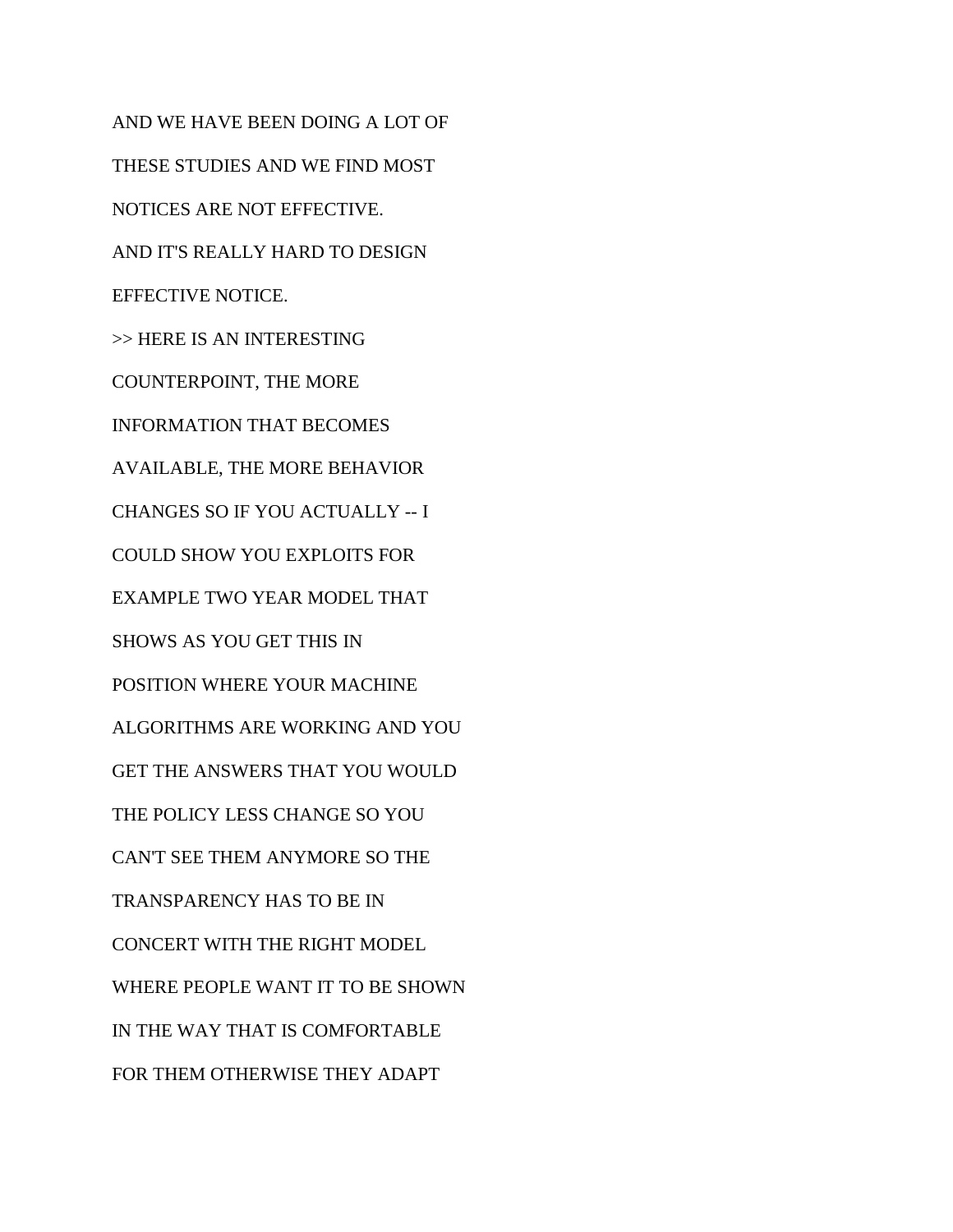AND YOUR TRANSPARENCY BACK FIRES.

>> NORM AROUND DID YOU WANT TO ADDRESS THE TRANCE GLAIRNS I WOULD LIKE TO RESPOND TO THE LAST COMMENT. SO I THINK IT'S CLEAR THAT PRIVACY IS AN ARMS RACE. I THINK THAT I WORK TOGETHER WITH FLORIAN ON THE POLICY THAT HE DESCRIBED BUT THE DAY THAT SITE OPERATORS START MODIFYING THEIR POLICY BASED ON OUR TECHNOLOGY, BECAUSE OF THE SUCCESS OF OUR TECHNOLOGY WILL BE A VERY GOOD DAY. WE'RE NOT QUITE THERE YET IF THAT DAY HAPPENS WE WILL HAVE THE ABILITY TO PROBABLY IDENTIFY THAT AND THAT MIGHT POTENTIALLY BE SOMETHING THAT THE FTC WILL BE INTERESTED IN, AND WHETHER THEY WOULD BE ABLE TO DO MUCH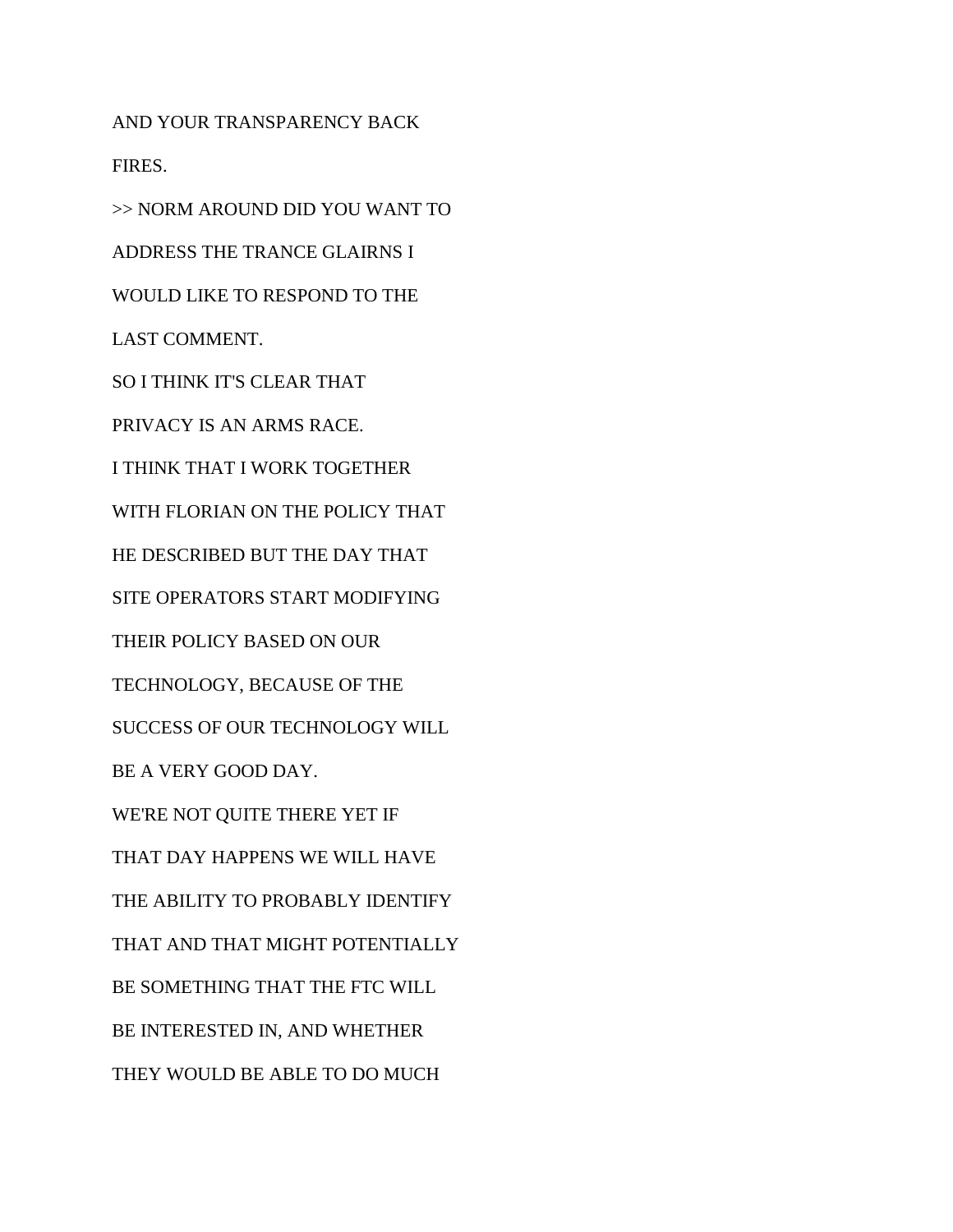ABOUT IT OR NOT, I'M NOT SUFFICIENTLY VERSED INTO THE LEGAL RAMIFICATIONS OF THAT BUT I SUSPECT THAT IT WOULD HAVE SOMETHING TO SAY IF YOU CAN ESTABLISH EFFECTIVELY A PATTERN WHERE ONCE YOU ARE EFFECTIVE LIVE ABLE TO CAPTURE A PRACTICES THAT PROSECUTE NOT PUTTING THE COMPANIES IN A GOOD LIGHT AND A START MODIFYING THE WAY THEY ARE INTERPRETING THE TEXT AND I SUSPECT SOMETHING COULD POTENTIALLY BE DONE. >> AND IT'S ALSO A MATCH THAT I IT TWO GOT OTHER WAY SO KEEPS IMPROVE THE LANGUAGE TO BE BETTER PRESENTED BY THESE INFORMATION MECHANISMS AND WE HAVE CONVERSATIONS WITH MANY DIFFERENT COMPANIES THAT SAY THEY WOULD ACTUALLY WELCOME HAVING SUCH TECHNOLOGY OUT THERE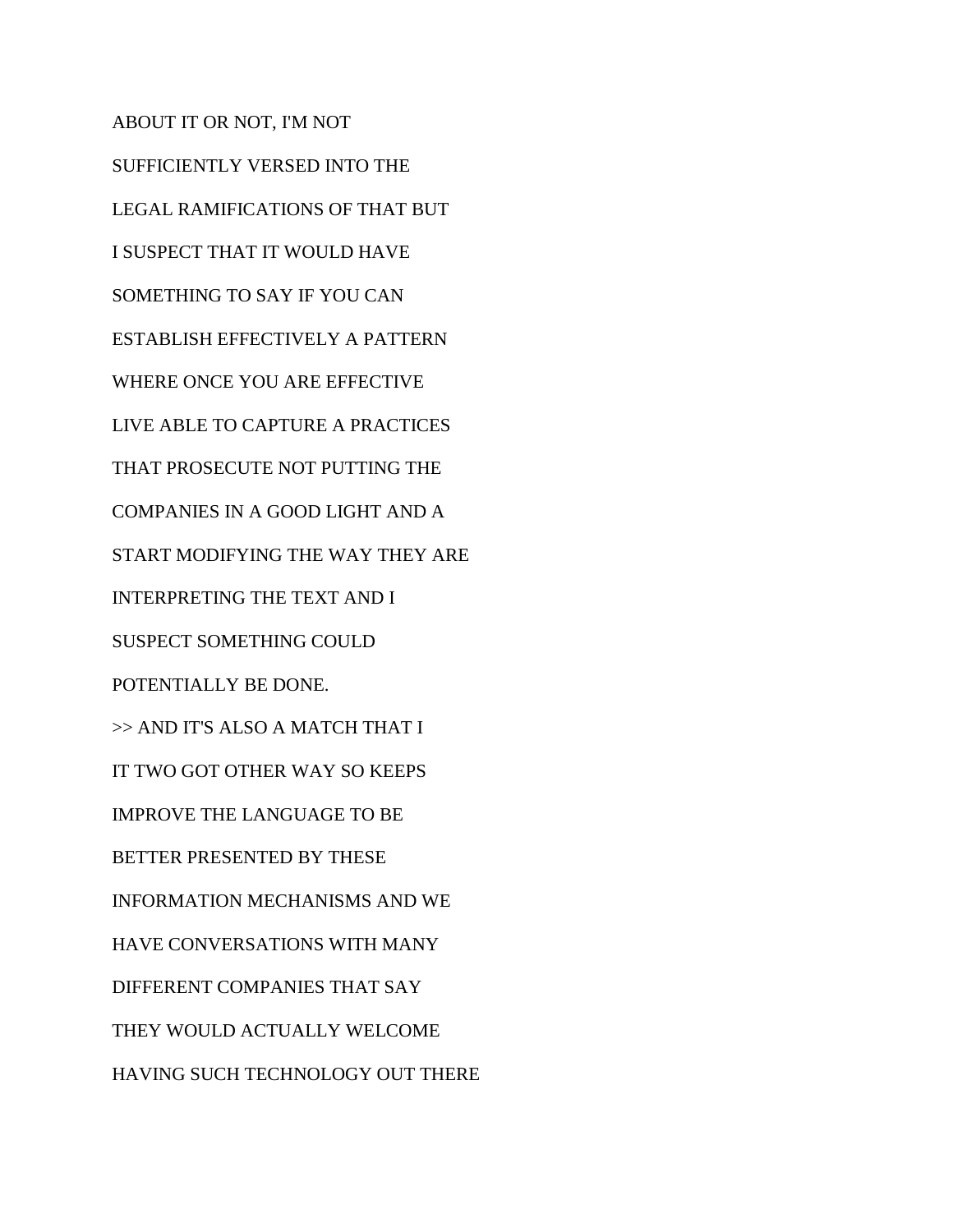BECAUSE THEY DO INVEST A LOT OF MONEY AND TIME IN HAVING PRIVACY POLICIES THAT ARE DESCRIPTIVE BUT IT'S BASICALLY IN VEIN BECAUSE THIS INFORMATION IS NOT USED AND THIS IS THE CASE. >> SO I THINK THIS COULD GO BACK WAYS. >> THE PRIMARY REASON FOR UNINTELLIGENCABILITY FOR EXISTING POOLSES IS IS THE LEGAL RISK, IS -- AND FOR THAT METER, EVEN REGULATORY ENFORCEMENTS ASSOCIATION. >> IN WE DON'T HAVE DISCLOSURE THAT INFORMATION THE USERS THEN TO ME WE HAVE IDENTIFIED A IMPORTANT DISCONNECT BETWEEN HOW WE'RE REGULATING AND THE POWER OF USERS WHICH GOES TO THE POINT I WAS MAKING BEFORE WHICH IS THAT I REALLY LIKE WHAT YOU WERE DESCRIBING, THE SORT OF APP THAT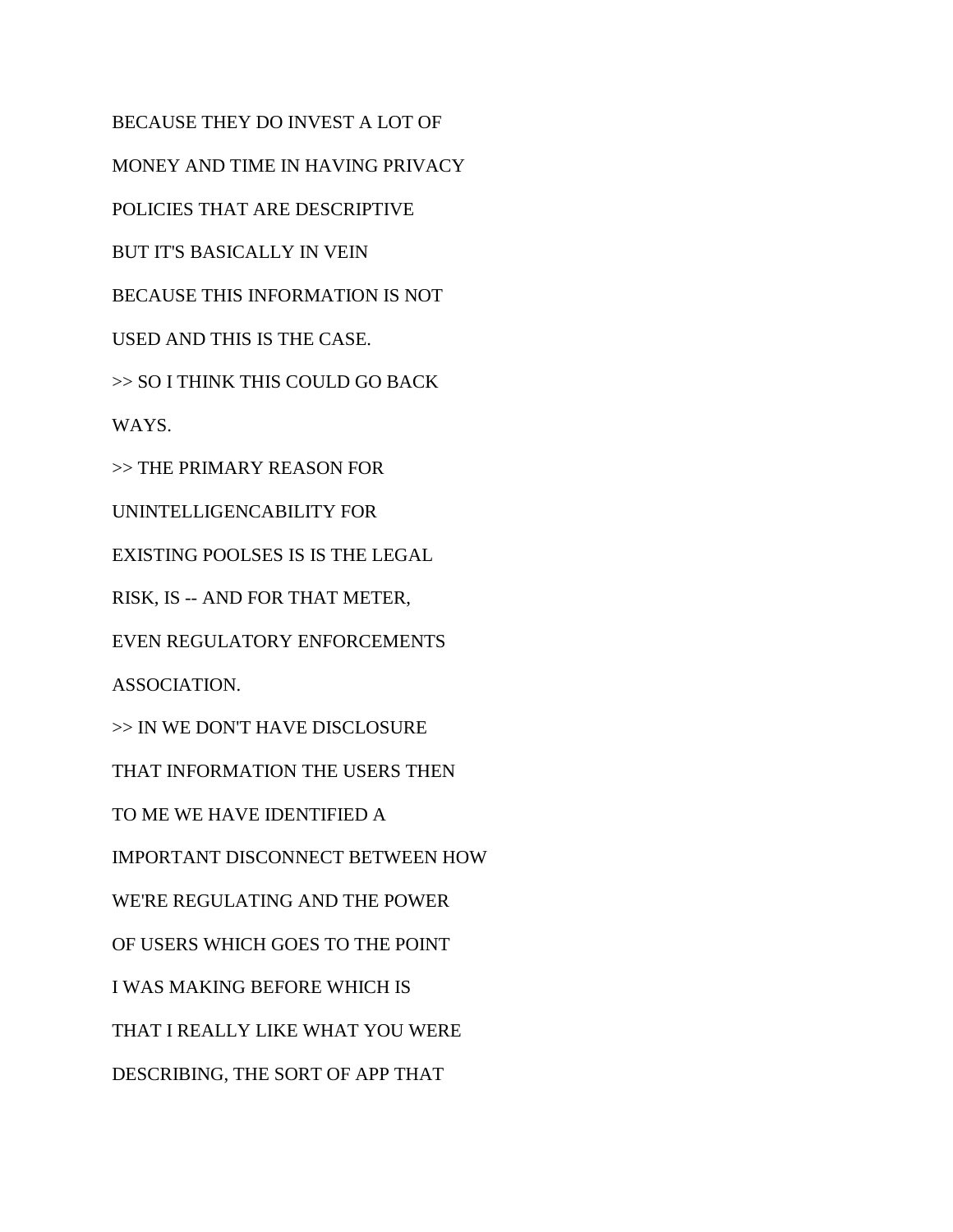YOU GUYS CREATED AND IT SEEMS TO ME LIKE IT HAS AMAZING POTENTIAL AND ONCE WE HAVE SOMETHING LIKE THAT THINK OF WHAT THAT DOES TO THE NEED FOR ADDITIONAL FORMS OF REGULATION YOU HAVE DONE A GOOD JOB OF GIVING USERS WHAT THEY WANT AND BECAUSE USERS ARE SO LET GENIUS AND TYPES OF DATA ARE HETEROGENEOUS AND I THINK ONYOUR PAPER THERE'S A BIG DIFFERENCE BETWEEN AN E-MAIL ADDRESS BEING ACCESSIBLE AND THE CONTENT OF A COMMUNICATION EVEN WITH A COMPUTER DEVICE. >> A REAL PROBLEM WITH OVERGENERAL AND THIS MAY BE REFLECT THE IN THE BAD PRIVACY POLICIES A PROBLEM WITH SORT OF AN OVERGENERAL RESPONSE LIKE A NETWORK LEVEL RESPONSE TO THE PROBLEM YOU WERE IDENTIFYING IS THAT -- WELL I DON'T KNOW, ENOUGH ABOUT.ENGINEERING BUT AT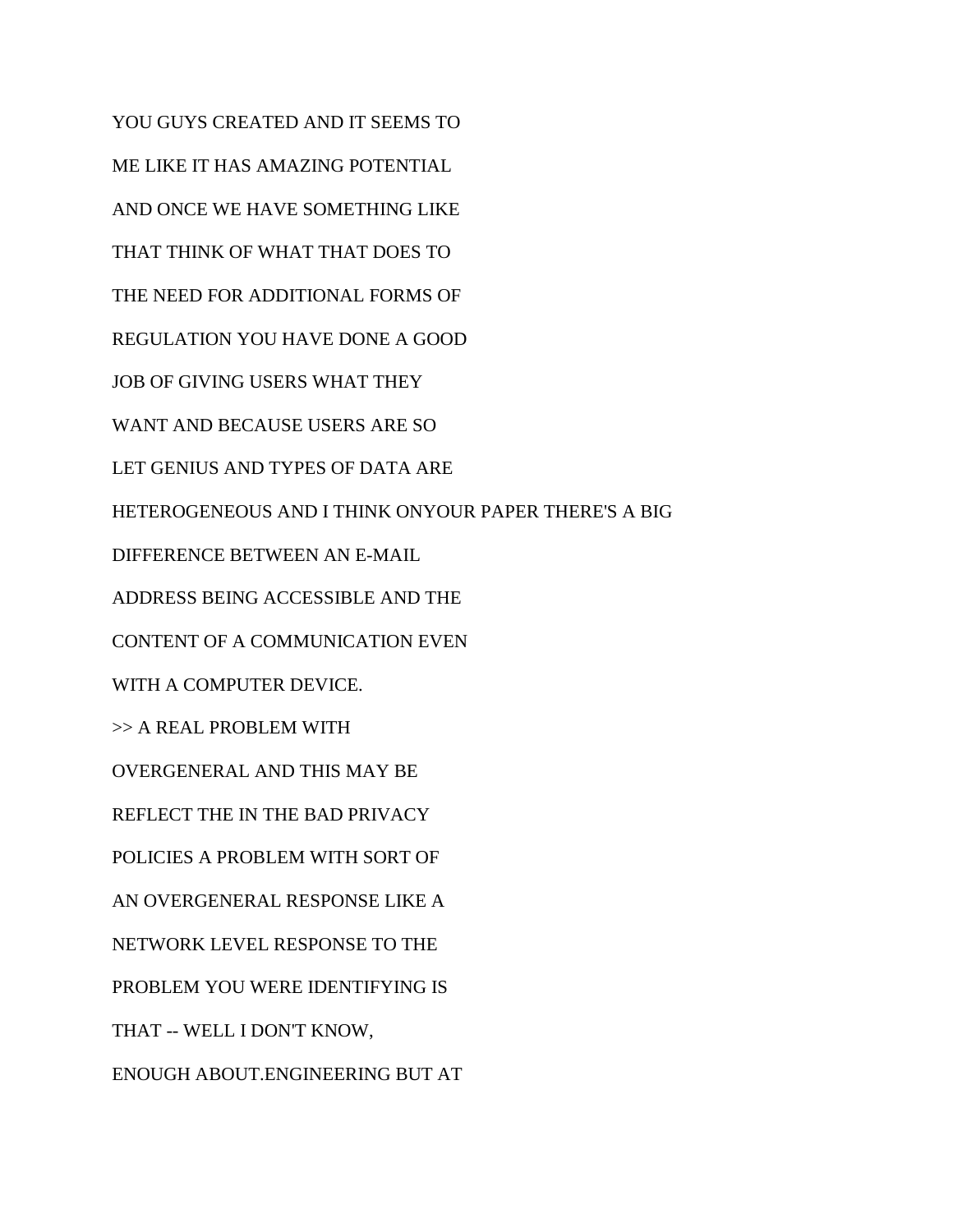FIRST CUT I WOULD SAY IT DOESN'T DIFFERENT, IT JUST IMPOSE'S SINGLE POLICY ON EVERYONE REGARDLESS. AND THAT IS REALLY UNLIKELY TO BE THE RIGHT OUTCOME. BUT IS THAT A PROBLEM WITH YOU KNOW SORT OF THE MORE BLOUNT -- RELATIVELY BLUNT POLICY TOOLS THAT WE HAVE, SO YOU KNOW AGAIN I THINK THERE'S REAL VALUE IN EMPOWERING EUTZERS SLOAFNTION AT LEADS TO A REDUCTION IN THE INCENTIVE OF THESE MORE BLUNT TOOLS TO COME N. >> SO WE HAVE ABOUT 45 SECONDS LEFT. I WANTED TO ASK IF YOU HAD THE IDEAL PRIVACY AGENDA IN YOUR RESEARCH, WHAT WOULD IT BE IN ONE OR TWO SENTENCES GOING FORWARD? >> I THINK I HAVE OUTLINED OUR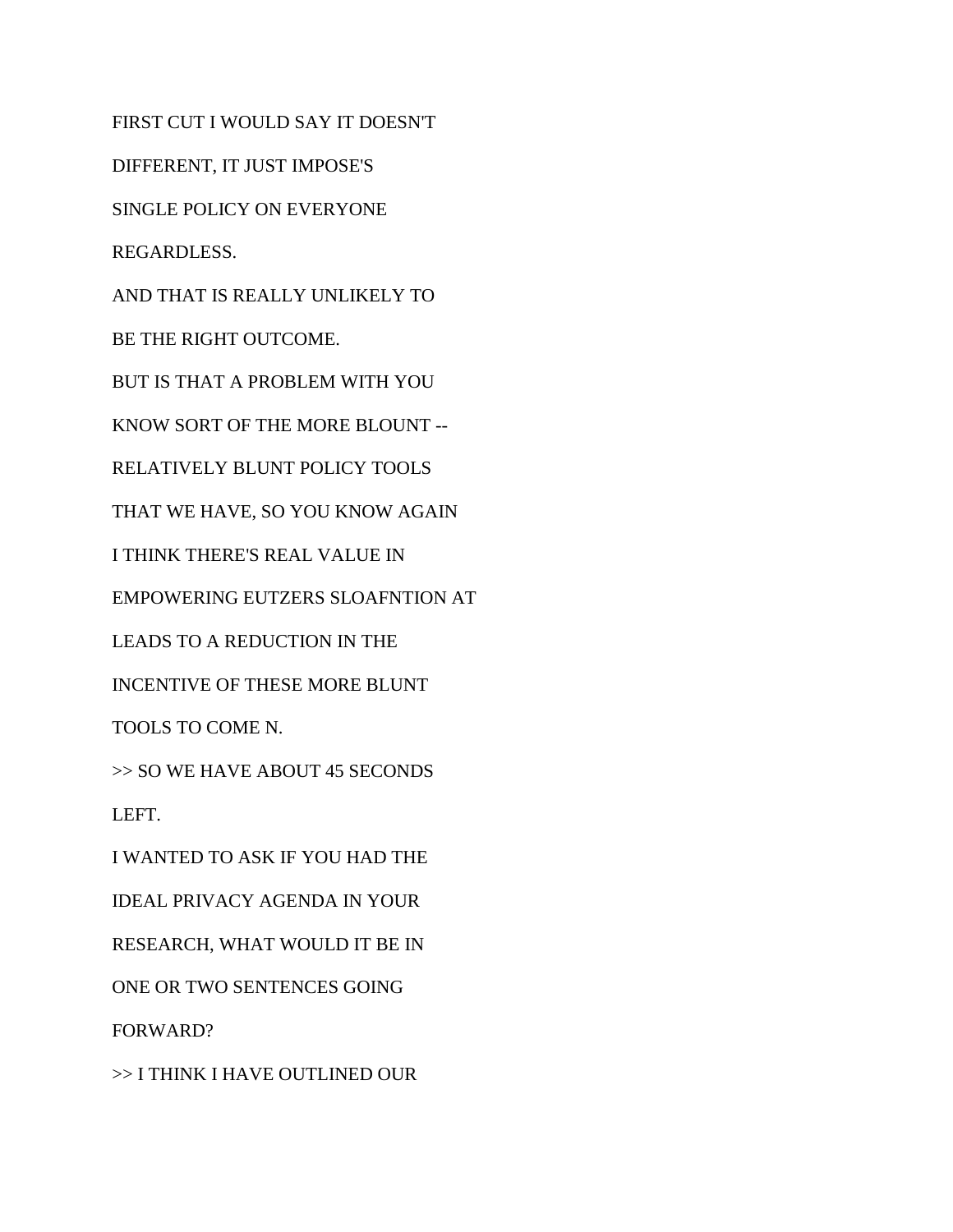AGENDA AND THERE WERE THREE

PRESENTATIONS AND I STRONGLY

BELIEVE IN THE PRIVACY

ASSISTANTS.

IT'S CLEARLY NOT SOMETHING WHERE

WE ARE ENTIRELY THERE YET BUT WE

HAVE PROM PROMISING RESULTS IF.

IF I COULD TAKE ANOTHER

30-SECONDS --

 $>> NO.$ 

SORRY.

>> ALL RIGHT.

BUT THANK YOU THOUGH.

 $>> OK.$ 

>> SO I THINK WHAT IS ALSO

IMPORTANT, WHAT WE'RE STARTING

TO LOOK AT IS PROVIDING

INFORMATION AND INTEGRATING

THE -- THESE DIALOGUES INTO THE

USERS INTO ACTION FLOW.

SO RATHER THAN HAVING A PRIVACY

NOTICE, A PRIVACY POLICIES

SOMEWHERE ELSE, WHEN THE USERS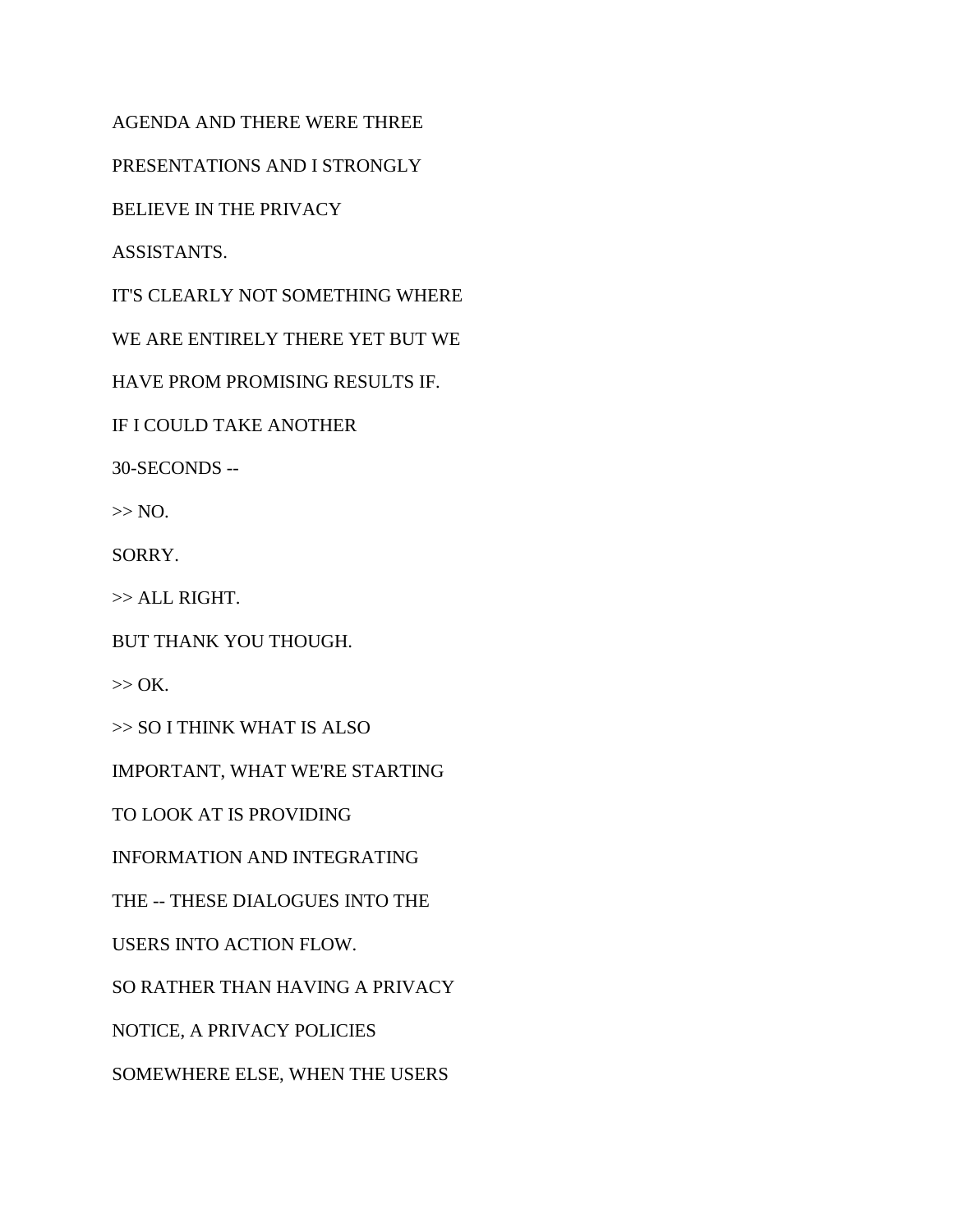INTERACTS WITH IT MAKE IT PART OF THE INTERACTION. THE MOBILE PLATFORM DEVELOPERS ARE DOING A GOOD JOB DOING THIS ALREADY, OR STARTING TO DO THIS ALREADY. YOU HAVE THOSE JUST IN TIME DIALOGUES THAT POP UP AND THEY DON'T DISRUPT THE INTERACTION

FLOW.

THEY HELP IT AND ENCOURAGE THE

APP DEVELOPERS TO BUILD DIALOGUE

AROUND IT THAT TELL YOU WHY THIS

NOTIFICATION IS GOING TO POP UP

AND WHY THEY WANTED YOUR

LOCATION.

THAT'S GREAT AND I THINK IT'S A

GOOD DIRECTION AND WE ARE DOING

INTERESTING RESEARCH TO THE

EXTENT OF THAT AND OTHER THINGS.

>> AND WE'RE NOT BIAS GRD I WILL

STOP YOU THERE.

ENCOURAGE THE AUDIENCE TO ASK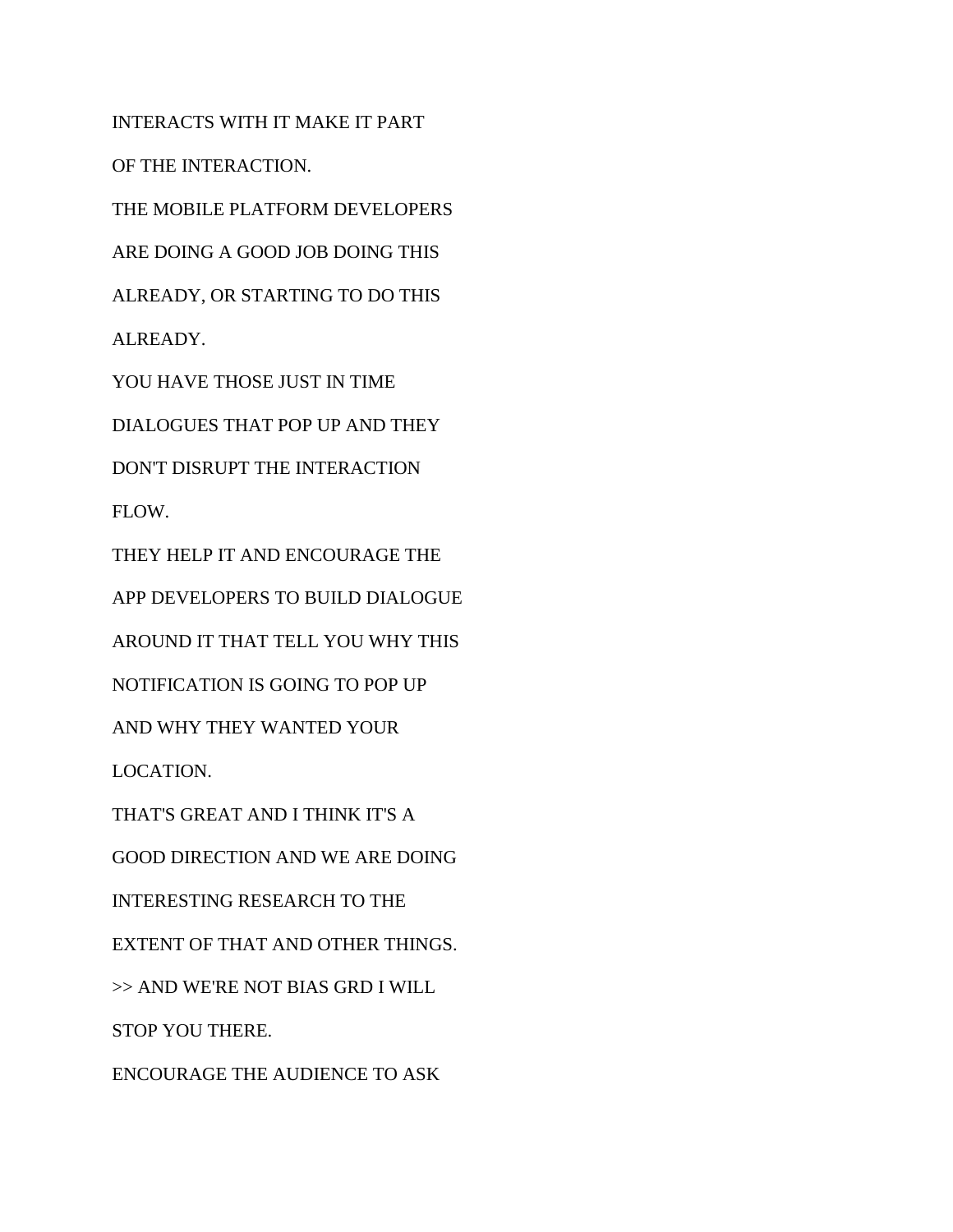AFTER THAT BUT I WANTED TO CON

COLLIDE BY -- OH, THERE YOU R

OK.

SO THE FTC'S NEW CHIEF

TECHNOLOGIST STARTED ON MONDAY,

AND SO I WANTED TO WELCOME

LORRIE CRANOR FROM THE EXPRFT WE

ALSO THANK CARNEGIE MELLON FOR

ALLOWING HER TIME ON LEAVE FOR

HER TO BE HERE WITH US.

>> THANK YOU. I WILL KEEP MY

REMARKS BRIEF SINCE WE'RE OVER

TIME.

FIRST OF ALL I WANTED TO THANK

ALL OF THE FTC STAFF WHO DID

SUCH A WONDERFUL JOB ORGANIZING

THIS.

CAN WE GIVE THEM A BIG ROUND OF

APPLAUSE:

[ APPLAUSE ]

>> YEAH, THIS IS MY FOURTH DAY

SO I HAD NOTHING TO DO WITH IT

BUT THESE GUYS DID A GREAT JOB.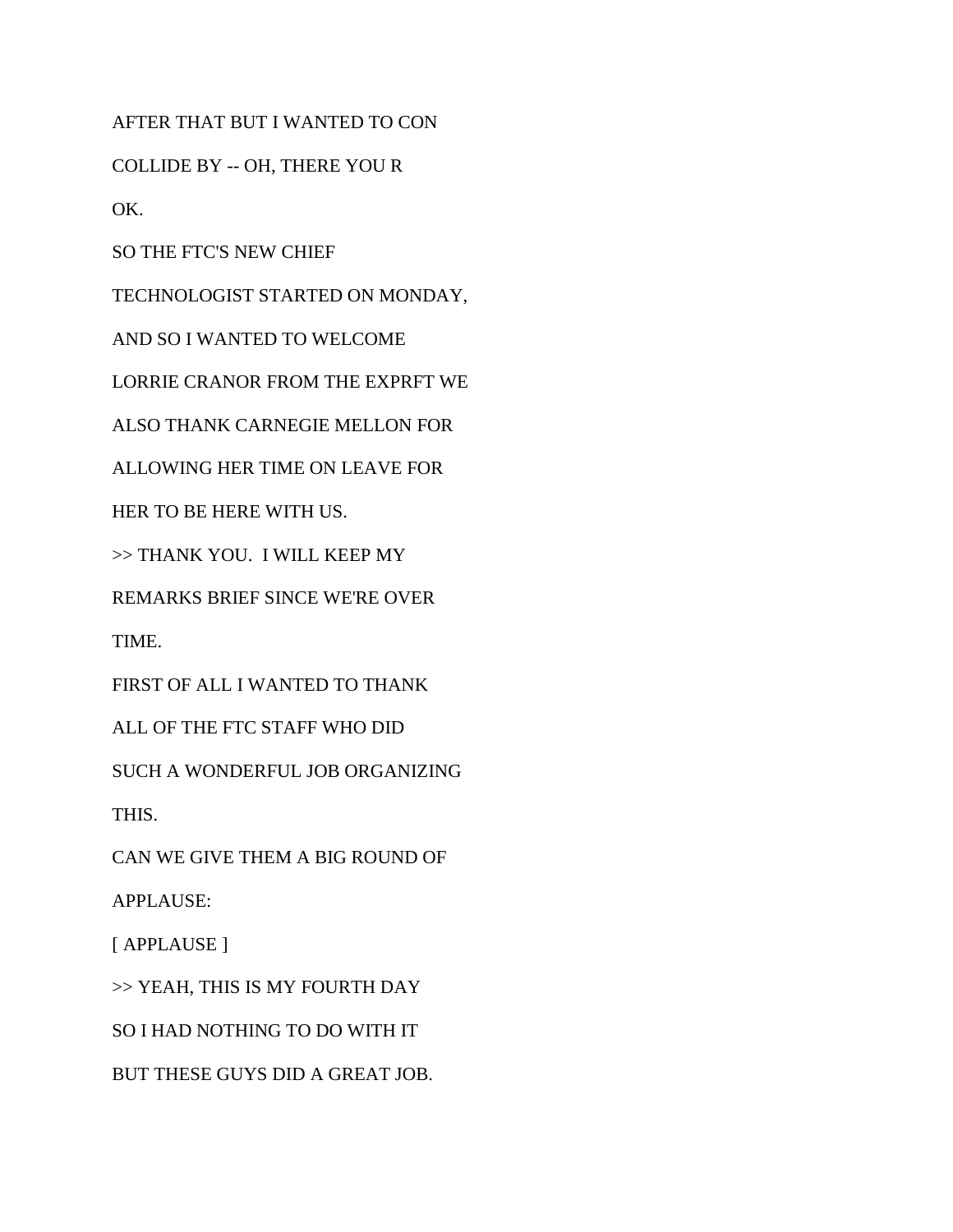I WANTED TO THANK YOU ALL FOR COMING AND FOR PARTICIPATING. A FEW NOTES ON SOME THINGS I HEARD THROUGHOUT THE DAY, TSA IT WAS A LOT TO ABSORB AND TRYING TO SYNTHESIZE WHAT I HEARD, SO I THINK SOME OF THE KEY AREAS THAT I HEARD -- THERE'S A LOT OF REALLY INTERESTING, EMPIRICAL RESEARCH THAT IS BEING DONE. AND SOME OF THE AREAS THAT IT'S BEING DONE IN THAT WE HEARD ABOUT. WE HEARD ABOUT SURVEY AND INTERVIEW RESEARCH, ABOUT WHAT CONSUMERS UNDERSTAND, AND ESPECIALLY WHAT THEY EXPECT AND WHAT THEY DESIRE. WE ALSO SAW THAT SOME OF THIS RESEARCH IS THEN BEING USED TO FIND WAYS TO ACTUALLY ASSIST CONSUMERS FIGURING OUTWEIGHS TO REDUCE THE NUMBER OF NOTICES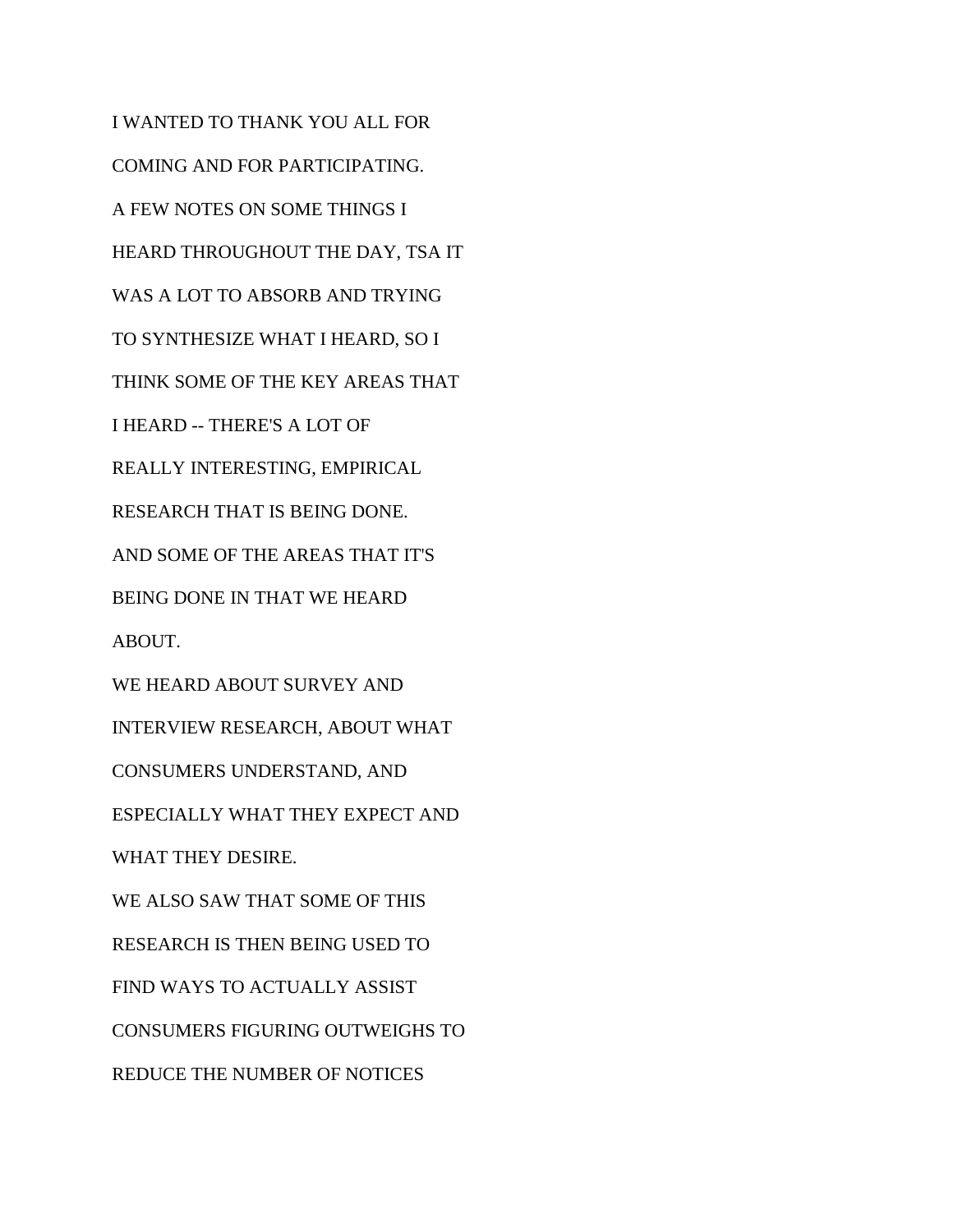THAT THEY NEED 20 SEE AND

CONFIGURE THEIR SETTINGS

AUTOMATICALLY.

A QUESTION THAT CAME UP IN

ALMOST EVERY PANEL I THINK WAS A

QUESTION ABOUT HOW WE CAN MAKE

TRANSPARENCY IN NOTICE AND

CHOICE MORE EFFECTIVE.

WE HEARD OVER AND OVER AGAIN HOW

INEFFECTIVE IT SEEMED TO BE AND

WE HEARD SOME WAYS FORWARD, SOME

PATHS TO MAYBE MAKING IT MORE

EFFECTIVE.

WE ALSO HEARD ABOUT MEASUREMENT

RESEARCH THAT LOOKED 59 A

VARIETY OF THINGS.

WE HEARD ANT MEASUREMENTS ON THE

EXTENT THAT PEOPLE ARE BEING

TRACKED AND WHAT TECHNOLOGIES

ARE TRACKING THEM.

AND WE ALSO HEARD ABOUT

STATISTICAL AND LEARNING MACHINE

RESEARCH TO UNDERSTAND HOW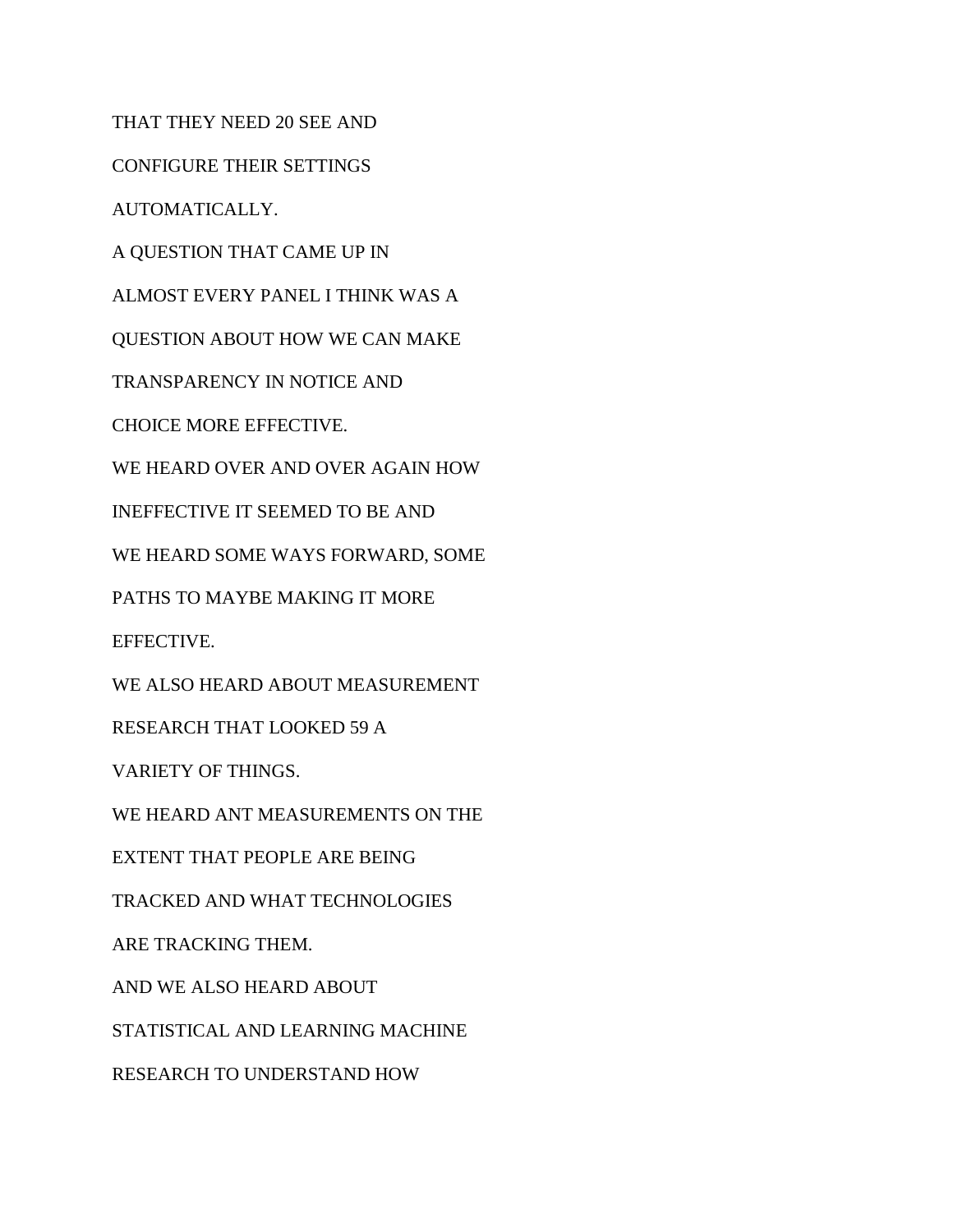ALGORITHMS IMPACT USERS AND OUR SPEAKERS OBSERVED THAT IN ORDER TO HAVE ALGORITHMIC TRANSPARENCY IT'S NOT ENOUGH JUST TO KNOW WHAT OF THE ALGORITHMS ARE BECAUSE THAT DOESN'T REALLY TELL US VERY MUCH. WHAT WE NEED ARE SYSTEMS TO HELP US INTERPRET THE RESULTS OF THE ALGORITHMS AND HELP US UNDERSTAND THE IMPACT MUCH THOSE ALGORITHMS. WE -- I SAW SOME PRESERVE THAT BUILT MODELS AND INVESTIGATED HAD THE IMPACTS OF DIFFERENT APPROACHES TO PRIVACY PROTECTION. AND AND HELP SHED LIKE E. LIGHT ON THE EFFECTIVENESS OF DIFFERENT APPROACHES. WE SAW RESEARCH TO UNDERSTAND THE IMPACT OF INCENTIVES AND APPROACHES 20 CYBER SECURITY.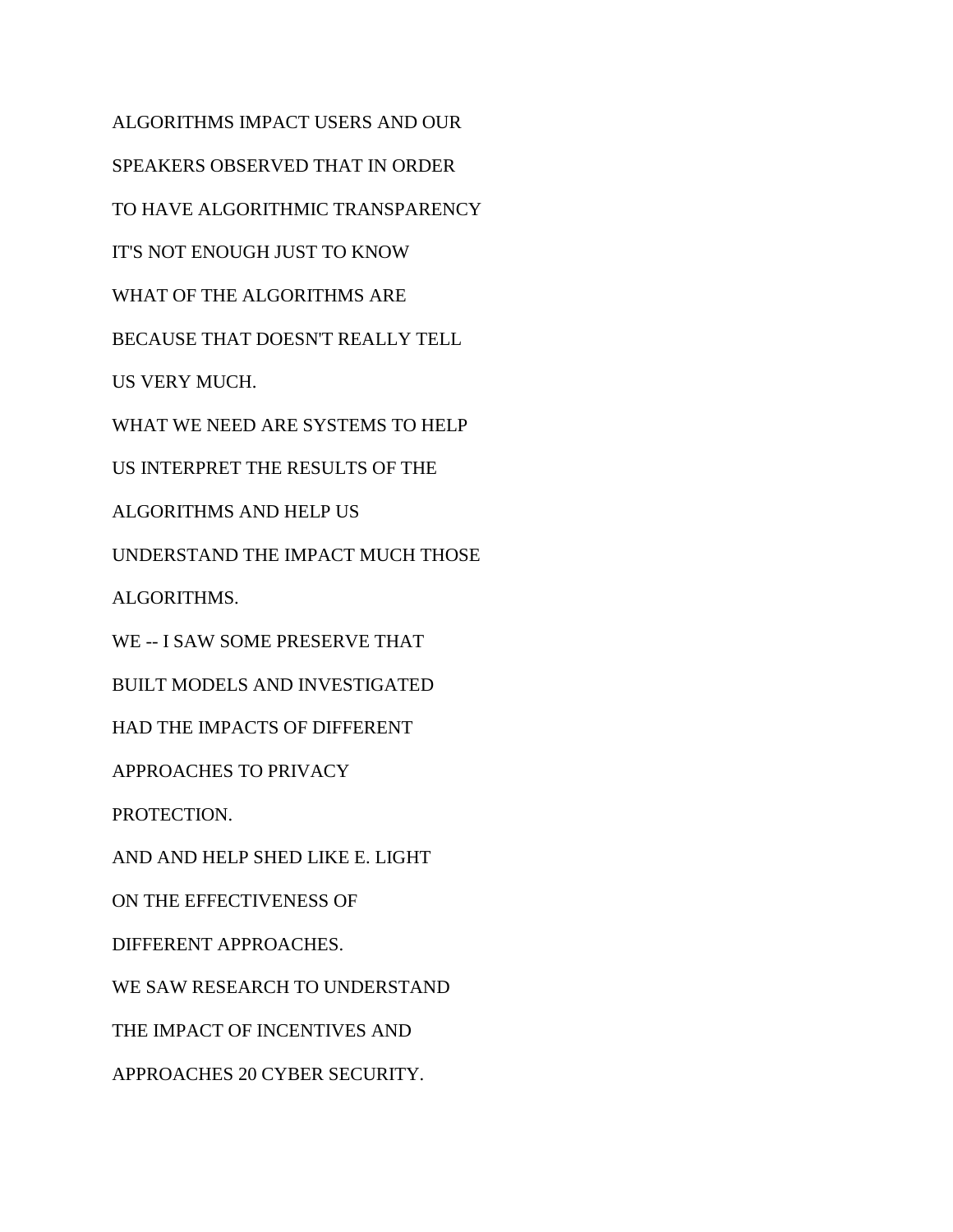WE ALSO SAW MANY OF THE RESEARCHERS THAT SPOKE HERE HAD DEVELOPED TOOLS THAT HAD BEEN USEFUL IN THEIR OWN RESEARCH AND MANY OF THEM HAD ACTUALLY OFFERED TO MAKE THEIR TOOLS AVAILABLE TO OTHER RESEARCHERS WHO COULD ALSO USE THEM AND I THINK THE COMMUNITY IS DEVELOPING A TREMENDOUS TOOL SET THAT SHOULD ENABLE TO LOT MORE RESEARCH TO HAPPEN GOING FORWARD. WE ALSO HEARD FROM RESEARCH TO PARTNER WITH COMPANIES TO DO EMPIRICAL RESEARCH. SOME PEOPLE NOTED IN ORDER TO DO THE RESEARCH THEY WANTED TO DO THEY NEEDED INFORMATION ONLY THE COMPANIES HAVE SO THERE WAS AN INVITATION TO PARTNER WITH THEM. SO THOSE WERE KIND OF THE HIGHLIGHTS OF WHAT I HEARD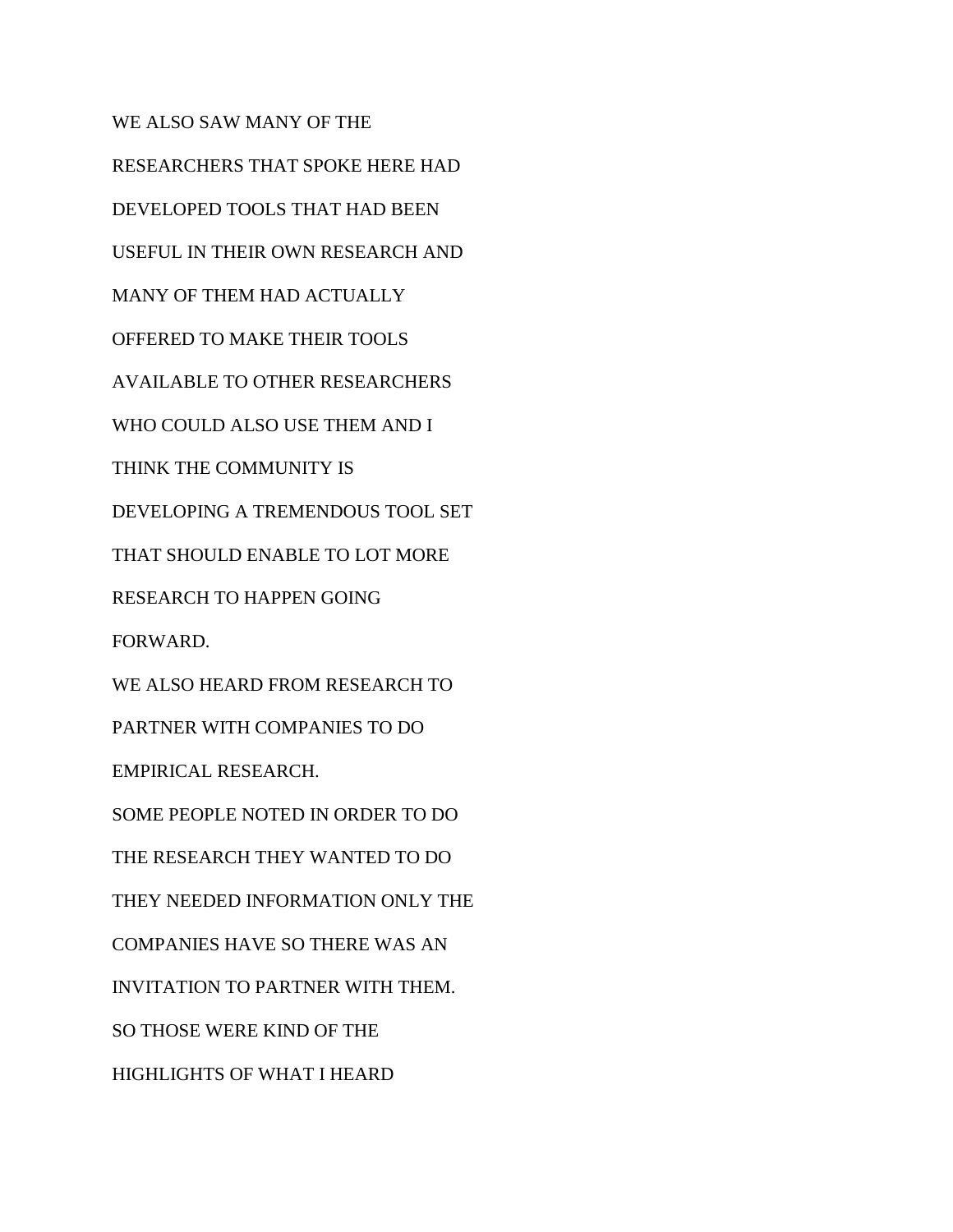TODAY.

I'LL BE VERY INTERESTED IN HEARING FROM ALL OF YOU ABOUT WHAT YOU FOUND USEFUL. WE'RE ALSO INTERESTED IN GETTING FEEDBACK ON THIS EVENT, SHOULD WE DO IT AGAIN? IF SO, SHOULD WE DO IT EXACTLY THE SAME WAY? WHAT SHOULD WE DO DIFFERENTLY? WE WOULD BE VIDEO INTERESTED IN HEARING THAT FROM YOU. ONE OF THE THINGS THAT I WOULD LIKE TO DO WHILE I'M AT THE FTC IS TO TRY TO BETTER BRIDGE THE GAP BETWEEN ACADEMIC RESEARCH AND POLICY MAKERS AND I THINK THE PRIVACY AREA IS AN AREA WHERE THERE'S A REAL NEED TO INFORM POLICY MAKING WITH RESEARCH. AND SO AS SUCH I LOOKING FORWARD TO TINGING THE DISCUSSIONS THAT